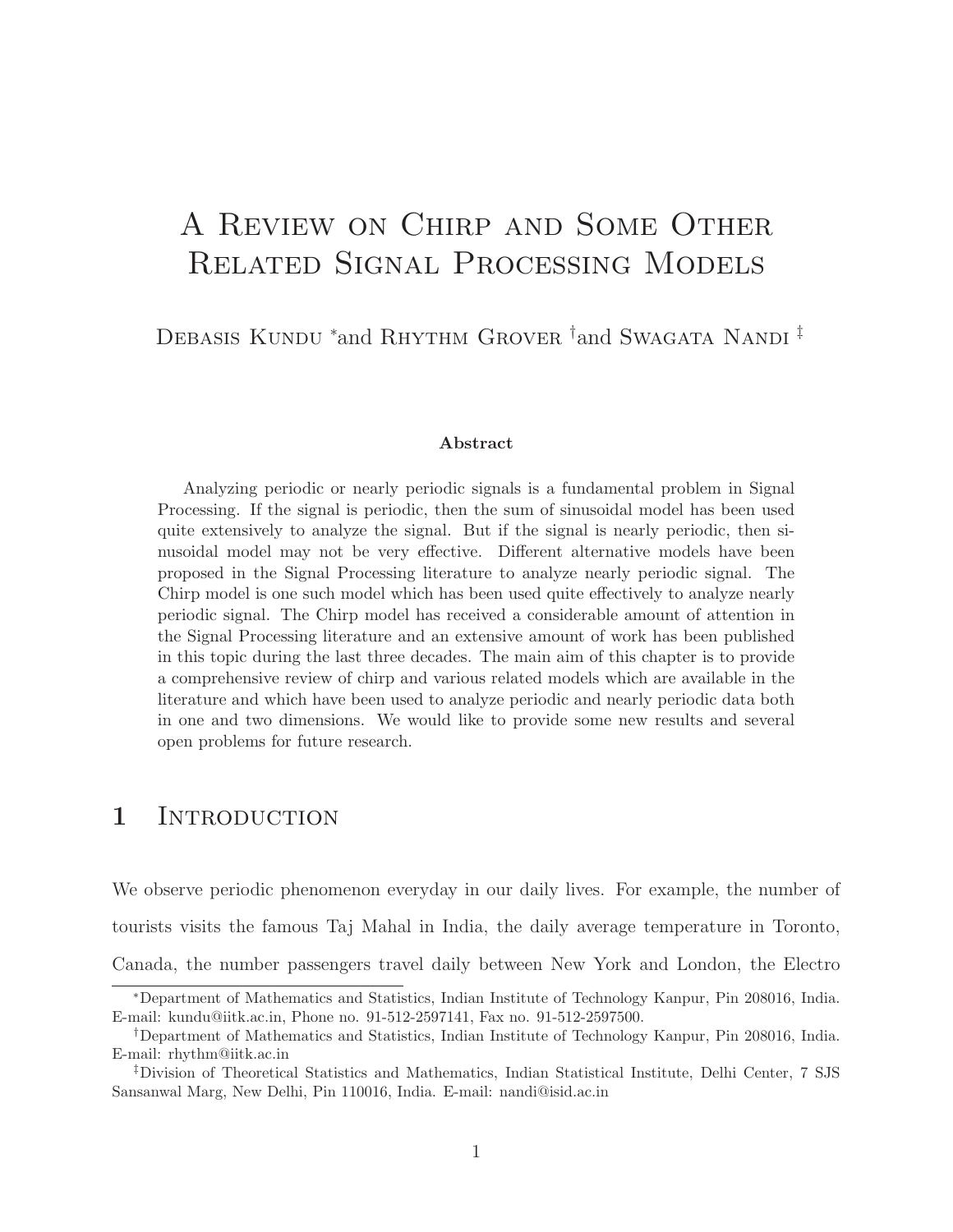Cardio Graph (ECG) signal of a normal human being are all periodic in nature. Sometimes the data or signals may not be exactly periodic but it may be nearly periodic. See for example the following figures which indicate periodic nature of a signal. Figure 1: the ECG plot of a normal human being and Figure 2: 'UUU' vowel sound of a male. Both of them indicate periodic/ nearly periodic nature of the signal.



Figure 1: ECG Plot of a normal human being

The periodic or nearly periodic phenomena may be observed even in higher dimension also. See for example a black-white image plot of a symmetric image in Figure 3 and a colored symmetric image plot in Figure 3. Both of them indicate periodic nature in higher dimension.

The received signal is usually corrupted with noise. Signal Processing may broadly be considered as the recovery of information from noisy signal/data. Due to random nature of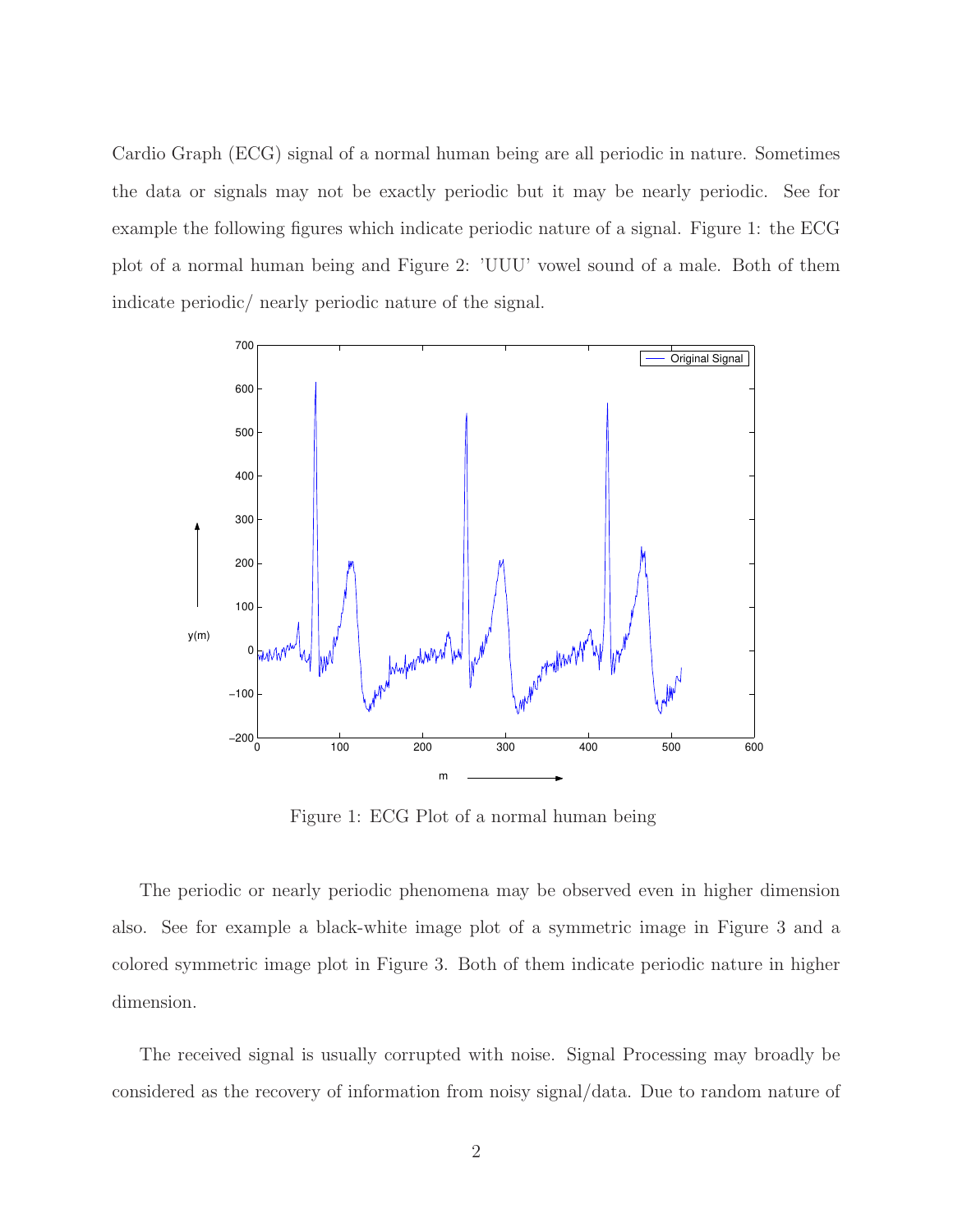

Figure 2: UUU-sound of a male.

the noise corrupted signal, statistics plays an important role in Signal Processing. Different statistical techniques may be used quite effectively to recover the original signal from the noisy signal. The main aim of this chapter is to provide different methods which are available till date to analyze periodic or nearly periodic signal in presence of additive noise. One natural question arises why somebody wants to analyze a periodic or nearly periodic signal. The first reason might be purely academic curiosity. But the main practical reason might be that a good periodic or nearly periodic model can be used quite effectively for compression or for prediction purposes.

A simple periodic function can be represented as follows:

$$
y(t) = A\cos(\omega t) + B\sin(\omega t).
$$

Here  $0 < \omega < 2\pi$ . In this case the period of the function  $y(t)$ , i.e. the shortest time it needs to repeat itself is  $2\pi/\omega$ . Any mean zero smooth periodic function can be written in general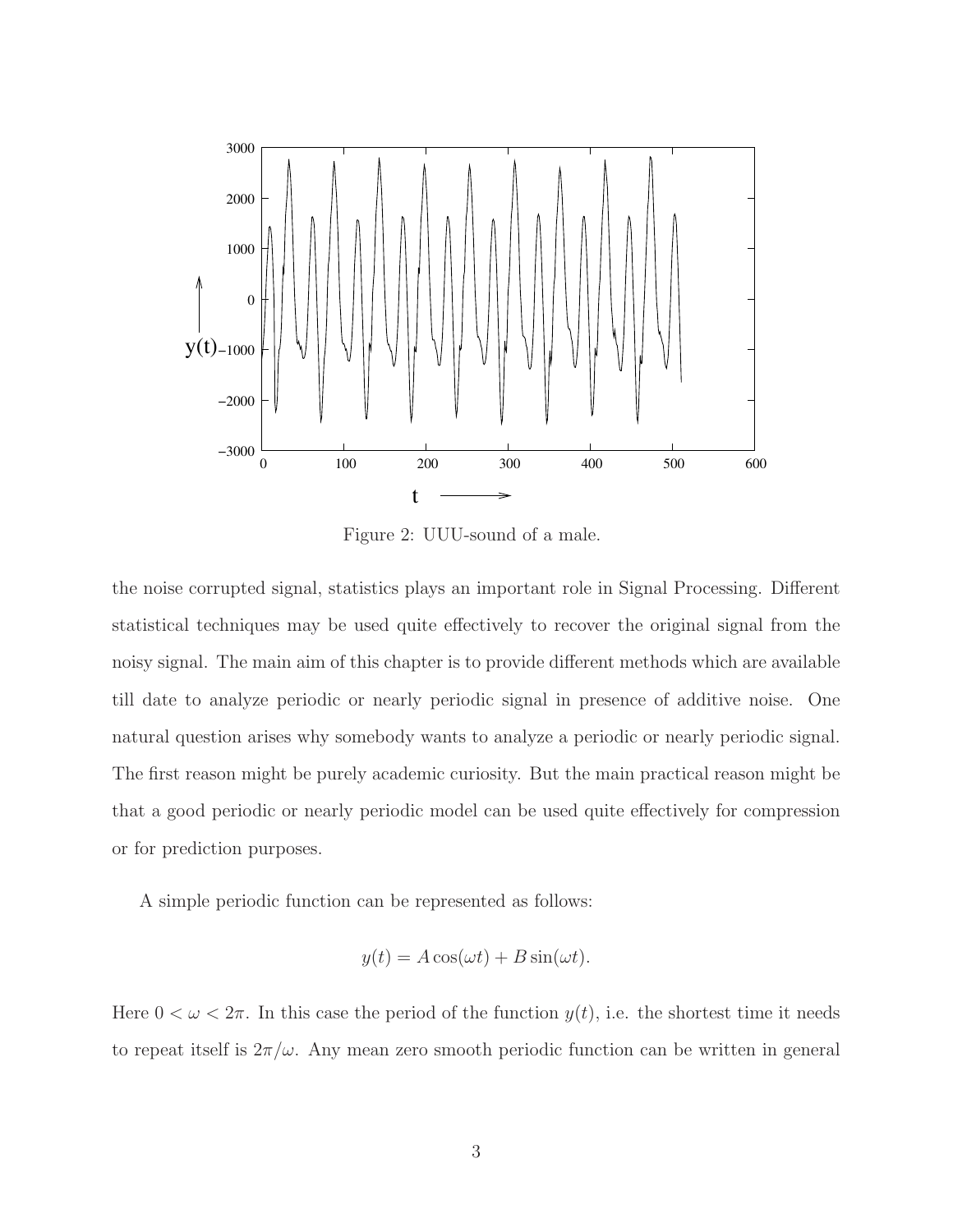

Figure 3: Black and white symmetric image plot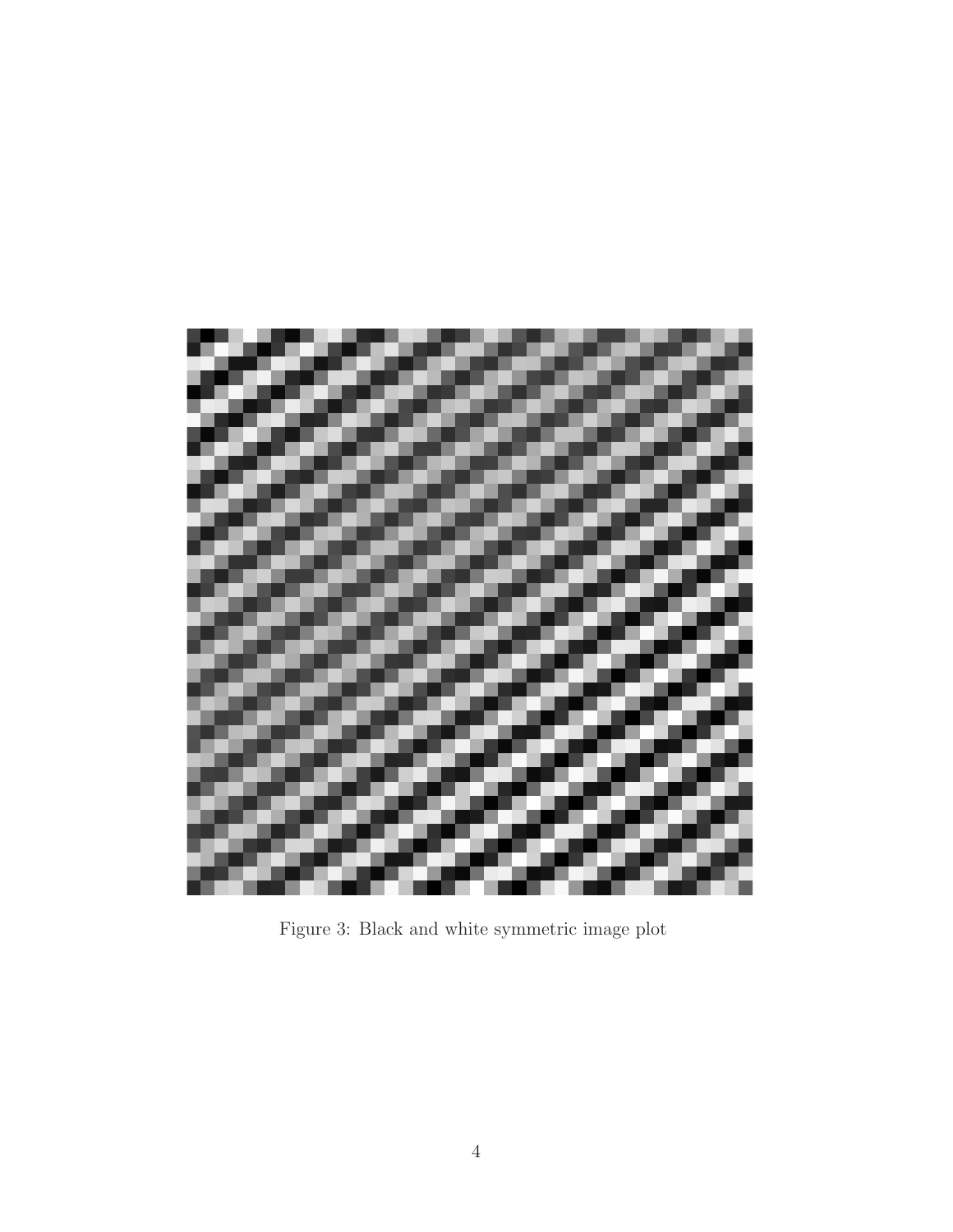

Figure 4: Colored symmetric image plot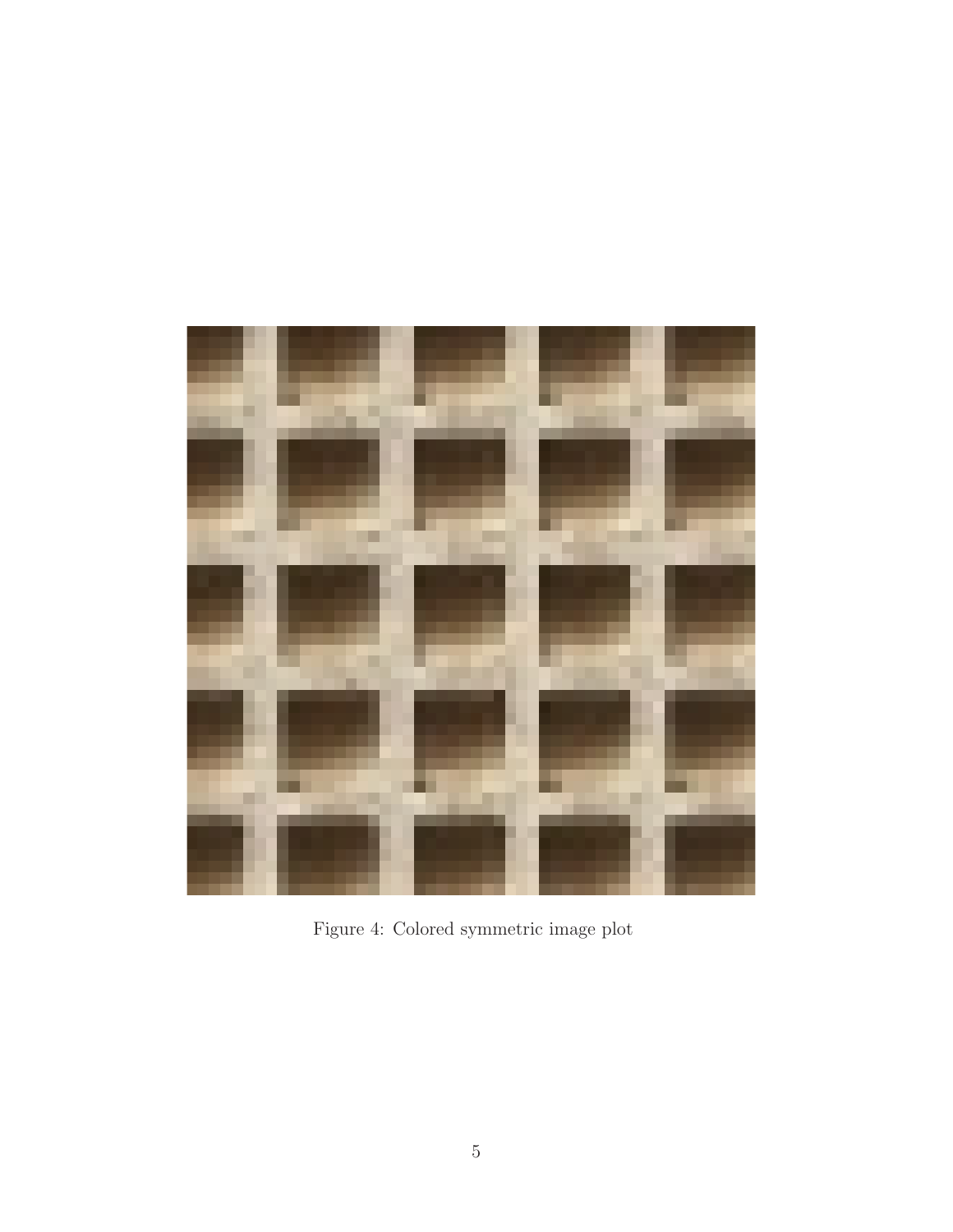as

$$
y(t) = \sum_{k=1}^{\infty} \{A_k \cos(\omega kt) + B_k \sin(\omega kt)\},\
$$

and it mainly follows from the Fourier expansion of a periodic function. For any given smooth periodic function  $y(t)$ , the coefficients  $A_k$ 's and  $B_k$ 's are unique and they can be recovered from  $y(t)$  as follows:

$$
A_k = \frac{\omega}{\pi} \int_0^{2\pi/\omega} \cos(k\omega t) y(t) dt \quad \text{and} \quad B_k = \frac{\omega}{\pi} \int_0^{2\pi/\omega} \sin(k\omega t) y(t) dt.
$$

Since an observed signal is usually corrupted with noise, it is more reasonable to write it in a general form as

$$
y(t) = \sum_{k=1}^{\infty} \{A_k \cos(\omega kt) + B_k \sin(\omega kt)\} + e(t).
$$
 (1)

Here  $e(t)$  is the noise component of the signal with mean zero. It is difficult to estimate infinite number of parameters, hence, (1) is approximated as

$$
y(t) = \sum_{k=1}^{p} \{ A_k \cos(\omega_k t) + B_k \sin(\omega_k t) \} + e(t).
$$
 (2)

Here  $0 < \omega_1, \ldots, \omega_k < 2\pi$ . The sum of sinusoidal model (2) plays an important role in the Signal Processing. The problem is to extract the deterministic component of the signal

$$
\mu(t) = \sum_{k=1}^{p} \{ A_k \cos(\omega_k t) + B_k \sin(\omega_k t) \},
$$

based on the noisy signal at the discrete time points  $\{y(1), \ldots, y(N)\}$ . Hence, the problem becomes the estimation of 'p' as well as  $A_k, B_k, \omega_k$ , for  $k = 1, \ldots, p$ . Here, 'p' is the order of sinusoidal component,  $A_K^2 + B_k^2$  is known as amplitude and  $\omega_k$  is the frequency, for  $k =$  $1, \ldots, p$ .

Sometime it is more convenient to work with the associated complex version of the model (2), and with the abuse of notation it can be written as

$$
y(t) = \sum_{k=1}^{p} A_k e^{i\omega_k t} + e(t).
$$
 (3)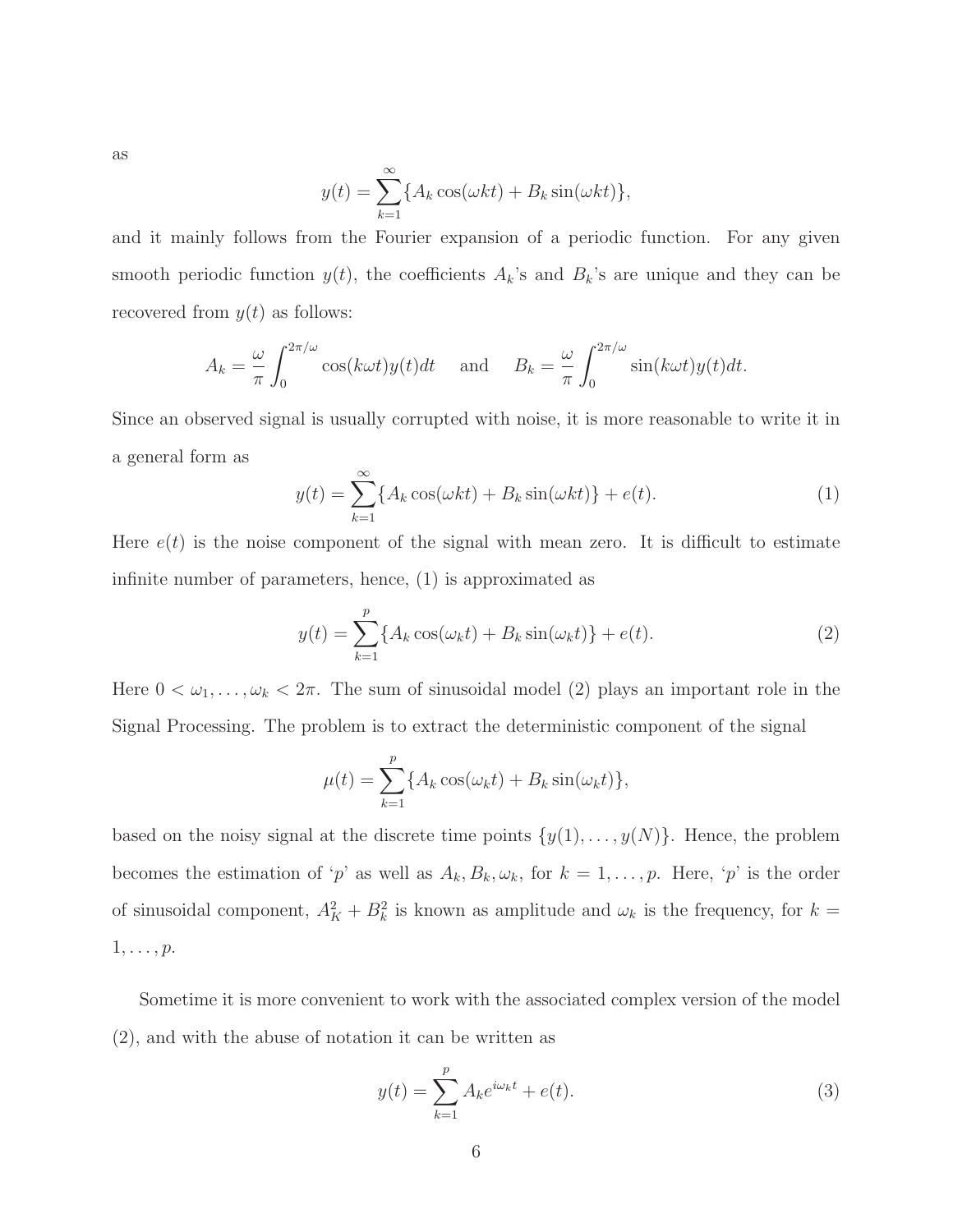In model (3),  $y(t)$  is complex valued signal,  $e(t)$  is the complex valued error,  $A_k$  is a complex number, and  $|A_k|^2$  is the amplitude and  $i = \sqrt{-1}$ . The model (3) can be obtained from model (2) by taking the Hilbert transformation. Both the models have been used quite extensively to analyze noisy periodic signal. The two models are equivalent, and results which have developed for model (2) can be modified suitably for model (3) and vice versa. An extensive amount of work has been done on models (2) and (3), a brief review will be presented in Section 3.

If the signal is nearly periodic several models have been used to analyze nearly periodic signal. Among them, one of the most used one is known as chirp model and it can be described as follows:

$$
y(t) = A\cos(\alpha t + \beta t^2) + B\sin(\alpha t + \beta t^2) + e(t).
$$
\n(4)

Here also A and B are real number, and  $|A|^2 + |B|^2$  is the amplitude of the signal,  $\alpha$  and  $\beta$  are known as frequency and frequency rate, respectively,  $y(t)$  is the observed signal and  $e(t)$  is a mean zero noise. This one component chirp model has been used quite extensively in different applications in signal processing. One most important application can be found in modeling radar signals. For example, suppose a radar is illuminating a target, then the transmitted signal will undergo a phase shift induced by the distance and relative speed between target and the receiver. Based on the assumption that the speed is continuous and differentiable, the phase shift can be approximated as  $\phi(t) = a_0 + a_1 t + a_2 t^2$ . Here the parameters  $a_1$  and  $a_2$  are either related to speed and acceleration or range and speed depending on what the radar is intended for, and on the kind of waveform transmitted. For explicit details see Rihaczek [108] (page 56 - 65). A more general form of the chirp signal can be written as follows:

$$
y(t) = \sum_{k=1}^{p} \{ A_k \cos(\alpha_k t + \beta_k t^2) + B_k \sin(\alpha_k t + \beta_k t^2) \} + e(t).
$$
 (5)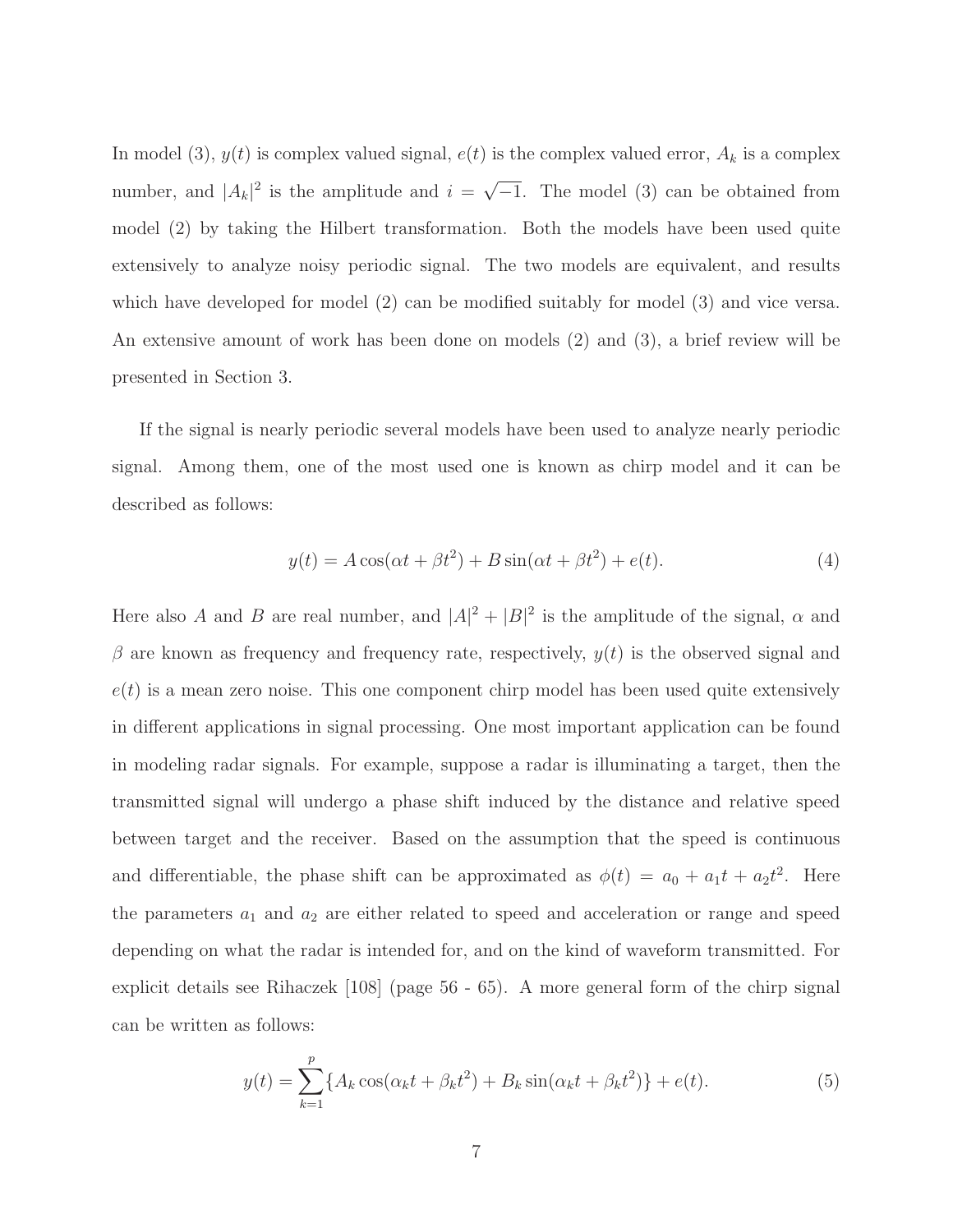The model (5) can be found in several engineering applications also, see for example Wehner  $|121|$ .

In case of chirp signals also, sometimes it is more convenient to work with the associated complex model. With the abuse of notation, it can be written as follows:

$$
y(t) = \sum_{k=1}^{p} A_k e^{i(\alpha_k t + \beta_k t^2)} + e(t).
$$
 (6)

Similar to the complex exponential model, in this case also, for the model (6)  $y(t)$ 's are complex valued signals,  $A_k$ 's are complex numbers, and  $e(t)$ 's are complex valued error. The models (5) and (6) are equivalent models. The methodologies and results which have been developed for model (6) can be used for model (5) and vice versa.

This problem is a challenging problem both from the theoretical and computational views points, since it is a highly non-linear model. Although the model (5) or (6) can be seen as a non-linear regression problem, but it does not satisfy some of the standard sufficient conditions needed to establish the basic properties like consistency and asymptotic normality of least squares estimators (LSEs) or maximum likelihood estimators (MLEs). Hence, it is not guaranteed whether the LSEs or the MLEs will be consistent or not. Moreover, even if it can be established that the LSEs or the MLEs will be consistent, finding them is not a trivial issue. Most of the standard algorithms do not work in this case. During the last fifteen years an extensive amount of work can be found both in the Signal Processing and in Statistics literature developing different efficient estimation procedures and establishing their properties. We provide a comprehensive review of the different methods which have been developed in the last fifteen to twenty years related to one dimensional one component chirp model in Section 4 and one dimensional multicomponent chirp model in Section 5.

Several related models have been proposed in the literature. A more general model than the one component chirp model was proposed by Djurić and Kay  $[24]$ , it is known as the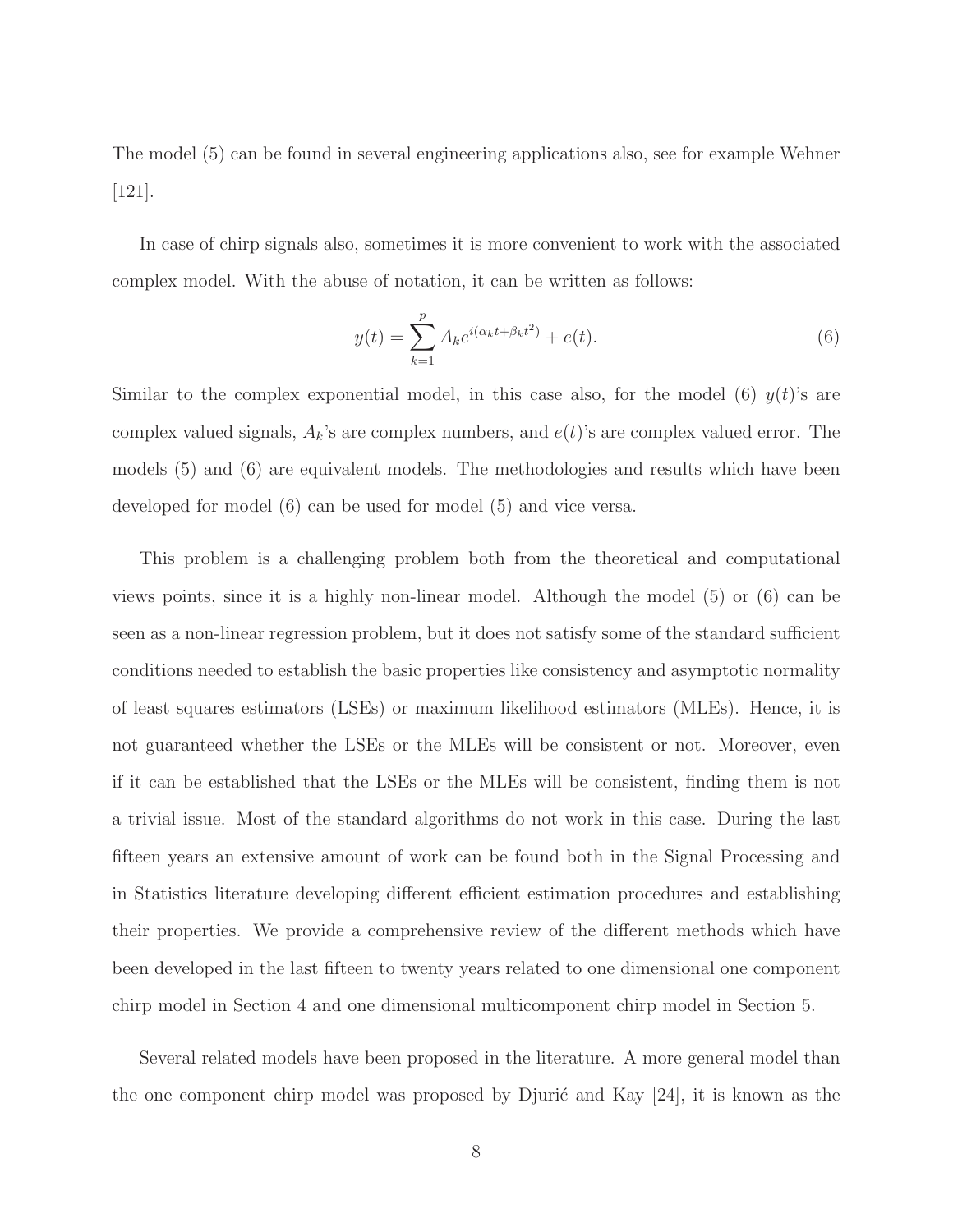polynomial phase model and it can be written as follows:

$$
y(t) = Ae^{i(\alpha_1 t + \alpha_2 t^2 + \dots + \alpha_p t^p)} + e(t).
$$
\n(7)

Here also  $y(t)$ ,  $A^0$  and  $e(t)$  are complex valued. The corresponding real valued model can be written as

$$
y(t) = A\cos(\alpha_1 t + \alpha_2 t^2 + \dots + \alpha_p t^p) + B\sin(\alpha_1 t + \alpha_2 t^2 + \dots + \alpha_p t^p) + e(t).
$$
 (8)

Here  $y(t)$ , A, B and  $e(t)$  are all real valued, and (7) and (8) are equivalent models. Clearly, the model (8) is more flexible than the model (4), and it has also been used quite extensively in different signal processing applications. Model (7) or (8) is a highly non-linear model. In Section 6 we have provided various applications, theoretical developments and different estimations procedures related to this model.

Besson and Stoica [9] considered the random amplitude sinusoidal model and it can be defined as follows:

$$
y(t) = \alpha(t)e^{i(a_0 + a_1t)} + e(t).
$$
\n(9)

Here  $\alpha(t)$  is assumed to be real valued Gaussian stationary process and  $e(t)$  is a complex valued noise. The random amplitude sinusoidal model (9) has several applications in different signal processing applications, for example when a radar on-board a train emits a continuous wave towards the track, the echo received is known to have a slowly varying amplitude and it can be modeled by using  $(9)$ , see Besson and Castanie  $[8]$ . Similarly, in underwater systems, it has been observed that the acoustic signals propagating through the ocean are perturbed by multiplicative noise, and [30] observed that model (9) can be used for this purpose.

Along the same line, Besson, Ghogho and Swami [10] proposed random amplitude chirp signal model, and it can be represented as follows:

$$
y(t) = \alpha(t)e^{i(a_0 + a_1t + a_2t^2)} + e(t).
$$
\n(10)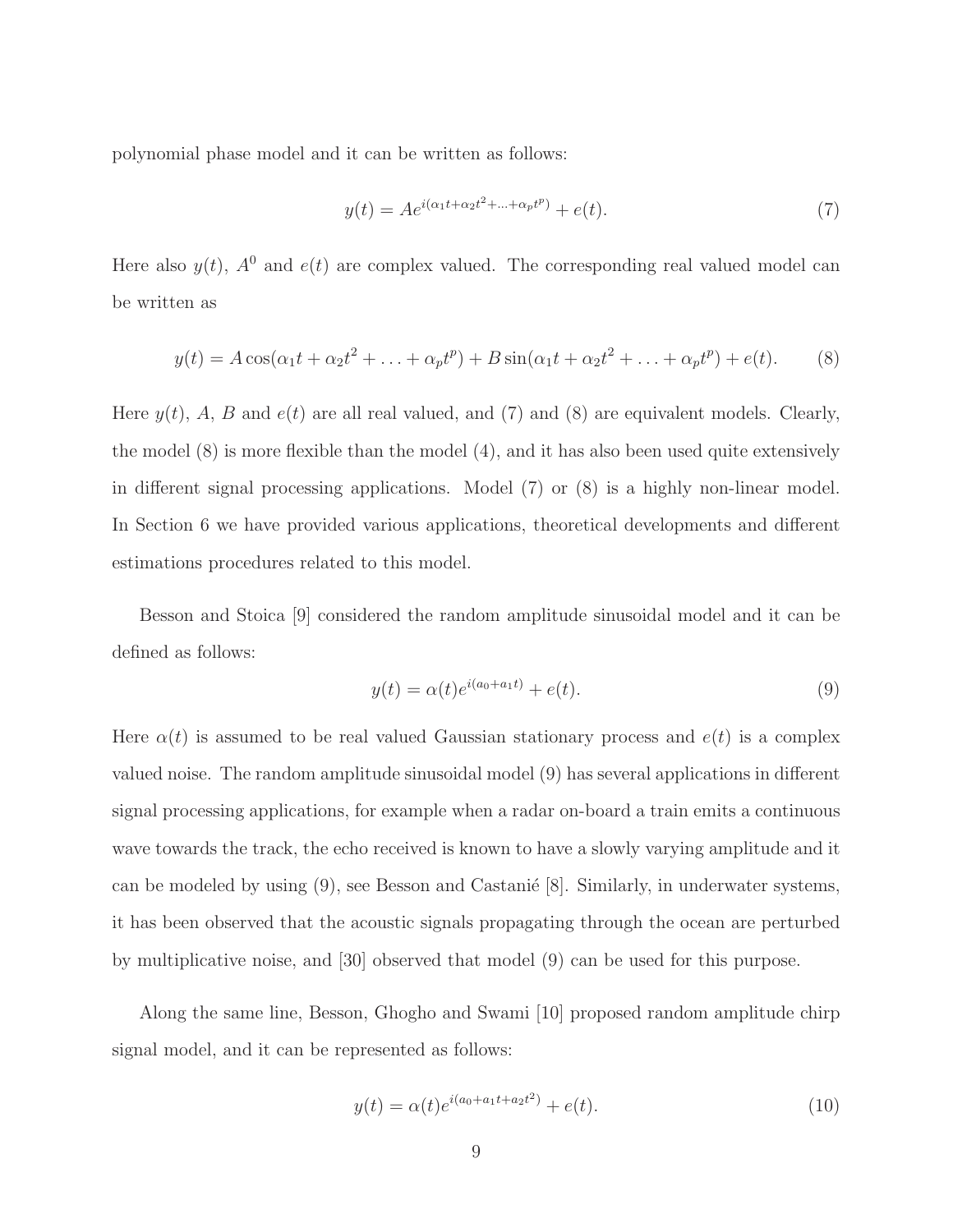Here  $\alpha(t)$  and  $e(t)$  are same as defined above. Clearly, the random amplitude chirp model (10) is more flexible than the one component chirp model. If  $\alpha(t)$  is constant, then the random amplitude chirp model becomes the one component chirp model. Recently Nandi and Kundu [94] proposed a multicomponent random amplitude chirp model and it can be described as follows:

$$
y(t) = \sum_{k=1}^{p} \alpha_k(t) e^{i(\theta_{1k}t + \theta_{2k}t^2)} + e(t).
$$
 (11)

Here  $\{\alpha_k(t)\}\$ is a sequence of independent and identically distributed real valued random variables and  $e(t)$  is the complex valued noise. Clearly the multicomponent random amplitude chirp model (11) is more flexible than the multiple chirp model (6), and the model (6) can be obtained from the model (11), when  $\alpha_k(t)$ 's are assumed to be constant. In Section 7 we provide different applications, theoretical development and various estimation procedures related to one component and multicomponent random amplitude chirp models.

Recently, Grover [46] proposed a model which is a combination of the sinusoidal and the chirplet component and it can be expressed as follows:

$$
y(t) = A\cos(\alpha t) + B\sin(\alpha t) + C\sin(\beta t^2) + D\cos(\beta t^2) + e(t).
$$
 (12)

Here, A, B, C and D are real numbers,  $|A|^2 + |B|^2$  is the amplitude corresponds to the sinusoidal component,  $|C|^2 + |D|^2$  is the amplitude corresponds to the chirplet component,  $|A|^2 + |B|^2 + |C|^2 + |D|^2$  is the amplitude corresponds to the signal  $y(t)$ ,  $\alpha$  is the sinusoidal component,  $\beta$  is the chirp component and  $e(t)$  is the real valued noise component. It is observed that model (12) behaves very similarly as the one component chirp model. In her thesis the author proposed a more general multicomponent chirp like model as follows:

$$
y(t) = \sum_{k=1}^{p} \left\{ A_k \cos(\alpha_k t) + B_k \sin(\alpha_k t) \right\} + \sum_{k=1}^{q} \left\{ C_k \sin(\beta_k t^2) + D_k \cos(\beta_k t^2) \right\} + e(t). \tag{13}
$$

The multicomponent chirp like model (13) behaves very similar to the multicomponent chirp model. Any signal which can be modelled using the multicomponent chirp model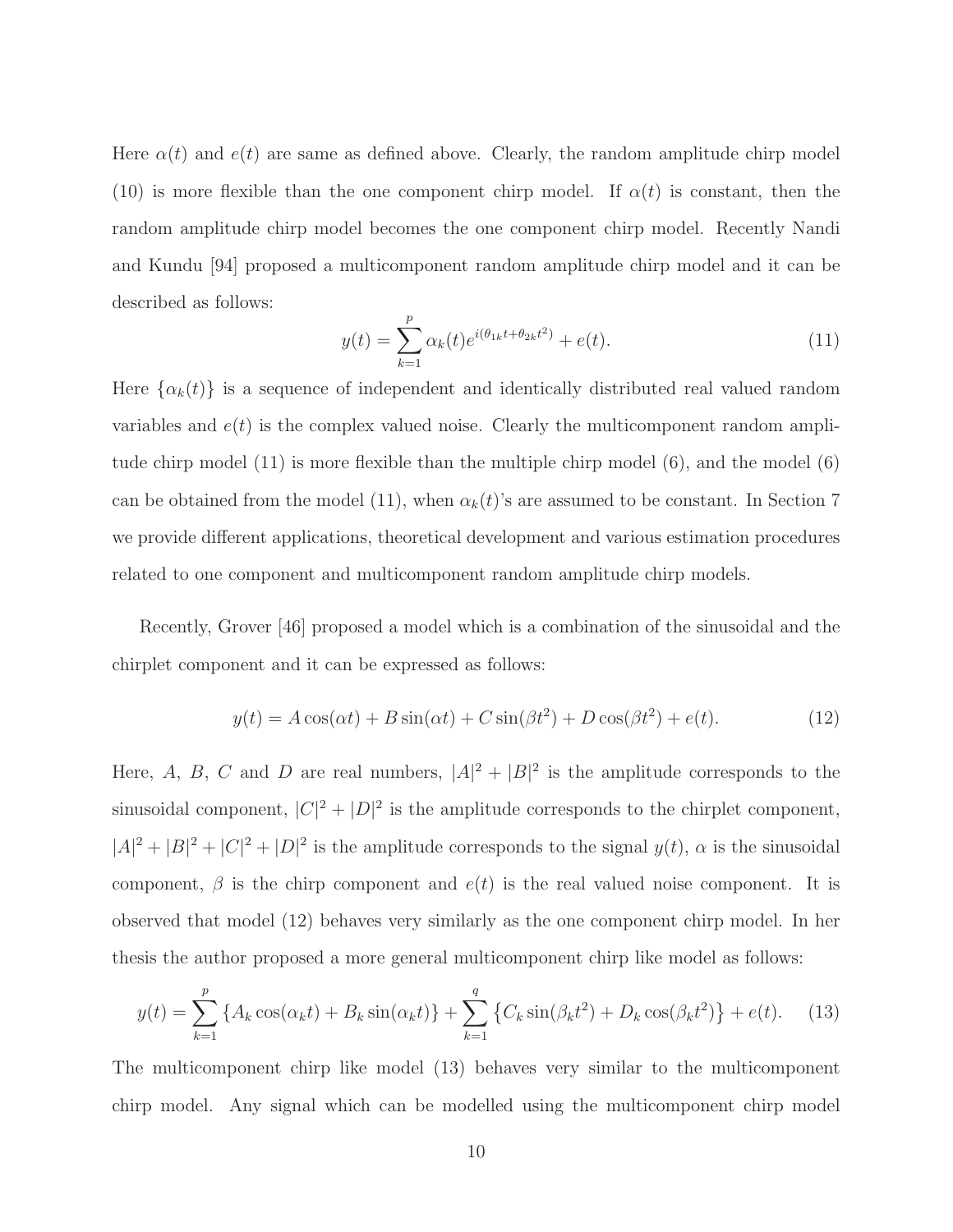can be modelled using the multicomponent chirp like model also and vice versa. The main advantage about the chirp like model is that it is more convenient to use it in practice than the chirp model. In Section 8 we provide theoretical developments about one component and multicomponent chirp like models, different estimation procedures and the properties of these estimators have been discussed in details.

Hannan [49] first proposed the fundamental frequency sinusoidal model as follows:

$$
y(t) = \sum_{k=1}^{p} \{A_k \cos(k\alpha t) + B_k \sin(k\alpha t)\} + e(t).
$$
 (14)

Model (14) has been used quite extensively for analyzing speech data. In short span periodic speech signal often it is observed that there is one fundamental frequency, and it has several harmonics. Due to the particular structure, it reduces the number of non-linear parameters of the model. Along the same line, Jensen et al. [59] proposed harmonic chirp signal, and it can be written as follows:

$$
y(t) = \sum_{k=1}^{p} \{ A_k \cos(k\alpha t + k\beta t^2) + B_k \sin(k\alpha t + k\beta t^2) \} + e(t).
$$
 (15)

Here,  $\alpha$  and  $\beta$  are the fundamental frequency and fundamental frequency rate, respectively. Due to presence of only two non-linear parameters, numerically it is easier to handle than the multiple chirp model. Therefore, if a non-stationary signal can be modelled using the harmonic chirp model, it is always preferable. Jensen et al. [59] proposed estimation procedures of the unknown parameters of the model (15) and recently Grover [42] provided theoretical properties of different estimators. In Section 9 we describe different estimation procedure and their theoretical properties in details under various error assumptions.

Barbieri and Barone [6] proposed two dimensional sinusoidal model to model symmetric texture data. A p component sinusoidal frequency model can be written as follows:

$$
y(m,n) = \sum_{k=1}^{p} \left[ A_k^0 \cos(m\lambda_k^0 + n\mu_k^0) + B_k^0 \sin(m\lambda_k^0 + n\mu_k^0) \right] + e(m,n), \tag{16}
$$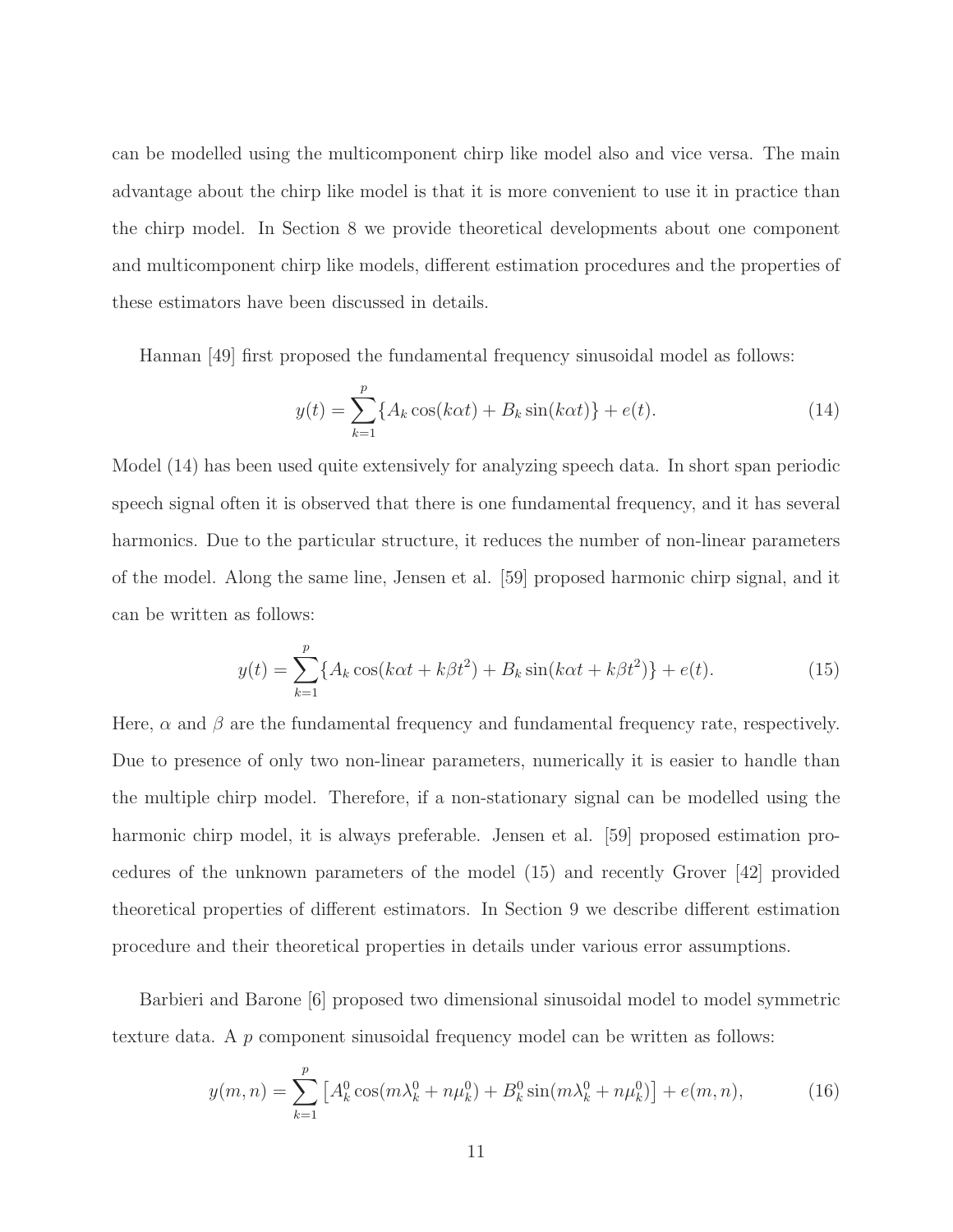Here,  $A_k^0$ ,  $B_k^0$  are real numbers,  $\lambda_k^0$ ,  $\mu_k^0$  are the frequencies, and  $e(m, n)$  is the real valued error component. A typical texture image as shown in Figure 3 can be obtained using model (16). This is a basic model in many fields, such as antenna array processing, gephysical perception, biomedical spectral analysis etc. Since the introduction of the model, an extensive amount of work has been done developing different estimation procedures and establishing their properties for the two dimensional sinusoidal model. Along that line Friedlander and Francos [38] considered two dimensional polynomial phase signal and it has found several applications in image processing and finger print imaging. The two dimensional polynomial phase model can be expressed as follows:

$$
y(m,n) = Ae^{i(\alpha_1 m + \beta_1 n + \alpha_2 m^2 + \beta_2 n^2 + \gamma mn)} + e(m,n).
$$
 (17)

Here, A is a complex number,  $e(m, n)$  is the complex valued two dimensional noise and  $y(m, n)$  is the two dimensional signal.

The most general two dimensional model has been considered by Lahiri and Kundu [75], and it can be expressed as follows:

$$
y(m,n) = A\cos\left(\sum_{p=1}^{r}\sum_{j=0}^{p}\alpha(j,p-j)m^{j}n^{p-j}\right) + B\cos\left(\sum_{p=1}^{r}\sum_{j=0}^{p}\alpha(j,p-j)m^{j}n^{p-j}\right) + e(m,n).
$$
\n(18)

Here as before A and B are real valued amplitudes,  $\alpha(j, p - j)$ 's are distinct frequency rates of order  $(j, p-j)$ , respectively. Different forms of (18) have been considered in the literature. A significant amount of work has been done in developing efficient estimation procedures of the unknown parameters of polynomial phase two dimensional signal. Lahiri and Kundu [75] discussed about the theoretical properties of the least squares estimators of the unknown parameters of the most general two dimensional polynomial phase model (18) under a fairly general error assumptions. In Section 10 we provide different theoretical developments and numerical procedures available related to this model. In all the sections we provide several open problems for future research, and finally we conclude the chapter in Section 11.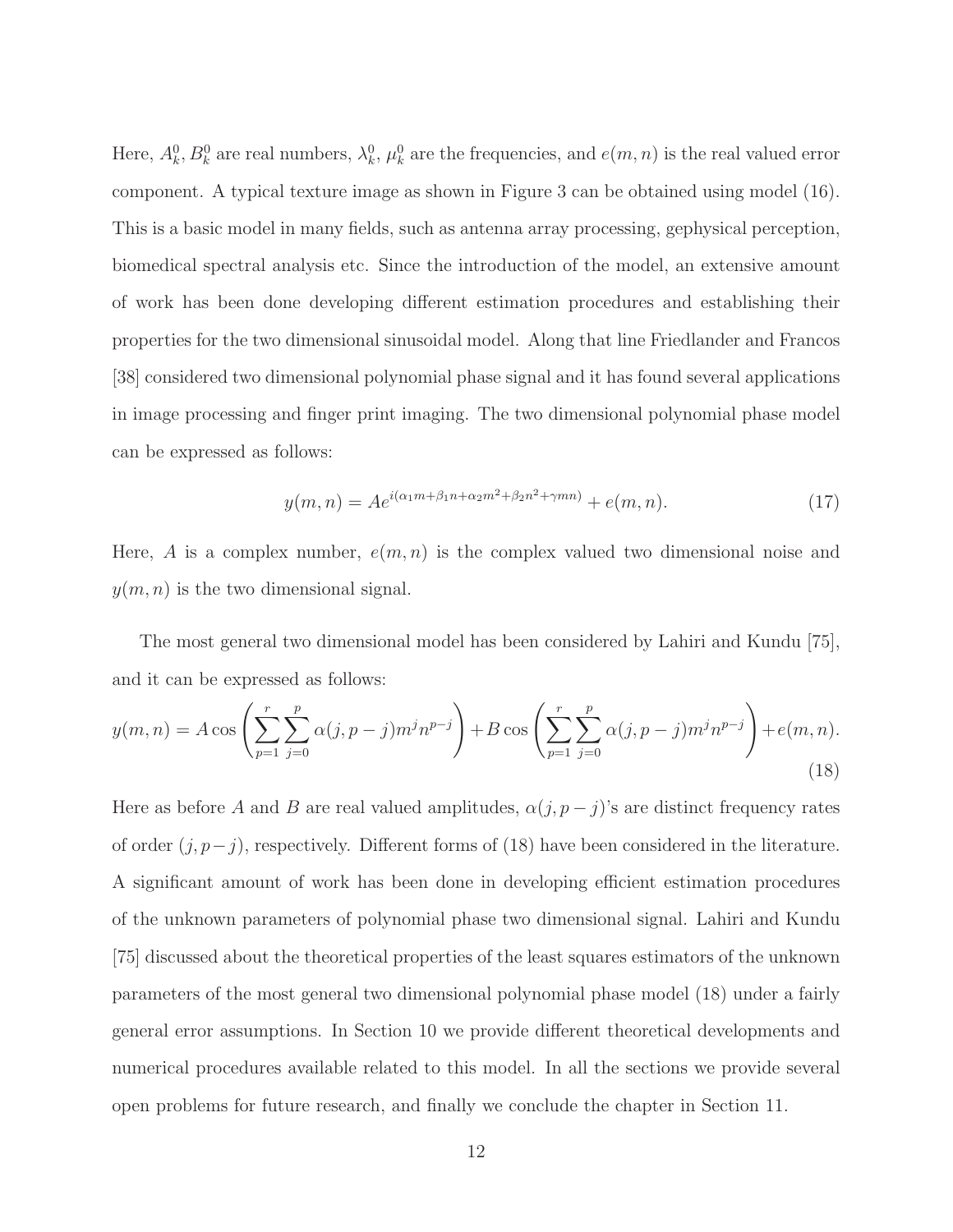## 2 NOTATIONS AND PRELIMINARIES

In this Chapter, the scalar quantities are usually denoted by lower or uppercase letters. The lower and uppercase bold typefaces are used for vectors and matrices. For a real matrix  $\bm{A}, \bm{A}^{\mathsf{T}}$  denotes the transpose. Similarly, for a complex matrix  $\bm{A}, \bm{A}^H$  denotes the complex conjugate transpose. If c is a complex number  $\bar{c}$  denotes the complex conjugate of c. A  $m \times m$  diagonal matrix, with diagonal elements  $a_1, \ldots, a_m$ , are denoted by diag $\{a_1, \ldots, a_m\}$ . If **A** is a real or a complex square matrix with full rank, the projection matrix on the column space of A is denoted by  $\boldsymbol{P}_{\boldsymbol{A}} = \boldsymbol{A}(\boldsymbol{A}^\top \boldsymbol{A})^{-1} \boldsymbol{A}^\top$  or  $\boldsymbol{P}_{\boldsymbol{A}} = \boldsymbol{A}(\boldsymbol{A}^H \boldsymbol{A})^{-1} \boldsymbol{A}^\top$ . If  $\{X_n; n \geq 1\}$ is a sequence of random variables, and  $X$  is also a random variable, then if  $X_n$  convergence to X almost surely, we will denote it by  $X_n \xrightarrow{a.s.} X$ . If  $X_n$  convergence to X in distribution, we will denote it by  $X_n \longrightarrow X$ . Suppose X is a m-variate normal random vector with mean vector  $\mu$  and dispersion matrix  $\Sigma$ , then it will be denoted by  $N_m(0, \Sigma)$ . Throughout this chapter we have used the same notation in many places, for example the parameter vector  $\theta$ has been used in general to denote the set of unknown parameters of a model, similarly we have used the notation  $\hat{\theta}$  in general to define different estimators of  $\theta$ , the identity matrix of different orders are denoted by  $I$ , the diagonal matrix of different orders and different diagonal entries are denoted by  $D$  etc., but they should be clear from the context.

### 2.1 PRONY'S EQUATION

In the Statistical Signal Processing, particularly developing different estimation procedures in case of sum of sinusoidal or sum of complex exponential model, Prony's equations have played an important role. Prony proposed this method in 1795, more than two hundred years back, to fit sum of real valued exponential model to real life data. Since then, different variants of Prony's equations have been developed. Now a days, it is available in most of the standard numerical analysis text books, see for example, Froberg [39] or Hilderband [51] in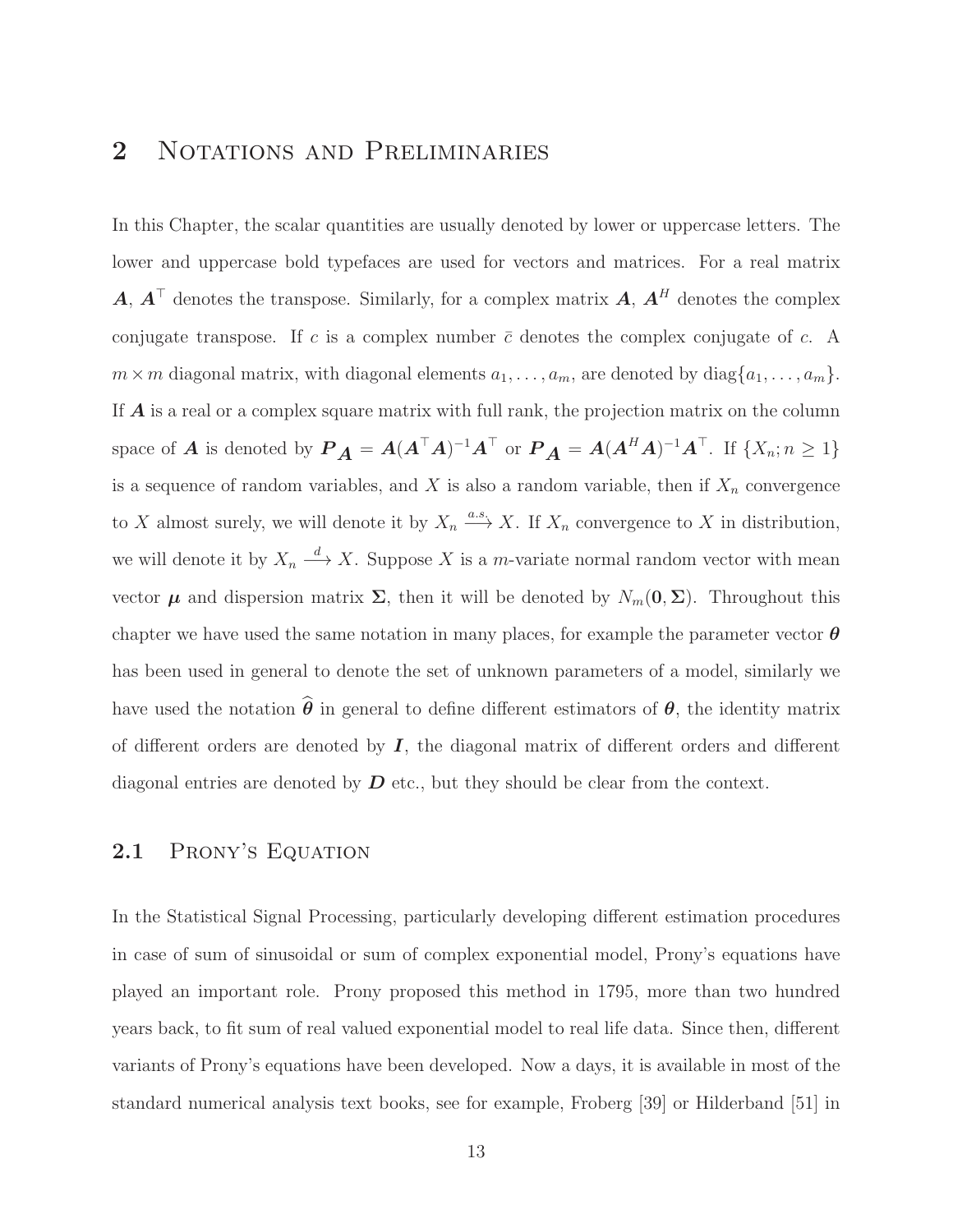this respect. It can be briefly described as follows.

Suppose  $\alpha_1, \ldots, \alpha_M$  are arbitrary non-zero real numbers and  $\beta_1, \ldots, \beta_M$  are distinct real numbers. If

$$
\mu(t) = \alpha_1 e^{\beta_1 t} + \ldots + \alpha_M e^{\beta_M t}; \quad t = 1, \ldots, N,
$$
\n(19)

and  $M < N$ , then there exists  $(M + 1)$  constants  $\{g_0, \ldots, g_M\}$ , such that

$$
Ag = 0,\t(20)
$$

where

$$
\mathbf{A} = \left[ \begin{array}{ccc} \mu(1) & \cdots & \mu(M+1) \\ \vdots & \ddots & \vdots \\ \mu(N-M) & \cdots & \mu(N) \end{array} \right], \quad \mathbf{g} = \left[ \begin{array}{c} g_0 \\ \vdots \\ g_M \end{array} \right], \quad \mathbf{0} = \left[ \begin{array}{c} 0 \\ \vdots \\ 0 \end{array} \right].
$$

The matrix  $\bm{A}$  is of rank  $M$ , and  $\bm{g}$  is the eigen vector corresponds to the zero eigen value. It is always possible to put restrictions on  $g_0, \ldots, g_M$ , such as

$$
\sum_{i=0}^{M} g_j^2 = 1 \quad \text{and} \quad g_0 > 0,
$$
\n(21)

such that  $g$  becomes unique. The set of linear equations (20) is known as Prony's equations. It is possible to recover  $\beta_1, \ldots, \beta_M$  from  $g_0, \ldots, g_M$  as follows. The following polynomial

$$
p(x) = g_0 + g_1 x + \ldots + g_M x^M = 0
$$
\n(22)

has M distinct roots, and they are  $e^{\beta_1}, \ldots, e^{\beta_M}$ . Therefore, there is a one to one correspondence between  $\{\beta_1, \ldots, \beta_M\}$  and  $\{g_0, \ldots, g_M\}$ , such that (21) hold. Further,  $\{g_0, \ldots, g_M\}$ does not depend on  $\{\alpha_1, \ldots, \alpha_M\}$ . Once,  $\beta_1, \ldots, \beta_M$  are obtained from  $\mu(1), \ldots, \mu(N)$ ,  $\alpha_1, \ldots, \alpha_M$  can be obtained from the linear equation

$$
\mu = X\alpha, \tag{23}
$$

where  $\boldsymbol{\mu} = (\mu(1), \ldots, \mu(N))^{\top}, \boldsymbol{\alpha} = (\alpha_1, \ldots, \alpha_M)^{\top}$  and

$$
\boldsymbol{X} = \left[ \begin{array}{ccc} e^{\beta_1} & \ldots & e^{\beta_M} \\ \ldots & \ddots & \ldots \\ e^{N\beta_1} & \ldots & e^{N\beta_M} \end{array} \right].
$$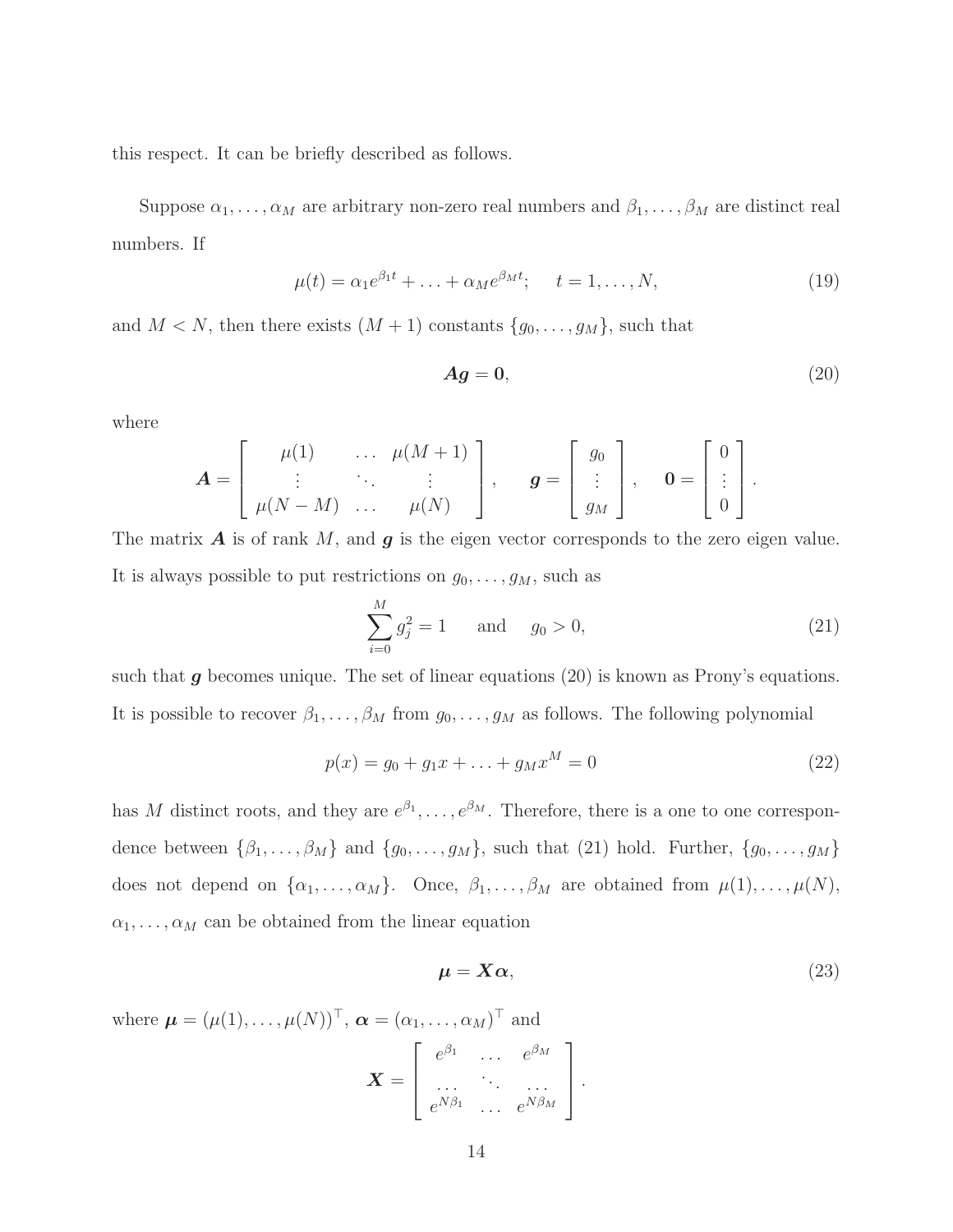The matrix  $\boldsymbol{X}$  is a of rank  $M$ , hence,  $\boldsymbol{\alpha} = (\boldsymbol{X}^{\top} \boldsymbol{X})^{-1} \boldsymbol{X}^{\top} \boldsymbol{\mu}$ .

The idea of Prony has been extended for the complex case also. Consider the following complex exponential model

$$
\mu(t) = \alpha_1 e^{i\omega_1 t} + \ldots + \alpha_M e^{i\omega_M t}; \qquad t = 1, \ldots, N. \tag{24}
$$

Here,  $i = \sqrt{-1}$ ,  $\alpha_1, \ldots, \alpha_M$  are non-zero complex numbers,  $0 < \omega_1, \ldots, \omega_M < 2\pi$  and they are distinct. Then, there exists  $\{g_0, \ldots, g_M\}$  such that (20) satisfies. Moreover, the complex polynomial equation

$$
p(z) = g_0 + g_1 z + \ldots + g_M z^M = 0,
$$

has the roots  $z_1 = e^{i\omega_1}, \ldots, z_M = e^{i\omega_M}$  and  $\boldsymbol{\alpha} = (\alpha_1, \ldots, \alpha_M)^\top = (\boldsymbol{X}^H \boldsymbol{X})^{-1} \boldsymbol{X}^H \boldsymbol{\mu}$ . Note that the roots of the complex polynomial  $p(z)$  satisfy

$$
|z_1| = \ldots = |z_M| = 1, \quad \bar{z}_k = z_k^{-1}; \quad k = 1, \ldots, M. \tag{25}
$$

Define the new complex polynomial

$$
q(z) = z^{-M}\bar{p}(z) = \bar{g}_0 z^{-M} + \dots + \bar{g}_M.
$$
 (26)

Due to (25), the polynomials  $p(z)$  and  $q(z)$  have same roots. Therefore,

$$
\frac{g_k}{g_M} = \frac{\bar{g}_{M-k}}{\bar{g}_0}; \qquad k = 0, \dots, M,
$$

can be obtained by comparing the coefficients of  $p(z)$  and  $q(z)$ . Hence,

$$
b_k = \bar{b}_{M-k}; \qquad k = 0, \dots, M,
$$
\n
$$
(27)
$$

where

$$
b_k = g_k \left(\frac{\bar{g}_0}{g_M}\right)^{-\frac{1}{2}}; \quad k = 0, \dots, M.
$$

The condition (27) is known as the conjugate symmetry property and in the matrix notation it can be written as

 $b = J\bar{b}$ ,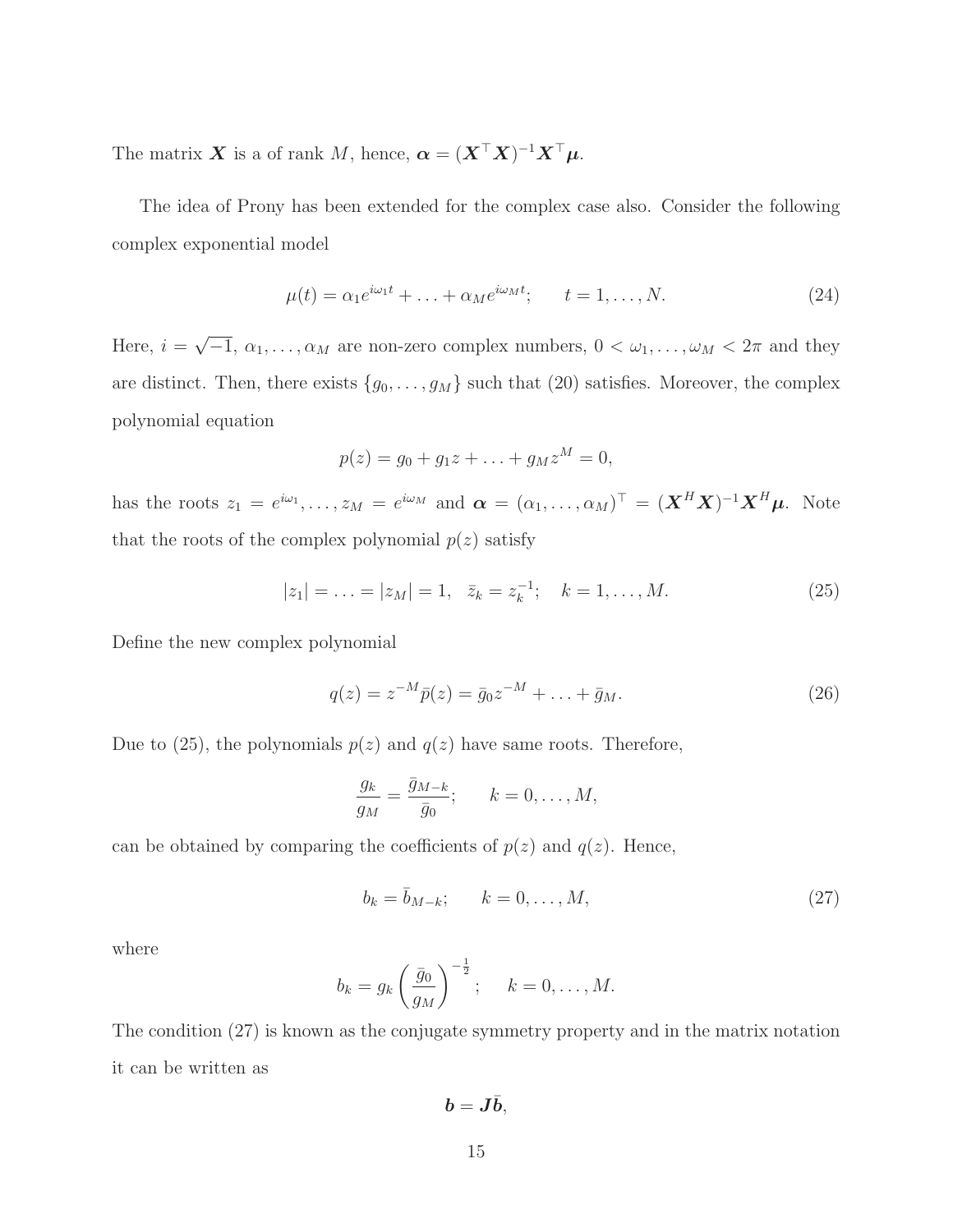here  $\mathbf{b} = (b_0, \ldots, b_M)^\top$ , and  $\mathbf{J}$  is an exchange matrix as follows:

$$
\boldsymbol{J} = \left[ \begin{array}{cccc} 0 & 0 & \dots & 0 & 1 \\ 0 & 0 & \dots & 1 & 0 \\ \vdots & \vdots & \ddots & \vdots & \vdots \\ 0 & 1 & \dots & 0 & 0 \\ 1 & 0 & \dots & 0 & 0 \end{array} \right]
$$

.

#### 2.2 NUMBER THEORETIC RESULTS AND CONJECTURE

We need some number theoretic results and a conjecture in establishing the asymptotic results related to chirp signal model. We present it here, and we will refer it whenever they are used. The following trigonometric results have been used quite extensively in establishing different results related to sinusoidal model. These results can be easily established, see for example Mangulis [86].

$$
\lim_{N \to \infty} \frac{1}{N} \sum_{t=1}^{N} \cos(\omega t) = o\left(\frac{1}{N}\right)
$$
\n(28)

$$
\lim_{N \to \infty} \frac{1}{N} \sum_{t=1}^{N} \sin(\omega t) = o\left(\frac{1}{N}\right)
$$
\n(29)

$$
\lim_{N \to \infty} \frac{1}{N} \sum_{t=1}^{N} \cos^2(\omega t) = \frac{1}{2} + o\left(\frac{1}{N}\right)
$$
\n(30)

$$
\lim_{N \to \infty} \frac{1}{N} \sum_{t=1}^{N} \sin^2(\omega t) = \frac{1}{2} + o\left(\frac{1}{N}\right)
$$
\n(31)

$$
\lim_{N \to \infty} \frac{1}{N^{k+1}} \sum_{t=1}^{n} t^k \cos^2(\omega t) = \frac{1}{2} + o\left(\frac{1}{N}\right)
$$
 (32)

$$
\lim_{N \to \infty} \frac{1}{N^{k+1}} \sum_{t=1}^{n} t^k \sin^2(\omega t) = \frac{1}{2} + o\left(\frac{1}{N}\right)
$$
\n(33)

$$
\lim_{N \to \infty} \frac{1}{N^{k+1}} \sum_{t=1}^{n} t^k \cos(\omega t) \sin(\omega t) = o\left(\frac{1}{N}\right),\tag{34}
$$

here  $a_N = o$  $\left(1\right)$  $\overline{N}$  $\setminus$ means  $Na_N \to 0$  as  $N \to \infty$ . We need similar results in case of chirp models also.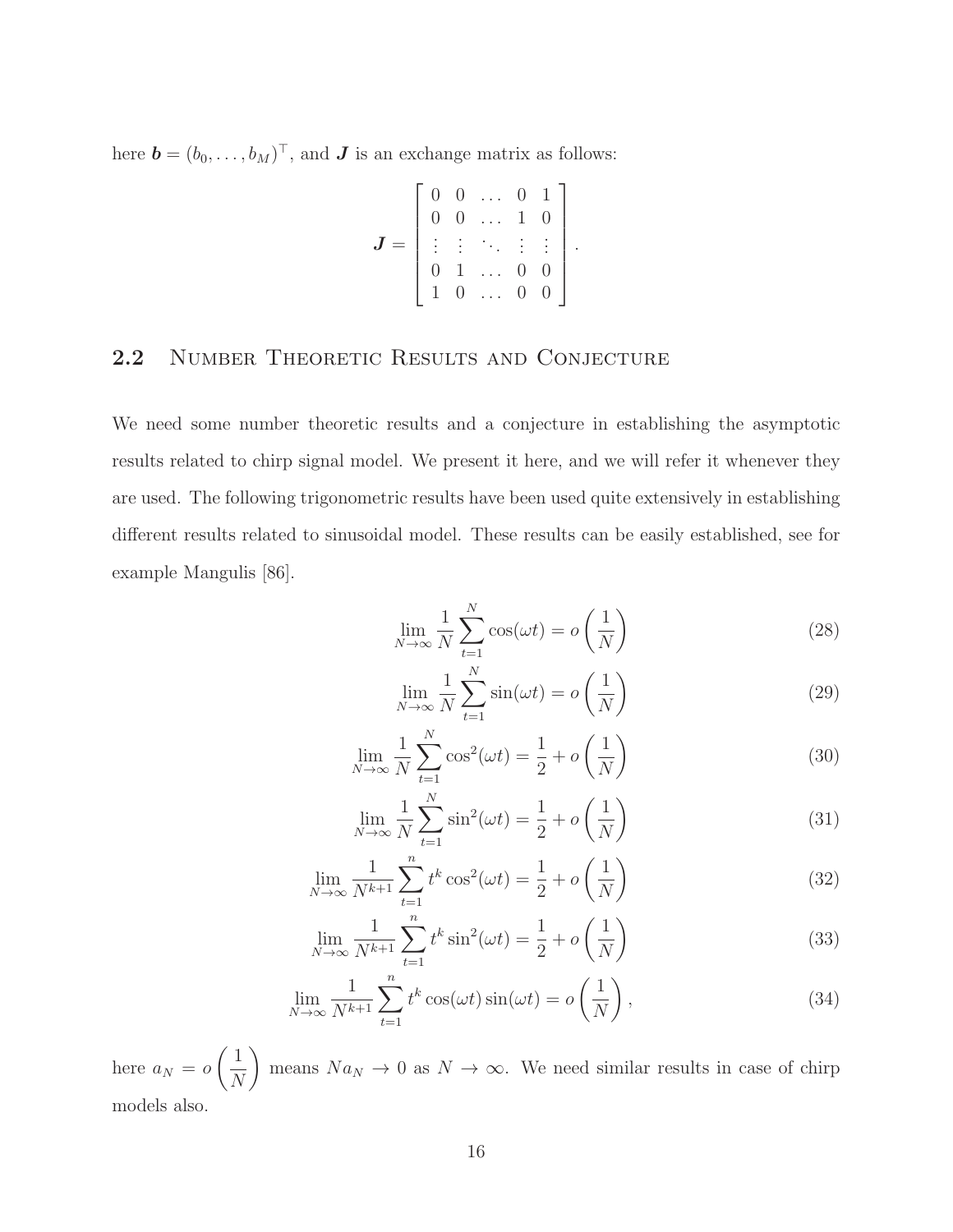LEMMA 2.1 Let  $\theta_1, \theta_2 \in (0, \pi)$  and  $k = 0, 1, \ldots$  Then except for countable number of points the followings are true:

$$
\lim_{N \to \infty} \frac{1}{N} \sum_{t=1}^{n} \cos(\theta_1 t + \theta_2 t^2) = 0
$$
\n(35)

$$
\lim_{N \to \infty} \frac{1}{N} \sum_{t=1}^{n} \sin(\theta_1 t + \theta_2 t^2) = 0
$$
\n(36)

$$
\lim_{N \to \infty} \frac{1}{N^{k+1}} \sum_{t=1}^{n} t^k \cos^2(\theta_1 t + \theta_2 t^2) = \frac{1}{2(k+1)}
$$
(37)

$$
\lim_{N \to \infty} \frac{1}{N^{k+1}} \sum_{t=1}^{n} t^k \sin^2(\theta_1 t + \theta_2 t^2) = \frac{1}{2(k+1)}
$$
 (38)

$$
\lim_{N \to \infty} \frac{1}{N^{k+1}} \sum_{t=1}^{n} t^k \cos(\theta_1 t + \theta_2 t^2) \sin(\theta_1 t + \theta_2 t^2) = 0.
$$
 (39)

PROOF: Using the number theoretic results of Vinogradov [115], the above results can be established, see Lahiri, Kundu and Mitra [76] for details.  $\Box$ 

The following conjecture was proposed by Vinogradov [115], and it still remains an open problem. Although, extensive simulation results suggest the validity of the conjecture. This conjecture also has been used to establish some of the crucial results related to chirp model.

CONJECTURE 2.1 Let  $\theta_1, \theta_2, \theta'_1, \theta'_2 \in (0, \pi)$  and  $k = 0, 1, \ldots$  Then except for countable number of points the followings are true:

$$
\lim_{N \to \infty} \frac{1}{\sqrt{N}N^k} \sum_{t=1}^{N} t^k \cos(\theta_1 t + \theta_2 t^2) \sin(\theta_1' t + \theta_2' t^2) = 0
$$
\n(40)

In addition if  $\theta_2 \neq \theta_2'$  $'_{2}$ , then

$$
\lim_{N \to \infty} \frac{1}{\sqrt{N}N^k} \sum_{t=1}^N t^k \cos(\theta_1 t + \theta_2 t^2) \cos(\theta_1' t + \theta_2' t^2) = 0
$$
  

$$
\frac{1}{\sqrt{N}N^k} \sum_{t=1}^N t^k \sin(\theta_1 t + \theta_2 t^2) \sin(\theta_1' t + \theta_2' t^2) = 0.
$$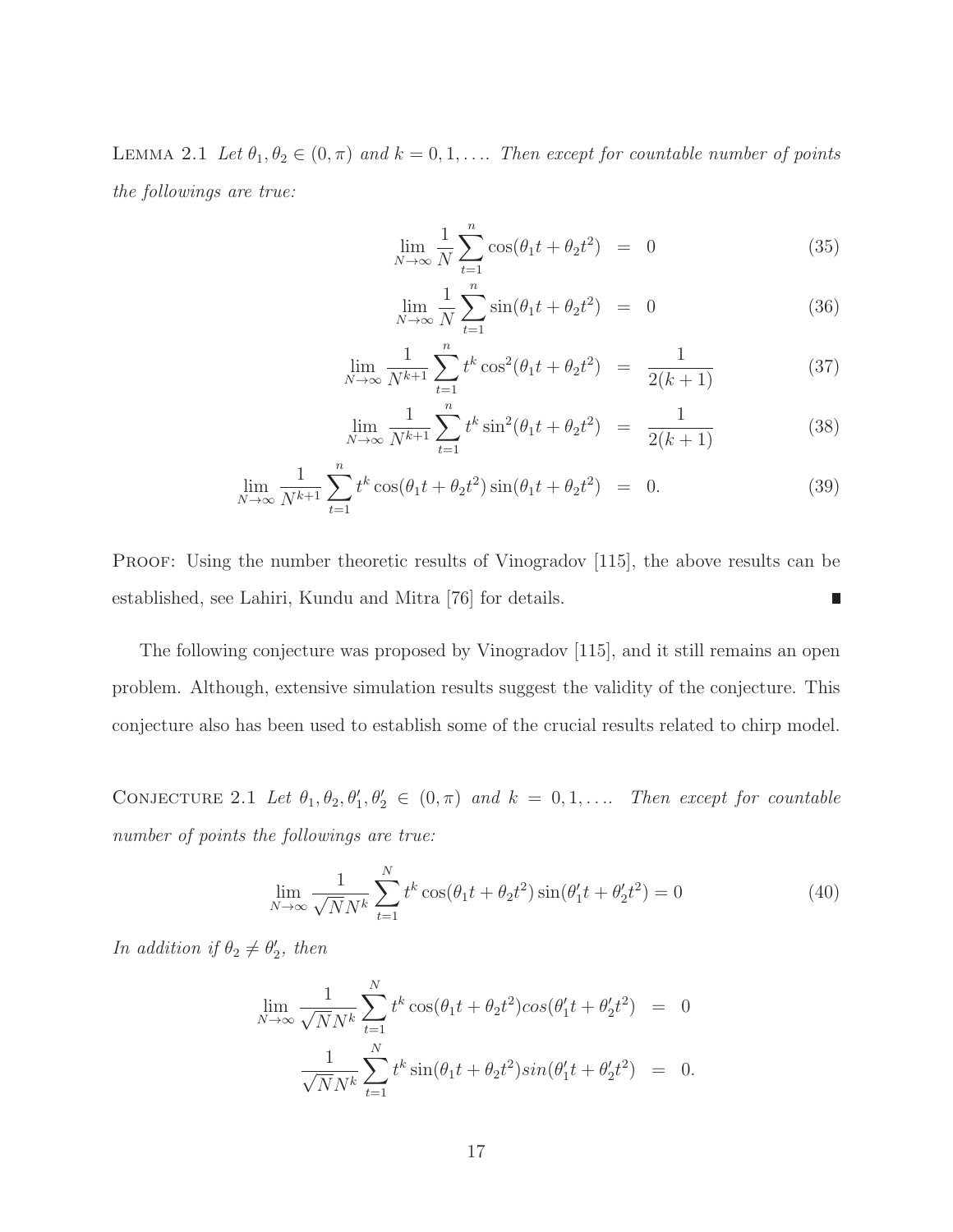## 3 Sinusoidal Model

In this section we briefly provide different estimation procedures of the frequencies of a periodic signal and their properties. It should be mentioned that there exists a vast amount of literature dealing with this problem, see for example the books by Kay [60] or Stoice and Mosses [112]. Therefore, it will not be possible in a limited space to provide all the methods till date. Therefore, we provide those procedures which may be useful in dealing with the chirp signal model also.

In this section we mainly consider the following model

$$
y(t) = \sum_{k=1}^{p} \{A_k^0 \cos(\omega_k^0 t) + B_k^0 \sin(\omega_k^0 t)\} + e(t); \quad 1, 2, \dots, N,
$$
 (41)

where  $A_k^0$ ,  $B_k^0$ ,  $\omega_k^0$  for  $k = 1, ..., p$  are true parameter values and they are unknown. In practice  $p$  is also usually unknown. Our problem is to estimate the unknown parameters based on the sample  $\{y(1), \ldots, y(N)\}$ . First it is assumed that p is known and later we discuss different estimation procedures of  $p$  also. Before progressing further, we need to make some assumptions on the error components  $e(t)$ . The error component  $e(t)$  has mean zero and finite variance, and it can have either one of the two following forms:

ASSUMPTION 3.1  $\{e(t)\}\$ is a sequence of independent identically distributed (i.i.d.) normal random variables with mean zero and variance  $\sigma^2$ .

ASSUMPTION 3.2  $\{e(t)\}\$ is a sequence of i.i.d. random variables with  $E(e(t)) = 0$  and  $V(e(t)) = \sigma^2$ .

ASSUMPTION 3.3  $\{e(t)\}\$ is a stationary linear process with the following form:

$$
e(t) = \sum_{j=0}^{\infty} a(j)X(t-j),
$$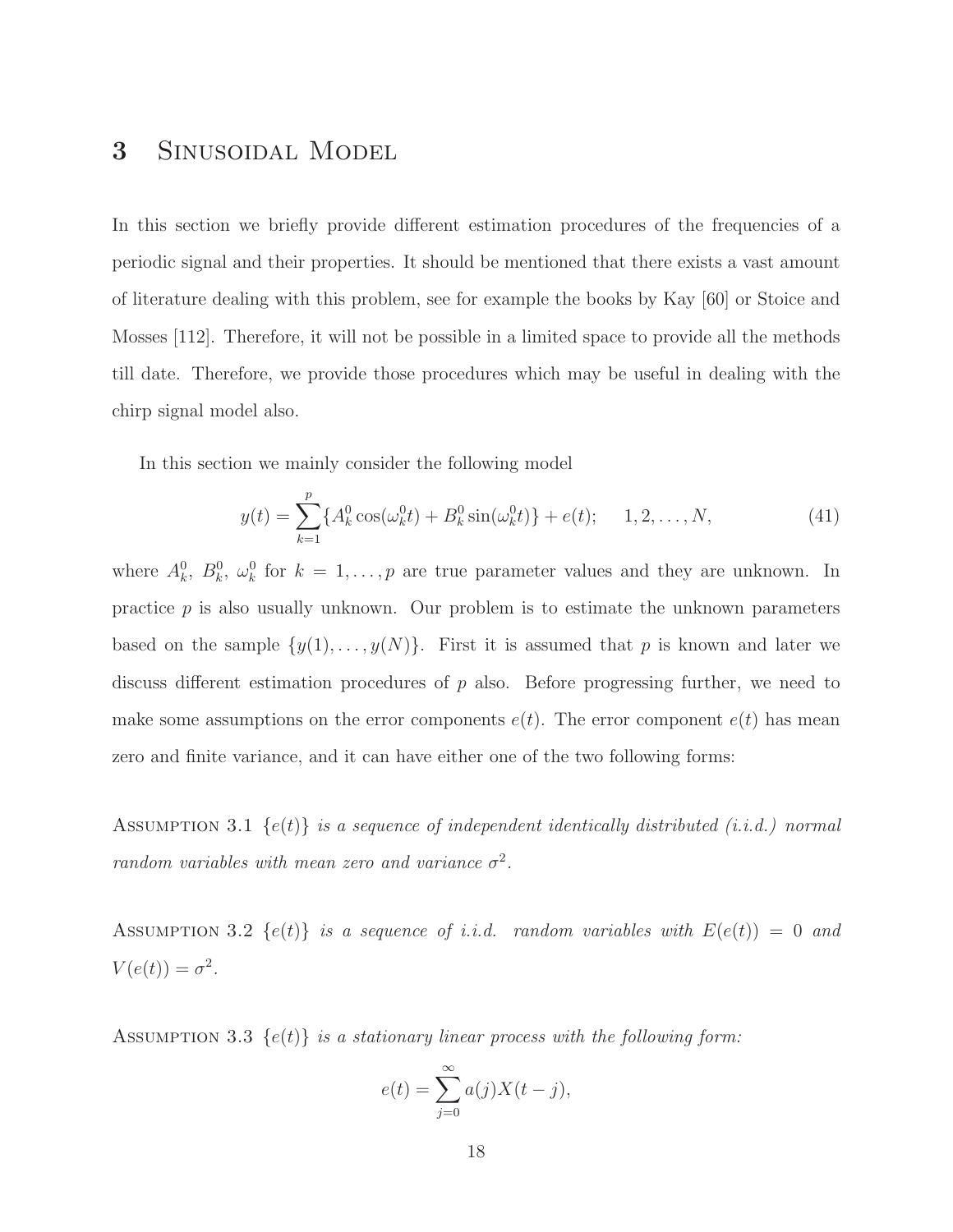here 
$$
\{X(t); t = 1, 2, \ldots\}
$$
 are *i.i.d.* random variables with  $E(X(t)) = 0$  and  $V(X(t) = \sigma^2$ , and  $\sum_{j=0}^{\infty} |a(j)| < \infty$ .

#### 3.1 PERIODOGRAM ESTIMATORS

The most popular estimator of the frequencies is the periodogram estimator. The periodogram function  $I(\theta)$  at a particular frequency of the signal  $y(t)$  is defined as follows:

$$
I(\theta) = \frac{1}{N} \left| \sum_{t=1}^{N} y(t) e^{i\theta t} \right|^2.
$$
 (42)

The main reason to use the periodogram function to estimate the frequencies and the number of components p is that  $I(\theta)$  has local maxima at the true frequencies if there is no noise in the data. Therefore, if the noise variance is not high, then  $I(\theta)$  can be used to detect the number of signals and also the associated frequencies. Let us look at the following example of  $y(t)$ ;

$$
y(t) = 3.0\cos(0.2\pi t) + 3.0\sin(0.2\pi t) + 3.0\cos(0.5\pi t) + 3.0\sin(0.5\pi t) + e(t).
$$
 (43)

Here  $e(t)$  satisfies Assumption 3.2 with  $\sigma^2 = 2$ . The periodogram plot of the signal (43) is provided in Figure 5. It is clear from Figure 5 that the number of sinusoidal components of the signal  $y(t)$  is 2, and the location of the frequencies also can be estimated from the periodogram function. But it may not be true always. Now consider the following signal

$$
y(t) = 3.0\cos(0.2\pi t) + 3.0\sin(0.2\pi t) + 0.25\cos(0.5\pi t) + 0.25\sin(0.5\pi t) + e(t).
$$
 (44)

Here also  $e(t)$  satisfies Assumption 3.2, but  $\sigma^2 = 5$ . In this case, the periodogram plot of  $y(t)$  is provided in Figure 6. From Figure 6 it is not clear that  $p = 2$  and the true location of the frequencies. Therefore, it is clear that the periodogram estimators may not work always, particularly if the sample size is not large or the error variance is high. Hannan [48] and Walker [117] independently established the strong consistency and asymptotic normality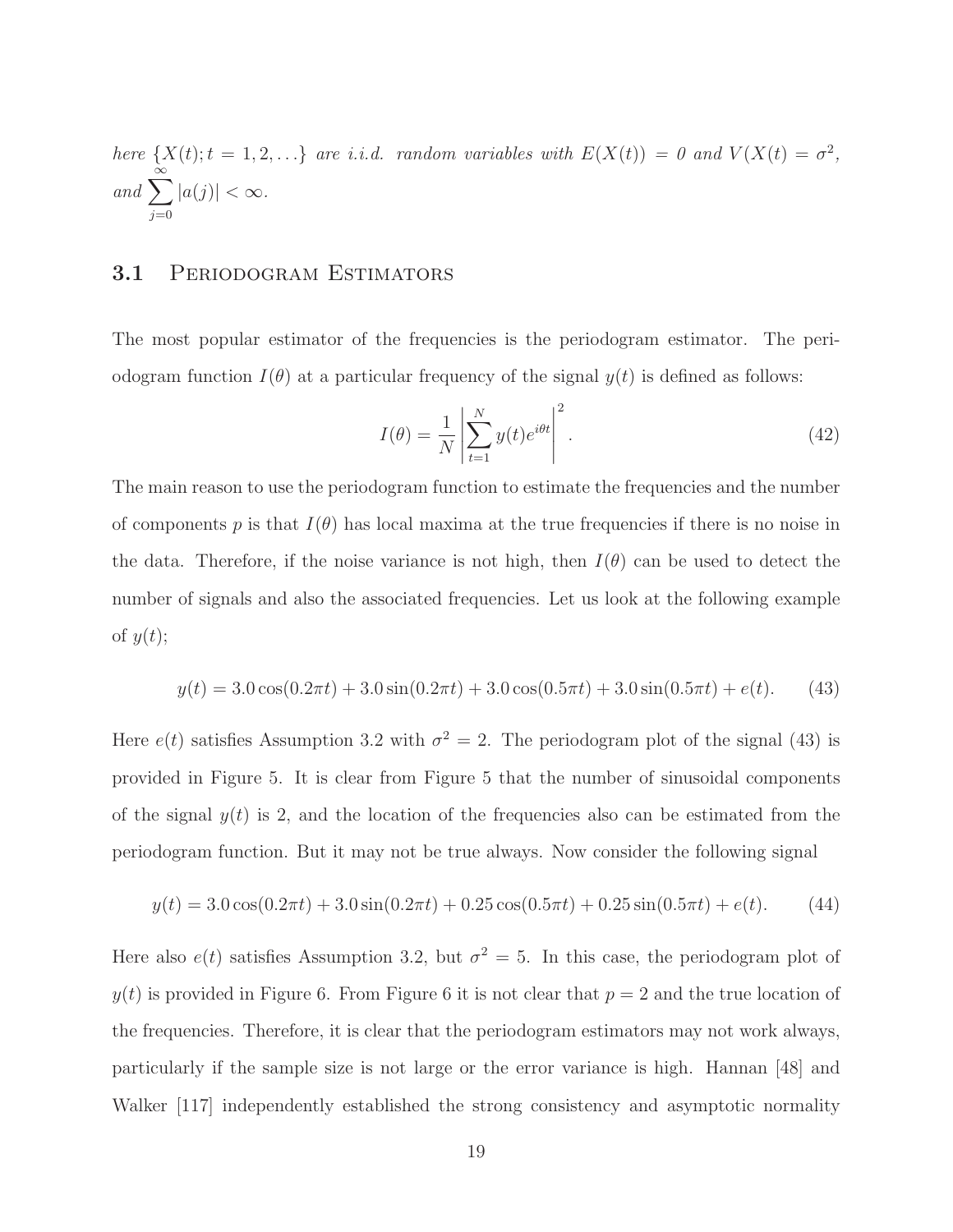

Figure 5: Periodogram plot of  $y(t)$  obtained from Model (43)



Figure 6: Periodogram plot of  $y(t)$  obtained from Model (44)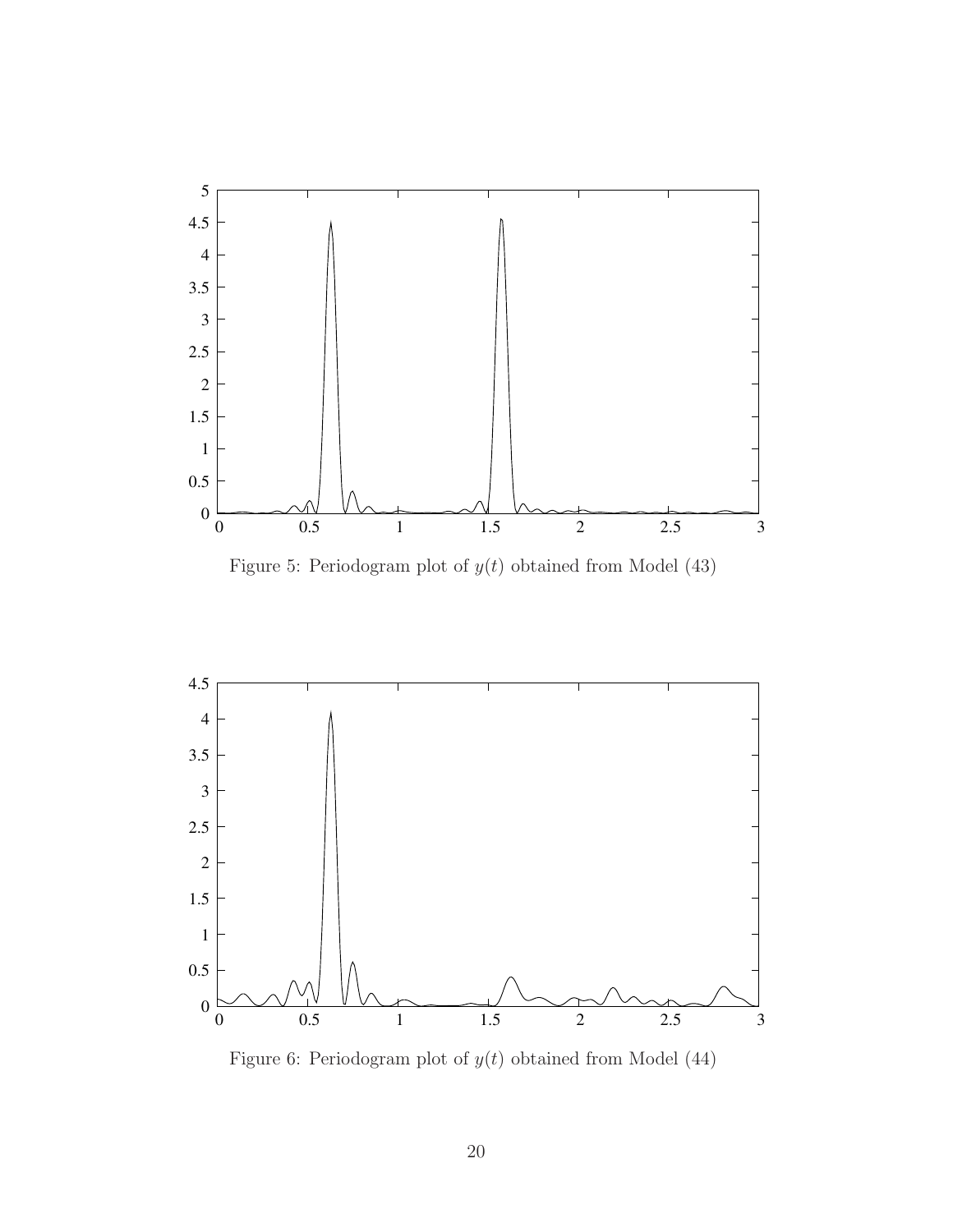results of the periodogram estimators of the frequencies based on Assumption 3.3. The theoretical results of Hannan [48] and Walker [117] justify the use of periodogram estimators at least for large sample sizes. Since the model (2) is a non-linear regression model, one natural estimator is the least squares estimators, and they coincide with the maximum likelihood (ML) estimators, if the error satisfies Assumption 3.1.

#### 3.2 Least Squares Estimators

The least squares estimators (LSEs) or the maximum likelihood estimators (MLEs) under the assumption of i.i.d. Gaussian error of the error random variables, can be obtained by minimizing the error sum of squares as defined below

$$
Q(\boldsymbol{\omega}, \boldsymbol{\theta}) = \sum_{t=1}^{N} \left( y(t) - \sum_{k=1}^{p} \left\{ A_k \cos(\omega_k t) + B_k \sin(\omega_k t) \right\} \right)^2.
$$
 (45)

Here  $\boldsymbol{\omega} = (\omega_1, \ldots, \omega_p)^\top$ ,  $\boldsymbol{\theta} = (A_1, B_1, \ldots, A_p, B_p)^\top$ . Now (45) can be written as

$$
Q(\boldsymbol{\omega}, \boldsymbol{\theta}) = (\boldsymbol{Y} - \boldsymbol{Z}(\boldsymbol{\omega})\boldsymbol{\theta})^{\top} (\boldsymbol{Y} - \boldsymbol{Z}(\boldsymbol{\omega})\boldsymbol{\theta}),
$$
\n(46)

1

where  $\bm{Y} = (y(1), \ldots, y(N))^\top$ ,  $\bm{e} = (e(1), \ldots, e(N))^\top$  and  $\sqrt{ }$  $cos(\omega_1)$   $sin(\omega_1)$  ...  $cos(\omega_p)$   $sin(\omega_p)$ 

$$
\boldsymbol{Z}(\boldsymbol{\omega}) = \begin{bmatrix} \vdots & \vdots & \ddots & \vdots \\ \cos(n\omega_1) & \sin(n\omega_1) & \dots & \cos(n\omega_p) & \sin(n\omega_p) \end{bmatrix}.
$$

For a given  $\omega$ , the LSE of  $\theta$  can be obtained as

$$
\widehat{\boldsymbol{\theta}}(\boldsymbol{\omega}) = (\boldsymbol{Z}(\boldsymbol{\omega})^{\top} \boldsymbol{Z}(\boldsymbol{\omega}))^{-1} \boldsymbol{Z}(\boldsymbol{\omega})^{\top} \boldsymbol{Y}.
$$
\n(47)

Substituting (47) in (46) we obtain

$$
R(\boldsymbol{\omega}) = Q(\boldsymbol{\omega}, \widehat{\boldsymbol{\theta}}(\boldsymbol{\omega})) = \boldsymbol{Y}^{\top} (\boldsymbol{I} - \boldsymbol{P}_{\boldsymbol{Z}(\boldsymbol{\omega})}) \boldsymbol{Y}.
$$
 (48)

Here  $P_{\bm{Z}(\bm{\omega})}$  is the projection matrix on the column space of  $\bm{Z}(\bm{\omega})$ . Therefore, the LSE of  $\bm{\omega}$ can be obtained by minimizing  $R(\omega)$  with respect to  $\omega$ . Bresler and Macovski [12] proposed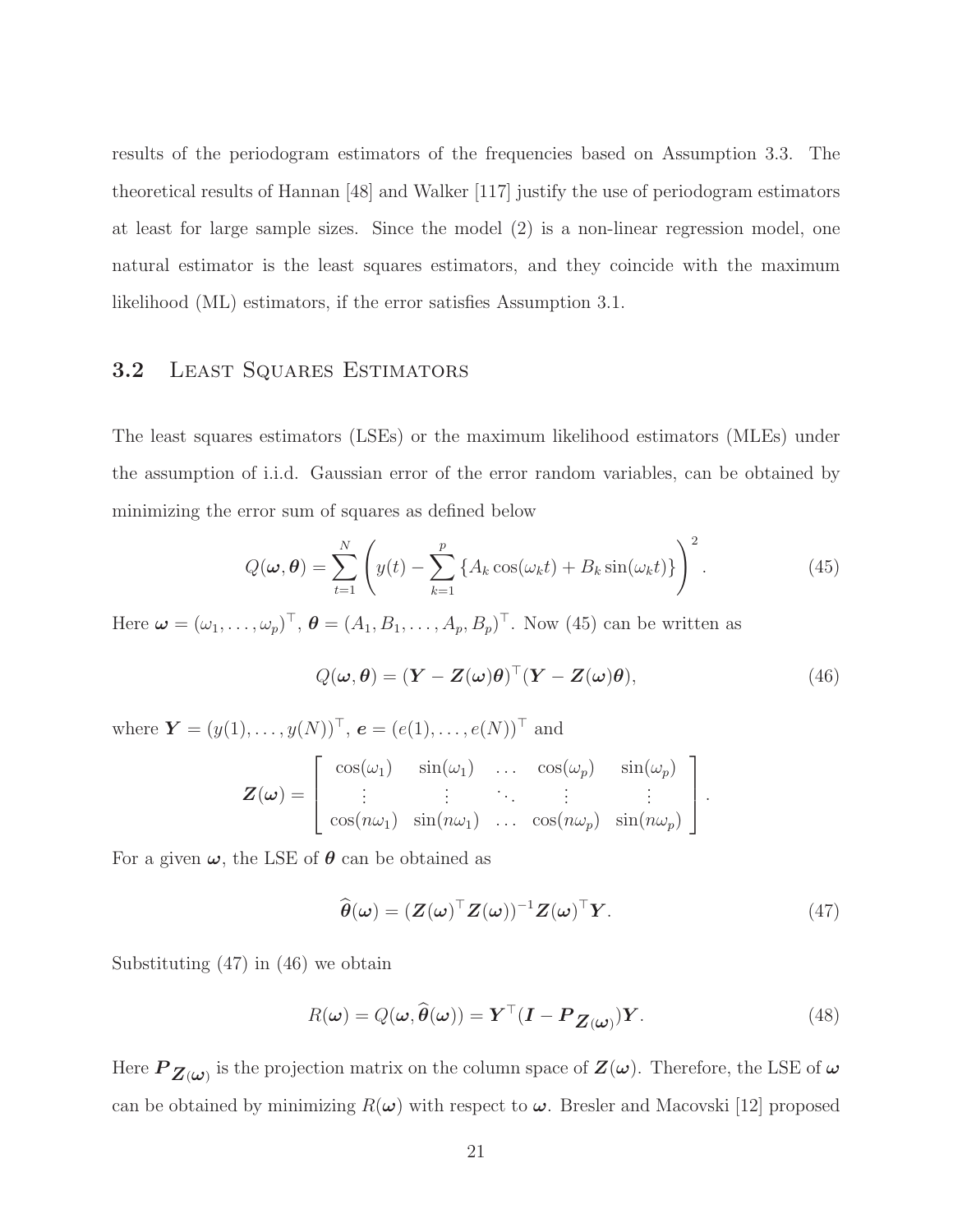a special purpose algorithm named as iterative quadratic maximum likelihood (IQML) to maximize  $R(\bm{\omega})$ . Using Prony's equation it can be observed that  $\bm{I} - \bm{P}_{\bm{Z}(\bm{\omega})} = \bm{P}_{\bm{B}(\bm{g})}$ , where  $\mathbf{B}(\mathbf{g})$  is a  $(N+1) \times (N+1-2p)$  matrix of rank  $(N+1-2p)$  as follows:

$$
\boldsymbol{B}(\boldsymbol{g}) = \begin{bmatrix} g_0 & 0 & \dots & 0 \\ g_1 & g_0 & \dots & 0 \\ \vdots & \vdots & \ddots & \vdots \\ g_{2p} & g_{2p-1} & \dots & 0 \\ 0 & g_{2p} & \dots & 0 \\ \vdots & \vdots & \ddots & \vdots \\ 0 & 0 & \dots & g_0 \\ \vdots & \vdots & \ddots & \vdots \\ 0 & 0 & \dots & g_{2p} \end{bmatrix},
$$
(49)

and  $g = (g_0, g_1, \dots, g_{2p})^{\top}$ . Note that minimization of  $\boldsymbol{Y}^{\top}(\boldsymbol{I} - \boldsymbol{P}_{\boldsymbol{Z}(\boldsymbol{\omega})})\boldsymbol{Y}$  with respect to  $\boldsymbol{\omega}$ is same as the minimization of  $\boldsymbol{Y}^\top \boldsymbol{P}_{\boldsymbol{B}(\boldsymbol{g})} \boldsymbol{Y}$  with respect to  $\boldsymbol{g}$ . Now observe that

$$
\boldsymbol{Y}^\top \boldsymbol{P} \boldsymbol{B}(\boldsymbol{g}) \boldsymbol{Y} = \boldsymbol{g}^\top \boldsymbol{Y}_D^\top (\boldsymbol{B}(\boldsymbol{g})^\top \boldsymbol{B}(\boldsymbol{g}))^{-1} \boldsymbol{Y}_D \boldsymbol{g},
$$

where  $\boldsymbol{Y}_D$  is a  $(N-2p)\times(2p+1)$  matrix as given below:

$$
\boldsymbol{Y}_D = \left[ \begin{array}{ccc} y(1) & \cdots & y(2p+1) \\ \vdots & \ddots & \vdots \\ y(n-2p) & \cdots & y(N) \end{array} \right].
$$

Bresler and Macovski [12] suggested the following. If at the  $k - th$  stage of the iteration the estimate of  $g$  is  $g^{(k)}$ , then obtain  $g^{(k+1)}$  by minimizing  $g^{\top} Y_D^{\top} (B(g^{(k)})^{\top} B(g^{(k)}))^{-1} Y_D g$  with respect to  $g$ . The iteration continues until convergence takes place. No proof of convergence has been provided by Bresler and Macovski [12]. Kundu [65] converted the minimization of  $Y^{\top}P_{B(g)}Y$  as a non-linear eigenvalue problem, and provided an iterative procedure based on solving a standard non-linear eigen value problem. Further, he has provided the proof of convergence of the proposed iterative procedure.

Note that the multiple sinusoidal model (41) is a non-linear regression problem. An extensive amount of work has been done in the statistical literature developing different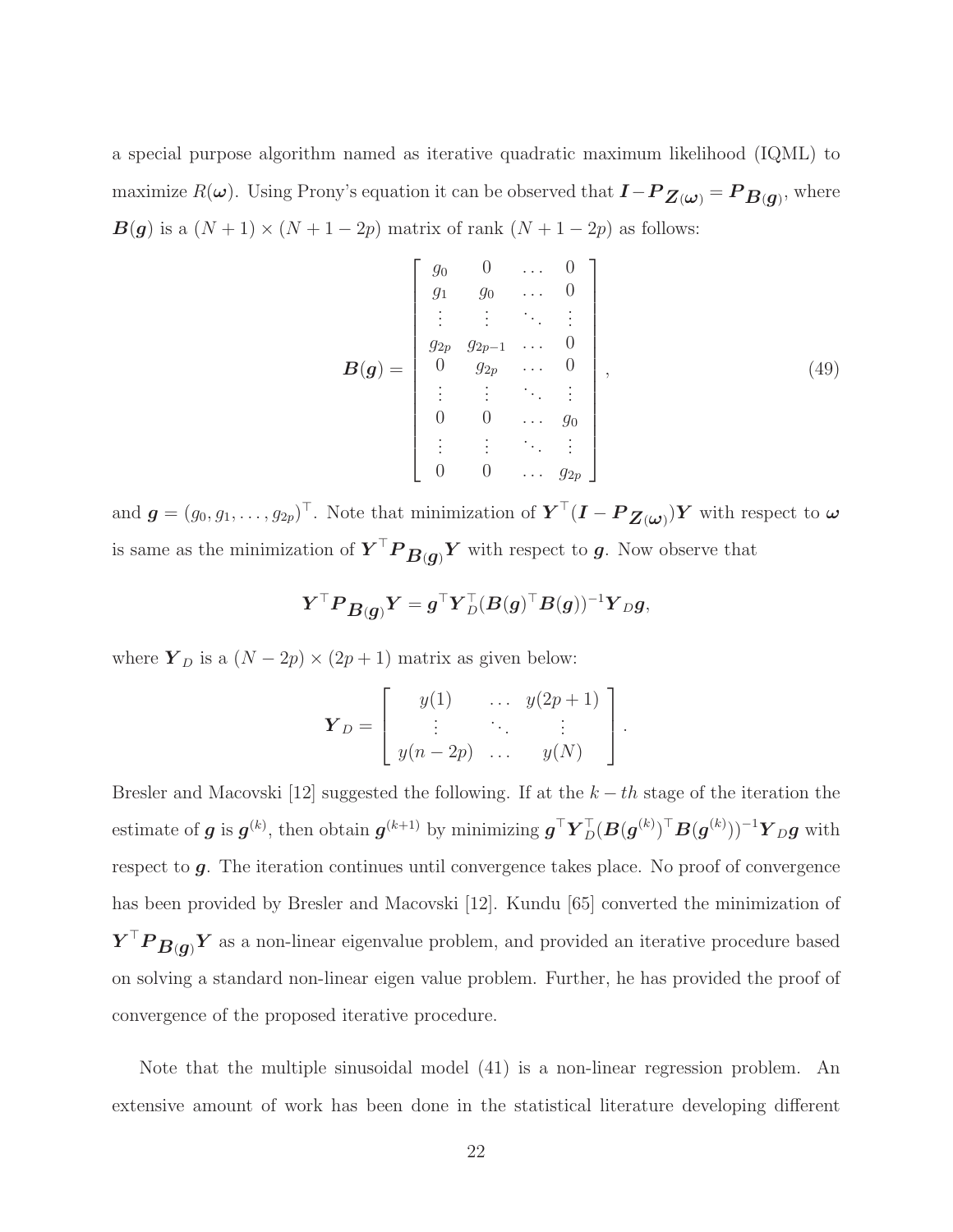properties of the least squares estimators for different non-linear regression model, see for example the book by Seber and Wild [111] or Bates and Watts [7] in this respect. Jennrich [58] and Wu [122] developed different sufficient conditions which ensure the consistency and asymptotic normality of the least squares estimators of the parameters of a nonlinear regression model. Unfortunately, the multiple sinusoidal model (41) does not satisfy the sufficient conditions of Jennrich [58] or Wu [122]. Hence, it is not guaranteed that the LSEs will be consistent in this case. Kundu [66] proved the consistency and asymptotic normality of the LSEs of the unknown parameters of the multiple sinusoidal model. The following results have been obtained by Kundu [66]. Extensive simulations suggest that the iterative procedure proposed by Kundu [66] performs quite well in general.

THEOREM 3.1 If the error  $e(t)$  of model (41) satisfies Assumption 3.3, and for  $k = 1, ..., p$ , if we denote  $(\widehat{A}_k, \widehat{B}_k, \widehat{\omega}_k)$ , as the LSE of  $(A_k^0, B_k^0, \omega_k^0)$ , then

$$
(\widehat{A}_k, \widehat{B}_k, \widehat{\omega}_k)^{\top} \xrightarrow{a.s.} (A_k^0, B_k^0, \omega_k^0)^{\top}
$$

and

$$
(N^{1/2}(\widehat{A}_k - A_k^0), N^{1/2}(\widehat{B}_k - B_k^0), N^{3/2}(\widehat{\omega}_k - \omega_k^0)) \stackrel{d}{\to} N_3(\mathbf{0}, 2\sigma^2 c(\omega_k^0)\mathbf{\Sigma}_k).
$$
  
Here  $c(\omega_k^0) = \left| \sum_{j=0}^{\infty} a(j)e^{-ij\omega_k^0} \right|^2$  and  

$$
\Sigma_k^{-1} = \frac{1}{A_k^{0^2} + B_k^{0^2}} \begin{bmatrix} A_k^{0^2} + 4B_k^{0^2} & -3A_k^0 B_k^0 & -3B_k^0 \\ -3A_k^0 B_k^0 & 4A_k^{0^2} + B_k^{0^2} & 3A_k^0 \\ -3B_k^0 & 3A_k^0 & 6 \end{bmatrix}.
$$

Moreover,  $(\widehat{A}_k, \widehat{B}_k, \widehat{\omega}_k)$  for  $k = 1, \ldots, p$  are asymptotically independent.

Some of the points are quite interesting to observe in Theorem 3.1. It can be seen that although the multiple sinusoidal model does not satisfy some of the existing sufficient conditions for the LSEs to be consistent and asymptotically normal, still in this case the LSEs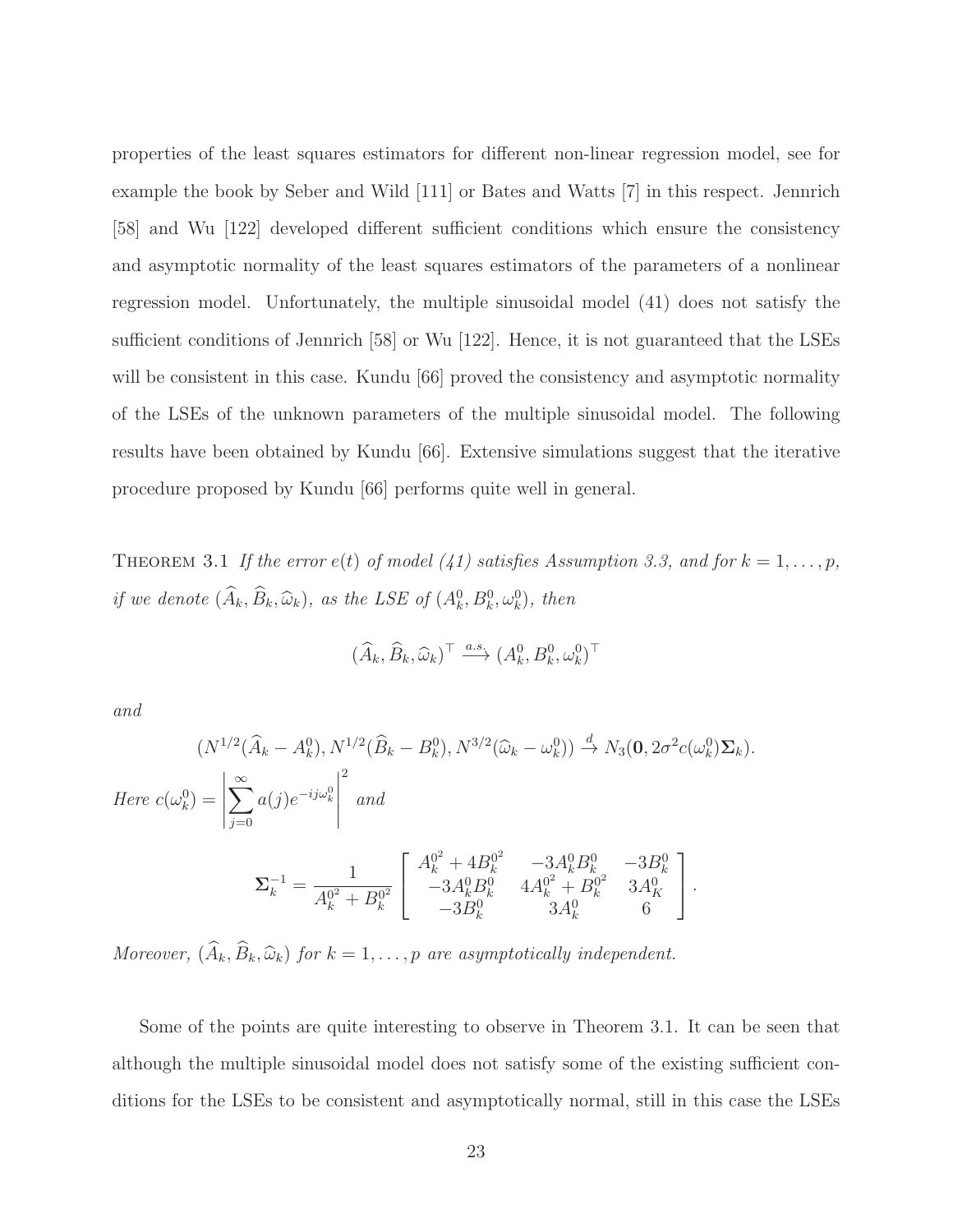are consistent and they are asymptotically normally distributed. It should be mentioned that the asymptotic variances of the linear parameters are of the order  $O(N^{-1})$ , where as the asymptotic variances of the frequencies are of the order  $O(N^{-3})$ . Hence, the LSEs of the frequencies converge to the true frequency much faster than the LSEs of the amplitudes. Asymptotic confidence intervals of the amplitudes and frequencies can be easily constructed using Theorem 3.1. Note that although the LSEs have certain desirable properties, computing the LSEs may not be a trivial issue. It has been observed that the computation of the LSEs involves solving a p dimensional optimization problem and finding the roots of a p degree polynomial. Therefore, if  $p$  is small it is tractable, but if  $p$  is large it is a numerically challenging problem. In fact it has been observed in case of an ECG signal the number of components can be as high as 60. Therefore, it becomes very difficult to implement the above methods in such a case. Prasad, Kundu and Mitra [102] introduced a sequential estimation procedure which can be used quite effectively for large  $p$  and it has the same asymptotic properties as the LSEs.

#### 3.3 Efficient Estimators

Nandi and Kundu [93] proposed an algorithm which is computationally very efficient. The most important feature of this algorithm is that it is computationally efficient but it produces estimators which have the asymptotic properties as the LSEs. It is an iterative algorithm, but it is known that it is going to converge in three steps when it starts with the initial estimators as the periodogram estimators. It produces estimators which are equivalent with the least squares estimators. More over the algorithm works even when the errors are from a stationary distribution. Interestingly, it does not use the whole sample at the first two stages, it uses only a fraction of the whole sample and only at the last step it uses the whole sample. It starts with  $p = 1$ , and then using the sequential procedure as described by Prasad, Kundu and Mitra  $[102]$  can be used quite effectively for any general p. Therefore,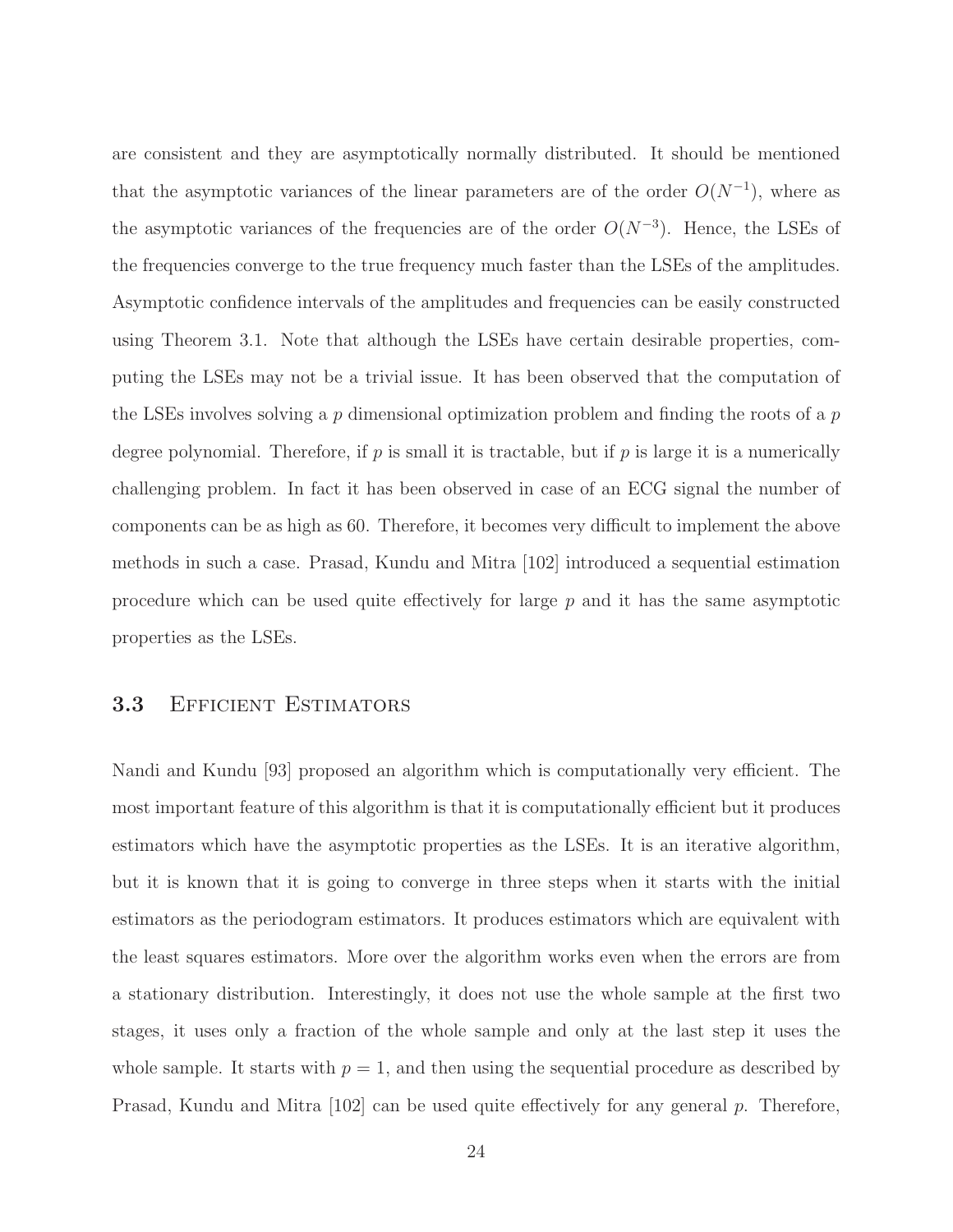we describe the procedure only for  $p = 1$ .

If at the j-th stage the estimator of  $\omega$  is denoted by  $\omega^{(j)}$ , then  $\omega^{(j+1)}$  is calculated as

$$
\omega^{(j+1)} = \omega^{(j)} + \frac{12}{N_j} \text{Im} \left[ \frac{P(j)}{Q(j)} \right],\tag{50}
$$

where

$$
P(j) = \sum_{t=1}^{N_j} y(t) \left( t - \frac{N_j}{2} \right) e^{-i\omega^{(j)}t},
$$
  

$$
Q(j) = \sum_{t=1}^{N_j} y(t) e^{-i\omega^{(j)}t},
$$

and  $N_j$  denotes the sample size used at the j-th iteration. If  $\omega^{(0)}$  denotes the periodogram estimator of  $\omega$  as defined in Section 3.1, then the algorithm takes the following form:

ALGORITHM 3.1 Step 1: Compute  $\omega^{(1)}$  from  $\omega^{(0)}$  using (50) with  $N_1 = N^{0.8}$ .

Step 2: Compute  $\omega^{(2)}$  from  $\omega^{(1)}$  using (50) with  $N_2 = N^{0.9}$ .

Step 3: Compute  $\omega^{(3)}$  from  $\omega^{(2)}$  using (50) with  $N_3 = N$ .

It has been indicated by Nandi and Kundu [93] that those choices of  $N_1$  and  $N_2$  are not unique. There are several other choices for which the same asymptotic results hold. They have shown that the estimators obtained by the above iterative procedures are consistent and they have the same asymptotic distribution as the least squares estimators.

#### 3.4 Super Efficient Estimators

Kundu et al. [68] proposed a modified Newton-Raphson method to obtain super efficient estimators of the frequencies of the model and it can produce estimators of the frequencies which have lower asymptotic variances than the least squares estimators. It is well known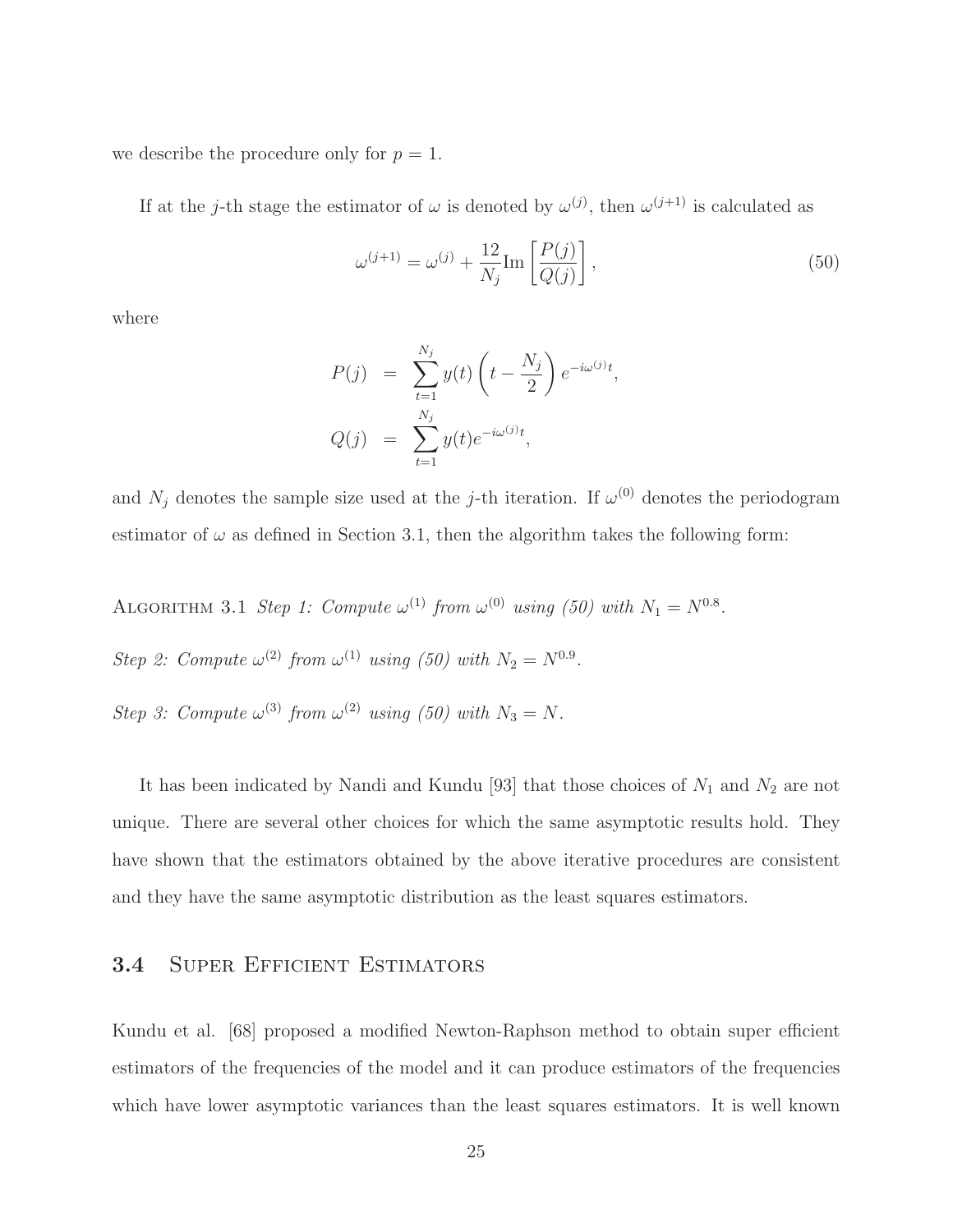that the usual Newton-Raphson method often does not converge for this particular problem. But the authors have used a proper step factor modification which not only guarantees the convergence, but it also produces estimators which have smaller asymptotic variances than the LSEs, which is quite counterintuitive. The method works even when the errors are from a stationary distribution. It is assumed that  $p = 1$ , and one can easily use the sequential procedure to get the result for general p. The method can be described as follows. Let us denote

$$
S(\omega) = \boldsymbol{Y}^{\top} \boldsymbol{Z}(\omega) (\boldsymbol{Z}^{\top}(\omega) \boldsymbol{Z}(\omega))^{-1} \boldsymbol{Z}^{\top}(\omega) \boldsymbol{Y},
$$
\n(51)

where Y and  $\mathbf{Z}(\omega)$  are same as defined before. Therefore, the LSE of  $\omega$  can be obtained by maximizing  $S(\omega)$  with respect to  $\omega$ . The maximization of  $S(\omega)$  using Newton-Raphson method can be performed as follows:

$$
\omega^{(j+1)} = \omega^{(j)} - \frac{S'(\omega^{(j)})}{S''(\omega^{(j)})},\tag{52}
$$

here  $\omega^{(j)}$  is the estimate of  $\omega$  at the j-th stage,  $S'(\omega^{(j)})$  and  $S''(\omega^{(j)})$  denote the first derivative and second derivative, respectively, of  $S(\omega)$  evaluated at  $\omega^{(j)}$ . The standard Newton-Raphson algorithm is modified with a smaller correction factor as follows

$$
\omega^{(j+1)} = \omega^{(j)} - \frac{1}{4} \times \frac{S'(\omega^{(j)})}{S''(\omega^{(j)})}.
$$

Suppose  $\omega^{(0)}$  denotes the periodogram estimator of  $\omega$ , then the algorithm can be described as follows:

ALGORITHM 3.2 (1) Take  $N_1 = N^{6/7}$ , and calculate

$$
\omega^{(1)} = \omega^{(0)} - \frac{1}{4} \times \frac{S_{N_1}'(\omega^{(0)})}{S_{N_1}''(\omega^{(0)})},
$$

here  $S'_r$  $S'_{n_1}(\omega^{(0)})$  and  $S''_n$  $S_{n_1}''(\omega^{(0)})$  are same as  $S'(\omega^{(0)})$  and  $S''(\omega^{(0)})$ , respectively, computed using a subsample of size  $N_1$ .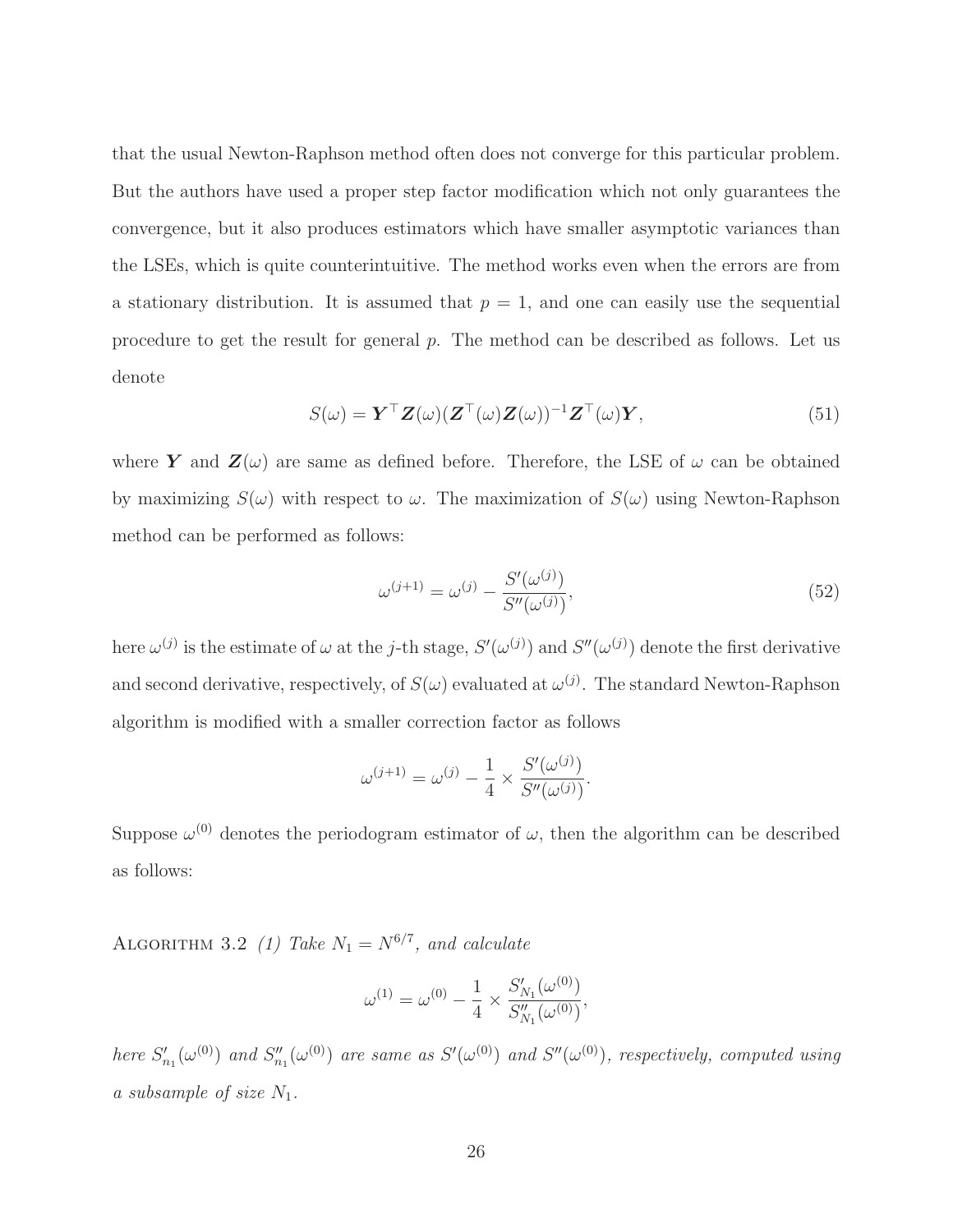(2) With  $N_j = N$ , repeat

$$
\omega^{(j+1)} = \omega^{(j)} - \frac{1}{4} \times \frac{S'_{N_1}(\omega^{(j)})}{S''_{N_1}(\omega^{(j)})}, \quad j = 1, 2, \dots,
$$

until a suitable stopping criterion is satisfied.

It is observed by the authors based on extensive simulations that any consecutive  $N_1$  data points can be used at Step (1) to start the algorithm, and the choice of the initial estimators do not have any visible effect on the final estimators. Moreover, as it has been seen before in some of the other estimators also that the factor  $6/7$  in the exponent of Step  $(1)$  is not unique and there are several other ways Step (1) can be initiated. It is observed that the iteration converges very quickly and it produces frequency estimator which has lower variance than the LSE.

#### **3.5 ESTIMATION OF THE NUMBER OF COMPONENTS**

So far we have discussed about different estimation of the frequencies and amplitudes, assuming the number of components  $p'$  to be known. In this section we briefly discuss some of the well known methods of estimation of p. The estimation of 'p' can be considered as a model selection problem. Consider the class of models

$$
\mathcal{M}_k = \left\{ \mu_k : \mu_k(t) = \sum_{j=1}^k \left[ A_{j,k}^0 \cos(\omega_{j,k}^0 t) + B_{j,k}^0 \sin(\omega_{j,k}^0 t) \right] \right\}; \quad k = 1, 2, \dots \quad (53)
$$

Based on the data  $\{y(t); t = 1, ..., N\}$  one needs to choose  $\hat{p}$ , an estimate of 'p', such that the model  $\mathcal{M}_{\hat{p}}$  fits the data 'best'. Therefore, any model selection procedure can be used to estimate 'p'.

One important point to observe here that the models are nested here, i.e.

$$
\mathcal{M}_1 \subset \mathcal{M}_2 \subset \mathcal{M}_3 \subset \ldots
$$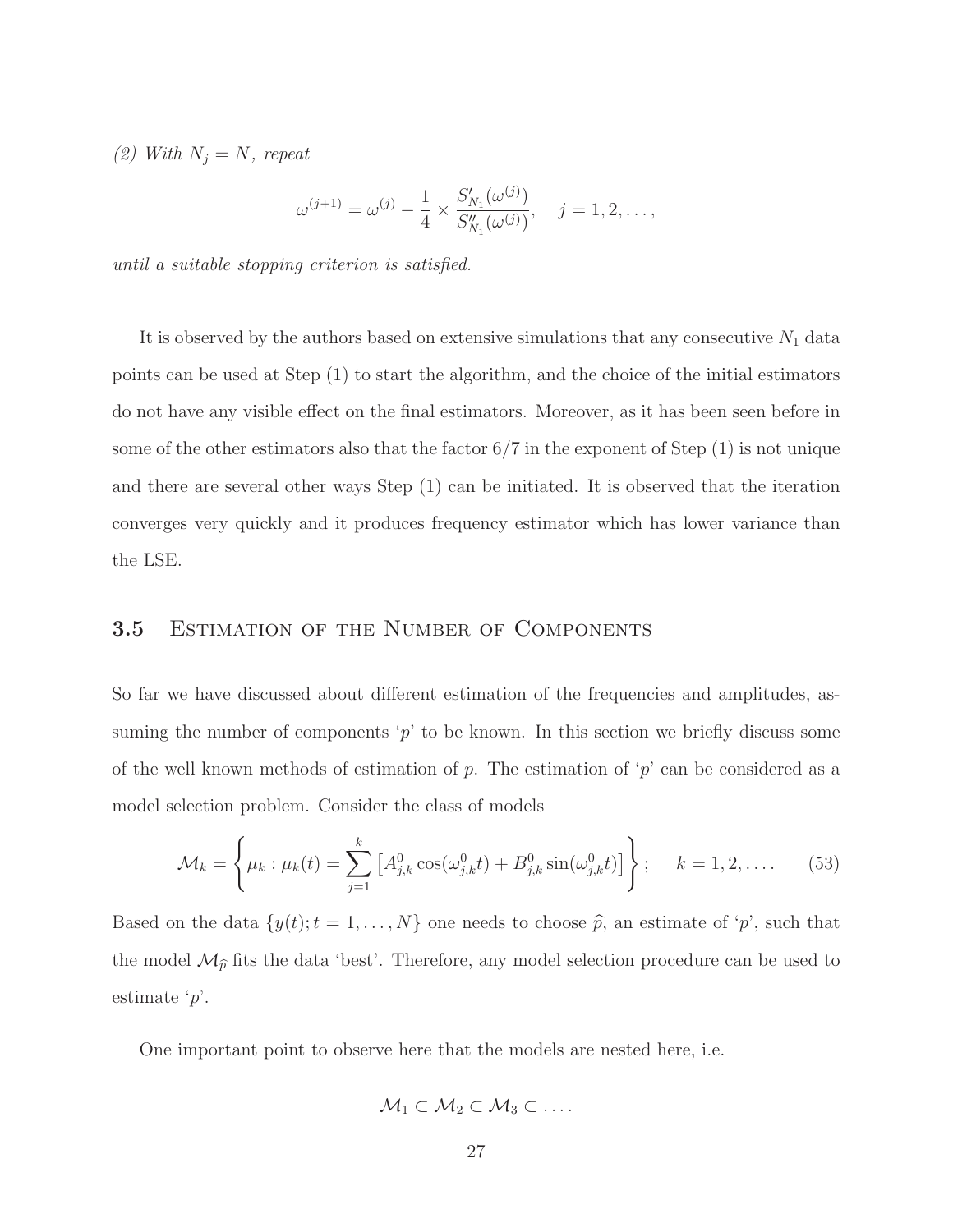Hence, one of the natural procedures is to use a test of significance for each additional term as it is introduced in the model. Fisher [33] first considerd this problem as a simple testing of hypothesis problem and it is based on the well known likelihood ratio test. This is based on the ratio of the maximimized likelihood for the k-th term to the maximized likelihood for  $(k-1)$ -th term of the model (53). If this quantity is large, it indicates that the k-th term is needed in the model, otherwise not.

The problem can be formulated as follows:

$$
H_0: p = p_0 \quad \text{vs.} \quad H_1: p = p_1,\tag{54}
$$

where  $p_1 > p_0$ . Based on the assumptions that the errors are i.i.d. normal random variables with mean zero and variance  $\sigma^2$ , it can be shown after some calculations, see Kundu and Nandi [73], that the likelihood ratio test takes the following form: rejects  $H_0$ , if L is large, where

$$
L = \frac{\sum_{t=1}^{N} \left( y(t) - \sum_{k=1}^{p_0} \left\{ \widehat{A}_{k, p_0} \cos(\widehat{\omega}_{k, p_0} t) + \widehat{B}_{k, p_0} \sin(\widehat{\omega}_{k, p_0} t) \right\} \right)^2}{\sum_{t=1}^{N} \left( y(t) - \sum_{k=1}^{p_0} \left\{ \widehat{A}_{k, p_0} \cos(\widehat{\omega}_{k, p_0} t) + \widehat{B}_{k, p_0} \sin(\widehat{\omega}_{k, p_0} t) \right\} \right)^2},
$$
(55)

here  $A_{k,p_0}, B_{k,p_0}, \hat{\omega}_{k,p_0}$  are MLEs of  $A_{k,p_0}, B_{k,p_0}$  and  $\omega_{k,p_0}$ , respectively. Similarly,  $A_{k,p_1}, B_{k,p_1}$ ,  $\widehat{\omega}_{k,p_1}$  are also defined. Now to apply this likelihood ratio test in practice, one needs to obtain the exact/ asymptotic distribution of  $L$  under the null hypothesis. It seems fining the exact/ asymptotic distribution of  $L$  is not an easy problem. Quinn and Hannan [104] provided an approximate distribution of  $L$  under certain restrictions on the form of the frequencies, which is quite complicated and may not have much practical importance.

Rao [106] proposed to use the cross validation to estimate the number of components in a sinusoidal model. It may be mentioned the cross validation method is a model selection technique and it can be used in a fairly general set up. The basic assumption of cross validation technique is that there exists an M, such that  $1 \leq k \leq M$  for the models defined in  $(53)$ . The cross validation method can be described as follows. For a given k, such that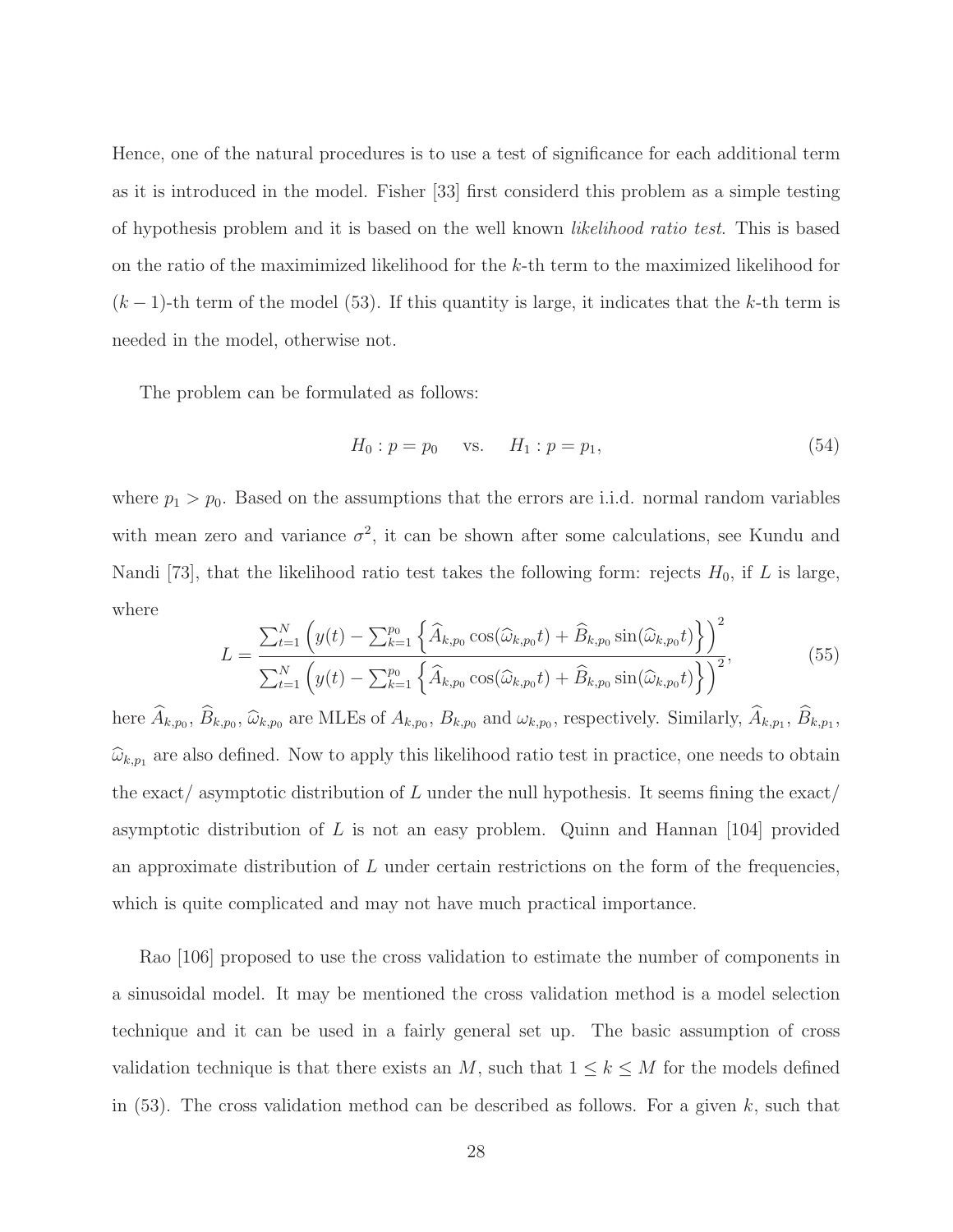$1 \leq k \leq M$ , remove the j-th observation from  $\{y(1), \ldots, y(N)\}\)$ , and estimate ' $y(j)$ ', say  $\widehat{y}_k(j)$  based on the model assumption  $\mathcal{M}_k$  and the observation  $\{y(1), \ldots, y(j-1), y(j+1)\}$ 1), ...,  $y(N)$ . Obtain the cross validatory error for the model  $\mathcal{M}_k$  as

$$
CV(k) = \sum_{t=1}^{N} (y(t) - \hat{y}_k(t))^2;
$$

for  $k = 1, ..., M$ . Choose  $\hat{p}$  as the estimate of p, if

$$
\widehat{p} = \arg \min \{ \text{CV}(1), \dots, \text{CV}(M) \}.
$$

One major issue in implementing the cross validation method is to estimate  $y(j)$  based on  $\{y(1), \ldots, y(j-1), y(j+1), \ldots, y(N)\}\)$  based on the model assumption  $\mathcal{M}_k$ . Rao [106] did not provide any explicit method to compute  $\hat{y}_k(j)$ . Later Kundu and Kundu [69] provided a non-iterative method to estimate  $y(j)$  based on the missing observation. The method has been further modified by Kundu and Mitra [70] and this can be used quite effectively to estimate 'p' based on cross validation method. Extensive simulations indicate that for sample the method works quite well.

Rao [106] also proposed to use different information theoretic criteria to detect the number of components based on the assumptions that the errors are i.i.d. normal random variables with mean zero and finite variance. Based on the above error assumptions, the Akaike Information Criterion (AIC) takes the following form:

$$
AIC(k) = n \ln R_k + 2(7k),
$$

here  $R_k$  denotes the minimum value of

$$
Q(\boldsymbol{\theta}_k) = \sum_{t=1}^N \left( y(t) - \sum_{j=1}^k \left( A_j \cos(\omega_j t) + B_j \sin(\omega_j t) \right) \right)^2, \tag{56}
$$

where  $\theta_k = (A_1, \ldots, A_k, B_1, \ldots, B_k, \omega_1, \ldots, \omega_k)^\top$  and the minimization of  $Q(\theta_k)$  as defined in(56) is performed with respect to  $\theta_k$ . Here '7k' denotes the number of unknown parameters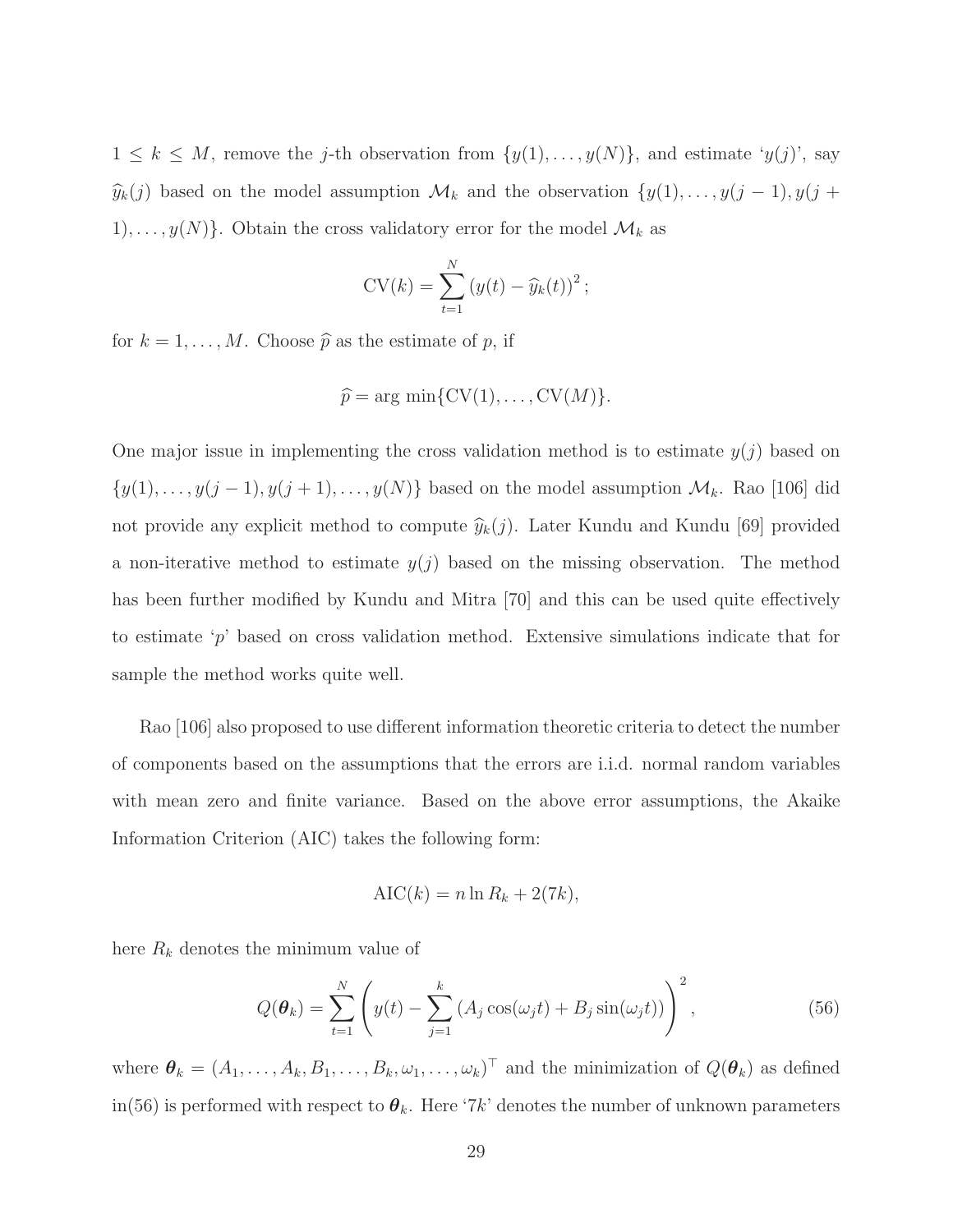when the number of sinusoids is k. Choose  $\hat{p}$  an estimate of p, where

$$
\widehat{p} = \arg \min \{ \text{AIC}(1), \dots, \text{AIC}(M) \}.
$$

Under the same assumption, the Bayesian Information Criterion (BIC) takes the following form

$$
\text{BIC}(k) = N \ln R_k + \frac{1}{2}(7k) \ln N,
$$

here  $R_k$  is same as defined above. In this case also, choose  $\hat{p}$  an estimate of p, where

$$
\widehat{p} = \arg \min \{ \text{BIC}(1), \dots, \text{BIC}(M) \}.
$$

Although, Rao  $[106]$  suggested to use different Information Theoretic Criteria to estimate p, he did not provide any practical implementation procedure particularly, the computation of  $R_k$ . Kundu [64] suggested a practical implementation procedure of the method suggested by Rao [106] and performed extensive simulation experiments for different models, for different error variances, and for different sample sizes. It is observed that AIC does not provide consistent estimate of the model order, although small sample sizes, performances of AIC are quite good. In general it is observed that BIC performs quite well.

Kundu [67] suggested the following simple estimation procedure of 'p'. If 'M' denotes the maximum possible order, then for some fixed  $L > 2M$ , consider the data matrix  $A_L$  as follows:

$$
\mathbf{A}_L = \left[ \begin{array}{ccc} y(1) & \cdots & y(L) \\ \vdots & \ddots & \vdots \\ y(N-L+1) & \cdots & y(N) \end{array} \right].
$$

Let  $\hat{\sigma}_1^2 > \ldots > \hat{\sigma}_L^2$  be the L eigen values of the  $L \times L$  matrix 1  $\overline{N}$  $\mathbf{A}_L^{\top} \mathbf{A}_L$ . Consider,

$$
KIC(k) = \hat{\sigma}_{2k+1}^2 + kc(N),
$$

here,  $c(N) > 0$ , and satisfies the following two conditions

$$
\lim_{N \to \infty} c(N) = 0 \quad \text{and} \quad \lim_{N \to \infty} \frac{c(N)\sqrt{N}}{(\ln \ln N)^{1/2}} = \infty.
$$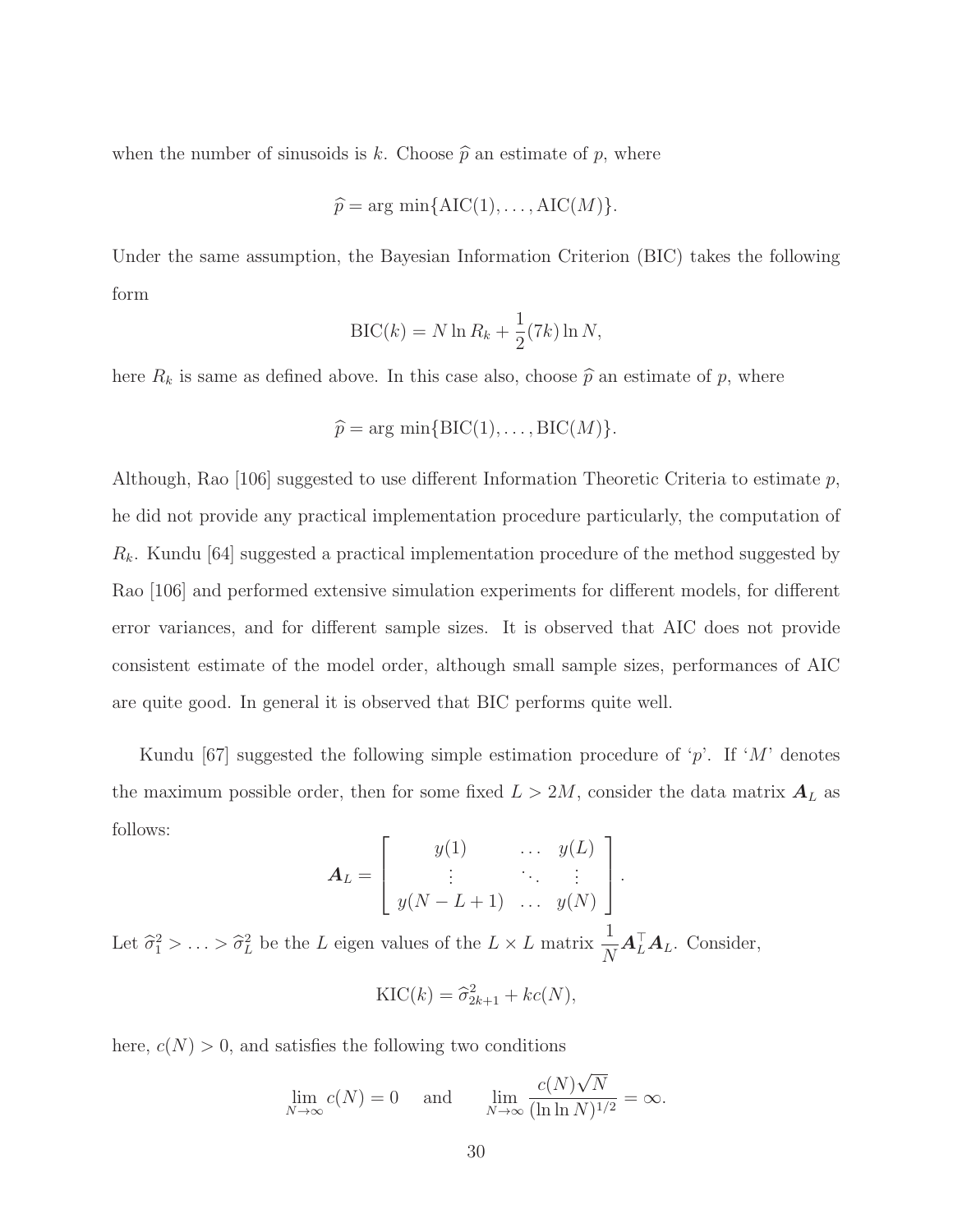Choose  $\hat{p}$  an estimate of p, where

$$
\widehat{p} = \arg \min \{ \text{KIC}(1), \dots, \text{KIC}(M) \}.
$$

Under the assumption of i.i.d. errors, Kundu [67] proved the strong consistency of the above procedure. The probability of wrong detection has also been obtained in terms of linear combination of chi-square variables. Extensive simulations have been performed to check the effectiveness of the proposed method and to find proper  $c(N)$ . It is observed that  $C(N) = (\ln N)^{-1/2}$  performs quite well, although no theretical justification has been provided. There are some other methods which are available in the literature, see for example Sakai [110], Wang [118], Quinn [103] and the references cited therein. The details are avoided.

### 4 One Dimensional One Component Chirp Model

In this section first we consider one component chirp model as discussed before, and it can be written as follows.

$$
y(t) = A^{0} \cos(\alpha^{0} t + \beta^{0} t^{2}) + B^{0} \sin(\alpha^{0} t + \beta^{0} t^{2}) + e(t); \quad t = 1, ..., N.
$$
 (57)

Here  $A^0$ ,  $B^0$  are unknown real numbers,  $A^{0^2} + B^{0^2}$  is known as amplitude,  $\alpha^0$  is the frequency and  $\beta^0$  is the frequency rate. Here the linear parameters  $0 < |A_0|, |B_0| < \infty$ , and  $0 < \alpha^0, \beta^0 <$  $\pi$ . The error  $e(t)$  is an additive error with mean zero and finite variance. At this moment let us assume that  $e(t)$ 's are i.i.d. random variables. The more general structure will be considered later. The problem is to estimate the unknown parameters  $A^0, B^0, \alpha^0, \beta^0$  based on a sample of size N, namely  $\{y(1), \ldots, y(N)\}.$ 

#### 4.1 Least Squares Estimators

Chirp signals are encountered in many different areas of engineering applications, particularly in radar, active sonar and also in passive sonar systems. The problem of parameter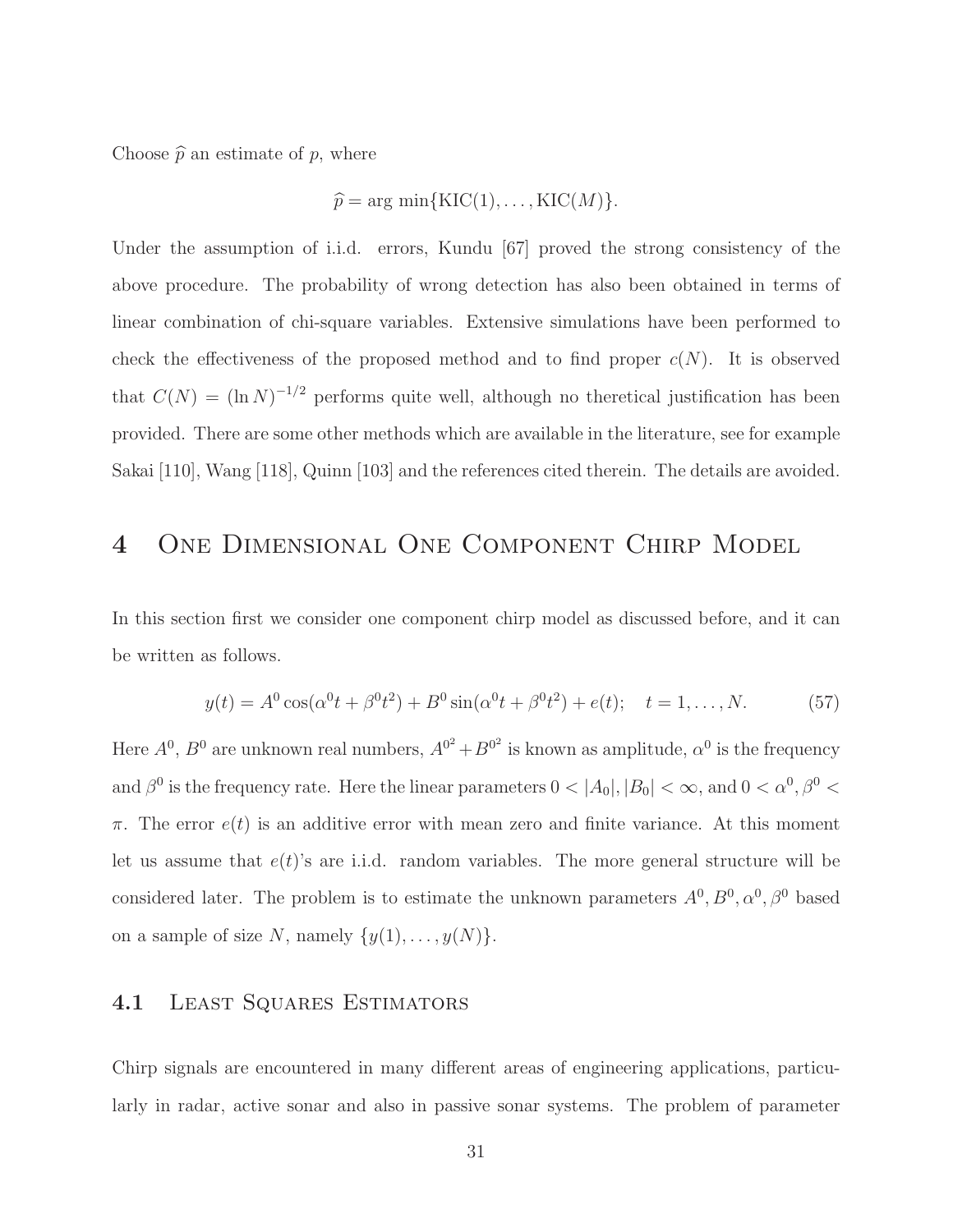estimation of the chirp parameters has received considerable amount of attention in the Signal Processing literature. The one component chirp model (57) is a non-linear regression model. Therefore, the least squares estimators (LSEs) or equivalently the maximum likelihood estimators when the errors are i.i.d. Gaussian random variables are the natural choice. The LSEs of the unknown parameters of the model (57) can be obtained by minimizing the residual sums of squares, as given below:

$$
Q(\theta) = \sum_{t=1}^{N} (y(t) - A\cos(\alpha t + \beta t^2) - B\sin(\alpha t + \beta t^2))^2.
$$
 (58)

Here  $\boldsymbol{\theta} = (A, B, \alpha, \beta)^{\top}$ , and  $\widehat{\boldsymbol{\theta}} = (\widehat{A}, \widehat{B}, \widehat{\alpha}, \widehat{\beta})^{\top}$  minimizes  $Q(\boldsymbol{\theta})$ , and it is the LSE of  $\boldsymbol{\theta}^0 =$  $(A^0, B^0, \alpha^0, \beta^0)^\top$ . Now to minimize  $Q(\theta)$  let us rewrite (58) in a matrix notation.

$$
Q(\boldsymbol{\theta}) = (\boldsymbol{Y} - \boldsymbol{W}(\alpha, \beta)\boldsymbol{\delta})^{\top} (\boldsymbol{Y} - \boldsymbol{W}(\alpha, \beta)\boldsymbol{\delta}),
$$
\n(59)

here  $\mathbf{Y} = (y(1), \ldots, y(N))^\top$ ,  $\boldsymbol{\delta} = (A, B)^\top$  and the matrix  $\mathbf{W}(\alpha, \beta)$  is

$$
\mathbf{W}(\alpha,\beta) = \begin{bmatrix} \cos(\alpha+\beta) & \sin(\alpha+\beta) \\ \cos(2\alpha+4\beta^2) & \sin(2\alpha+4\beta^2) \\ \vdots & \vdots \\ \cos(N\alpha+N^2\beta) & \sin(N\alpha+N^2\beta) \end{bmatrix} .
$$
 (60)

Therefore, for fixed  $\alpha$  and  $\beta$ ,

$$
\begin{bmatrix}\n\widehat{A}(\alpha,\beta) \\
\widehat{B}(\alpha,\beta)\n\end{bmatrix} = (\mathbf{W}^\top(\alpha,\beta)\mathbf{W}(\alpha,\beta))^{-1}\mathbf{W}^\top(\alpha,\beta)\mathbf{Y}
$$

minimizes  $Q(\boldsymbol{\theta})$ . Hence, the LSEs of  $\alpha$  and  $\beta$ , say  $\widehat{\alpha}$  and  $\widehat{\beta}$ , respectively, can be obtained as

$$
(\widehat{\alpha}, \widehat{\beta})^{\top} = \arg \min \ Q(\widehat{A}(\alpha, \beta), \widehat{B}(\alpha, \beta), \alpha, \beta). \tag{61}
$$

Note that

$$
Q(\widehat{A}(\alpha,\beta),\widehat{B}(\alpha,\beta),\alpha,\beta) = \mathbf{Y}^{\top}(\mathbf{I}-\mathbf{W}(\alpha,\beta)(\mathbf{W}^{\top}(\alpha,\beta)\mathbf{W}(\alpha,\beta))^{-1}\mathbf{W}^{\top}(\alpha,\beta)\mathbf{Y}
$$

$$
= \mathbf{Y}^{\top}(\mathbf{I}-\mathbf{P}_{\mathbf{W}(\alpha,\beta)})\mathbf{Y},
$$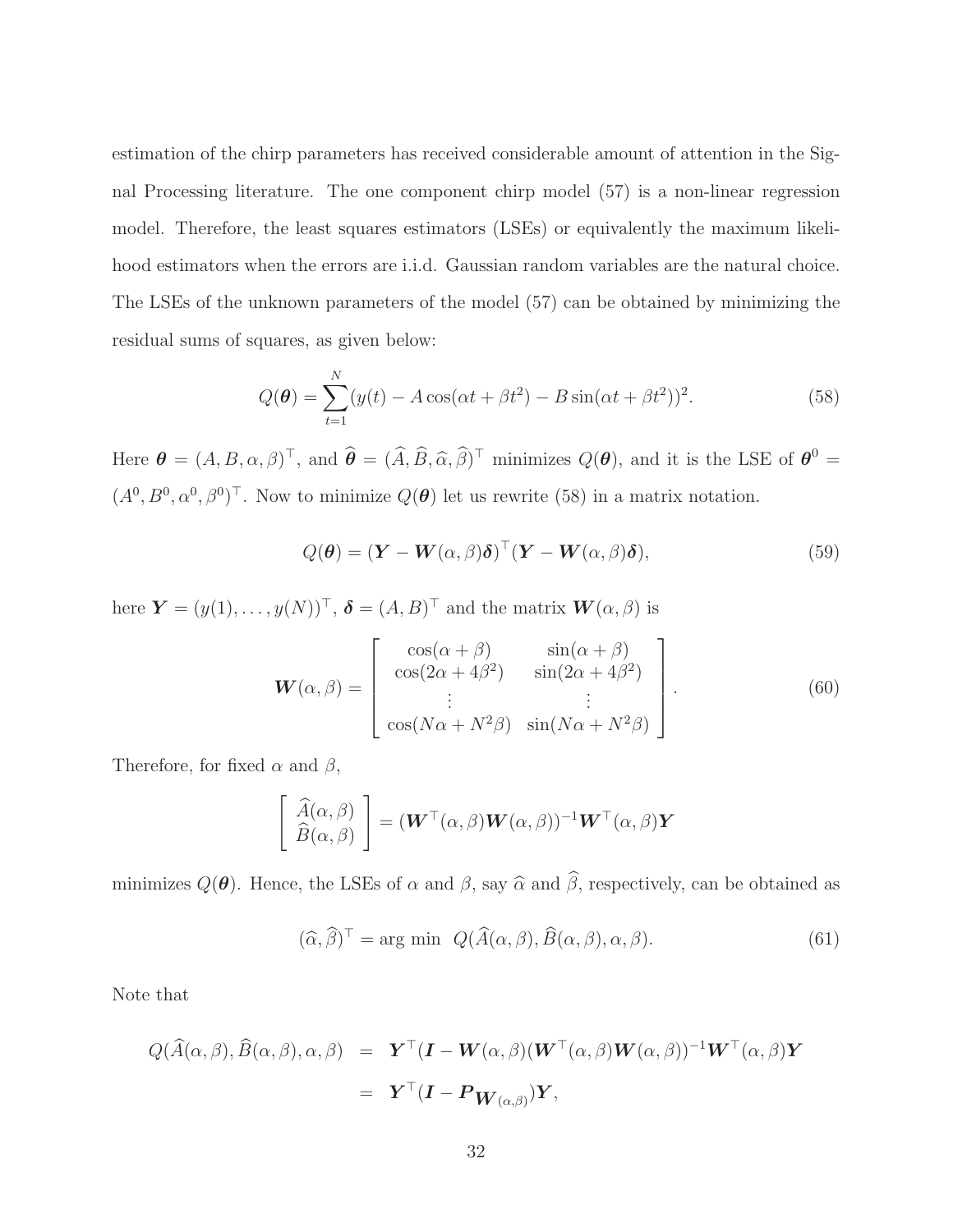here  $\boldsymbol{I}$  is the diagonal matrix of order  $N \times N$  and

$$
\boldsymbol{P}_{\boldsymbol{W}(\alpha,\beta)} = \boldsymbol{W}(\alpha,\beta)(\boldsymbol{W}^\top(\alpha,\beta)\boldsymbol{W}(\alpha,\beta))^{-1}\boldsymbol{W}^\top(\alpha,\beta)
$$

is the projection matrix on the column space of  $\boldsymbol{W}^{\top}(\alpha,\beta)$ . Therefore,

$$
(\widehat{\alpha}, \widehat{\beta})^{\top} = \arg \max \ \mathbf{Y}^{\top} \mathbf{P}_{\mathbf{W}(\alpha, \beta)} \mathbf{Y}.
$$

Once  $\widehat{\alpha}$  and  $\widehat{\beta}$  are obtained, the LSEs of A and B can be obtained as

$$
\widehat{A} = \widehat{A}(\widehat{\alpha}, \widehat{\beta})
$$
 and  $\widehat{B} = \widehat{B}(\widehat{\alpha}, \widehat{\beta}),$ 

respectively. Therefore, it is observed that for one component chirp model the LSEs of the unknown parameters can be obtained by solving a two dimensional optimization problem. Some of the standard numerical technique like Newton-Raphson method or Gauss-Newton method may be used to compute the LSEs. It is observed that the least squares surface of α and β, namely  $\boldsymbol{Y}^\top (\boldsymbol{I} - \boldsymbol{P}_{\boldsymbol{W}(\alpha,\beta)}) \boldsymbol{Y}$  is a highly non-linear surface.

Therefore, a very good set of initial values of  $\alpha$  and  $\beta$  is needed for any iterative process to converge. Otherwise, the iterative process may not converge, or some times even if it converges it might converge to a local minimum rather than the global minimum.

Saha and Kay [109] proposed a Monte Carlo importance sampling procedure which does not need any initial guesses. It is a purely Monte Carlo based method, and uses the basic result of Pincus [100]. The implementation of the method is very simple and it can be described as follows. Based on the result of Pincus [100] it follows that

$$
\widehat{\alpha} = \lim_{c \to \infty} \frac{\int_0^{\pi} \int_0^{\pi} \alpha \exp(c \mathbf{Z}(\alpha, \beta)) d\beta d\alpha}{\int_0^{\pi} \int_0^{\pi} \exp(c \mathbf{Z}(\alpha, \beta)) d\beta d\alpha} \quad \text{and} \quad \widehat{\beta} = \lim_{c \to \infty} \frac{\int_0^{\pi} \int_0^{\pi} \beta \exp(c \mathbf{Z}(\alpha, \beta)) d\beta d\alpha}{\int_0^{\pi} \int_0^{\pi} \exp(c \mathbf{Z}(\alpha, \beta)) d\beta d\alpha}, \quad (62)
$$

where

$$
\boldsymbol{Z}(\alpha,\beta) = \boldsymbol{Y}^\top \boldsymbol{P}_{\boldsymbol{W}(\alpha,\beta)} \boldsymbol{Y}.
$$

Now to compute  $\hat{\alpha}$  and  $\hat{\beta}$  based on (62) Monte Carlo importance procedure can be used. The following algorithm can be used to compute  $\hat{\alpha}$  and  $\hat{\beta}$ .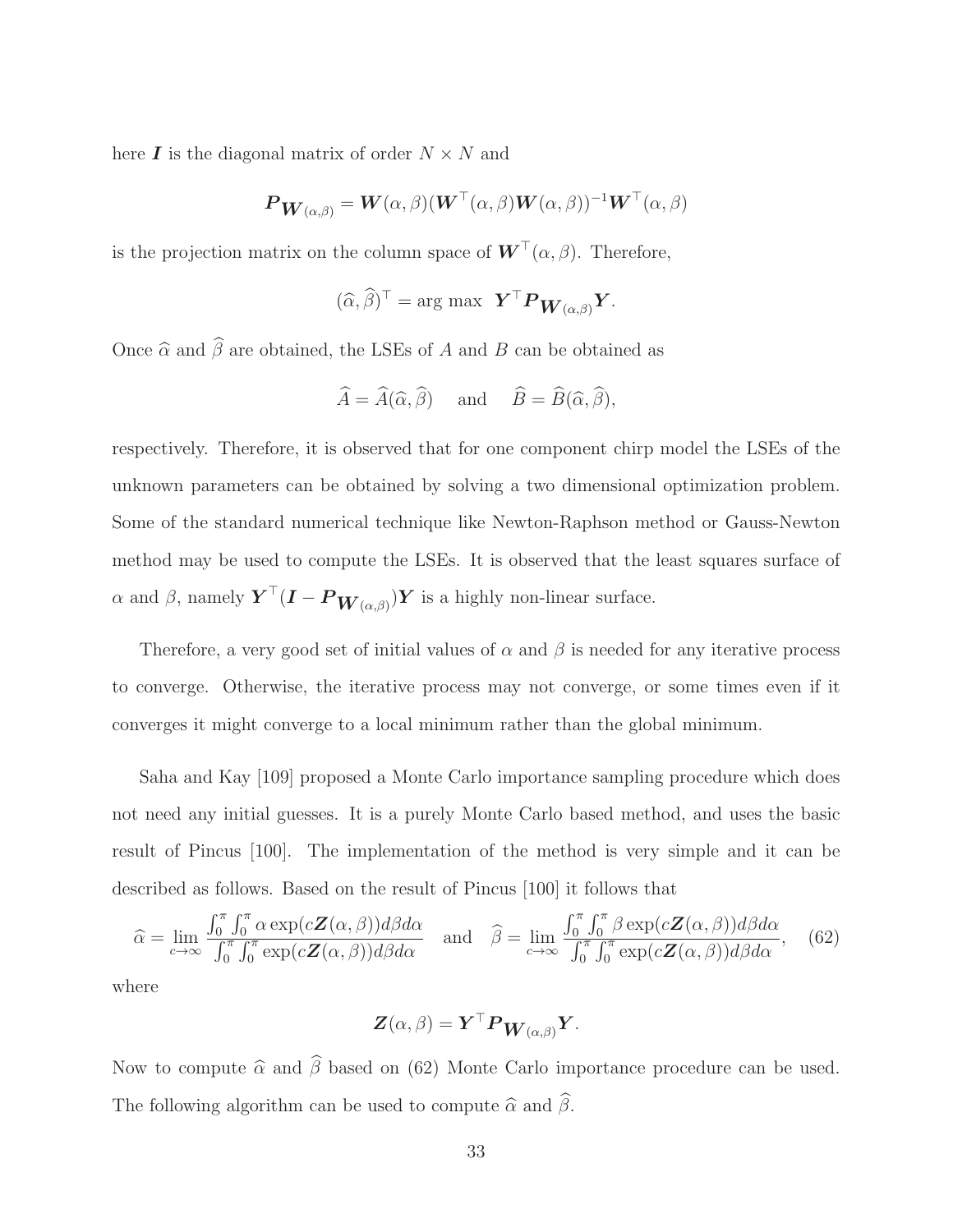ALGORITHM 4.1 Step 1: Generate a random sample of size M, say  $\{\alpha_1, \ldots, \alpha_M\}$  from uniform  $(0, \pi)$ . Similarly, generate a random sample of size M, say  $\{\beta_1, \ldots, \beta_M\}$  also from uniform  $(0, \pi)$ .

Step 2: Choose a sequence  $\{c_1, c_2, \ldots\}$ , such that  $c_n \to \infty$ , and  $c_1 < c_2 < c_3 < \ldots$  For a fixed  $c_m$ , compute

$$
\widehat{\alpha}_{c_m} = \frac{\frac{1}{M} \sum_{k=1}^{M} \alpha_k \exp(c_m \mathbf{Z}(\alpha_k, \beta_k))}{\frac{1}{M} \sum_{k=1}^{M} \exp(c_m \mathbf{Z}(\alpha_k, \beta_k))} \quad \text{and} \quad \widehat{\beta}_{c_m} = \frac{\frac{1}{M} \sum_{k=1}^{M} \beta_k \exp(c_m \mathbf{Z}(\alpha_k, \beta_k))}{\frac{1}{M} \sum_{k=1}^{M} \exp(c_m \mathbf{Z}(\alpha_k, \beta_k))}
$$

Step 3: Stop the iteration if  $|\widehat{\alpha}_{c_{m-1}} - \widehat{\alpha}_{c_m}| < \epsilon$  and  $|\widehat{\beta}_{c_{m-1}} - \widehat{\beta}_{c_m}| < \epsilon$ . Otherwise change  $c_m$ to  $c_{m+1}$  and go back to Step 2.

This may be mentioned that the same generated sample namely  $\{\alpha_1, \ldots, \alpha_M\}$  and  $\{\beta_1, \ldots, \beta_M\}$ can be used in each iteration. Therefore, the proposed method is very efficient. We will see later that the method can be easily generalized for multiple chirp model also.

Although, Saha and Kay [109] proposed a very efficient estimation procedure of the unknown parameters, they did not discuss any properties of the LSEs or the MLEs based on the assumption that the error are i.i.d. Gaussian random variables. The one component chirp model as described in (57) is a non-linear regression model. An extensive amount of work has been done in the statistical literature developing the properties of the LSEs of the unknown parameters of a non-linear regression model. Interested readers are referred to two books by Bates and Watts [7] and Seber and Wild [111] which deal with different aspects of non-linear regression models. Jennrich [58] and Wu [122] provided different sufficient conditions of non-linear regression models so that the LSEs become consistent and asymptotically normally distributed. Note that both the properties are quite important for any estimator. Unfortunately, the one component chirp model (57) does not satisfy the sufficient conditions of Jennrich [58] or Wu [122] as mentioned above. Hence, in case of chirp model, it is not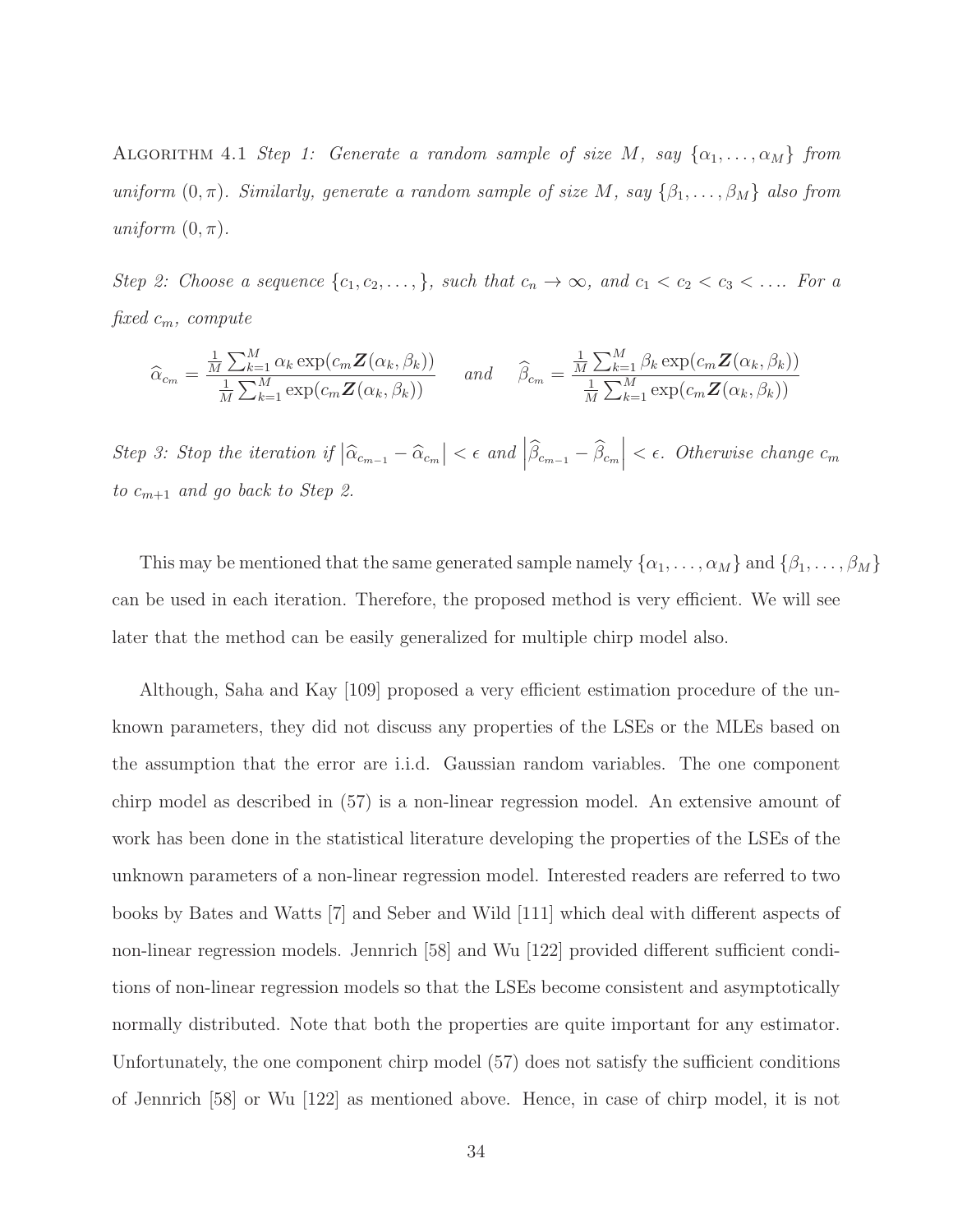immediate whether LSEs will be consistent or not. Nandi and Kundu [91] established the consistency and asymptotic normality properties of the LSEs of the unknown parameters of a one component chirp model (57) as given below.

THEOREM 4.1 If there exists a K, such that  $0 < |A^0| + |B^0| < K$ ,  $0 < \alpha^0, \beta^0 < \pi$ , and  $\sigma > 0$ , then  $\hat{\boldsymbol{\theta}} = (\widehat{A}, \widehat{B}, \widehat{\alpha}, \widehat{\beta})^{\top}$  is a strongly consistent estimate of  $\boldsymbol{\theta}^0 = (A^0, B^0, \alpha^0, \beta^0)^{\top}$ .

THEOREM 4.2 Under the same assumptions as in Theorem 4.1,

$$
\left(N^{1/2}(\hat{A} - A^0), N^{1/2}(\hat{B} - B^0), N^{3/2}(\hat{\alpha} - \alpha^0), N^{5/2}(\hat{\beta} - \beta^0)\right)^{\top} \stackrel{d}{\longrightarrow} N_4(\mathbf{0}, 2\sigma^2 \Sigma), \qquad (63)
$$

here

$$
\Sigma = \frac{2}{A^{0^2} + B^{0^2}} \begin{bmatrix} \frac{1}{2}(A^{0^2} + 9B^{0^2}) & -4A^0B^0 & -18B^0 & 15B^0\\ -4A^0B^0 & \frac{1}{2}(9A^{0^2} + B^{0^2}) & 18A^0 & -15A^0\\ -18B^0 & 18A^0 & 96 & -90\\ 15B^0 & -15A^0 & -90 & 90 \end{bmatrix} .
$$
 (64)

The proof of Theorem 4.1 can be found in Nandi and Kundu [91]. Theorem 4.1 establishes the consistency of the LSEs, whereas Theorem 4.2 states the asymptotic distribution along with the rate of convergence of the LSEs. When the errors are i.i.d. Gaussian random variables then the LSEs become the MLEs also. Therefore, the same results hold true.

It is interesting to observe that the rates of the convergence of the LSEs of the linear parameters are significantly different than the corresponding non-linear parameters as we have observed in case of sinusoidal model parameters also in Section 3. The non-linear parameters are estimated more efficiently than the linear parameters for a given sample size. The variance of the frequency estimator goes to zero with the rate  $N^{-3}$ , whereas the variance of the frequency rate estimator goes to zero with the rate  $N^{-5}$ . Moreover, as  $A^{0^2} + B^{0^2}$  decreases, the asymptotic variances of the LSEs of the frequency and frequency rate increase. Therefore, it may be noted that the asymptotic distribution of the LSEs can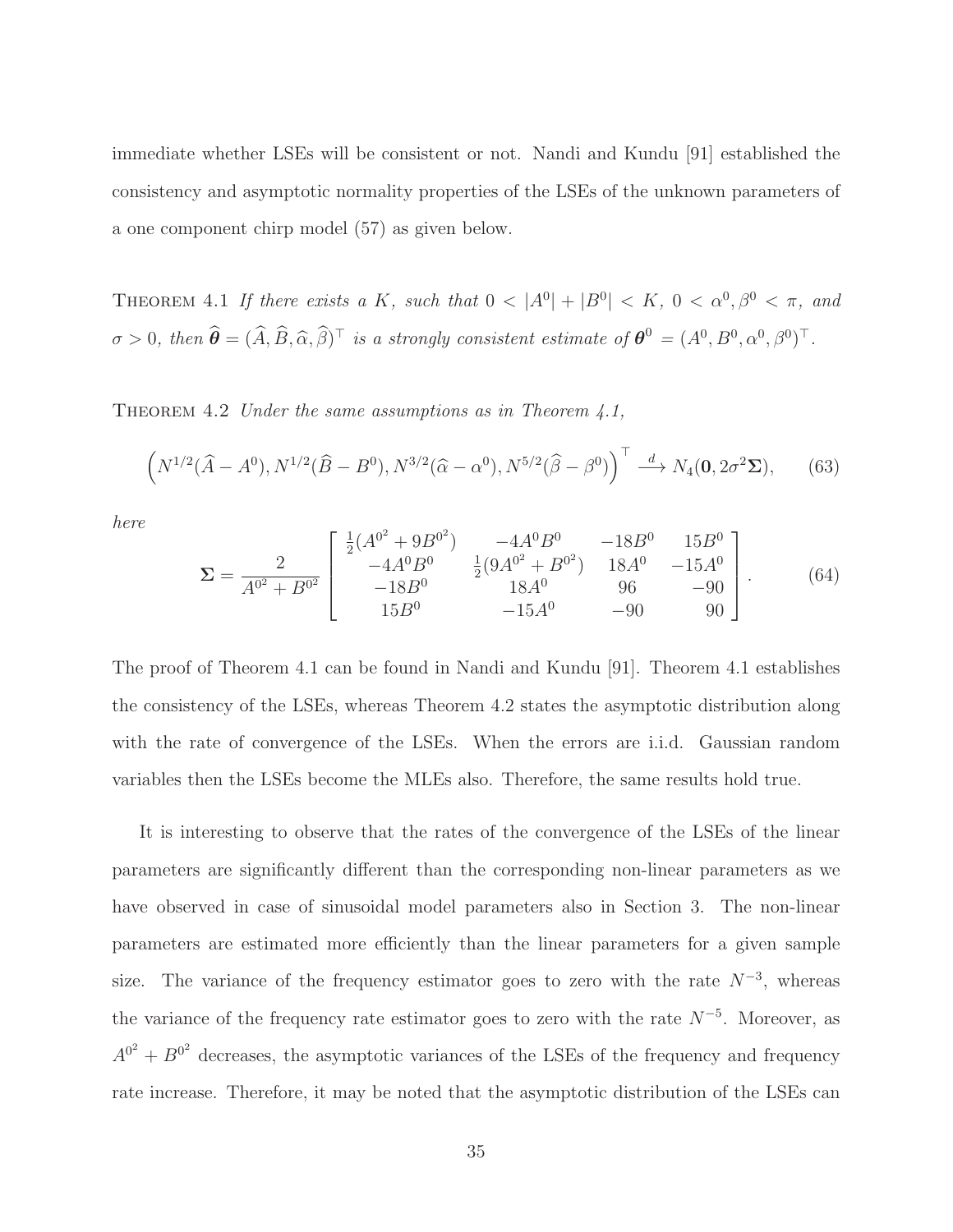be easily used to construct asymptotic confidence intervals of the unknown parameters, or developing testing of hypotheses also.

Nandi and Kundu [91] first time established formally the asymptotic properties of the LSEs of the parameters of the one component chirp model (57) based on the assumptions that the additive errors are i.i.d. with mean zero and finite variance. Later it is observed by the same authors, see Kundu and Nandi [72], that the results are true for a more general class of error distributions with stationary errors. The following assumptions on  $e(t)$  are needed.

Assumption 4.1

$$
e(t) = \sum_{j=-\infty}^{\infty} a(j)X(t-j),
$$
\n(65)

where  $\{X(t)\}\$ is a sequence of i.i.d. random variables with mean zero and finite fourth moment, and

$$
\sum_{j=-\infty}^{\infty} |a(j)| < \infty. \tag{66}
$$

The above assumption is a standard assumption of a linear process. The stationary autoregressive process or the moving average process are special cases of the above linear process. Kundu and Nandi [72] established the following two results similar to the i.i.d. errors.

THEOREM 4.3 If there exists a K, such that  $0 < |A^0| + |B^0| < K$ ,  $0 < \alpha^0, \beta^0 < \pi$ ,  $\sigma^2 > 0$ and  $e(t)$  satisfies Assumption 4.1, then  $\widehat{\boldsymbol{\theta}} = (\widehat{A}, \widehat{B}, \widehat{\alpha}, \widehat{\beta})^{\top}$  is a strongly consistent estimate of  $\theta^0 = (A^0, B^0, \alpha^0, \beta^0)^\top.$ 

THEOREM 4.4 Under the same assumptions as in Theorem  $4.3$ ,

$$
\left(N^{1/2}(\widehat{A}-A^0), N^{1/2}(\widehat{B}-B^0), N^{3/2}(\widehat{\alpha}-\alpha^0), N^{5/2}(\widehat{\beta}-\beta^0)\right)^{\top} \stackrel{d}{\longrightarrow} \mathcal{N}_4(\mathbf{0}, 2c\sigma^2 \Sigma),\tag{67}
$$

here  $\Sigma$  is same as defined in Theorem 4.2, and  $c = \sum_{n=1}^{\infty}$ j=−∞  $a^2(j)$ .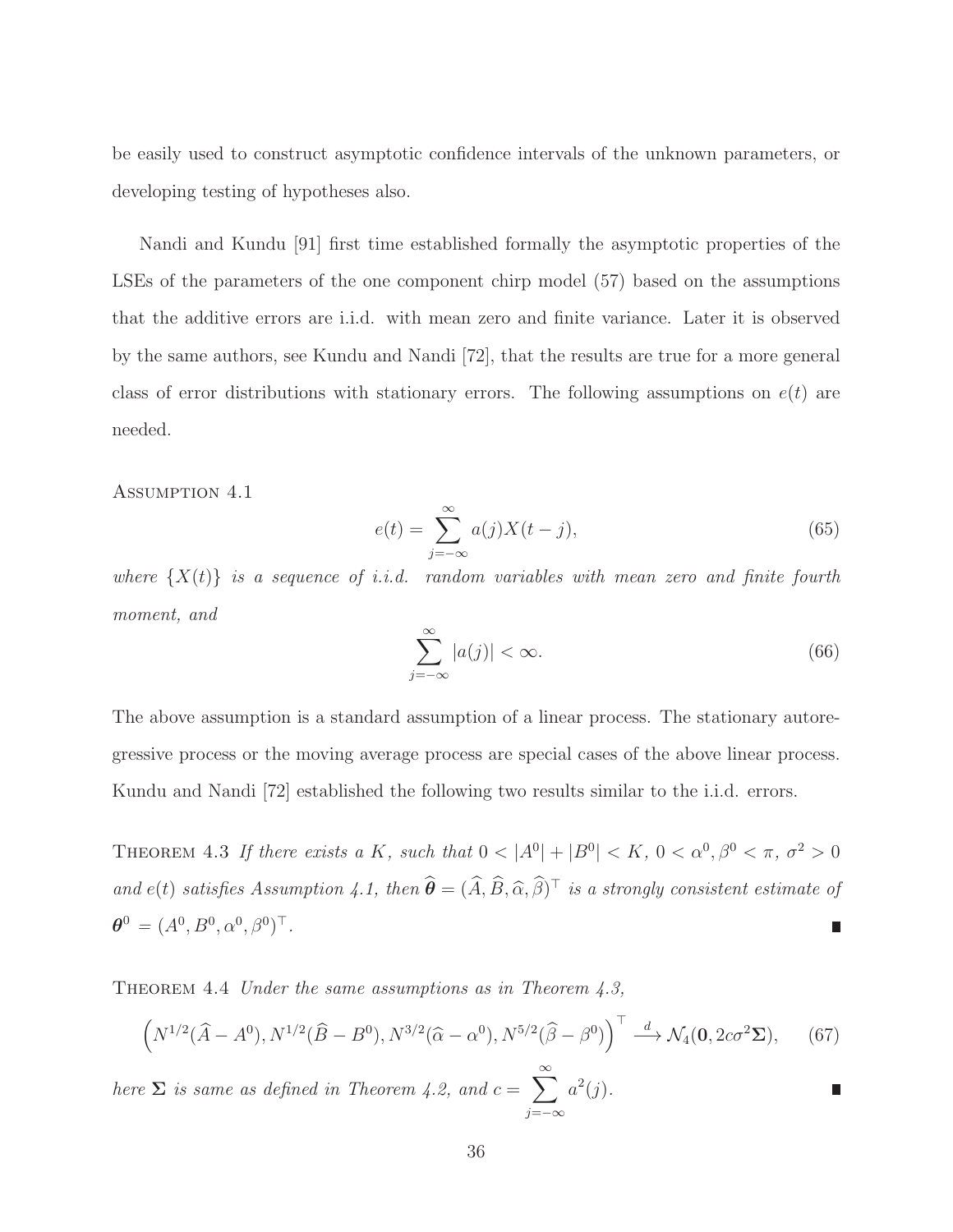### 4.2 Periodogram Estimator

Periodogram estimator as described in Section 3.1 is one of the most popular estimators for the sinusoidal model. Along the same line the periodogram estimators of the frequency and frequency rate of the one component chirp model (57) also can be defined as follows. First let us define the periodogram function associated with the chirp model as follows:

$$
I(\alpha, \beta) = \frac{1}{N} \left| \sum_{t=1}^{N} y(t) e^{i(\alpha t + \beta t^2)} \right|^2
$$
  
= 
$$
\frac{1}{N} \left\{ \left( \sum_{t=1}^{N} y(t) \cos(\alpha t + \beta t^2) \right)^2 + \left( \sum_{t=1}^{N} y(t) \sin(\alpha t + \beta t^2) \right)^2 \right\}.
$$
 (68)

Grover, Kundu and Mitra [43] proposed periodogram estimators (PEs) or approximate least squares estimators (ALSEs) of  $\alpha$  and  $\beta$  as

$$
(\widehat{\alpha}, \widehat{\beta}) = \arg \max \ I(\alpha, \beta). \tag{69}
$$

In this case also the idea is same as the periodogram estimator of the frequency of a sinusoidal model. If the error variance is small then the maximum of the periodogram function  $I(\alpha, \beta)$ occurs near the true values of the frequency and frequency rate, i.e. at  $(\alpha^0, \beta^0)$ . The PEs of  $\alpha$  and  $\beta$  are obtained by solving a two dimensional optimization problem. Newton-Raphson or Gauss-Newton method may be used to compute the PEs. Periodogram surface is also highly non-linear in nature. It has several local maxima. Hence, a very good initial estimators are needed for any algorithm to converge to the global maximum rather than a local maximum. Among the points  $\left\{ \left( \frac{\pi i}{N} \right)$ N ,  $\pi j$  $N^2$  $\setminus$  $; i = 1, \ldots, N - 1, j = 1, \ldots, (N - 1)^2$  $\mathcal{L}$ , find  $(i_0, j_0)$ , such that

$$
I\left(\frac{\pi i_0}{N}, \frac{\pi j_0}{N^2}\right) \ge I\left(\frac{\pi i}{N}, \frac{\pi j}{N^2}\right),\,
$$

for all i, j. This can be used as a good initial estimators of  $(\alpha, \beta)$ . Alternatively, Algorithm 4.1 also can be used to maximize  $I(\alpha, \beta)$  simply by replacing  $\mathbf{Z}(\alpha_k, \beta_k)$  with  $I(\alpha_k, \beta_k)$  at each step.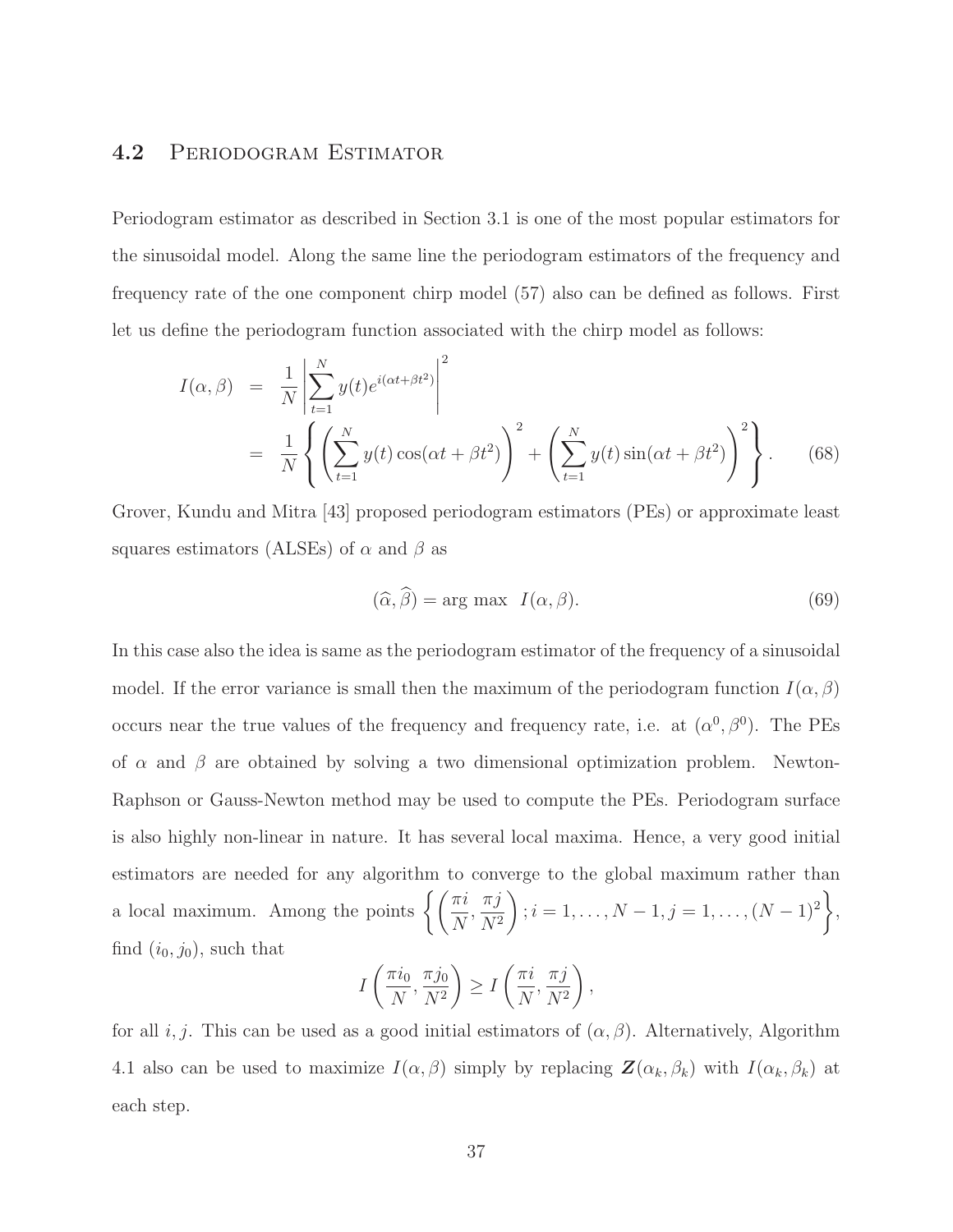Once  $\widehat{\alpha}$  and  $\widehat{\beta}$  are obtained the estimators of A and B can be obtained as

$$
\widehat{A} = \frac{1}{N} \sum_{t=1}^{N} y(t) \cos(\widehat{\alpha}t + \widehat{\beta}t^2) \quad \text{and} \quad \widehat{B} = \frac{1}{N} \sum_{t=1}^{N} y(t) \sin(\widehat{\alpha}t + \widehat{\beta}t^2). \tag{70}
$$

Grover, Kundu and Mitra [43] established the asymptotic properties of the PEs of the unknown parameters of one component chirp model. It has been shown that under the assumption of stationary errors as in Assumption 4.1 the PEs are strongly consistent and they have the same asymptotic distribution as the LSEs.

## 4.3 FINITE STEP ALGORITHM

So far we have discussed about the LSEs and PEs and although both of them have some computational issues, they are the most efficient estimators in the sense if the errors are i.i.d. Gaussian then the error variances achieve the Cramer-Rao lower bound. Lahiri, Kundu and Mitra [76] proposed an iterative procedure which guarantees to converge in four steps provided it starts with the initial guesses as it has been used in case of PEs in Section 4.2 and at the same time it produces estimators which have the same convergence rates as the LSEs or PEs. It is observed that if we start the initial guesses of  $\alpha^0$  and  $\beta^0$  with convergence rates  $O_p(N^{-1})$  and  $O_p(N^{-2})$ , respectively, then after four iterations, the algorithm produces an estimate of  $\alpha^0$  with convergence rate  $O_p(N^{-3/2})$ , and an estimate of  $\beta^0$  with convergence rate  $O_p(N^{-5/2})$ . Before providing the algorithm in details first we show how to improve the estimators of  $\alpha^0$  and  $\beta^0$ . If  $\tilde{\alpha}$  is an estimator of  $\alpha^0$ , such that for  $\delta_1 > 0$ ,  $\tilde{\alpha} - \alpha^0 = O_p(N^{-1-\delta_1})$ , and  $\tilde{\beta}$  is an estimator of  $\beta^0$ , such that for  $\delta_2 > 0$ ,  $\tilde{\beta} - \beta^0 = O_p(N^{-2-\delta_2})$ , then the improved estimators of  $\alpha^0$  and  $\beta^0$ , can be obtained as

$$
\widetilde{\widetilde{\alpha}} = \widetilde{\alpha} + \frac{48}{N^2} Im\left(\frac{P_N^{\alpha}}{Q_N}\right) \tag{71}
$$

$$
\widetilde{\widetilde{\beta}} = \widetilde{\beta} + \frac{45}{N^4} Im\left(\frac{P_N^{\beta}}{Q_N}\right),\tag{72}
$$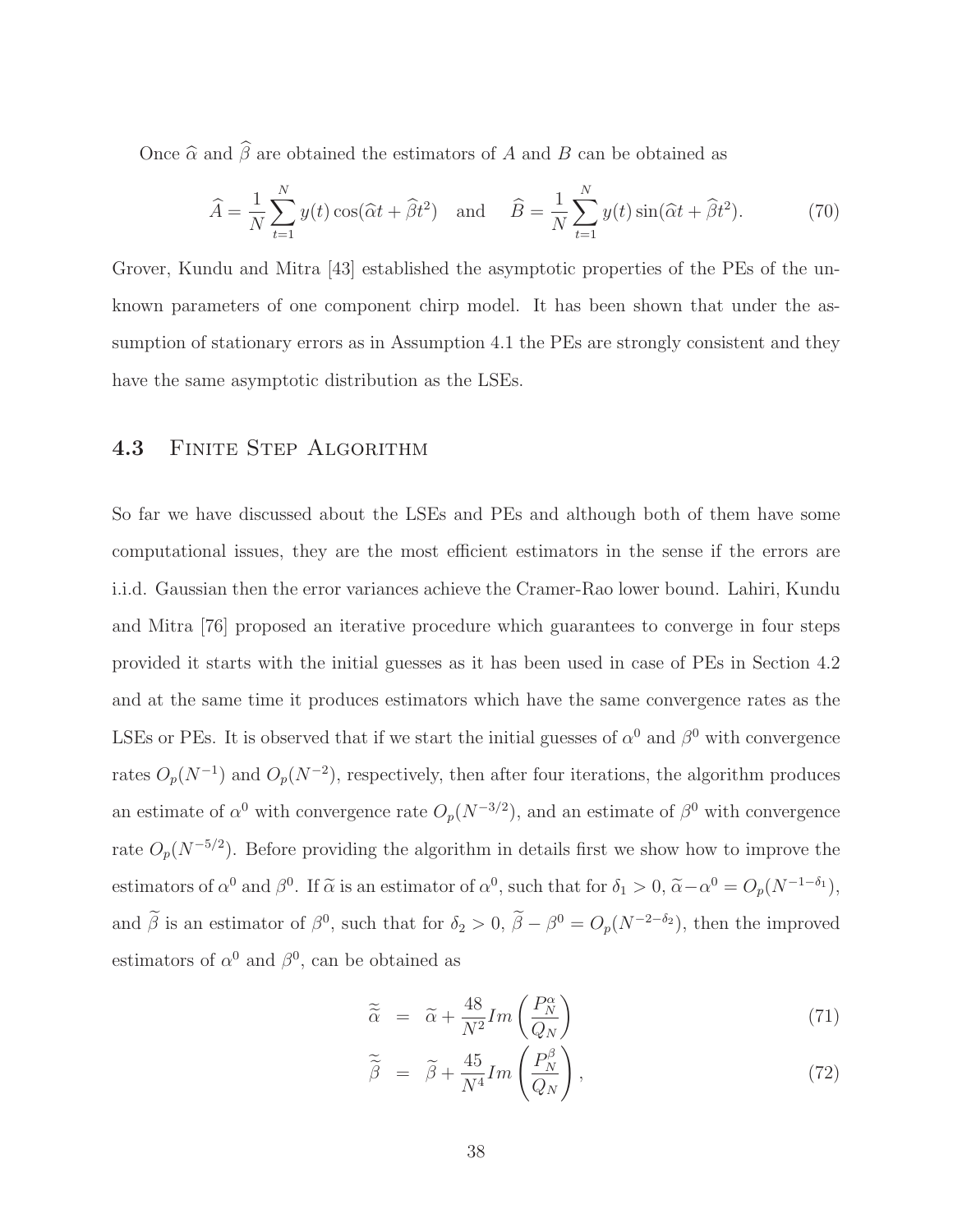respectively, where

$$
P_N^{\alpha} = \sum_{t=1}^N y(t) \left( t - \frac{N}{2} \right) e^{-i(\tilde{\alpha}t + \tilde{\beta}t^2)},
$$
  
\n
$$
P_N^{\beta} = \sum_{t=1}^N y(t) \left( t^2 - \frac{N^2}{3} \right) e^{-i(\tilde{\alpha}t + \tilde{\beta}t^2)},
$$
  
\n
$$
Q_N^{\alpha} = \sum_{t=1}^N y(t) e^{-i(\tilde{\alpha}t + \tilde{\beta}t^2)}.
$$

The justification of the algorithm comes from the following two theorems. Please see Lahiri, Kundu and Mitra [76] for the detailed proof.

THEOREM 4.5 If 
$$
\tilde{\alpha} - \alpha^0 = O_p(N^{-1-\delta_1})
$$
 for  $\delta_1 > 0$ , then  
\n(a)  $(\tilde{\alpha} - \alpha^0) = O_p(N^{-1-2\delta_1})$  if  $\delta_1 \le 1/4$ ,  
\n(b)  $N^{3/2}(\tilde{\tilde{\alpha}} - \alpha^0) \xrightarrow{d} \mathcal{N}(0, \sigma_1^2)$  if  $\delta_1 > 1/4$ ,  
\nwhere  $\sigma_1^2 = \frac{384\sigma^2}{A^{0^2} + B^{0^2}}$ .

THEOREM 4.6 If  $\widetilde{\beta} - \beta^0 = O_p(N^{-2-\delta_2})$  for  $\delta_2 > 0$ , then

(a) 
$$
(\widetilde{\widetilde{\beta}} - \beta^0) = O_p(N^{-2-2\delta_2})
$$
 if  $\delta_2 \le 1/4$ ,  
\n(b)  $N^{5/2}(\widetilde{\widetilde{\beta}} - \beta^0) \xrightarrow{d} \mathcal{N}(0, \sigma_2^2)$  if  $\delta_1 > 1/4$ ,

where  $\sigma_2^2 =$  $360\sigma^2$  $\frac{3888}{A^{0^2}+B^{0^2}}$ .

Now we show that starting from initial guesses  $\tilde{\alpha}$ ,  $\tilde{\beta}$  with convergence rates  $\tilde{\alpha} - \alpha^0 = O_p(N^{-1})$ and  $\tilde{\beta} - \beta^0 = O_p(N^{-2})$ , respectively, how the above procedure can be used to obtain efficient estimators. It may be noted that finding initial guesses with the above convergence rates is not difficult. We can use the same initial guesses as it has been used in case of PEs in Section 4.2. The main idea is not to use the whole sample at the beginning, as it was originally suggested by Bai et al. [3]. A part of the sample is used at the beginning, and we gradually proceed towards the complete sample. With varying sample size, more and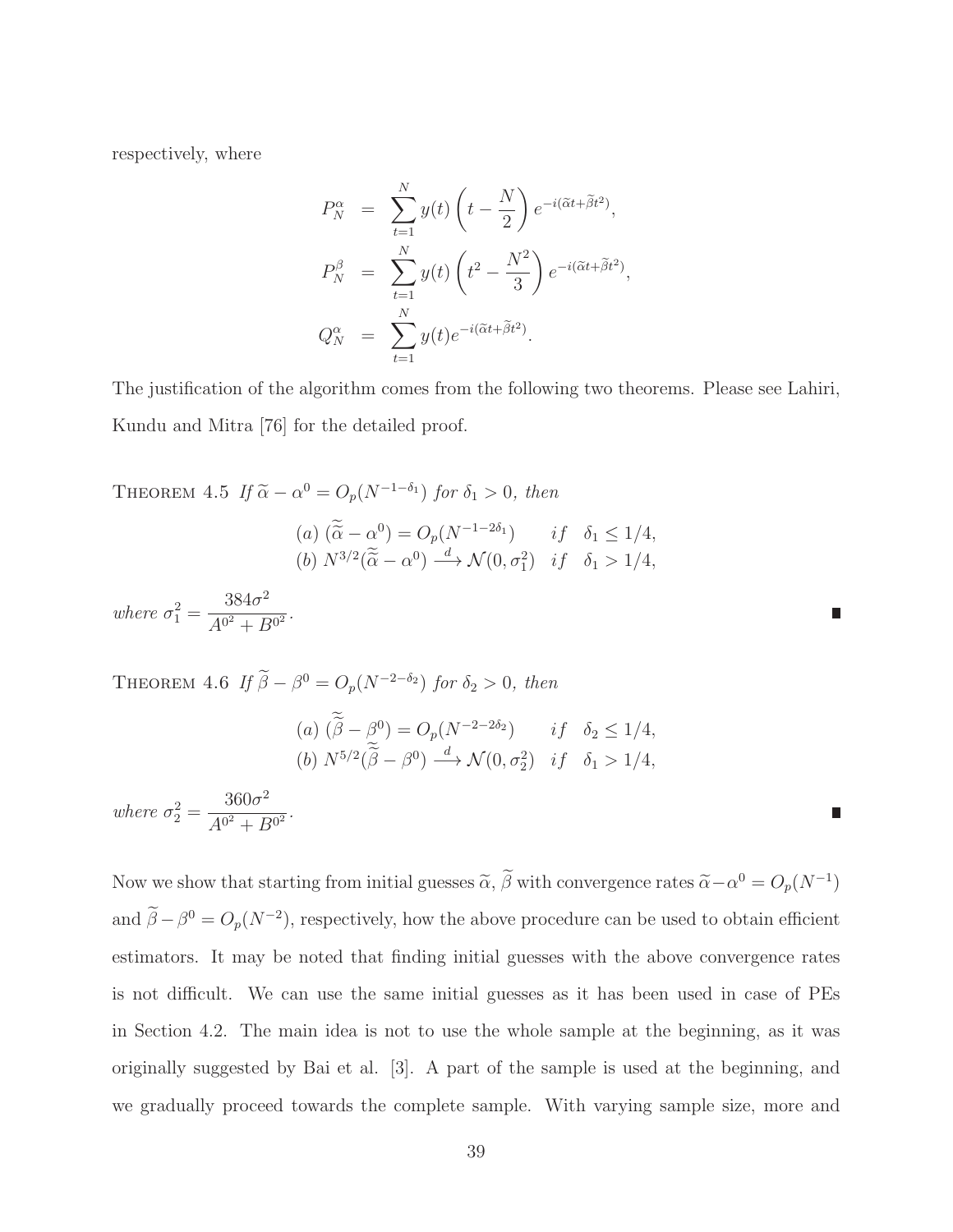more data points are used with the increasing number of iteration. The algorithm can be described as follows. Denote the estimates of  $\alpha^0$  and  $\beta^0$  obtained at the *j*-th iteration as  $\tilde{\alpha}^{(j)}$ and  $\beta^{(j)}$ , respectively.

ALGORITHM 4.2 Step 1: Choose  $N_1 = N^{8/9}$ . Therefore,  $\widetilde{\alpha}^{(0)} - \alpha^0 = O_p(N^{-1}) = O_p(N_1^{-1-1/8})$  $\binom{-1-1}{1}$ and  $\widetilde{\beta}^{(0)} - \beta^0 = O_p(N^{-2}) = O_p(N_1^{-2-1/4})$  $\binom{1}{1}$ . Perform steps (71) and (72). Therefore, after 1-st iteration, we have

$$
\widetilde{\alpha}^{(1)} - \alpha^0 = O_p(N_1^{-1-1/4}) = O_p(N^{-10/9}) \quad \text{and} \quad \widetilde{\beta}^{(1)} - \beta^0 = O_p(N_1^{-2-1/2}) = O_p(N^{-20/9}).
$$

Step 2: Choose  $N_2 = N^{80/81}$ . Therefore,  $\tilde{\alpha}^{(1)} - \alpha^0 = O_p(N_2^{-1-1/8})$  $\tilde{\beta}^{(1)} - \beta^0 =$  $O_p(N_2^{-2-1/4})$  $\binom{2}{2}$ . Perform steps (71) and (72). Therefore, after 2-nd iteration, we have  $\widetilde{\alpha}^{(2)} - \alpha^0 = O_p(N_2^{-1-1/4})$  $\widetilde{\beta}^{(2)} - \beta^0 = O_p(N^{-100/81})$  and  $\widetilde{\beta}^{(2)} - \beta^0 = O_p(N_2^{-2-1/2})$  $C_2^{-2-1/2}$ ) =  $O_p(N^{-200/81})$ .

Step 3: Choose  $N_3 = N$ . Therefore,  $\tilde{\alpha}^{(2)} - \alpha^0 = O_p(N_3^{-1-19/81})$  $\widetilde{\beta}^{(2)} - \beta^0 =$  $O_p(N_3^{-2-38/81})$  $\binom{5}{3}$ . Perform steps (71) and (72). Therefore, after 3-rd iteration, we have

$$
\widetilde{\alpha}^{(3)} - \alpha^0 = O_p(N^{-1-38/81})
$$
 and  $\widetilde{\beta}^{(3)} - \beta^0 = O_p(N^{-2-76/81}).$ 

Step 4: Choose  $N_4 = N$  and perform steps (71) and (72). Now we obtain the required convergence rates, i.e.

$$
\widetilde{\alpha}^{(4)} - \alpha^0 = O_p(N^{-3/2})
$$
 and  $\widetilde{\beta}^{(4)} - \beta^0 = O_p(N^{-5/2}).$ 

The above algorithm can be used quite efficiently to compute estimators in four steps which are equivalent to the LSEs. It may be mentioned that the fraction of the sample sizes which have been used in each step is not unique. It is possible to obtain equivalent estimators with different choices. Although they are asymptotically equivalent, the finite sample performances might be different. It might be interesting to compare the finite sample performances of the different estimators by extensive Monte Carlo simulations.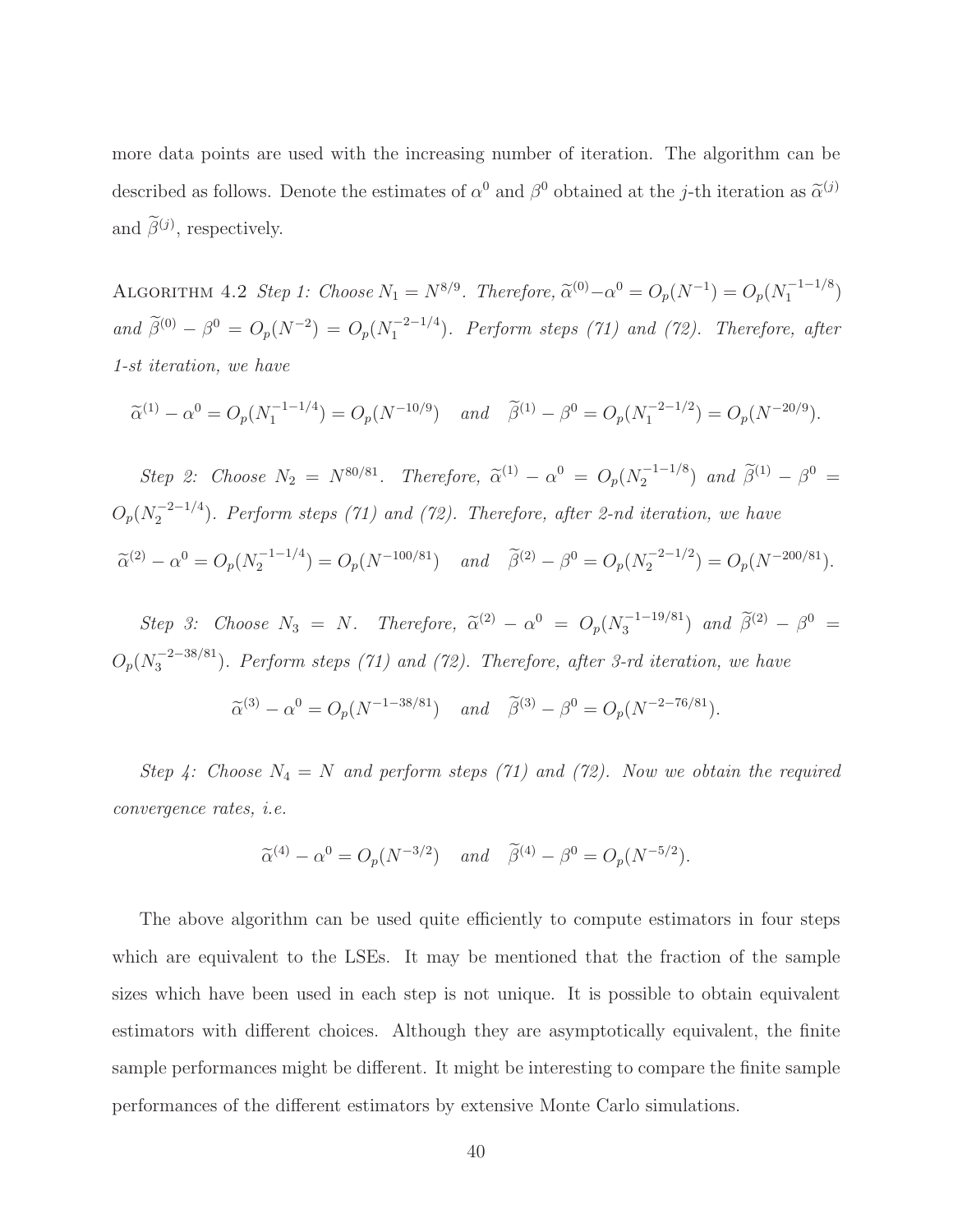### 4.4 Least Absolute Deviation Estimators

Although LSEs and PEs are the most natural estimators in case of chirp model, it is well known that they are not robust, in the sense if there are outliers in the data or if the error variances are very high they may not work very well. Therefore, more robust estimators are usually preferred. Among different robust estimators the  $L_1$  norm estimators or least absolute deviation (LAD) estimators are quite popular for general linear and non-linear regression problems, see for example Dielman [23] or Dodge [28]. There are two major issues which are associated with the LAD estimators, (i) computational one, i.e. how to compute the LAD estimators in an efficient manner, and (ii) theoretical issue, i.e. how to develop properties of the LAD estimators.

In case of linear regression model in the famous paper by Charnes, Cooper and Ferguson [17] it has been shown that the LAD estimators can be obtained very effectively by solving a linear programming problem. Although, it has not been explored, similar method may be tried even for non-linear regression model also. In this section we provide an alternative method to compute the LAD estimators. Regarding developing the theoretical properties of the LAD estimators, it is well known to be a difficult problem. Even in case of linear regression model it has been observed that one needs stronger assumptions on the error distribution than what is needed in case of LSEs. Some assumption on the PDF of the error distribution is usually needed to develop the properties of LAD estimators. Lahiri, Kundu and Mitra [78] developed the properties of LAD estimators under similar assumptions and details will be presented here.

Note that LAD estimators of the unknown parameters of the one component chirp model (57) can be obtained by minimizing

$$
R(\boldsymbol{\theta}) = \sum_{n=1}^{N} \left| y(n) - A\cos(\alpha n + \beta n^2) - B\sin(\alpha n + \beta n^2) \right|.
$$
 (73)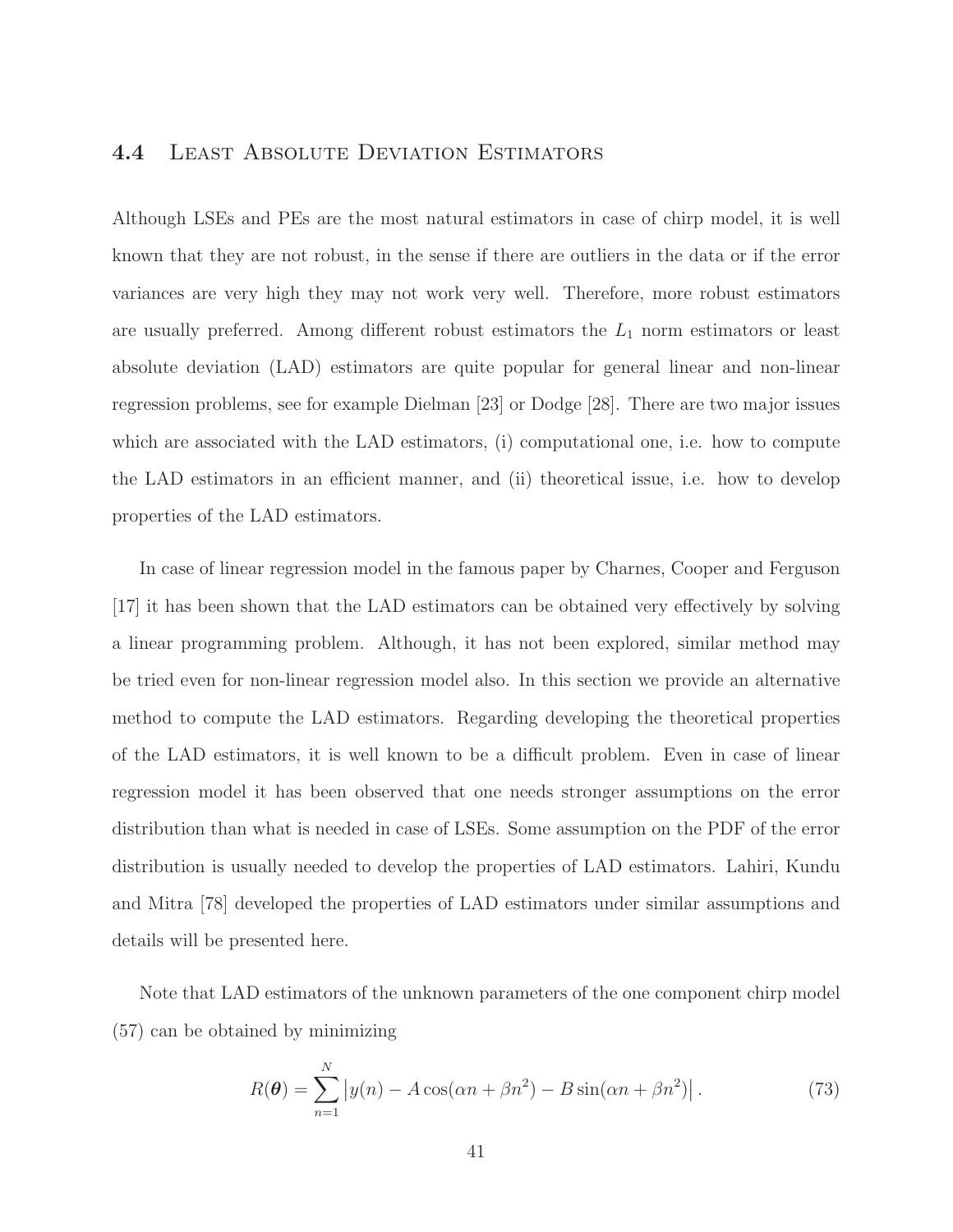Here  $\boldsymbol{\theta} = (A, B, \alpha, \beta)^{\top}$  is same as defined before. Let us denote the LAD estimators of  $A^{0}$ ,  $B^0$ ,  $\alpha^0$  and  $\beta^0$ , by  $\widehat{A}, \widehat{B}, \widehat{\alpha}$  and  $\widehat{\beta}$ , respectively. They can be obtained as

$$
(\widehat{A}, \widehat{B}, \widehat{\alpha}, \widehat{\beta}) = \arg \min R(\boldsymbol{\theta}). \tag{74}
$$

Clearly, the computation of the LAD estimators is a challenging issue. Any optimization algorithm which does not require derivative information may be used for this purpose. Alternatively, one can use the importance sampling technique as it has been suggested by Saha and Kay [109] in Section 4.1 with the obvious modifications. Developing efficient LAD estimators is an interesting challenging problem.

Efficient technique of computing the LAD estimators is not available till date, but Lahiri, Kundu and Mitra [78] established the asymptotic properties of the LAD estimators under some regularity conditions. The results are stated below. The proofs are available in Lahiri, Kundu and Mitra [78].

ASSUMPTION 4.2 The error random variable  $\{e(t)\}\$ is a sequence of i.i.d. random variables with mean zero, variance  $\sigma^2$ , and it has a probability density function (PDF)  $f(x)$ . The PDF  $f(x)$  is symmetric and differentiable in  $(0, \epsilon)$  and  $(-\epsilon, 0)$ , for some  $\epsilon > 0$ , and  $f(0) > 0$ .

THEOREM 4.7 If there exists an K, such that  $0 < |A^0| + |B^0| < K$ ,  $0 < \alpha^0, \beta^0 < \pi$ ,  $\sigma^2 > 0$ , and  $\{e(t)\}\$  satisfies Assumption 4.2, then  $\widehat{\boldsymbol{\theta}} = (\widehat{A}, \widehat{B}, \widehat{\alpha}, \widehat{\beta})^{\top}$  is a strongly consistent estimate of  $\boldsymbol{\theta}^0$ .

THEOREM 4.8 Under the same assumptions as in Theorem 4.7,

$$
\left(N^{1/2}(\widehat{A}-A^{0}),N^{1/2}(\widehat{B}-B^{0}),N^{3/2}(\widehat{\alpha}-\alpha^{0}),N^{5/2}(\widehat{\beta}-\beta^{0})\right)^{\top}\stackrel{d}{\longrightarrow}\mathcal{N}_4(\mathbf{0},\frac{1}{f^2(0)}\Sigma),\tag{75}
$$

here  $\Sigma$  is same as defined in (64).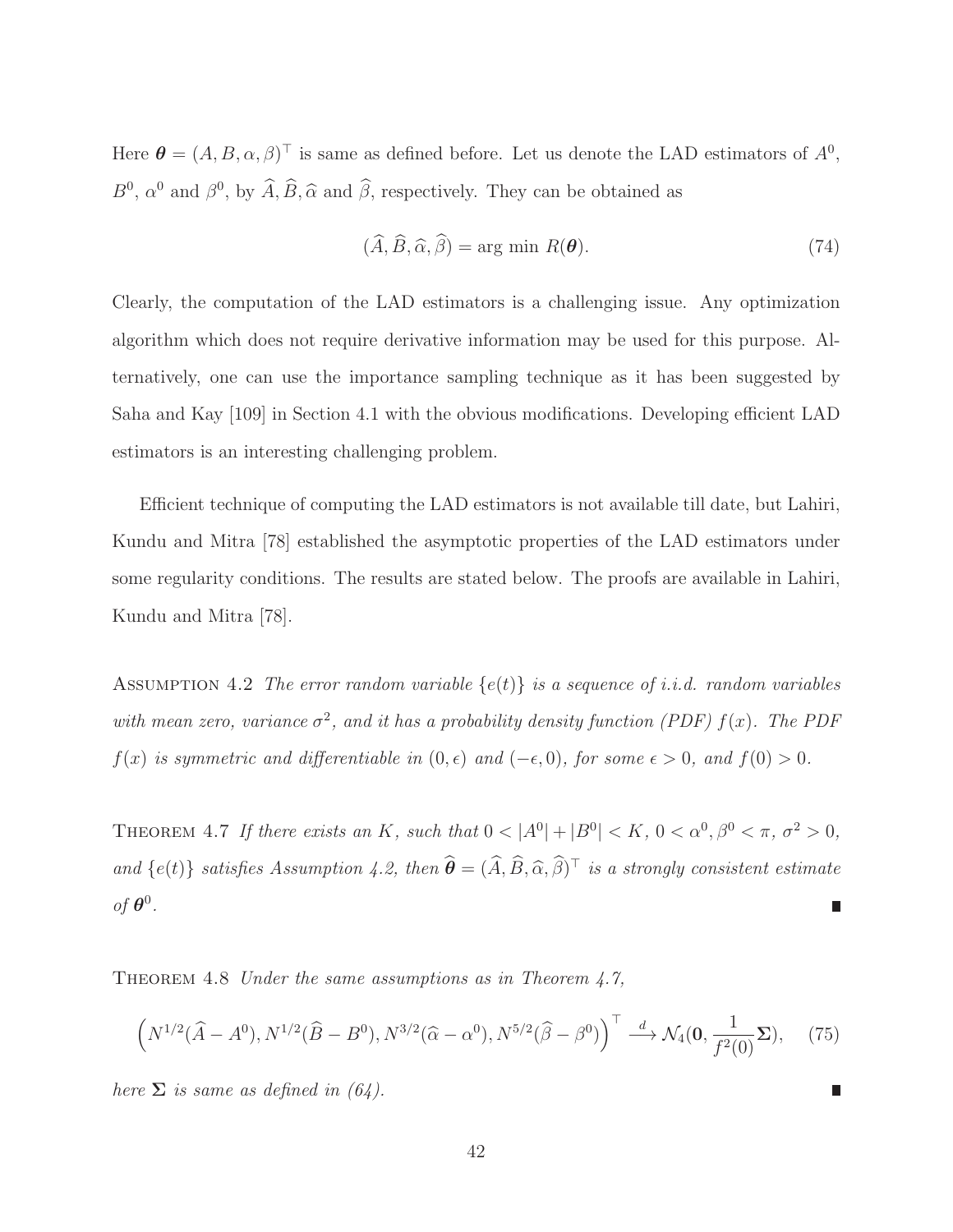### 4.5 ITERATIVE APPROACH

So far all the methods we have discussed are computationally quite demanding, but all of them provide efficient estimators in the sense they achieve the best convergence rates possible and it has been shown theoretically also. In all these cases the main computational time involves finding the initial guess which requires a  $O(N^3)$  search. Therefore, if N is large this can take a significant amount of time. To avoid that several heuristics methods are available in the literature. Out of several heuristic methods, the iterative method suggested by Ikarm, Abed-Meraim and Hua [54], see also Ikarm, Abed-Meraim and Hua [53], is an important one and we will briefly discuss this method now.

To implement the iterative method Ikarm, Abed-Meraim and Hua [54] used the complex one parameter chirp model, i.e. without abuse of notation we can write the model as follows:

$$
y(t) = Ae^{i(\alpha t + \beta t^2)} + e(t); \t t = 1, ..., N.
$$
\t(76)

Here A is the complex valued amplitude, and  $e(t)$  is a complex valued random variable with mean zero and finite variance. The frequency  $\alpha$  and the frequency rate  $\beta$  are same as defined before. The basic idea of the proposed iterative algorithm of Ikarm, Abed-Meraim and Hua [54] is the following. Suppose

$$
\mu(t) = Ae^{i(\alpha t + \beta t^2)}; \quad t = 1, \dots, N.
$$

Then for any fixed integer  $\tau$ , consider

$$
m(t) = \mu^{H}(t)\mu(t+\tau) = Ce^{i(2\beta\tau t)}; \quad t = 1, ..., N - \tau.
$$
 (77)

Here  $\mu^{H}(t)$  is the conjugate of  $\mu(t)$  and  $C = |A|^{2}e^{i(\alpha+\beta\tau^{2})}$ . The equation (77) indicates that the sequence  $m(t)$  represents a sinusoidal signal with frequency  $2\beta\tau$ . Therefore, the frequency  $\beta$  can be estimated from  $m(t)$  using one of the frequency estimation technique.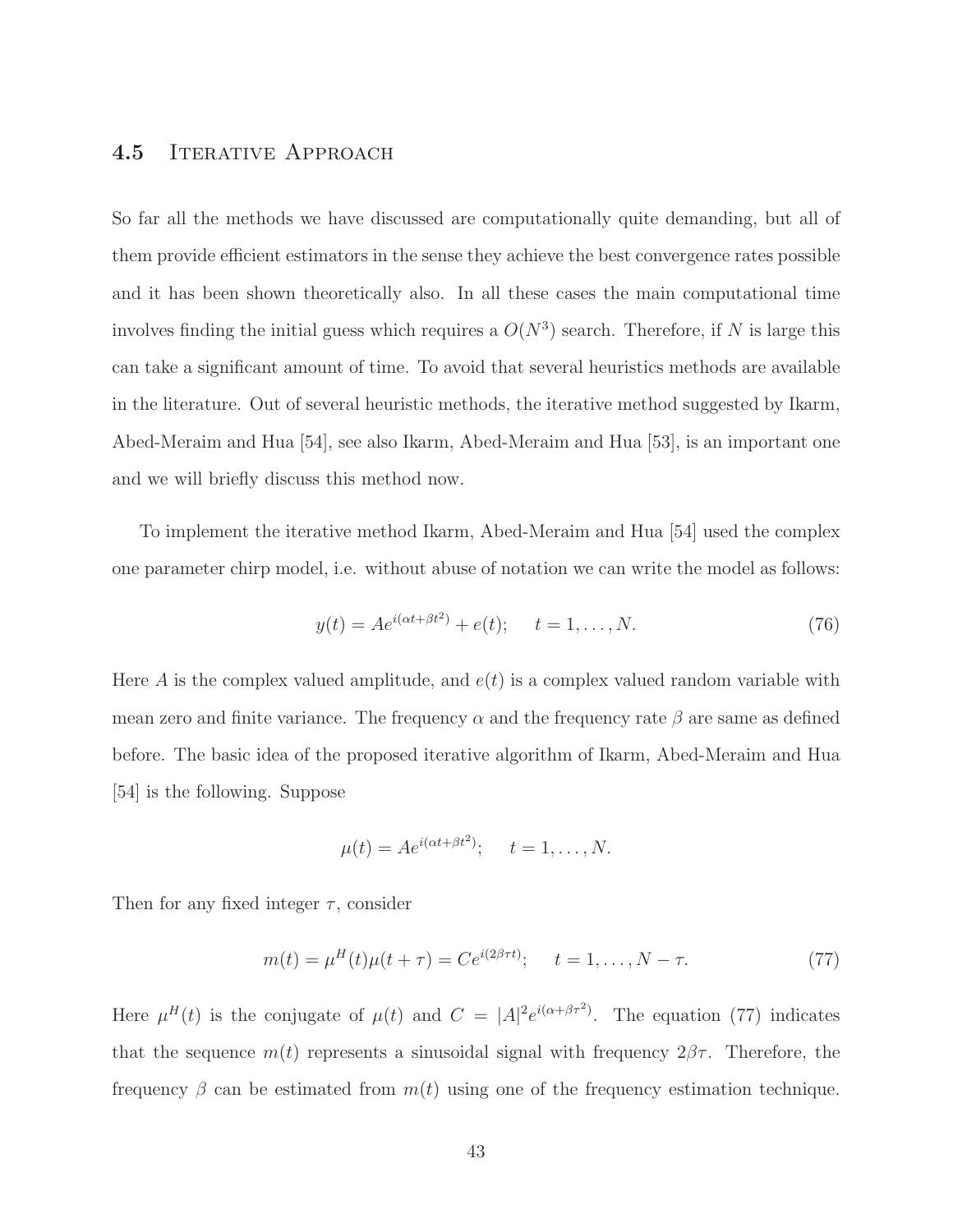Once  $\beta$  is estimated say by  $\widehat{\beta}$ , then the signal  $\mu(t)$  can be demodulated as

$$
z(t) = \mu(t)e^{-i(\widehat{\beta}t^2)} \approx Ae^{i(\alpha t)}.
$$

Hence,  $\alpha$  can be estimated from the demodulated signal  $z(t)$  by using again the same frequency estimation technique. Note that in estimating  $\alpha$ , it is assumed that the effect of  $\beta$ has been removed in the demodulated signal  $z(t)$ . Hence, Ikarm, Abed-Meraim and Hua [54] proposed the following iterative technique to estimate  $\beta$ . Once in the first phase an accurate estimate of  $\beta$  is obtained then in the second phase  $\alpha$  is estimated by using the demodulation technique as described above. Let us use the subscript k as the iteration number and  $\tau_k$  as the lag parameter at the k-th iteration.

The first step of the iterative algorithm depends on the following transformation

$$
m_k(t) = z_{k-1}(n + \tau_{k-1})z_{k-1}^H(t); \quad t = 1, \dots, N - \tau_{k-1}, \tag{78}
$$

where

$$
z_{k-1}(t) = y(t)e^{-i\widehat{\beta}_{k-1}t^2}; \qquad t = 1, \ldots, N-1.
$$

Here,  $\widehat{\beta}_{k-1}$  is the estimate of  $\beta$  at the  $(k-1)$ -th iterate. Let us start the iteration as follows. For the first iteration  $(k = 1)$  the initial values of  $\hat{\beta}_0 = 0$  and  $\tau_0 = 1$  are chosen. Now from the transformed data

$$
m_1(t) = y(t+1)y^H(t);
$$
  $t = 1,..., N-1,$ 

obtain  $\hat{\beta}_1$ . At the kth  $(k = 1, 2, ...)$  iteration, the demodulated signal  $z_{k-1}(t)$  is considered to be a chirp signal with the same frequency as the original signal  $y(t)$  but with different frequency rate  $\Delta \beta_{k-1} = \beta - \widehat{\beta}_{k-1}$ . The parameter  $\Delta \beta_{k-1}$  is estimated using the transform  $m_k(t)$ , say as  $\widehat{\Delta} \beta_{k-1}$ . The estimate of  $\beta$  is than updated using

$$
\widehat{\beta}_k = \widehat{\beta}_{k-1} + \widehat{\Delta}\beta_{k-1}.
$$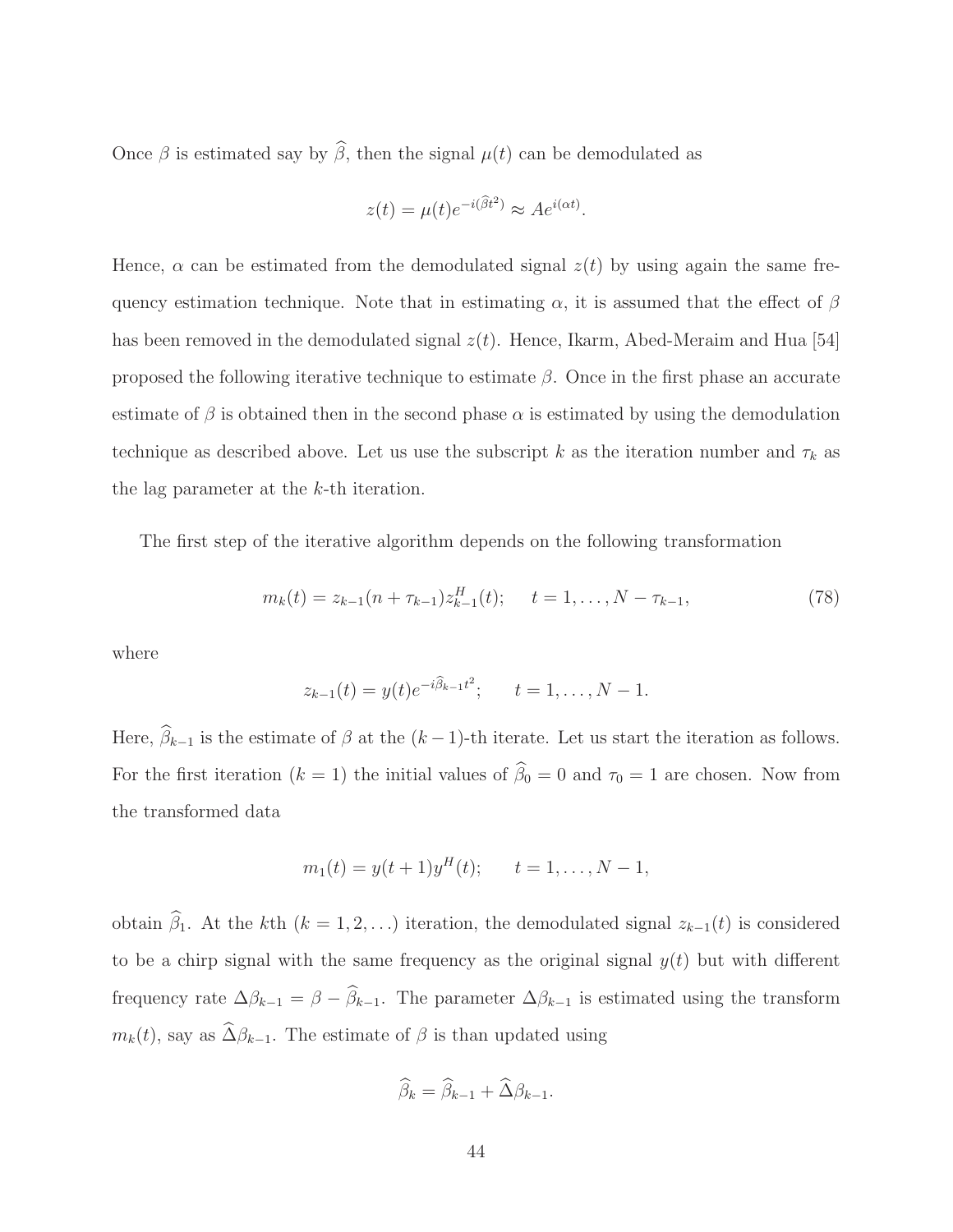It is very clear that the selection of the lag parameter  $\tau_k$  affects the accuracy in estimating β. Different  $τ_k$ 's can be chosen at different iteration steps. Ikarm, Abed-Meraim and Hua [54] conducted extensive simulation experiments and they have taken fixed lag size  $\tau_k = 9$ and it is observed that the above method provides a very good result, although theoretically the properties of the estimators could not be established.

### 4.6 Bayes Estimates

Lin and Djurić [81] and recently, Mazumder [87] considered the Bayes estimators of the unknown parameters of the model (57) when  $e(t)$ 's are i.i.d. normal random variables. Mazumder  $[87]$  provided a more general solution than Lin and Djuric  $[81]$ , hence, we are providing the methodology provided by Mazumder [87].

The following transformations and assumptions have been made for mathematical convenience.

$$
A^{0} = r^{0} \cos(\theta^{0}), \quad B^{0} = r^{0} \sin(\theta^{0}), \quad r^{0} \in (0, K], \quad \theta^{0} \in [0, 2\pi], \quad \alpha, \beta \in (0, \pi).
$$

The following prior assumptions distributions have been made on the above unknown parameters.

$$
r \sim \text{uniform}(0, K) \tag{79}
$$

$$
\theta \sim \text{uniform}(0, 2\pi) \tag{80}
$$

$$
\alpha \sim \text{vonMises}(a_0, a_1) \tag{81}
$$

$$
\beta \sim \text{vonMises}(b_0, b_1) \tag{82}
$$

$$
\sigma^2 \sim \text{inverse gamma}(c_0, c_1). \tag{83}
$$

It may be mentioned that r and  $\theta$  have non-informative priors,  $\sigma^2$  has a conjugate prior. In this case,  $2\alpha$  and  $2\beta$  are circular random variables, that is why, von Misses distribution,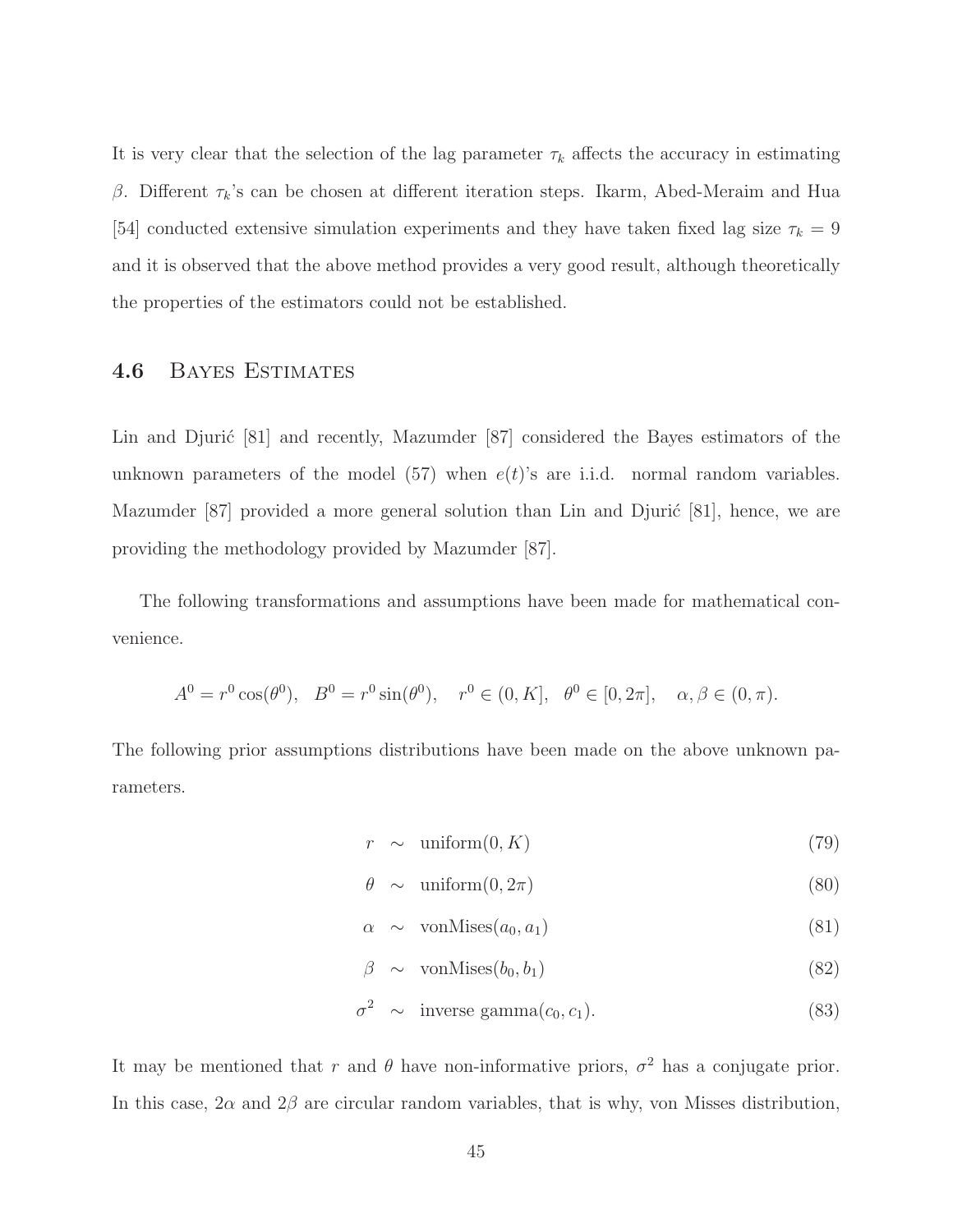the natural analog of the normal distribution in circular data has been considered. Let us denote the prior densities of r,  $\theta$ ,  $\alpha$ ,  $\beta$ ,  $\sigma^2$  as [r], [ $\theta$ ], [ $\alpha$ ], [ $\beta$ ], [ $\sigma^2$ ], respectively, and Y is the data vector as defined in Section 2.1.1. If it is assumed that the priors are independently distributed, then the joint posterior density function of r,  $\theta$ ,  $\alpha$ ,  $\beta$ ,  $\sigma^2$  can be obtained as

$$
[r, \theta, \alpha, \beta, \sigma^2 | \mathbf{Y}] \propto [r][\theta][\alpha][\beta][\sigma^2][\mathbf{Y}|r, \theta, \alpha, \beta, \sigma^2].
$$

Now to compute the Bayes estimates of the unknown parameters using the Gibbs sampling technique one needs to compute conditional distribution of each parameter given all the parameters, known as the full conditional distribution, denoted by  $[\cdot] \dots$ , and they are given by

$$
[r|\ldots] \propto [r][\mathbf{Y}|r,\theta,\alpha,\beta,\sigma^2]
$$

$$
[\theta|\ldots] \propto [\theta][\mathbf{Y}|r,\theta,\alpha,\beta,\sigma^2]
$$

$$
[\alpha|\ldots] \propto [\alpha][\mathbf{Y}|r,\theta,\alpha,\beta,\sigma^2]
$$

$$
[\beta|\ldots] \propto [\beta][\mathbf{Y}|r,\theta,\alpha,\beta,\sigma^2]
$$

$$
[\sigma^2|\ldots] \propto [\sigma^2][\mathbf{Y}|r,\theta,\alpha,\beta,\sigma^2].
$$

The closed form expression of the full conditionals cannot be obtained. Mazumder [87] proposed to use the random walk Markov Chain Monte Carlo (MCMC) technique to update these parameters, which can be easily implemented in practice. The author has used this method to predict future observation also.

### 4.7 TESTING OF HYPOTHESIS

So far we have mainly talked about different estimation procedures of the unknown parameters for one component chirp model. But along with the estimation problem the associated testing of hypothesis problem is of significant practical importance. The testing of hypothesis can be very useful in identifying a source, mainly to detect whether a particular signal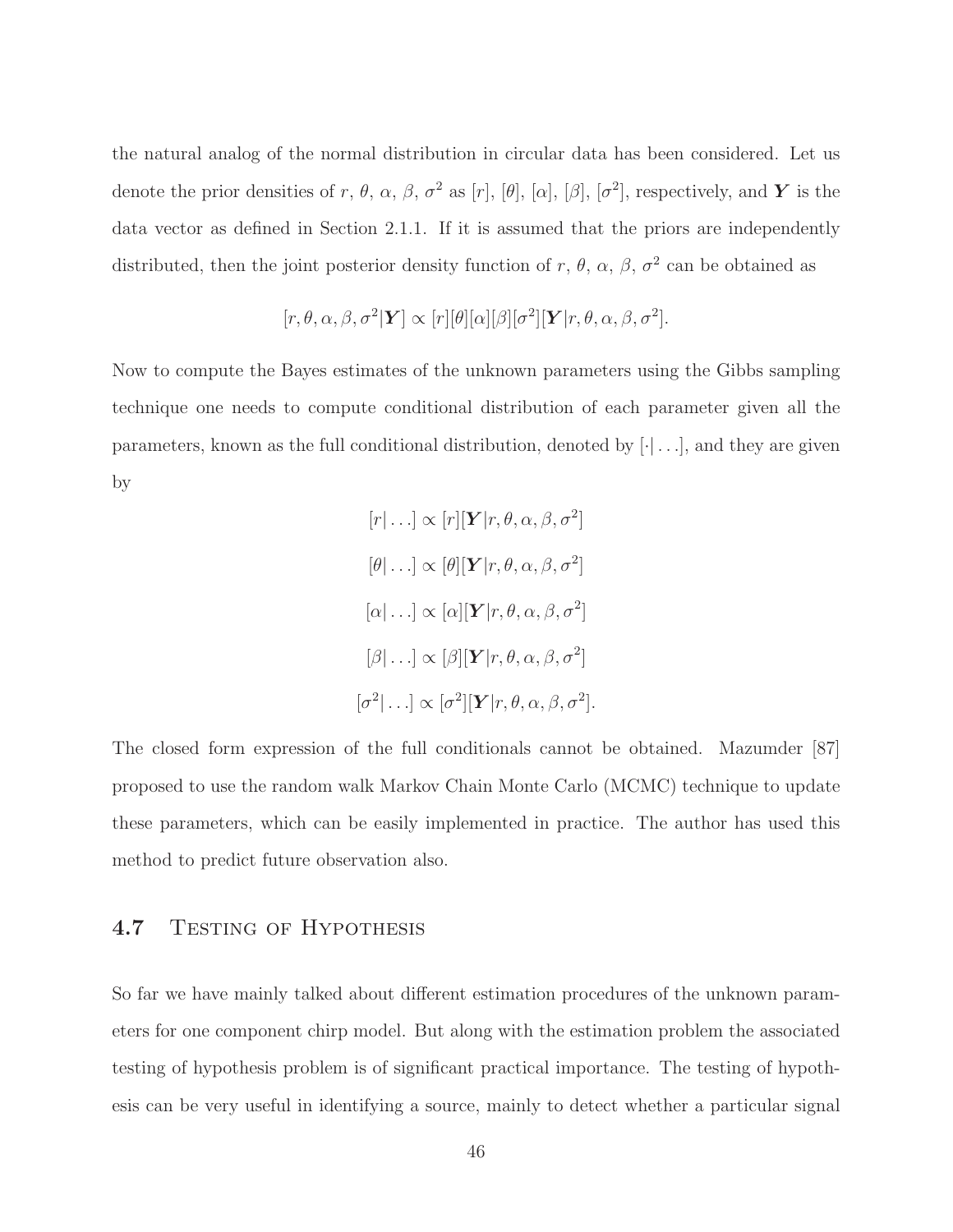is coming from a known object or not. Recently, Dhar, Kundu and Das [22] considered the following testing of hypothesis problem for the one component chirp model. The authors considered the model (57) and the additive errors  $e(t)$ 's are assumed to be i.i.d. random variables with mean zero and finite variance  $\sigma^2$ . To develop the testing procedure some more technical assumptions on the density functions of the error random variables are needed, and it will be spelt out later.

If we denote the vector  $\boldsymbol{\theta}^0 = (A^0, B^0, \alpha^0, \beta^0)^\top$ , then we would like to test the following hypothesis

$$
H_0: \boldsymbol{\theta} = \boldsymbol{\theta}^0 \qquad vs. \qquad H_1: \boldsymbol{\theta} \neq \boldsymbol{\theta}^0. \tag{84}
$$

It can be interpreted this way that whether the observed signal is coming from a known source which emits chirp model with parameter  $\boldsymbol{\theta}^0$ .

Dhar, Kundu and Das [22] proposed four different tests to test the hypothesis (84) based on the following test statistics:

$$
T_{N,1} = \left\| \mathbf{D}^{-1} (\widehat{\boldsymbol{\theta}}_{N, LSE} - \boldsymbol{\theta}^0) \right\|_2^2, \tag{85}
$$

$$
T_{N,2} = ||\mathbf{D}^{-1}(\widehat{\boldsymbol{\theta}}_{N,LAD} - \boldsymbol{\theta}^0)||_2^2,
$$
\n(86)

$$
T_{N,3} = ||\mathbf{D}^{-1}(\widehat{\boldsymbol{\theta}}_{N, LSE} - \boldsymbol{\theta}^0)||_1^2,
$$
\n(87)

$$
T_{N,4} = ||\mathbf{D}^{-1}(\widehat{\boldsymbol{\theta}}_{N,LAD} - \boldsymbol{\theta}^0)||_1^2,
$$
\n(88)

Here,  $\hat{\theta}_{N, LSE}$  and  $\hat{\theta}_{N, LAD}$  denote the LSE of  $\theta$  and LAD estimate of  $\theta$  as discussed in Section 4.1 and Section 4.4, respectively. Further,  $|| \cdot ||_2$  and  $|| \cdot ||_1$  denote the Euclidean and  $L_1$  distances, respectively, and the  $4 \times 4$  diagonal matrix **D** is as follows:

$$
\mathbf{D} = diag\{N^{-1/2}, N^{-1/2}, N^{-3/2}, N^{-5/2}\}.
$$

All these test statistics are based on some normalized values of the distances between the estimates and the true parameter value under the null hypothesis. The authors have chosen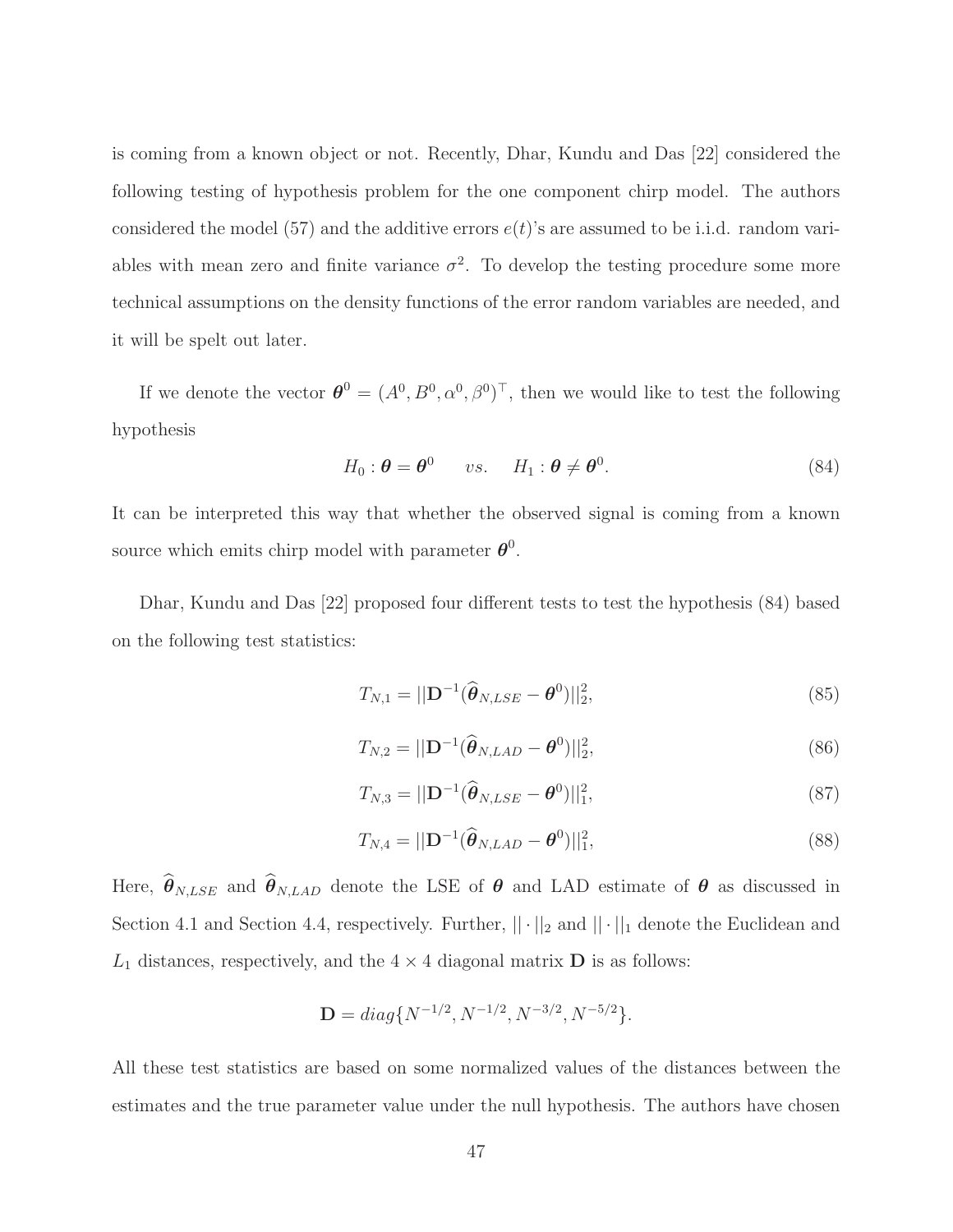two specific distances, but in principle, any other distance can be considered. In all these cases, it is expected that the null hypothesis should be rejected if the values of the test statistics are large.

The natural question is how large is large? For this purpose we need to compute the critical value of the tests for a given significance level. The hypothesis will be rejected for the given significance level, if the value of the test statistic exceeds the critical value. For a given error distribution based on extensive simulations, it is possible to compute the critical value of a test, for a given significance level. To calculate it theoretically, the following error assumptions are made by the authors.

ASSUMPTION 4.3 Let  $F_n$  be the distribution function of  $y(n)$  with the probability density function  $f_n(y, \theta)$ , which is twice continuously differentiable with respect to  $\theta$ . It is assumed that E ∂  $\partial\theta_i$  $f_n(y, \boldsymbol{\theta})$  $1^{2+\delta}$  $\theta = \theta^0$  <  $\infty$ , for some  $\delta > 0$  and E  $\int \partial^2$  $\partial\theta_i\partial\theta_j$  $f_n(y, \boldsymbol{\theta})$  $\vert$ <sup>2</sup>  $\boldsymbol{\theta}$ = $\boldsymbol{\theta}^{\text{o}}$  <  $\infty$ , for all  $n = 1, 2, \ldots, N$ . Here  $\theta_i$  and  $\theta_j$ , for  $1 \leq i, j \leq 4$ , are the *i*-th and *j*-th component of  $\theta$ .

Note that the above Assumption is not very unnatural. The above Assumption holds for most of the well known probability density functions, e.g. normal, Lalace and Cauchy probability density functions. Based on the above assumption the critical values for all the four tests can be calculated, they are quite involved and they are not presented here. Interested readers are refereed to the original article of Dhar, Kundu and Das [22] for details. It can be shown that all the tests are consistent, i.e. as the sample size tends to infinity, the power of the tests go to one.

In this section we have mainly addressed different inferential issues associated with the one component chirp model. Now in the next section we will address the multicomponent chirp model.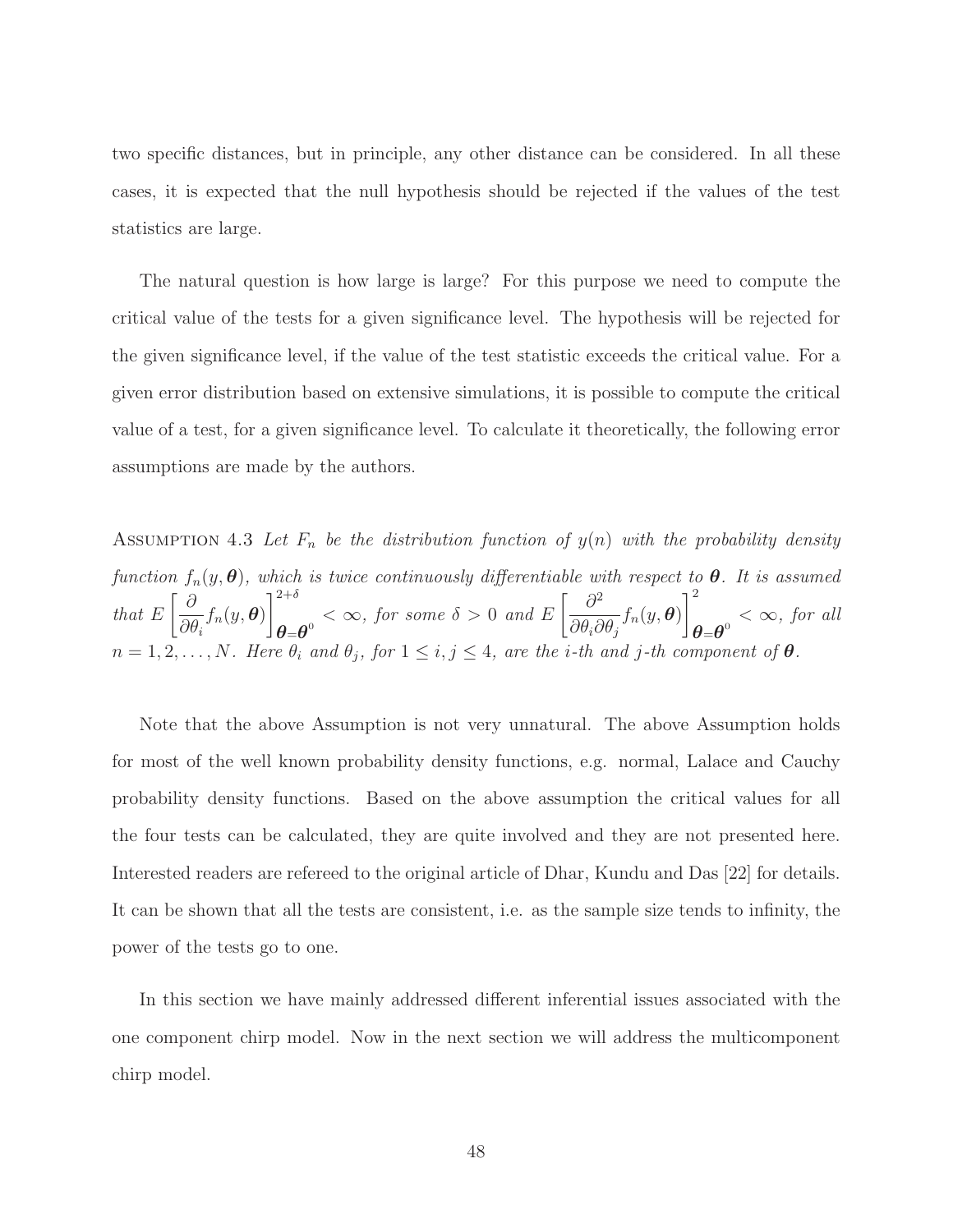## 5 One Dimensional Multicomponent Chirp Model

In this section we address different estimation problems associated with the multicomponent chirp model, namely the following model

$$
y(t) = \sum_{k=1}^{p} \{ A_k^0 \cos(\alpha_k^0 t + \beta_k^0 t^2) + B_k^0 \sin(\alpha_k^0 t + \beta_k^0 t^2) \} + e(t); \quad t = 1, ..., N. \tag{89}
$$

Here, similar to the one component model,  $A_k^0$ ,  $B_k^0$  are real amplitudes,  $\alpha_k^0$  and  $\beta_k^0$  are the frequency and frequency rate, respectively. The additive error  $e(t)$  has mean zero and the other conditions will be explicitly stated whenever it is needed. At this moment,  $A_k^0$ ,  $B_k^0$ ,  $\alpha_k^0$  and  $\beta_k^0$  are assumed to be unknown, and the number of components p is assumed to be known. Based on the sample  $\{y(t); t = 1, ..., N\}$ , the problem is to estimate the unknown parameters. With the abuse of notations, the associated complex model can be written as follows:

$$
y(t) = \sum_{k=1}^{p} A_k^0 e^{(\alpha_k^0 t + \beta_k^0 t^2)} + e(t); \quad t = 1, ..., N.
$$
 (90)

Here,  $A_k^0$  are complex valued amplitudes,  $e(t)$  is a complex valued error with mean zero. The problem remains the same to estimate the unknown parameters based on the complex valued signal  $\{y(t); t = 1, ..., N\}$ . Most of the estimation methods which have been developed for the one component model, can be extended for the multicomponent model also. We mainly discuss the estimation procedures for the real multicomponent model only (89).

Before proceeding further, let us define the following notations:  $\boldsymbol{\alpha} = (\alpha_1, \dots, \alpha_p)^\top$ ,  $\boldsymbol{\beta} =$  $(\beta_1,\ldots,\beta_p)^\top$ ,  $\mathbf{A}=(A_1,\ldots,A_p)^\top$ ,  $\mathbf{B}=(B_1,\ldots,B_p)^\top$ , and  $\mathbf{\Gamma}_j=(A_j,B_j,\alpha_j,\beta_j)^\top$ . Similarly,  $\boldsymbol{\alpha}^0, \boldsymbol{\beta}^0, \boldsymbol{A}^0, \boldsymbol{B}^0 \text{ and } \boldsymbol{\Gamma}_i^0$ <sup>0</sup> are also defined. Based on the assumption that additive error  $e(t)$ s are i.i.d. random variables with mean 0 and variance  $\sigma^2$ , the most natural estimator of the unknown parameters will be the least squares estimators. Now we will provide the estimation procedures of the LSEs and derive their theoretical properties.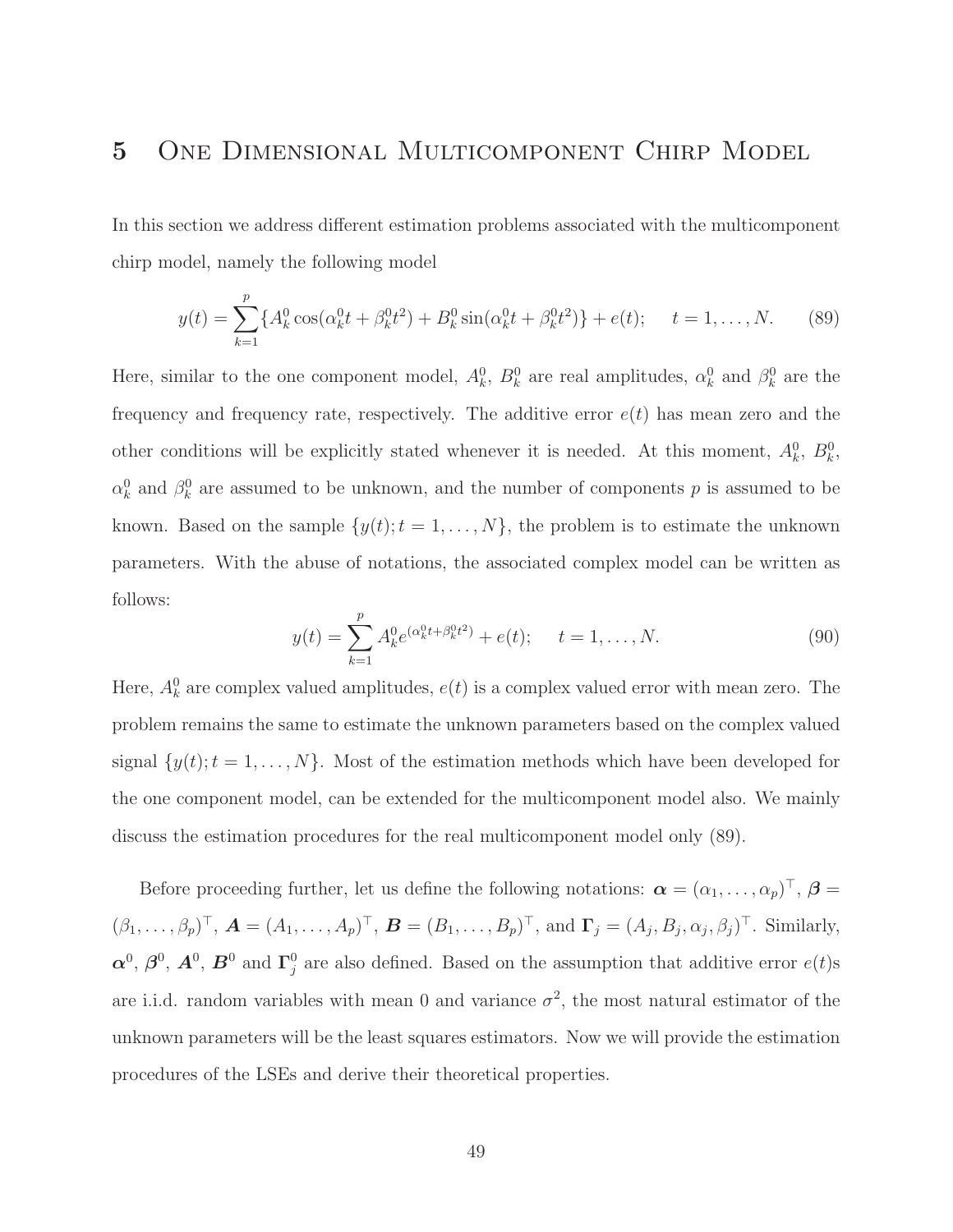## 5.1 LEAST SQUARES ESTIMATORS

The LSEs of the unknown parameters of the model (89) can be obtained by minimizing

$$
Q(\Gamma_1, ..., \Gamma_p) = \sum_{t=1}^N \left( y(t) - \sum_{k=1}^p \{ A_k \cos(\alpha_k t + \beta_k t^2) + B_k \sin(\alpha_k t + \beta_k t^2) \} \right)^2.
$$
 (91)

Note that if  $e(t)$ s are i.i.d. Gaussian random variables, then the LSEs become MLEs also. The minimization of (91) can be performed along the same line as the one component model. We can write  $Q(\Gamma_1,\ldots,\Gamma_p)$  as follows It may be observed that  $Q(\Gamma_1,\ldots,\Gamma_p)$  can be written as follows:

$$
Q(\Gamma_1,\ldots,\Gamma_p) = \left[\boldsymbol{Y} - \sum_{j=1}^p \boldsymbol{W}(\alpha_j,\beta_j)\boldsymbol{\theta}_j\right]^\top \left[\boldsymbol{Y} - \sum_{j=1}^p \boldsymbol{W}(\alpha_j,\beta_j)\boldsymbol{\theta}_j\right],\tag{92}
$$

where the  $N \times 2$  matrix  $\mathbf{W}(\alpha, \beta)$  is same as defined in (60) and  $\boldsymbol{\theta}_j = (A_j, B_j)^{\top}$  is a  $2 \times 1$ vector for  $j = 1, ..., p$ . The data vector  $\boldsymbol{Y} = (y(1), ..., y(N))^T$ . The LSEs of the unknown parameters can be obtained by minimizing (92) with respect to the unknown parameters. Now define the  $N \times 2p$  matrix  $\mathbf{W}(\alpha, \beta)$  as

$$
\widetilde{\bm{W}}(\bm{\alpha},\bm{\beta})=[\bm{W}(\alpha_1,\beta_1):\cdots:\bm{W}(\alpha_p,\beta_p)],
$$

then, for fixed  $\alpha$  and  $\beta$ , the LSEs of  $\theta_1, \ldots, \theta_p$ , the linear parameter vectors, can be obtained as

$$
[\widehat{\boldsymbol{\theta}}_1^{\top}(\alpha_1,\beta_1) : \cdots : \widehat{\boldsymbol{\theta}}_p^{\top}(\alpha_p,\beta_p)]^{\top} = \left[\widetilde{\boldsymbol{W}}^{\top}(\boldsymbol{\alpha},\boldsymbol{\beta})\widetilde{\boldsymbol{W}}(\boldsymbol{\alpha},\boldsymbol{\beta})\right]^{-1}\widetilde{\boldsymbol{W}}^{\top}(\boldsymbol{\alpha},\boldsymbol{\beta})\boldsymbol{Y}.
$$

Observe that because  $\widetilde{\bm{W}}^{\top}(\alpha, \beta) \widetilde{\bm{W}}(\alpha, \beta)$  is a diagonal matrix for large N due to Lemma 2.1, then  $\theta_j = \theta_j(\alpha_j, \beta_j)$ , the LSEs of  $\theta_j$ ,  $j = 1, \ldots, p$  can also be expressed as

$$
\widehat{\boldsymbol{\theta}}_j(\alpha_j,\beta_j) = \left[\boldsymbol{W}^\top(\alpha_j,\beta_j)\boldsymbol{W}(\alpha_j,\beta_j)\right]^{-1}\boldsymbol{W}^\top(\alpha_j,\beta_j)\boldsymbol{Y}.
$$

Using similar techniques as in one component case, the LSEs of  $\alpha$  and  $\beta$  can be obtained as the argument maximum of

$$
\boldsymbol{Y}^{\top}\widetilde{\boldsymbol{W}}(\boldsymbol{\alpha},\boldsymbol{\beta})[\widetilde{\boldsymbol{W}}^{\top}(\boldsymbol{\alpha},\boldsymbol{\beta})\widetilde{\boldsymbol{W}}(\boldsymbol{\alpha},\boldsymbol{\beta})]^{-1}\widetilde{\boldsymbol{W}}^{\top}(\boldsymbol{\alpha},\boldsymbol{\beta})\boldsymbol{Y}.
$$
\n(93)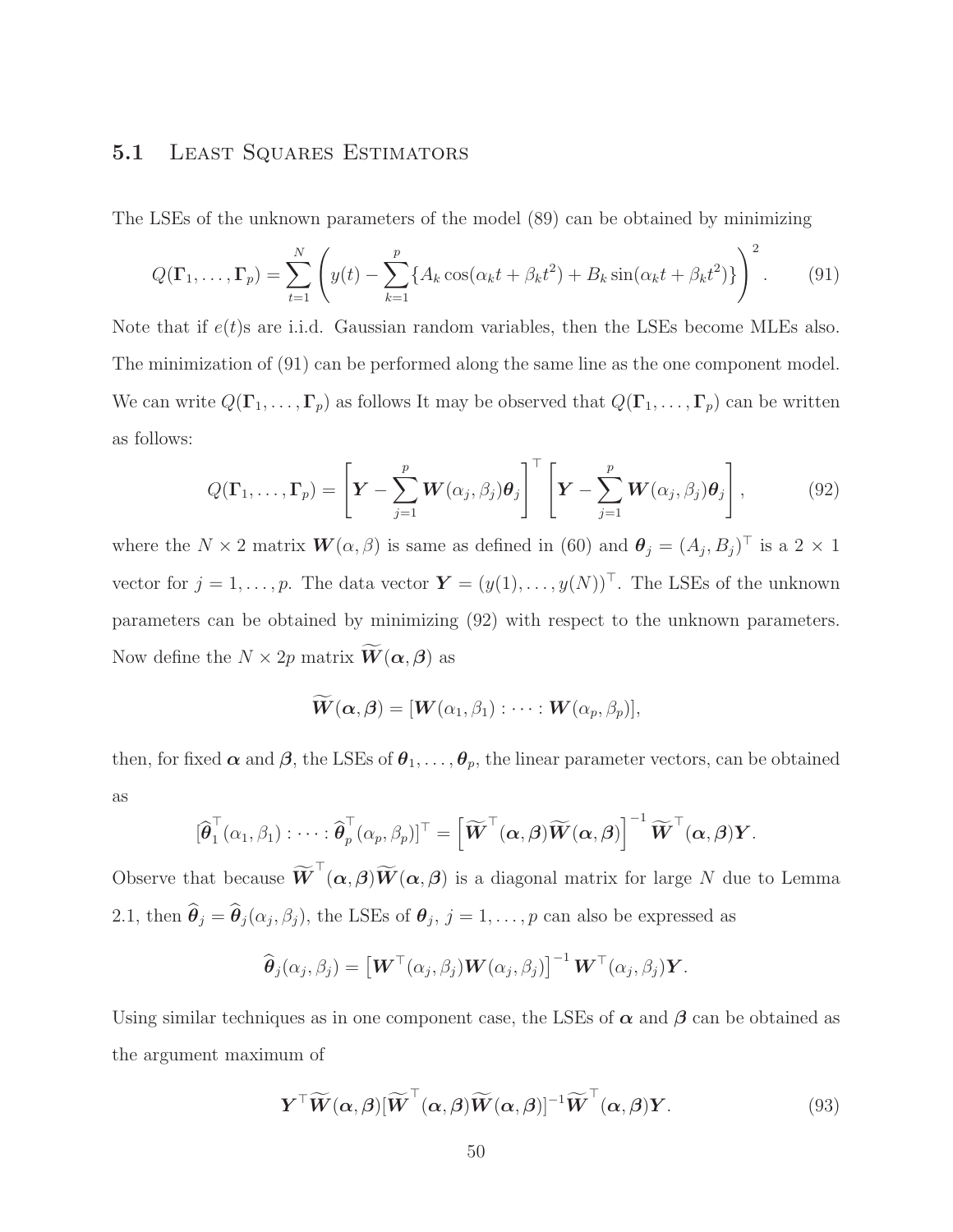The criterion function, given in (93), is a highly non-linear function of  $\alpha$  and  $\beta$ , therefore, the LSEs of  $\alpha$  and  $\beta$  cannot be obtained in closed form. One needs to solve a 2p dimensional optimization problem to compute the LSEs of the unknown parameters. Since, the function defined in (93) is a highly non-linear function, very good initial estimates are needed to find the global maximum. The problem becomes more complicated for larger p. Saha and Kay [109] suggested to use the method of Pincus [100] to maximize (93). Before describing other efficient methods, we provide the properties of the LSEs.

Similar to the one component model, Kundu and Nandi [72] obtained the following consistency result for the LSEs of the multicomponent model.

THEOREM 5.1 Suppose there exists a K, such that for  $j = 1, ..., p$ ,  $0 < |A_j^0| + |B_j^0| < K$ ,  $0 < \alpha_j^0, \beta_j^0 < \pi$ ,  $\alpha_j^0$  are distinct, similarly  $\beta_j^0$  are also distinct. If  $e(t)$ s are i.i.d. random variables with mean zero and finite variance  $\sigma^2$ , then  $\widehat{\Gamma}_j = (\widehat{A}_j, \widehat{B}_j, \widehat{\alpha}_j, \widehat{\beta}_j)^\top$ , the LSE of  $\Gamma_j^0$ j  $=(A_j^0, B_j^0, \alpha_j^0, \beta_j^0)^\top$  is strongly consistent, for  $j = 1, \ldots, p$ .

Kundu and Nandi [72] also obtained the asymptotic normality properties of  $\widehat{\Gamma}_j$  along with the consistency results, but the elements of the asymptotic variance covariance matrix are quite messy. Later Lahiri, Kundu and Mitra [79] using the result Lemma 2.1 and the Conjecture 2.1 simplified the entries of the asymptotic variance covariance matrix and it can be presented as follows.

THEOREM 5.2 Under the same assumptions as in Theorem 5.1, for  $j = 1, \ldots, p$ ,

$$
\left(N^{1/2}(\widehat{A}_j - A_j^0), N^{1/2}(\widehat{B}_j - B^0), N^{3/2}(\widehat{\alpha}_j - \alpha_j^0), N^{5/2}(\widehat{\beta}_j - \beta_j^0)\right)^{\top} \stackrel{d}{\longrightarrow} N_4(\mathbf{0}, 2\sigma^2 \Sigma_j), \quad (94)
$$

where  $\Sigma_j$  can be obtained from the matrix  $\Sigma$  defined in (64), by replacing  $A^0$  and  $B^0$  with  $A_j^0$  and  $B_j^0$ , respectively. Moreover,  $\widehat{\Gamma}_j$  and  $\widehat{\Gamma}_k$ , for  $j \neq k$  are asymptotically independently distributed.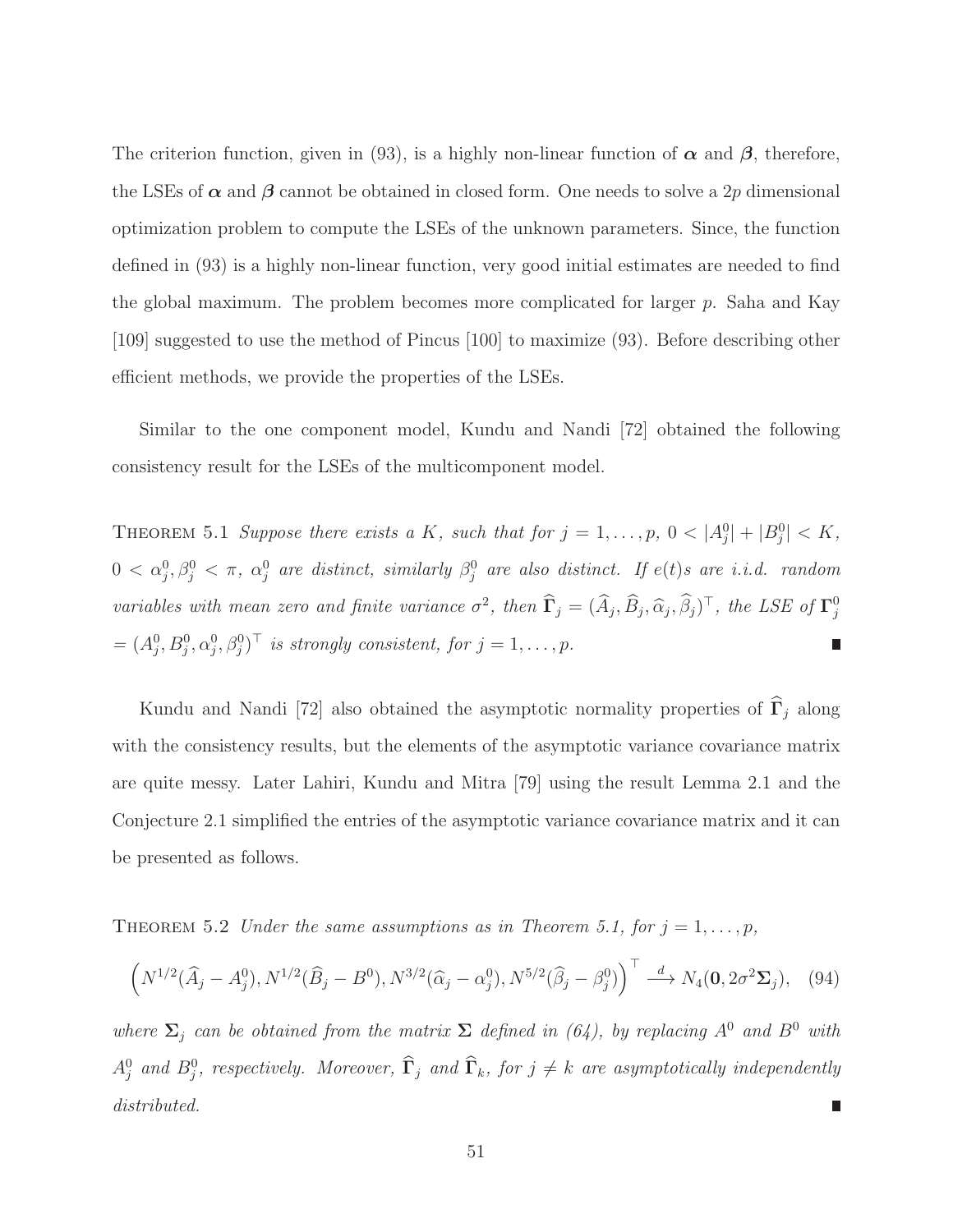The consistency and asymptotic normality of the LSEs hold even when the errors are from a stationary linear process.

#### 5.2 Sequential Least Squares Estimators

Even though, the LSEs are the most natural estimators for multicomponent chirp model, finding the LSEs is a numerically challenging problem, particularly if  $p$  is large. Due to this reason, Lahiri, Kundu and Mitra [79] proposed a sequential procedure for the multiple chirp model similar to the sequential procedure as suggested by Prasad, Kundu and Mitra [102] in case of multiple sinusoidal model. Based on the number theoretic Lemma 2.1 and the Conjecture 2.1, it has been shown that the LSEs and the sequential estimators are asymptotically equivalent, i.e. the sequential estimators are also strongly consistent and they have the same asymptotic distributions as the LSEs. The sequential estimators as suggested by Lahiri, Kundu and Mitra [79] can be described as follows. Let us assume the following, without loss of generality:

$$
A_1^{0^2} + B_1^{0^2} > \ldots > A_p^{0^2} + B_p^{0^2}.
$$

Then first obtain the estimates of  $A_1^0$ ,  $B_1^0$ ,  $\alpha_1^0$  and  $\beta_1^0$  by minimizing

$$
Q(\Gamma_1) = \left[\boldsymbol{Y} - \boldsymbol{W}(\alpha_1, \beta_1)\boldsymbol{\theta}_1\right]^\top \left[\boldsymbol{Y} - \boldsymbol{W}(\alpha_1, \beta_1)\boldsymbol{\theta}_1\right],\tag{95}
$$

Note that the minimization of (95) can be performed by solving a two dimensional optimization problem. Suppose  $\hat{\alpha}_1$ ,  $\hat{\beta}_1$ ,  $\hat{\theta}_1 = (\hat{A}_1, \hat{B}_1)^T$ , are the estimates of  $\alpha_1^0$ ,  $\beta_1^0$  and  $(A_1^0, B_1^0)^T$ , respectively, then obtain the new data set  $Y^{(1)}$  from the original data set Y, by removing the effect of the first component as follows:

$$
\boldsymbol{Y}^{(1)} = \boldsymbol{Y} - \boldsymbol{W}(\widehat{\alpha}_1, \widehat{\beta}_1) \widehat{\boldsymbol{\theta}}_1 \tag{96}
$$

Then at the second step obtain the estimates of  $A_2^0$ ,  $B_2^0$ ,  $\alpha_2^0$  and  $\beta_2^0$  by minimizing

$$
Q(\Gamma_2) = \left[ \boldsymbol{Y}^{(1)} - \boldsymbol{W}(\alpha_2, \beta_2) \boldsymbol{\theta}_2 \right]^\top \left[ \boldsymbol{Y}^{(1)} - \boldsymbol{W}(\alpha_2, \beta_2) \boldsymbol{\theta}_2 \right]. \tag{97}
$$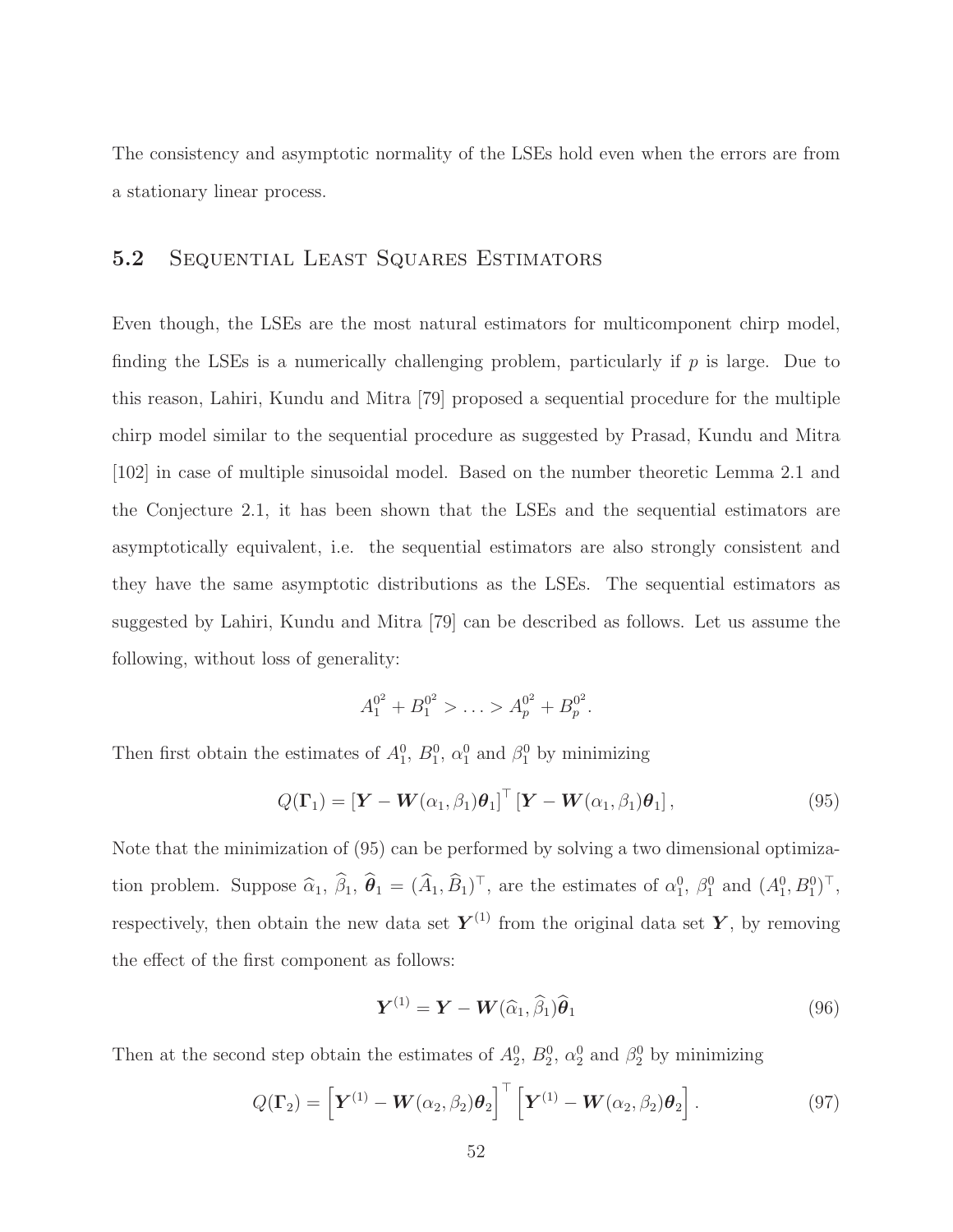In this case also the minimization of (97) can be performed by solving a two dimensional optimization problem. Repeating this process we can obtain the estimates of  $(A_3^0, B_3^0, \alpha_3^0, \beta_3^0)$ ,  $\ldots$ ,  $(A_p^0, B_p^0, \alpha_p^0, \beta_p^0)$ , sequentially. We call these estimators as the sequential least squares estimators. It has been shown by Lahiri, Kundu and Mitra [79] that under the assumption of stationary errors, the sequential estimators are strongly consistent and they have the same asymptotic distribution as the LSEs. It has also been shown by Lahiri, Kundu and Mitra [79] that if the process is repeated beyond  $p$  times, then the corresponding amplitude estimates converge to zero almost surely. Hence, in practice the sequential procedure can be used to estimate the number of components in a chirp signal also.

Note that the sequential procedure is a very powerful tool. It mainly works due to the fact that as the sample size increases the two chirp components become orthogonal because of the number theoretic Lemma 2.1 and the Conjecture 2.1. Hence, this sequential procedure works for other estimators also. For example Grover, Kundu and Mitra [44] provided the sequential periodogram estimators which are strongly consistent and which have the same asymptotic distribution as the LSEs. It can be easily shown that the sequential method works for the finite step algorithm as described in Section 4.3. It will be interesting to develop the theoretical properties of the sequential LAD estimators and also sequential testing of hypothesis for multicomponent chirp model.

# 6 Polynomial Phase Model

### 6.1 One Component Polynomial Phase Model

So far we have discussed about one component and multicomponent chirp model. But a more general model than a one component chirp model is the one component polynomial phase model. The one component polynomial phase signal was first introduced by Djurić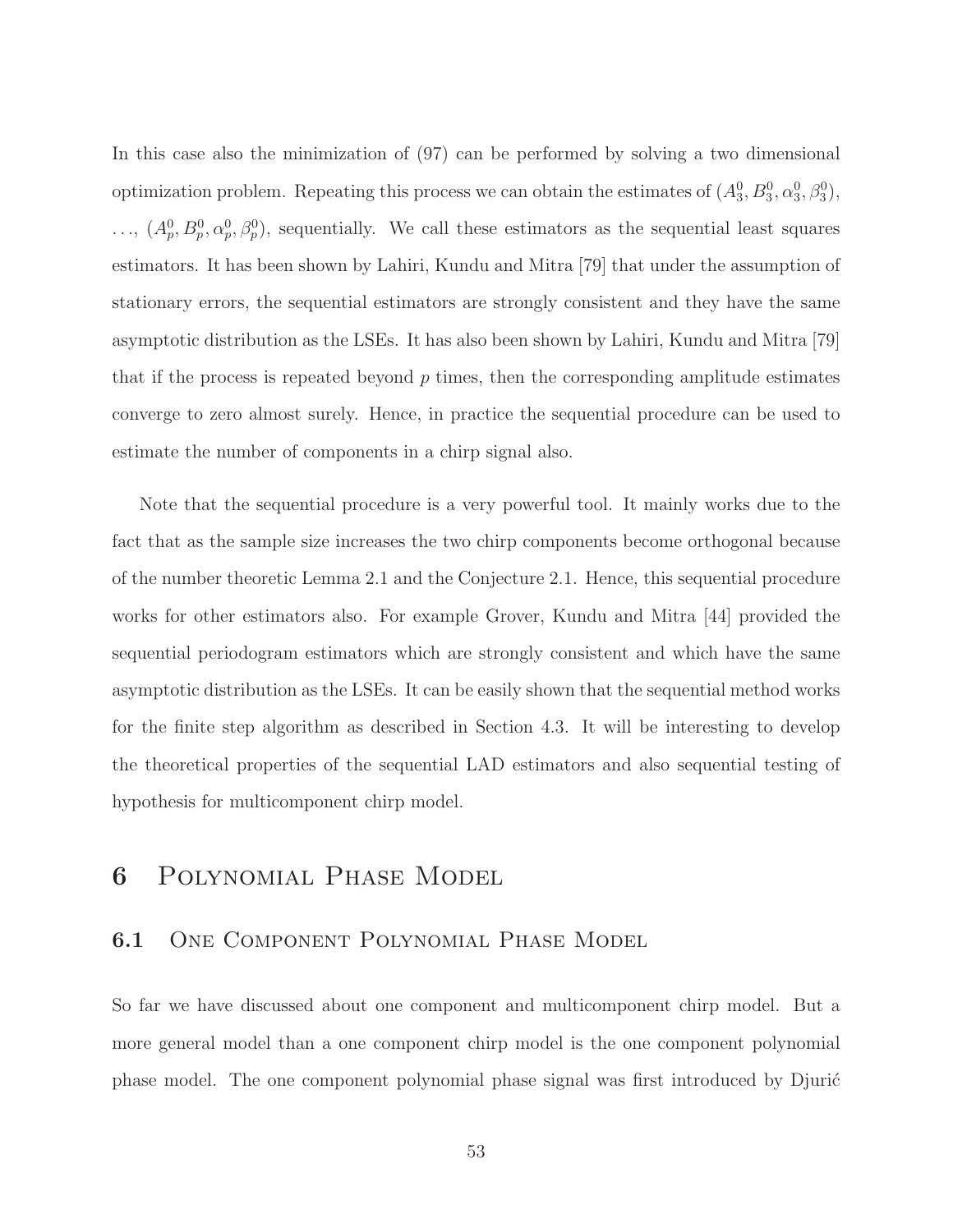and Kay [24] and it can be described as follows:

$$
y(t) = A^0 e^{i(\alpha_1^0 t + \alpha_2^0 t^2 + \dots + \alpha_p^0 t^p)} + e(t); \qquad t = 1, \dots, N. \tag{98}
$$

Here also  $A^0$  is a complex number, and  $0 < \alpha_1^0, \ldots, \alpha_p^0 < \pi$  are the coefficients of the polynomial and  $e(t)$ s are noise random variables with mean zero and finite variance. The explicit assumptions on  $e(t)$ s will be mentioned later. Here also the problem remains the same, based on the observations  $y(1), \ldots, y(N)$ , estimate the unknown parameters namely  $A^0, \alpha_1^0, \ldots, \alpha_p^0$ . Throughout it is assumed that the degree of the polynomial p is known.

The associated real valued model can be written as follows:

$$
y(t) = A^0 \cos(\alpha_1^0 t + \alpha_2^0 t^2 + \dots + \alpha_p^0 t^p) + B^0 \cos(\alpha_1^0 t + \alpha_2^0 t^2 + \dots + \alpha_p^0 t^p) + e(t); \qquad t = 1, \dots, N.
$$
\n(99)

In case of model (99)  $A^0$ ,  $B^0$  are real valued and  $e(t)$ s are real valued random variables with mean zero and finite variance. Clearly, the polynomial phase model is more general than the chirp model.

One of the primary motivations for studying polynomial phase signals comes from Doppler radar applications. Although the continuous time transmitted radar signal does not have polynomial phase, the samples taken at the matched filter output of a pulsed radar system give rise to a discrete time polynomial phase signal, when the target is moving, see for example Rihaczek [108]. The polynomial coefficients are then related to the kinetic parameters of the target. The polynomial phase models are often used in analyzing synthetic aperture radar (SAR) images, see for example Porchia et al. [101].

Djuric and Kay  $[24]$  considered the MLEs of the unknown parameters based on the assumptions that the error random variables are complex valued Gaussian random variables. Hence, for the model (98) the MLEs of the unknown parameters can be obtained by mini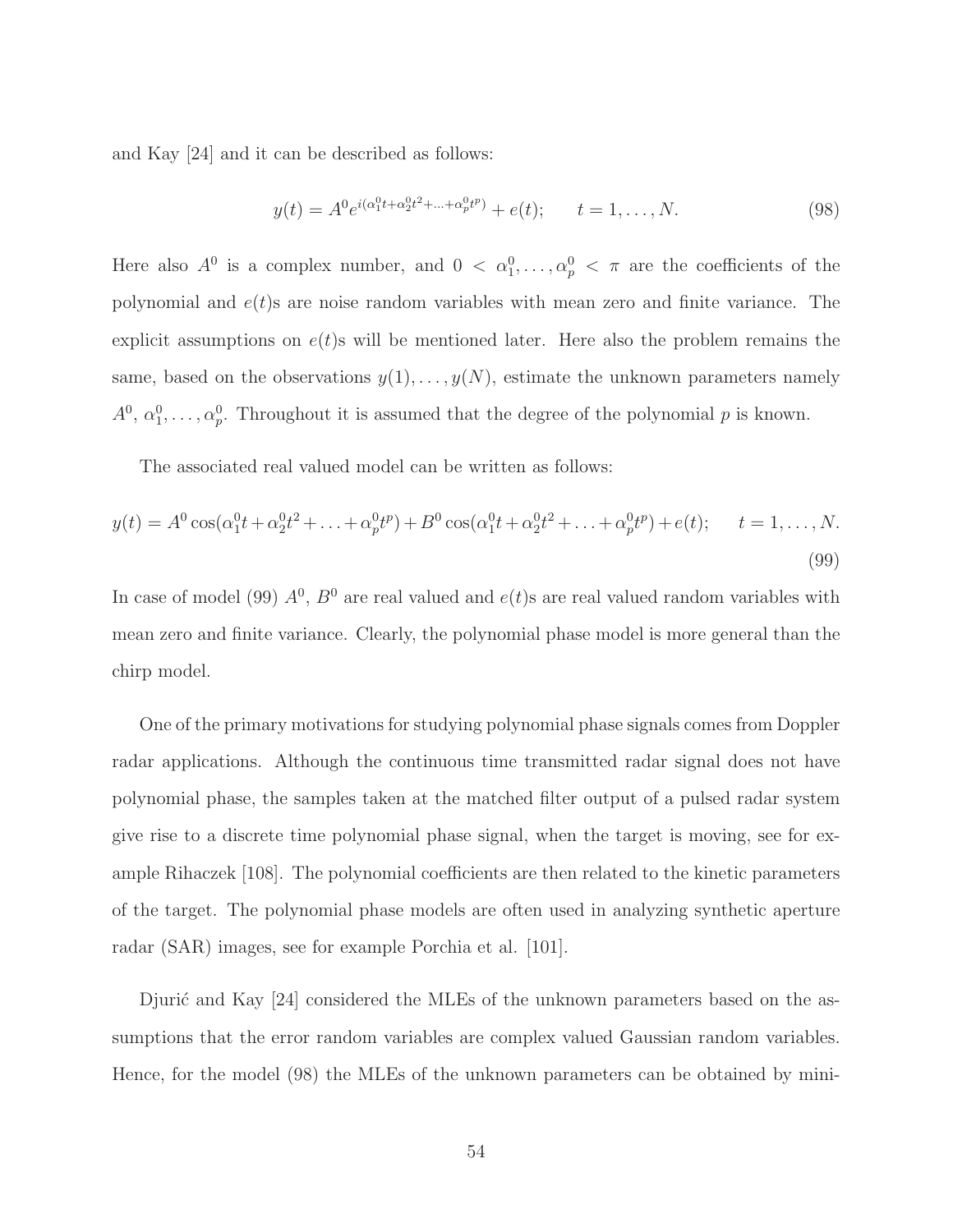mizing

$$
Q(\boldsymbol{\theta}_p) = \sum_{t=1}^{N} |y(t) - Ae^{i(\alpha_1 t + \dots, \alpha_p t^p)}|^2, \qquad (100)
$$

with respect to  $\theta_p$ , where  $\theta_p = (A_R, A_I, \alpha_1, \dots, \alpha_p)^\top$  and  $A = A_R + iA_I$ . The minimization of  $(100)$  can be performed by solving a p dimensional optimization problem. Any standard non-linear optimization method may be used, but one needs a very good initial guesses to attend the global optimum solution. Alternatively, the importance sampling as described in Section 4.1 can be used for this purpose. Although, Djuric and Kay  $[24]$  proposed the MLEs of the unknown parameters of the model (98), they did not provide any properties of the MLEs. Clearly many desirable properties of the MLEs are not guaranteed as the non-linear model (98) does not satisfy the sufficient conditions of Jennrich [58], Wu [122] or Kundu [63] which are needed for the MLEs, under the assumptions of Gaussian error, or the LSEs to be consistent and asymptotically normally distributed. Later Nandi and Kundu [91] established the consistency and asymptotic normality properties of the LSEs under the assumptions that the errors are i.i.d. complex valued random variables with mean zero and finite variance. The following results are obtained, for detailed proofs, the readers are referred to Nandi and Kundu [91]. We need the following assumption before stating the main result.

ASSUMPTION 6.1  $A^0 = A_R^0 + iA_I^0$  is an arbitrary complex number,  $0 < \alpha_1^0 < \ldots < \alpha_p^0, \pi$  and  $e(t)$ s are i.i.d. complex valued random variables. Let us write  $e(t) = e_R(t) + ie_I(t)$ , where  $e_R(t)$  and  $e_I(t)$  are the real and imaginary parts of  $e(t)$ . It is assumed  $E(e_R(t)) = E(e_I(t)) =$ 0 and  $V(e_R(t)) = V(e_I(t)) = \frac{\sigma^2}{2}$  $\frac{1}{2}$ , and  $e_R(t)$  and  $e_I(t)$  are independently distributed.

THEOREM 6.1 If  $e(t)$ s are i.i.d. complex valued random variables satisfying Assumption 6.1, then the LSEs of  $(A_R, A_I, \alpha_1, \ldots, \alpha_p)^\top$ , say  $(\widehat{A}_R, \widehat{A}_I, \widehat{\alpha}_1, \ldots, \widehat{\alpha}_p)^\top$ , are strongly consistent and

$$
\left(\sqrt{N}(\widehat{A}_R-\widehat{A}_R^0),\sqrt{N}(\widehat{A}_I-\widehat{A}_I^0),N^{\frac{3}{2}}(\widehat{\alpha}_1-\widehat{\alpha}_1^0),\ldots,N^{\frac{2p+1}{2}}(\widehat{\alpha}_p-\widehat{\alpha}_p^0)\right)^{\top}\stackrel{d}{\longrightarrow}N_{p+2}(\mathbf{0},\sigma^2\Sigma_{p+2}),
$$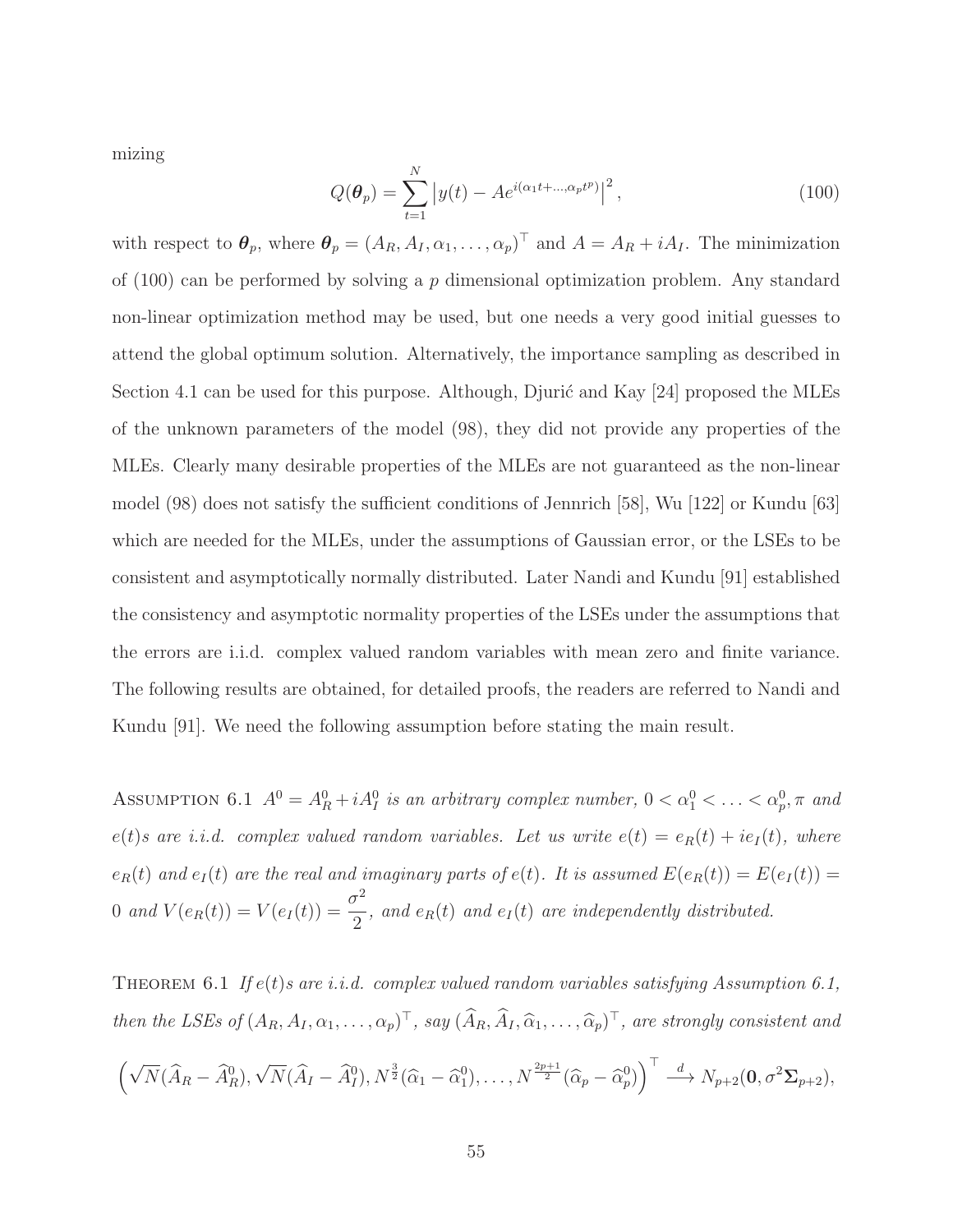where  $\Sigma_{p+2}$  is a  $(p+2) \times (p+2)$  positive definite matrix, and it is defined through its inverse as follows:

$$
\Sigma_{p+2}^{-1} = \begin{bmatrix} 1 & 0 & -\frac{1}{2}A_1^0 & -\frac{1}{3}A_1^0 & \dots & -\frac{1}{p+1}A_1^0 \\ 0 & 1 & \frac{1}{2}A_R^0 & \frac{1}{3}A_R^0 & \dots & \frac{1}{p+1}A_R^0 \\ -\frac{1}{2}A_1^0 & \frac{1}{2}A_R^0 & \frac{1}{3}|A^0|^2 & \frac{1}{4}|A^0|^2 & \dots & \frac{1}{p+2}|A^0|^2 \\ -\frac{1}{3}A_1^0 & \frac{1}{3}A_R^0 & \frac{1}{4}|A^0|^2 & \frac{1}{5}|A^0|^2 & \dots & \frac{1}{p+3}|A^0|^2 \\ \vdots & \vdots & \vdots & \vdots & \ddots & \vdots \\ -\frac{1}{p+1}A_1^0 & \frac{1}{p+1}A_R^0 & \frac{1}{p+2}|A^0|^2 & \frac{1}{p+3}|A^0|^2 & \dots & \frac{1}{2p+1}|A^0|^2 \end{bmatrix}.
$$

Similar to the periodogram estimators as proposed by Grover, Kundu and Mitra [44] described in Section 4.2, in this case also the periodogram estimators can be used. The periodogram function for the polynomial phase model (98) can be described as follows:

$$
I(\alpha_1, ..., \alpha_p) = \left| \frac{1}{N} \sum_{t=1}^{N} y(t) e^{-i(\alpha_1 t + ... + \alpha_p t^p)} \right|^2.
$$
 (101)

Therefore, the estimators of  $\alpha_1, \ldots, \alpha_p$  can be obtained by maximizing  $I(\alpha_1, \ldots, \alpha_p)$  with respect to the unknown parameters. If

$$
(\widehat{\alpha}_1,\ldots,\widehat{\alpha}_p)=\arg\max I(\alpha_1,\ldots,\alpha_p),
$$

then  $\hat{\alpha}_1, \ldots, \hat{\alpha}_p$  are called the periodogram estimators of  $\alpha_1^0, \ldots, \alpha_p^0$ , respectively. Once we obtain the periodogram estimators of  $\alpha_1^0, \ldots, \alpha_p^0$ , the periodogram estimator of  $A^0$  can be obtained as

$$
\widehat{A} = \frac{1}{N} \sum_{t=1}^{N} y(t) e^{-i(\widehat{\alpha}_1 t + \dots + \widehat{\alpha}_p t^p)}.
$$

Note that the periodogram estimators of the polynomial chirp model also can be obtained by solving a p dimensional optimization problem. If the error random variables  $e(t)$ s satisfy Assumption 6.1, then following similar approach of Grover, Kundu and Mitra [44], even in this case also it can be shown that the periodogram estimators are strongly consistent and they have the same asymptotic distribution as the least squares estimators.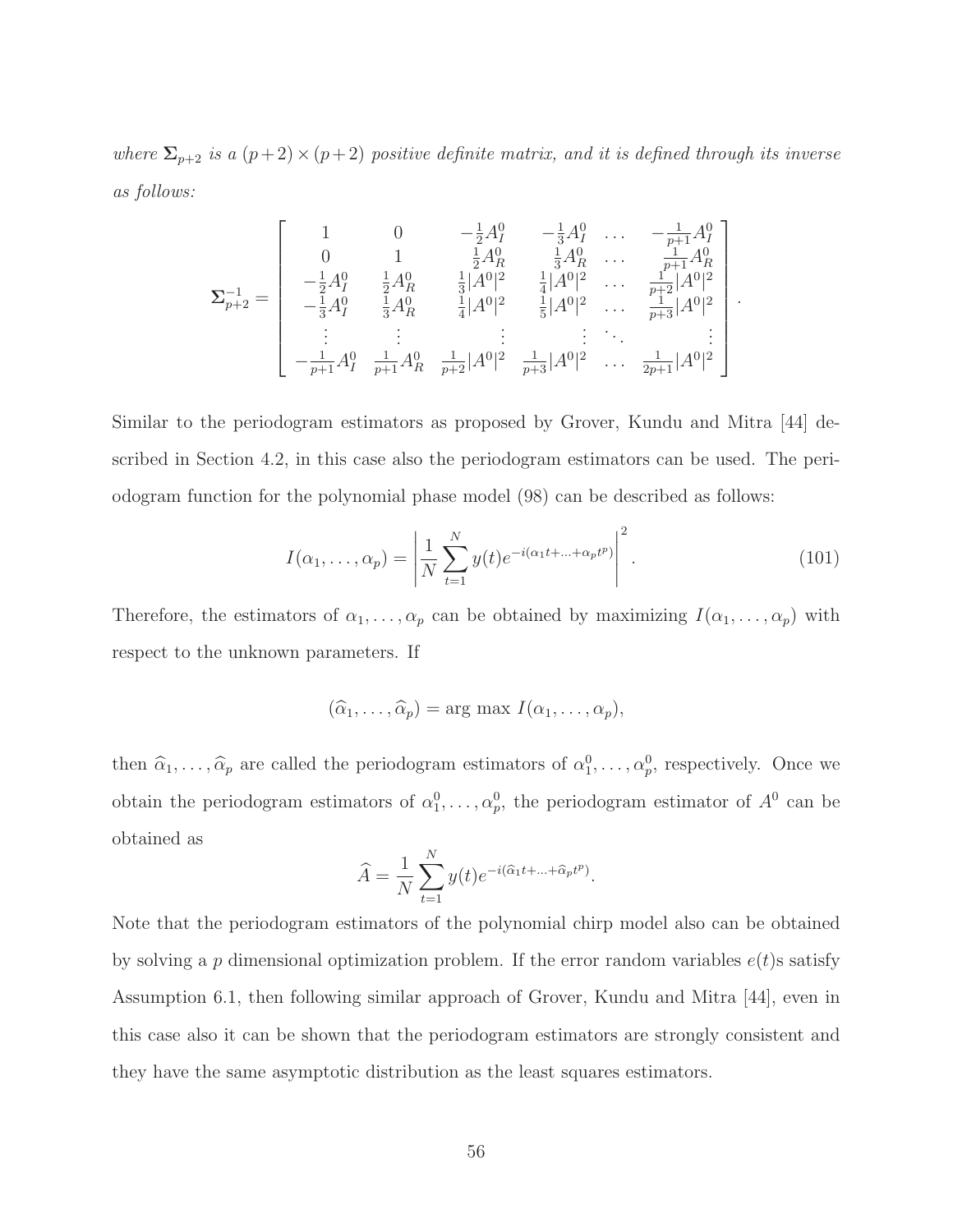#### 6.2 Multicomponent Polynomial Phase Model

Although, one component polynomial phase model has been used quite extensively in modeling SAR images and in many other signal processing applications, in number of practical situations such as analysis of non-stationary signal in the presence of another non-stationary jamming signal, the multicomponent model is more relevant. A multicomponent polynomial phase model in presence of additive noise can be described as follows:

$$
y(t) = \sum_{k=1}^{m} A_k^0 e^{i(\alpha_{1k}^0 t + \alpha_{2k}^0 t^2 + \dots + \alpha_{pk}^0 t^p)} + e(t); \qquad t = 1, \dots, N. \tag{102}
$$

Here  $A_1^0, \ldots, A_m^0$  are complex numbers,  $e(t)$ s are complex valued random variables as before, and  $0 < \alpha_{1k}^0, \ldots, \alpha_{pk}^0 < \pi$ , for  $k = 1, \ldots, m$ . The problem remains the same, i.e. to estimate the unknown parameters namely  $A_1^0, \ldots, A_m^0$  and  $\alpha_{1k}^0, \ldots, \alpha_{pk}^0$ , for  $k = 1, \ldots, m$ . Note that a more general model then the model (102) will be when the degrees of the polynomials for each components are different. Although, it is a more general model, analytically it has the same challenges as the model (102). Hence, we restrict to the model (102) mainly for notational simplicity.

This problem has been considered by several authors, see for example Friedlander and Francos [37], Barbarossa, Scaglione and Giannakis [5], Ticahvsky and Handel [113], Pham and Zoubir [99] and see the references cited therein. There are mainly two issues related to multicomponent polynomial phase model. First, the interaction between the two components, these are often called cross-terms, and they give rise to undesired sinusoids in the higher order instantaneous moment, which strongly affects algorithms based on frequency estimation. Secondly, the principle of demodulation of mono component polynomial phase signals no longer works with multicomponent polynomial phase signals.

Pham and Zoubir [99] proposed to use the maximum likelihood method to estimate the unknown parameters when the errors are i.i.d. complex Gaussian random variables with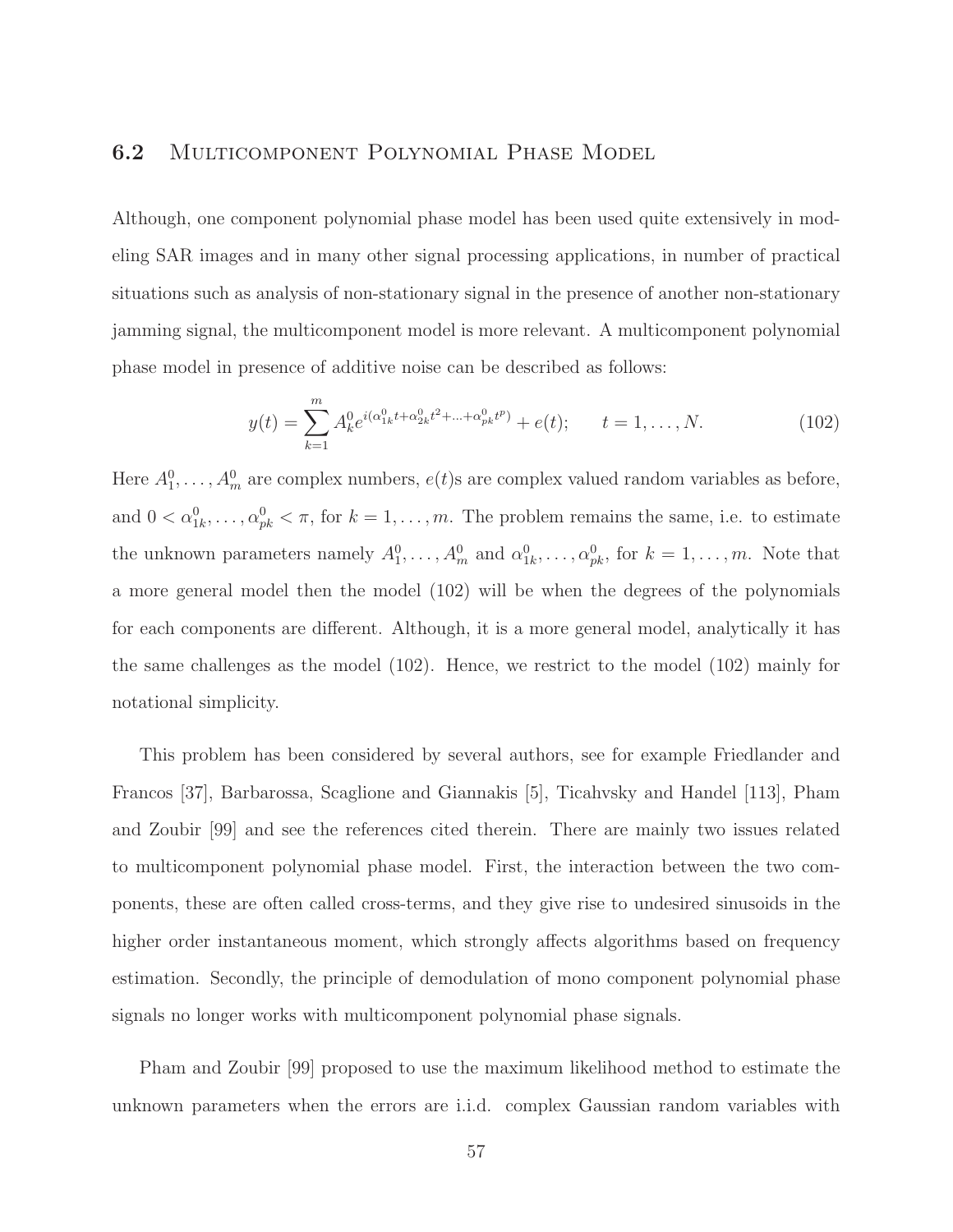mean zero and finite variance. The MLEs of the unknown parameters can be obtained by solving non-linear optimization problem. If the errors are not complex Gaussian random variables but i.i.d. with mean zero and finite variance, then the least squares method can be applied and LSEs can be obtained by minimizing

$$
Q(\mathbf{A}, \alpha) = \sum_{t=1}^{n} \left| y(t) - \sum_{k=1}^{m} A_k e^{i(\alpha_{1k}t + \alpha_{2k}t^2 + \dots + \alpha_{pk}t^p)} \right|^2
$$
 (103)

with respect to  $\mathbf{A} = (A_1^0, \ldots, A_m^0)^\top$  and  $\boldsymbol{\alpha} = (\alpha_{11}, \ldots, \alpha_{p1}, \ldots, \alpha_{1m}, \ldots, \alpha_{pm})^\top$ . The properties of the MLEs or the LSEs have not yet been established. It will be interesting to develop the consistency and asymptotic normality properties of the MLEs and LSEs under different error assumptions. More work is needed along that direction.

# 7 Random Amplitude Chirp Model

### 7.1 One Component Random Amplitude Chirp Model

So far we have discussed one component and multicomponent chirp model when the amplitude is constant. Along the same line as the random amplitude sinusoidal model as proposed by Besson and Stoica [9], Besson, Ghogho and Swami [10] proposed random amplitude chirp signal model. The random amplitude chirp model can be described as follows:

$$
y(t) = \alpha(t)e^{i(\theta_0^0 + \theta_1^0 t + \theta_2^0 t^2)} + e(t); \quad t = 1, \dots, N.
$$
 (104)

Here,  $e(t)$ s are the additive noise random variables with mean zero and finite variance, and  $\alpha(t)$  is the random time varying amplitude. The explicit structure of  $\alpha(t)$  will be defined later. This kind of signal arises in many applications signal processing. It is being used quite extensively in different radar problems. Let us assume that a radar illuminating a target. The transmitted signal will then be affected by two different phenomena. First, it will usually undergo a phase shift induced by the distance and relative motion between the target and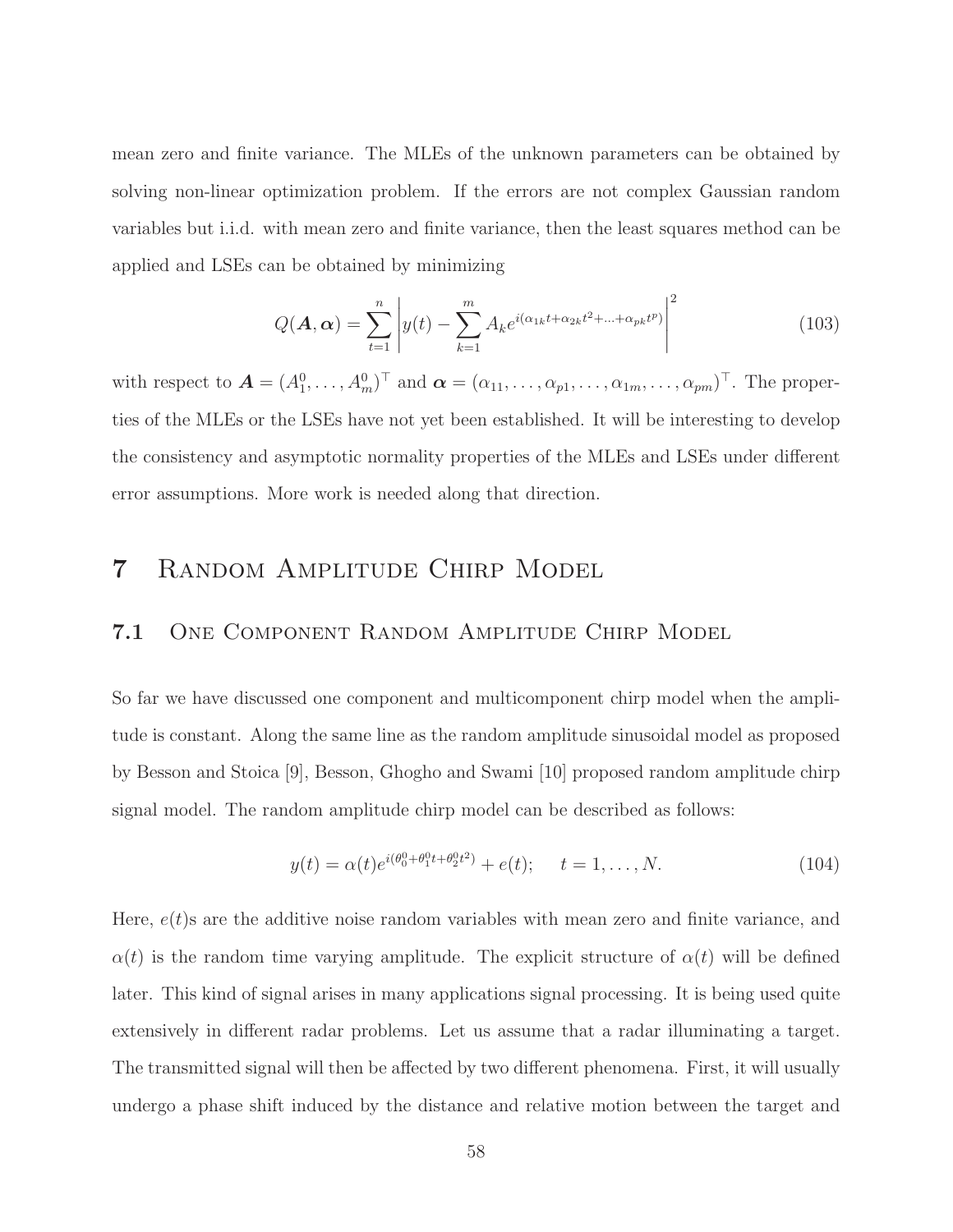the receiver. Based on some smoothness assumption on the motion, the phase shift can be modeled as quadratic function of time. The coefficients of the quadratic functions are usually depend on the speed and acceleration of the radar, and kind of waveforms transmitted by the target. The second phenomenon is due to amplitude distortion caused either by target fluctuation or scattering of the medium. Due to these reasons, the random amplitude chirp signal (104) can be used quite effectively in dealing with different radar problems.

Besson, Ghogho and Swami [10] made the following assumptions on the random amplitude  $\alpha(t)$  and the error component  $e(t)$ . It is assumed that  $\alpha(t)$  is a real valued stationary mixing process with non-zero mean. The error component  $e(t)$  is a white complex Gaussian process with mean zero and finite variance. Moreover,  $e(t)$  and  $\alpha(t)$  are assumed to be independent. Recently Nandi and Kundu [94] considered the random amplitude chirp model (104), and provided a theoretical justification that if the mean of the stationary mixing process  $\alpha(t)$  is unknown and  $\theta_0^0$  is also unknown, then both are not identifiable. Therefore, if both are present then one has to be known. Therefore, without loss of generality, we consider the model

$$
y(t) = \alpha(t)e^{i(\theta_1^0 t + \theta_2^0 t^2)} + e(t); \quad t = 1, ..., N.
$$
 (105)

The problem remains the same, i.e., estimate the frequency  $\theta_1^0$  and the frequency rate  $\theta_2^0$ based on a random sample  $\{y(t); t = 1, ..., N\}$  from the model (105). Besson, Ghogho and Swami [10] proposed the following estimators of  $\theta_1^0$  and  $\theta_2^0$ . Consider the following function

$$
Q(\boldsymbol{\theta}) = \frac{1}{N} \left| \sum_{t=1}^{N} y^2(t) e^{-i2(\theta_1 t + \theta_2 t^2)} \right|^2.
$$
 (106)

Note that the function  $Q(\theta)$  as defined in (106) is the periodogram function of the transformed signal  $y^2(t)$  with exponent replaced by twice the usual periodogram component. The unknown parameters  $\theta_1$  and  $\theta_2$  are estimated by maximizing  $Q(\theta)$ . Let  $\widehat{\theta} = (\widehat{\theta}_1, \widehat{\theta}_2)^{\top}$  be the maximizer of  $Q(\boldsymbol{\theta})$ , then

$$
\widehat{\boldsymbol{\theta}} = (\widehat{\theta}_1, \widehat{\theta}_2)^{\top} = \arg \max_{\boldsymbol{\theta}} Q(\boldsymbol{\theta}). \tag{107}
$$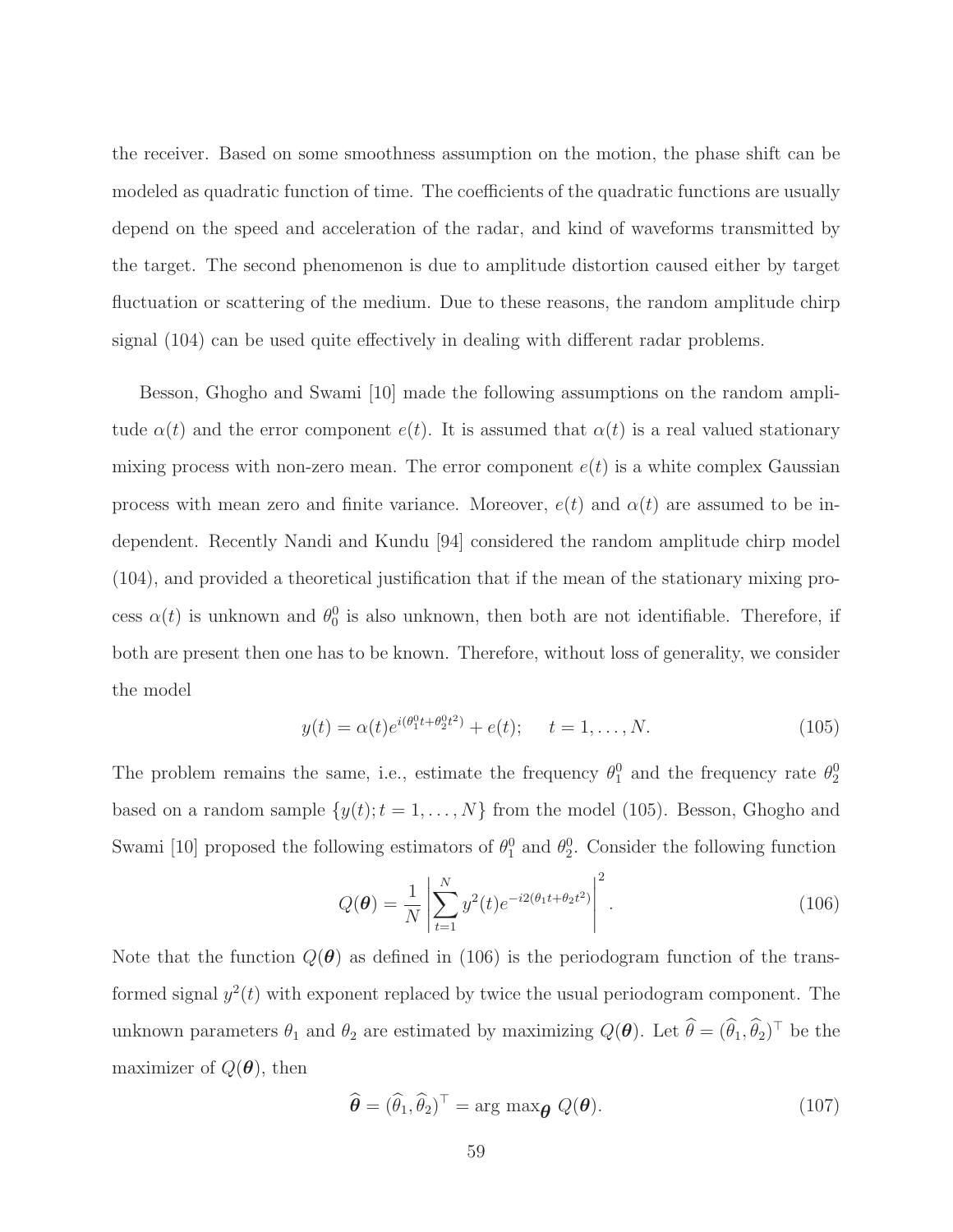In this case also, the maximization of  $Q(\theta)$  can be performed by solving a two dimensional optimization problem. Once  $\hat{\theta}_1$  and  $\hat{\theta}_2$  are obtained, then the random amplitude  $\alpha(t)$  at the time point  $t$  may be estimated by

$$
\widehat{\alpha}(t) = \text{Re}\left\{y(t) \times e^{-(\widehat{\alpha}_1 t + \widehat{\alpha}_2 t^2)}\right\}.
$$

Besson, Ghogho and Swami [10] provided the Cramer-Rao lower bound, and performed extensive simulations to show that the above estimators perform very well in practice. Besson, Ghogho and Swami [10] did not provide any theoretical properties of the estimators. Nandi and Kundu [94] provided the theoretical properties of  $\hat{\theta}_1$  and  $\hat{\theta}_2$  based on the following assumptions of  $\alpha(t)$  and  $e(t)$ .

ASSUMPTION 7.1 The random amplitude  $\{\alpha(t)\}\$ is a sequence of i.i.d. real-valued random variables with mean  $\mu_{\alpha}$ , variance  $\sigma_{\alpha}^2$ ,  $\mu_{\alpha} \neq 0$  and  $\sigma_{\alpha}^2 > 0$ . The fourth moment of  $\{\alpha(t)\}$ exists.

ASSUMPTION 7.2 The additive error  $\{e(t)\}\$ is a sequence of complex-valued i.i.d. random variables with mean zero and variance  $\sigma^2$ . Write  $e(t) = e_R(t) + ie_I(t)$ , then  $\{e_R(t)\}\$  and  ${e_I (t)}$  are i.i.d. random variables with mean 0 and variance  $\frac{\sigma^2}{2}$ 2 , have fourth moment  $\gamma$ , and are independently distributed.

ASSUMPTION 7.3  $\{e(t)\}\$ is assumed to be independent of  $\{\alpha(t)\}\$ and  $0 < \theta_1^0, \theta_2^0 < \pi$ .

It may be noted that the assumptions used by Nandi and Kundu [94] in case of the random amplitude are stronger than it has been mentioned by Besson, Ghogho and Swami [10], where as the assumptions on the error components are weaker than it has been used by Besson, Ghogho and Swami [10]. Based on the above assumptions, the following consistency and asymptotic normality results have been obtained. For detailed proofs, interested readers are referred to Nandi and Kundu [94].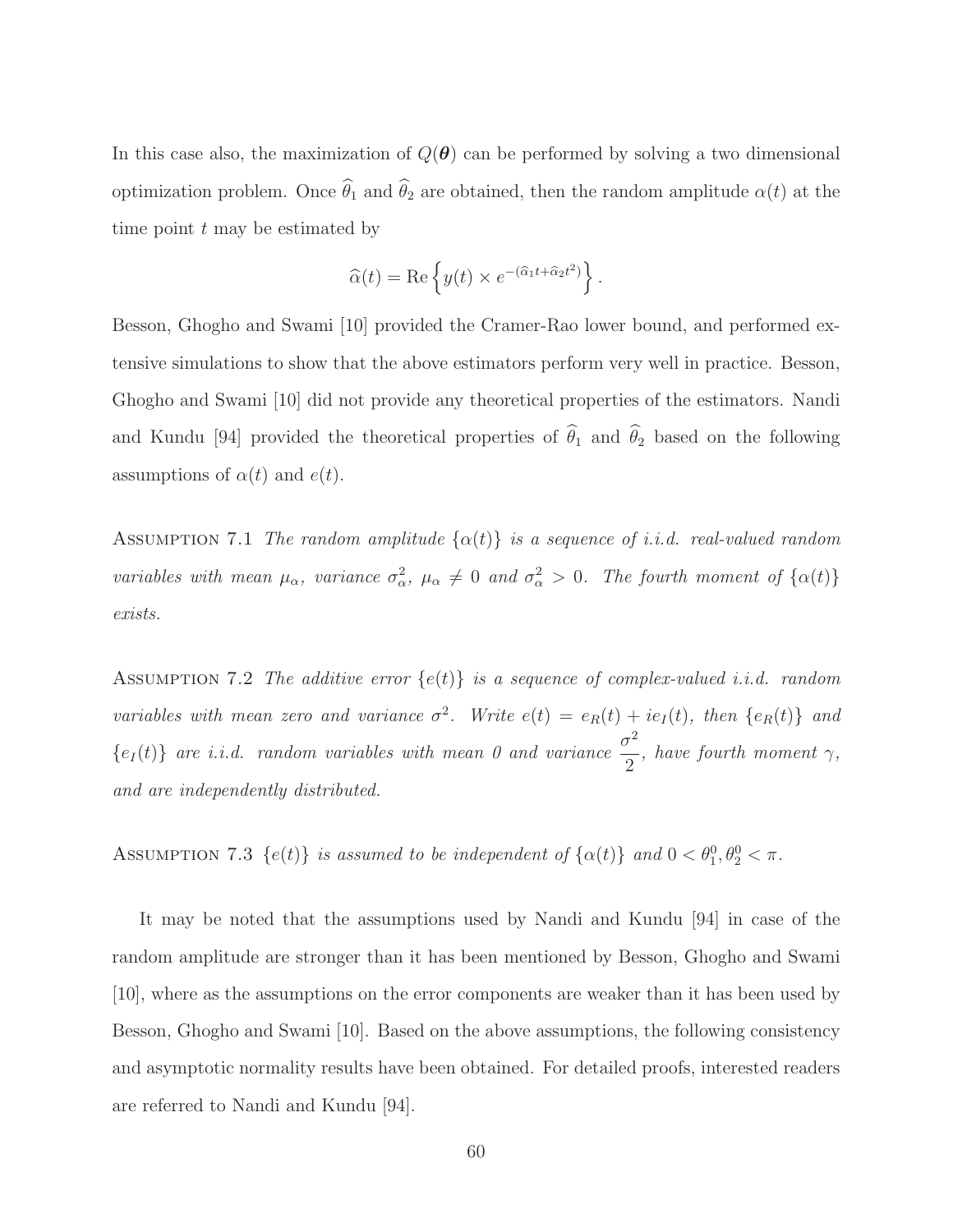THEOREM 7.1 Under Assumptions 7.1-7.3,  $\hat{\theta}_1$  and  $\hat{\theta}_2$  as defined in (107) are strongly consistent estimators of  $\hat{\theta}_1^0$  and  $\hat{\theta}_2^0$ , respectively.

THEOREM 7.2 Under Assumptions 7.1-7.3, as  $N \to \infty$ ,

$$
\boldsymbol{D}^{-1}(\widehat{\boldsymbol{\theta}}-\boldsymbol{\theta}^0) \stackrel{d}{\rightarrow} N_2(\mathbf{0}, 4(\sigma_{\alpha}^2+\mu_{\alpha}^2)^2 \boldsymbol{\Sigma}^{-1} \boldsymbol{\Gamma} \boldsymbol{\Sigma}^{-1}),
$$

where with  $C_{\alpha} = 8(\sigma_{\alpha}^2 + \mu_{\alpha}^2)\sigma^2 + \frac{1}{2}$  $rac{1}{2}\gamma + \frac{1}{8}$  $\frac{1}{8}\sigma^4$ ,

$$
\mathbf{D} = \begin{pmatrix} N^{-\frac{3}{2}} & 0 \\ 0 & N^{-\frac{5}{2}} \end{pmatrix}, \quad \Sigma = \frac{2(\sigma_{\alpha}^2 + \mu_{\alpha}^2)^2}{3} \begin{pmatrix} 1 & 1 \\ 1 & \frac{16}{15} \end{pmatrix}, \quad \Gamma = C_{\alpha} \begin{bmatrix} \frac{1}{3} & \frac{1}{4} \\ \frac{1}{4} & \frac{1}{5} \end{bmatrix}.
$$

From Theorem 7.2 it follows that the asymptotic variances of  $\hat{\theta}_1$  and  $\hat{\theta}_2$  are

$$
\begin{array}{rcl}\n\text{Var}(\widehat{\theta}_{1}) & = & \frac{93}{N^{3}(\sigma_{\alpha}^{2} + \mu_{\alpha}^{2})^{2}} \left[ 8(\sigma_{\alpha}^{2} + \mu_{\alpha}^{2})\sigma^{2} + \frac{1}{2}\gamma + \frac{1}{8}\sigma^{4} \right], \\
\text{Var}(\widehat{\theta}_{2}) & = & \frac{135}{N^{5}(\sigma_{\alpha}^{2} + \mu_{\alpha}^{2})^{2}} \left[ 8(\sigma_{\alpha}^{2} + \mu_{\alpha}^{2})\sigma^{2} + \frac{1}{2}\gamma + \frac{1}{8}\sigma^{4} \right]\n\end{array}
$$

respectively. In case the additive error is Gaussian with mean zero and variance  $\sigma^2$ , then the fourth moment is  $3\sigma^4$  and the asymptotic variances reduce to

$$
Var(\hat{\theta}_1) = \frac{93}{N^3(\sigma_{\alpha}^2 + \mu_{\alpha}^2)^2} \left[ 8(\sigma_{\alpha}^2 + \mu_{\alpha}^2)\sigma^2 + \frac{13}{8}\sigma^4 \right],
$$
  
\n
$$
Var(\hat{\theta}_2) = \frac{135}{N^5(\sigma_{\alpha}^2 + \mu_{\alpha}^2)^2} \left[ 8(\sigma_{\alpha}^2 + \mu_{\alpha}^2)\sigma^2 + \frac{13}{8}\sigma^4 \right].
$$

It should be mentioned that the asymptotic variances of  $\widehat{\theta}_1$  and  $\widehat{\theta}_2$  in case of Gaussian errors, obtained heuristically by Besson, Ghogho and Swami [10] are slightly different than the above and they are

$$
\begin{array}{rcl}\n\text{Var}(\widehat{\theta}_1) & = & \frac{96}{N^3(\sigma_\alpha^2 + \mu_\alpha^2)^2} \left[ (\sigma_\alpha^2 + \mu_\alpha^2) \sigma^2 + \frac{1}{2} \sigma^4 \right], \\
\text{Var}(\widehat{\theta}_2) & = & \frac{90}{N^5(\sigma_\alpha^2 + \mu_\alpha^2)^2} \left[ (\sigma_\alpha^2 + \mu_\alpha^2) \sigma^2 + \frac{1}{2} \sigma^4 \right].\n\end{array}
$$

COMMENT 7.1 The random amplitude It may be sinusoidal model  $y(t) = \alpha(t)e^{i\theta^0 t} + e(t)$  is a special case of model (105). In this case, the effective frequency does not change over time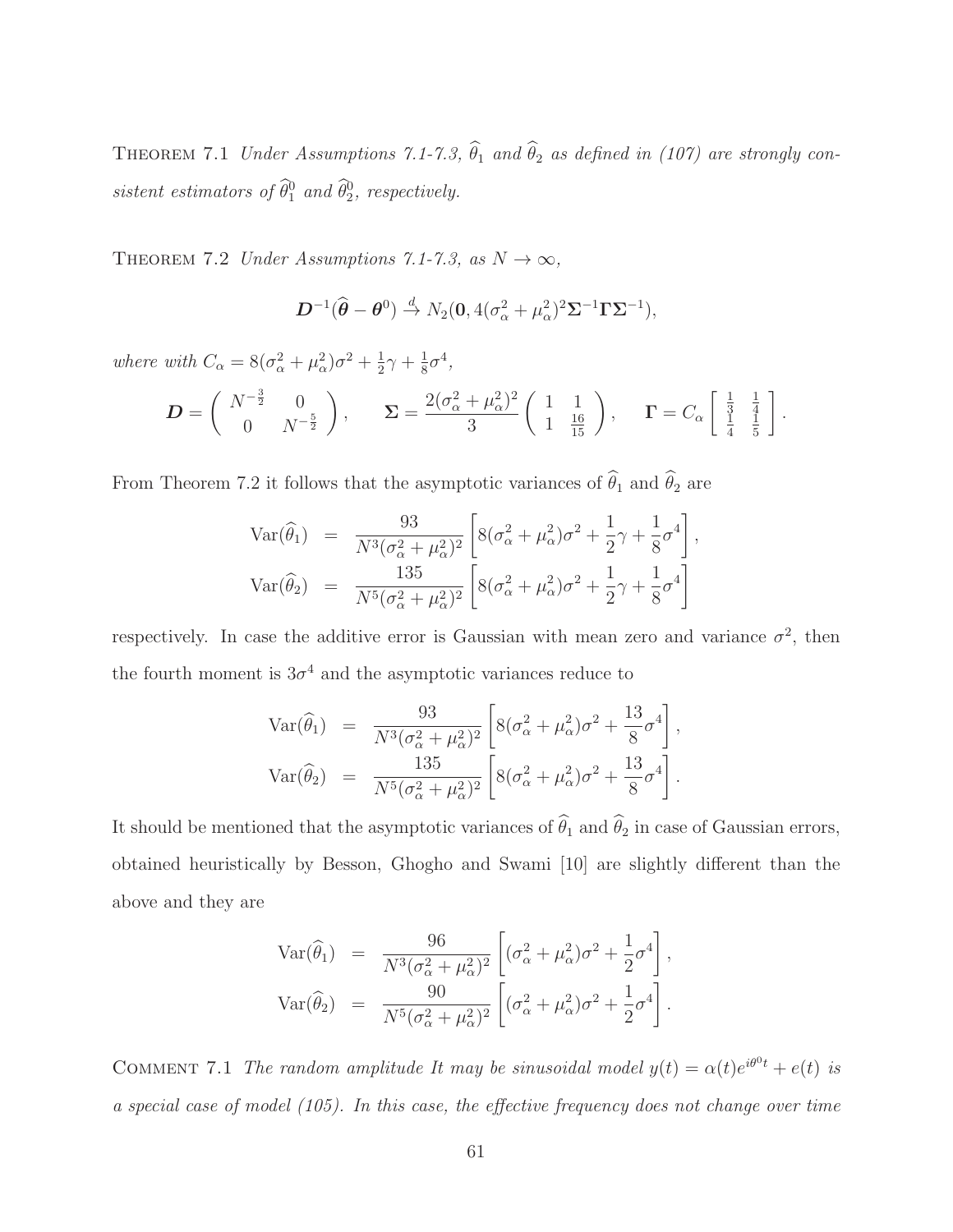and it constant since the frequency rate is zero. The unknown frequency can be estimated by maximizing  $Q(\theta)$ , where

$$
Q(\theta) = \frac{1}{N} \left| \sum_{t=1}^{N} y^2(t) e^{-i2\theta t} \right|^2.
$$

The consistency and asymptotic normality of the estimator of  $\theta^0$  follow along the same way.

In Section 6.1 we have discussed polynomial phase signal. A more general random amplitude polynomial phase signal can be defined as follows:

$$
y(t) = \alpha(t)e^{i(\theta_1^0 t + \dots + \theta_p^0 t^p)} + e(t); \quad t = 1, \dots, N.
$$
 (108)

Under proper conditions on the random amplitude  $\alpha(t)$  and the error random variables  $e(t)$ , it will be interesting to develop consistency and asymptotic normality properties of the estimators of the unknown parameters. More work is need along that direction.

## 7.2 Multi Component Random Amplitude Chirp Model

Nandi and Kundu [94] proposed the multi component chirp model, where instead of a single frequency and chirp rate pair, p such pairs are present. The model can be written as follows:

$$
y(t) = \sum_{k=1}^{p} \alpha_k(t) e^{i(\theta_{1k}^0 t + \theta_{2k}^0 t^2)} + e(t); \qquad t = 1, \dots, N.
$$
 (109)

Here, the number of component p is assumed to be known. The additive error  $e(t)$  satisfies Assumption 7.2, the random amplitudes  $\alpha_1(t), \ldots, \alpha_p(t)$  and the parameters satisfy the following assumptions

ASSUMPTION 7.4 The random amplitude corresponds to k-th component  $\{\alpha_k(t)\}\$ is a sequence of *i.i.d.* real-valued random variables with mean  $\mu_{k\alpha} \neq 0$ , variance  $\sigma_{k\alpha}^2 > 0$  and with finite fourth moment, for  $k = 1, \ldots, p$ . Moreover,  $\{\alpha_j(t)\}\$  and  $\{\alpha_k(t)\}\$  for  $j \neq k$ , are independent.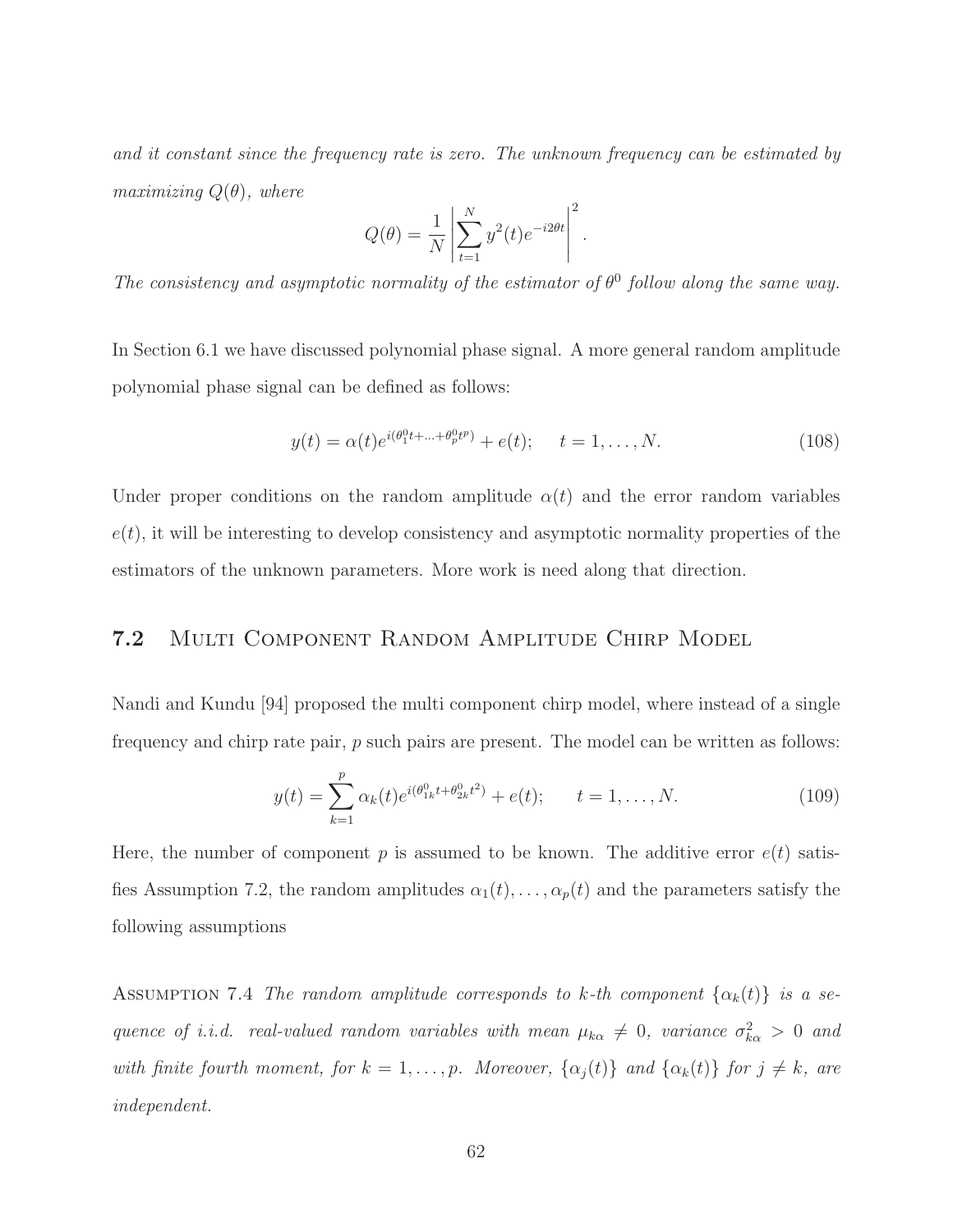ASSUMPTION 7.5 The additive error component  $\{e(t)\}\$ is independent of the random amplitudes  $\{\alpha_1(t)\}, \ldots, \{\alpha_p(t)\}.$ 

ASSUMPTION 7.6 The parameters satisfy  $0 < \theta_{11}^0, \theta_{21}^0, \ldots, \theta_{1p}^0, \theta_{2p}^0 < \pi$ , and  $(\theta_{1j}^0, \theta_{2j}^0) \neq$  $(\theta_{1k}^0, \theta_{2k}^0), \text{ for } j \neq k, \text{ } j, k = 1, \ldots, p.$ 

In this case the unknown parameters are estimated by maximizing  $Q(\theta)$ , for  $\theta = (\theta_1, \theta_2)^{\top}$ as defined in (106) locally. Let us write  $\boldsymbol{\theta}_k = (\theta_{1k}, \theta_{2k})^\top$  and  $\boldsymbol{\theta}_k^0$  be the true value of  $\boldsymbol{\theta}_k$ . Let us further use the notation  $N_k$ , as a neighborhood of  $\theta_k^0$ <sup>0</sup><sub>k</sub>, such that for  $j \neq k$ ,  $\boldsymbol{\theta}_j^0 \notin N_k$ . Estimate  $\boldsymbol{\theta}_k$  as

$$
\widehat{\boldsymbol{\theta}}_k = (\widehat{\theta}_{1k}, \widehat{\theta}_{2k})^\top = \arg \max_{(\theta_1, \theta_2) \in N_k} \frac{1}{N} \left| \sum_{t=1}^N y^2(t) e^{-i2(\theta_1 t + \theta_2 t^2)} \right|^2.
$$
 (110)

Nandi and Kundu [94] obtained the following results.

THEOREM 7.3 Under Assumptions 7.2 and 7.4 to 7.6,  $\widehat{\theta}_k$  is a strongly consistent estimator of  $\theta_k^0$ , for  $k = 1, \ldots, p$ .

THEOREM 7.4 Under Assumptions 7.2 and 7.4 to 7.6, as  $N \to \infty$ ,

$$
\boldsymbol{D}^{-1}(\widehat{\boldsymbol{\theta}}_k - \boldsymbol{\theta}_k^0) \stackrel{d}{\to} N_2(\mathbf{0}, 4(\sigma_{k\alpha}^2 + \mu_{k\alpha}^2)^2 \boldsymbol{\Sigma}_k^{-1} \boldsymbol{\Gamma}_k \boldsymbol{\Sigma}_k^{-1}),
$$

where with  $C_{k\alpha} = 8(\sigma_{k\alpha}^2 + \mu_{k\alpha}^2)\sigma^2 + \frac{1}{2}$  $rac{1}{2}\gamma + \frac{1}{8}$  $\frac{1}{8}\sigma^4$ ,

$$
\mathbf{D} = \begin{pmatrix} N^{-\frac{3}{2}} & 0 \\ 0 & N^{-\frac{5}{2}} \end{pmatrix}, \quad \Sigma_k = \frac{2(\sigma_{k\alpha}^2 + \mu_{k\alpha}^2)}{3} \begin{pmatrix} 1 & 1 \\ 1 & \frac{16}{15} \end{pmatrix}, \quad \Gamma_k = C_{k\alpha} \begin{bmatrix} \frac{1}{3} & \frac{1}{4} \\ \frac{1}{4} & \frac{1}{5} \end{bmatrix}.
$$

THEOREM 7.5 Under Assumptions 7.2 and 7.4 to 7.6,  $\mathbf{D}^{-1}(\widehat{\theta}_k - \theta_k)$  and  $\mathbf{D}^{-1}(\widehat{\theta}_j - \theta_j)$  for  $k \neq j$  are asymptotically independently distributed.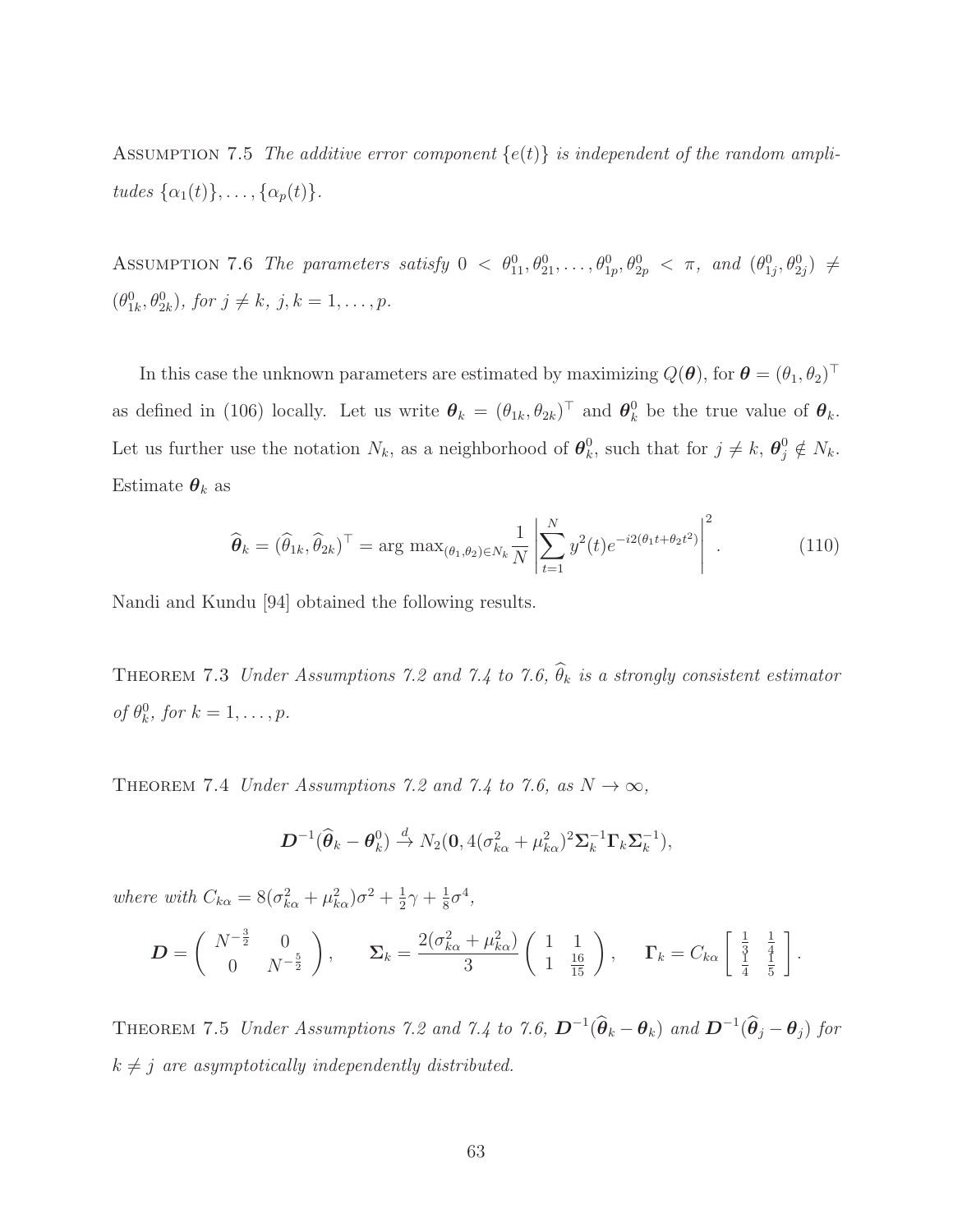# 8 Sum of Sinusoidal and Chirplet Model

So far we have discussed about some of the well known models namely chirp model and some related models which have been introduced in the literature for some times. Now we will be discussing a new model which has recently been introduced by Grover [42] in her Ph.D. thesis and which is very closely associated with the multicomponent chirp model and it has been named as 'chirp like model'. The 'chirp like model' can be described as follows;

$$
y(t) = \sum_{j=1}^{p} \left\{ A_j^0 \cos(\alpha_j^0 t) + B_j^0 \sin(\alpha_j^0 t^2) \right\} + \sum_{k=1}^{q} \left\{ C_k^0 \cos(\beta_k^0 t^2) + D_k^0 \sin(\beta_k^0 t^2) \right\} + e(t);
$$
  

$$
t = 1, ..., N. \tag{111}
$$

Here  $p \ge 1, q \ge 1, A_j^0s, B_j^0s, C_k^0s, D_k^0$  are real numbers,  $\alpha_j^0$ s and  $\beta_j^0s$  are the frequencies, and frequency rates, respectively. It has been observed by extensive simulations that the model (111) behaves very closely with a multicomponent chirp model (89), in the sense if a signal has been generated from the model (89) then the model (111) fits the generated signal very well and vice versa. Similarly, it has been observed while analyzing several data sets that if the multicomponent chirp model (89) fits a data set well, then the 'chirp-like-model' also fits the data set well and it is very difficult to distinguish the two fitted models. On the other hand the model (111) is easier to handle both analytically as well as computational point of view. That is the main motivation of this model. While developing theoretical properties of different estimators it has been assumed that p and q are known, but Grover  $[42]$  has discussed estimation of  $p$  and  $q$  while analyzing real data set. So here,  $p$  and  $q$  are assumed to be known.

It is interesting to note that the sinusoidal frequency model can be obtained as a special case of model (111) when  $C_j = D_j = 0$ , for  $j = 1, \ldots, q$ . Similarly, a simple elementary chirp model namely

$$
y(t) = C^{0} \cos(\beta^{0} t^{2}) + D^{0} \sin(\beta^{0} t^{2}) + e(t); t = 1, ..., N.
$$
 (112)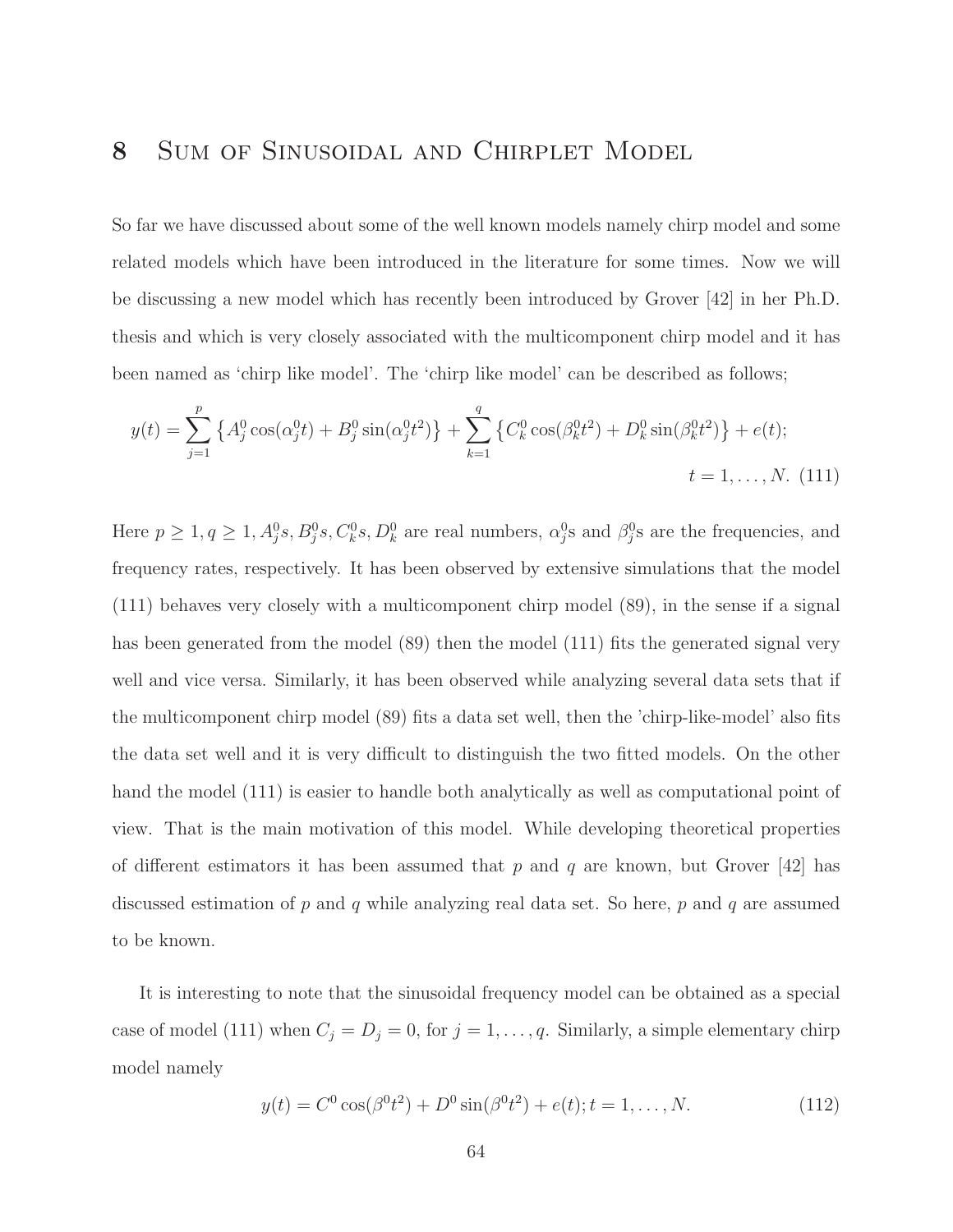can be obtained as a special case of the model (111) and it has been available in the signal processing literature, see for example Casazza and Fickus [15] and Mboup and Adali [88]. Now we consider different estimation procedures of the 'chirp like model'. First we consider one component 'chirp like model' and then we will discuss about the multicomponent ''chirp like model'.

#### 8.1 ONE COMPONENT CHIRP LIKE MODEL

The one-component 'chirp like model' can be described as follows:

$$
y(t) = A^0 \cos(\alpha^0 t) + B^0 \sin(\alpha^0 t^2) + C^0 \cos(\beta^0 t^2) + D^0 \sin(\beta^0 t^2) + e(t); \quad t = 1, ..., N. \tag{113}
$$

Here  $A^0$ ,  $B^0$ ,  $C^0$  and  $D^0$  are real numbers and  $0 < \alpha^0, \beta^0 < \pi$ ,  $e(t)$ s are i.i.d. random variables with mean zero and finite variance. Note that the one component chirp like model has six parameters, where as one component chirp model has four parameters. Due to presence of extra parameters it is expected that the one component chirp like model (113) becomes more flexible than the one component chirp model (57).

Now the natural question is how to estimate the unknown parameters given the observed signal  $\{y(t); t = 1, \ldots, N\}$ . The most natural estimators of the unknown parameters will be the least squares estimators. The LSEs of  $\theta^0 = (A^0, B^0, \alpha^0, C^0, D^0, \beta^0)^\top$  can be obtained by minimizing

$$
Q(\boldsymbol{\theta}) = \sum_{t=1}^{N} \left( y(t) - A^0 \cos(\alpha^0 t) - B^0 \sin(\alpha^0 t^2) - C^0 \cos(\beta^0 t^2) - D^0 \sin(\beta^0 t^2) \right)^2, \tag{114}
$$

with respect to the unknown parameters  $\boldsymbol{\theta} = (A, B, \alpha, C, D, \beta)^{\top}$ . If we write (114) in matrix notation, it becomes

$$
Q(\boldsymbol{\theta}) = (\boldsymbol{Y} - \boldsymbol{Z}(\alpha, \beta)\boldsymbol{\mu})^{\top} (\boldsymbol{Y} - \boldsymbol{Z}(\alpha, \beta)\boldsymbol{\mu}), \qquad (115)
$$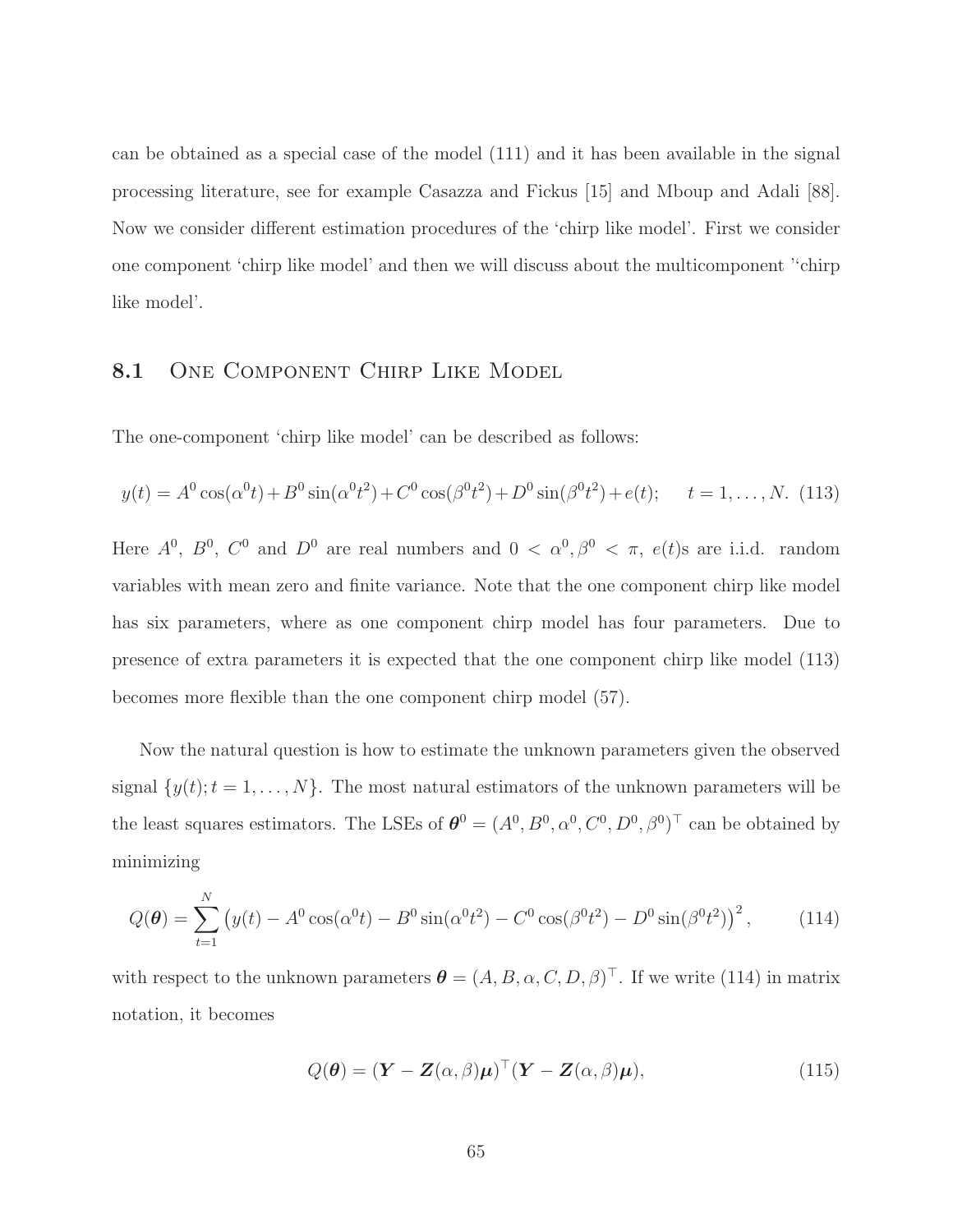here  $Y = (y(1), \ldots, y(N))^T$ ,  $\boldsymbol{\mu} = (A, B, C, D)^T$  and

$$
\mathbf{Z}(\alpha, \beta) = \begin{bmatrix} \cos(\alpha) & \sin(\alpha) & \cos(\beta) & \sin(\beta) \\ \vdots & \vdots & \vdots & \vdots \\ \cos(N\alpha) & \sin(N\alpha) & \cos(N^2\beta) & \sin(N^2\beta) \end{bmatrix}.
$$

Since  $\mu$  is a linear parameter vector, then using the method of separable regression technique of Richards [107], the LSE of  $\mu$  for a given  $\alpha$  and  $\beta$  becomes

$$
\widehat{\boldsymbol{\mu}}(\alpha,\beta) = [\boldsymbol{Z}(\alpha,\beta)]^\top \boldsymbol{Z}(\alpha,\beta)]^{-1} \boldsymbol{Z}(\alpha,\beta)^\top \boldsymbol{Y}.
$$
\n(116)

Hence, if we denote the LSEs of A, B, C and D as  $\widehat{A}(\alpha,\beta)$ ,  $\widehat{B}(\alpha,\beta)$ ,  $\widehat{C}(\alpha,\beta)$  and  $\widehat{D}(\alpha,\beta)$ , respectively, then

$$
R(\alpha, \beta) = Q(\widehat{A}(\alpha, \beta), \widehat{B}(\alpha, \beta), \widehat{C}(\alpha, \beta), \widehat{D}(\alpha, \beta), \alpha, \beta)
$$
  
= 
$$
\mathbf{Y}^{\top}(\mathbf{I} - \mathbf{Z}(\alpha, \beta)[\mathbf{Z}^{\top}(\alpha, \beta)\mathbf{Z}(\alpha, \beta)]^{-1}\mathbf{Z}^{\top}(\alpha, \beta))\mathbf{Y}.
$$

Hence, the LSEs of  $\alpha^0$  and  $\beta^0$  can be obtained by minimizing  $R(\alpha, \beta)$  with respect to  $\alpha$  and  $β$ . It is a two dimensional optimization process. As we have shown before, once the LSEs of  $\alpha^0$  and  $\beta^0$  are obtained, say  $\widehat{\alpha}$  and  $\widehat{\beta}$ , then the LSEs of  $A^0$ ,  $B^0$ ,  $C^0$  and  $D^0$  can be easily obtained as

$$
\widehat{A} = \widehat{A}(\widehat{\alpha}, \widehat{\beta}), \quad \widehat{B} = \widehat{B}(\widehat{\alpha}, \widehat{\beta}), \quad \widehat{C} = \widehat{C}(\widehat{\alpha}, \widehat{\beta}), \quad \widehat{D} = \widehat{D}(\widehat{\alpha}, \widehat{\beta}),
$$

respectively. Therefore, it is observed that although the one component 'chirp like model' has six parameters, the LSEs of the unknown parameters can be obtained by solving a two dimensional optimization problem similar to the one component chirp model only. The following theoretical properties of  $\hat{\theta} = (\hat{A}, \hat{B}, \hat{\alpha}, \hat{C}, \hat{D}, \hat{\beta})^{\top}$ , the LSE of  $\theta^0$  can be obtained, see Grover [42] in this respect.

THEOREM 8.1 Under the assumptions that there exists a K such that  $0 < |A^0|, |B^0|, |C^0|, |D^0| <$ K and  $e(t)$ s are i.i.d. random variables with mean zero and finite variance  $\sigma^2 > 0$ ,

$$
\widehat{\boldsymbol{\theta}} \xrightarrow{a.s.} \boldsymbol{\theta}^0.
$$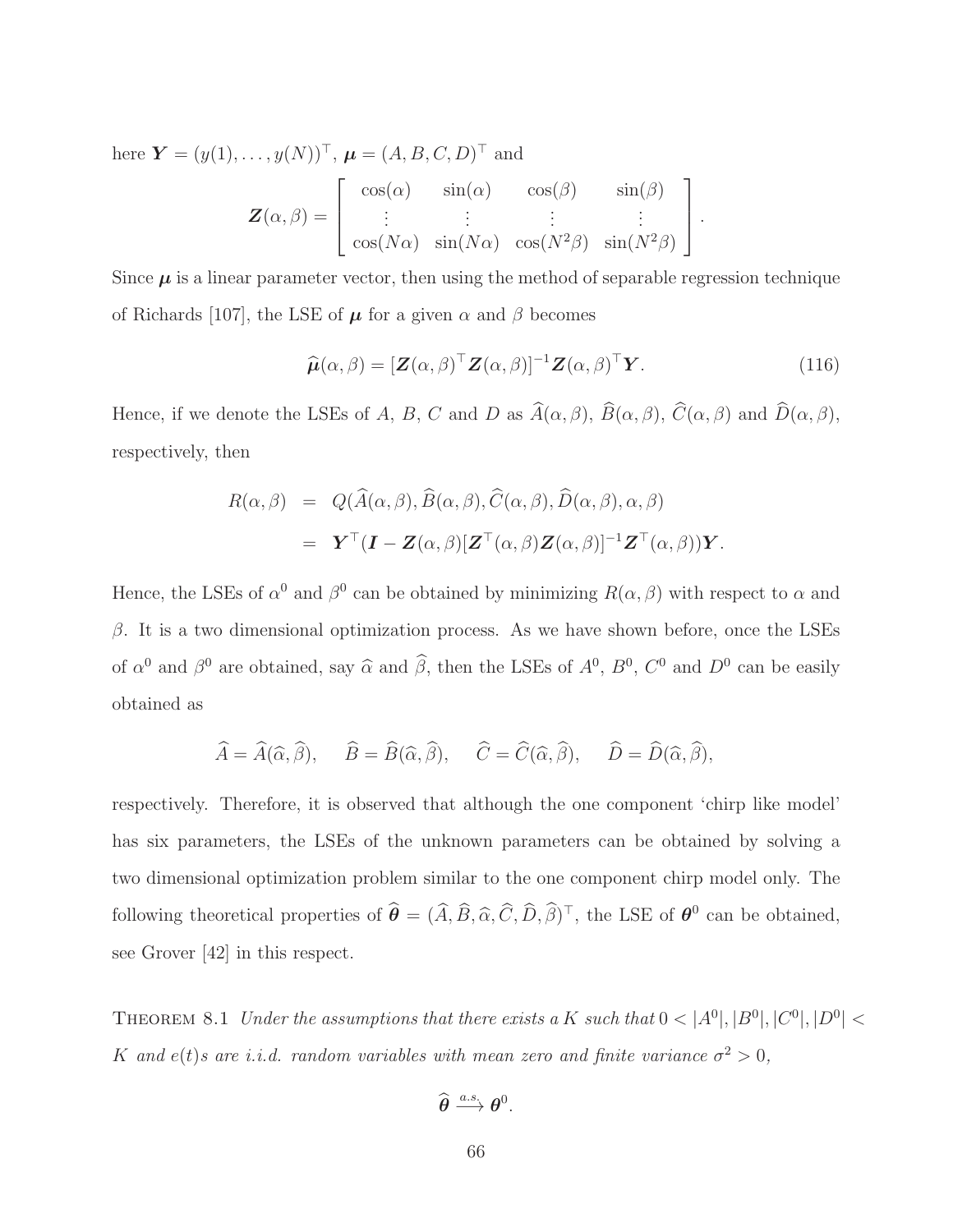THEOREM 8.2 Under the same set of assumptions as of Theorem 8.1

$$
\boldsymbol{D}(\widehat{\boldsymbol{\theta}}-\boldsymbol{\theta}^0)\stackrel{d}{\longrightarrow}N_6(\boldsymbol{0},\sigma^2\boldsymbol{\Sigma}),
$$

where

$$
\mathbf{D} = diag\{\sqrt{N}, \sqrt{N}, N\sqrt{N}, \sqrt{N}, \sqrt{N}, N^2\sqrt{N}\}, \quad \Sigma = \left[\begin{array}{c|c} \Sigma^{(1)} & \mathbf{0} \\ \hline \mathbf{0} & \Sigma^{(2)}, \end{array}\right]
$$

and

$$
\Sigma^{(1)} = \frac{1}{(A^{0^2} + B^{0^2})} \begin{bmatrix} 2(A^{0^2} + 4B^{0^2}) & -6A^0B^0 & -12B^0 \\ -6A^0B^0 & 2(4A^0 + B^0) & 12A^0 \\ -12B^0 & 12A^0 & 24 \end{bmatrix},
$$
  

$$
\Sigma^{(1)} = \frac{1}{2(C^{0^2} + D^{0^2})} \begin{bmatrix} 4C^{0^2} + 9D^{0^2} & -5C^0D^0 & -15D^0 \\ -5C^0D^0 & 9C^0 + 4D^0 & 15C^0 \\ -15D^0 & 15C^0 & 45 \end{bmatrix}.
$$

Therefore, the behavior of the LSEs of the linear, frequency and chirp parameters are very similar with the cone component chirp model. It is observed that the LSEs of frequency and chirp parameters of the 'chirp like model' can be obtained by solving a two dimensional optimization problem. As we have seen in case of chirp model, the main issue about computing the LSEs is to find proper initial guesses and that involves a search of the order  $O(N^3)$ . If N is large, it is computationally quite challenging. Due to this reason Grover [42] proposed a sequential method which involves search of the order  $O(N^2 + N)$ , and which produce estimators which have the same asymptotic properties as the LSEs. We call these estimators as the sequential least squares estimators. The sequential procedure can be described as follows, we use the following notations for that purpose. Let us partition the matrix  $\mathbf{Z}(\alpha,\beta)$ as follows:

$$
\boldsymbol{Z}(\alpha,\beta)=\left[\begin{array}{c} \boldsymbol{Z}^{(1)}(\alpha) \end{array} \right|\boldsymbol{Z}^{(2)}(\beta)\begin{array}{c} \end{array}\right],
$$

where

$$
\boldsymbol{Z}^{(1)}(\alpha) = \begin{bmatrix} \cos(\alpha) & \dots & \cos(N\alpha) \\ \sin(\alpha) & \dots & \sin(N\alpha) \end{bmatrix}^{\top} \quad \text{and} \quad \boldsymbol{Z}^{(2)}(\beta) = \begin{bmatrix} \cos(\beta) & \dots & \cos(N^2\beta) \\ \sin(\beta) & \dots & \sin(N^2\beta) \end{bmatrix}^{\top}
$$

.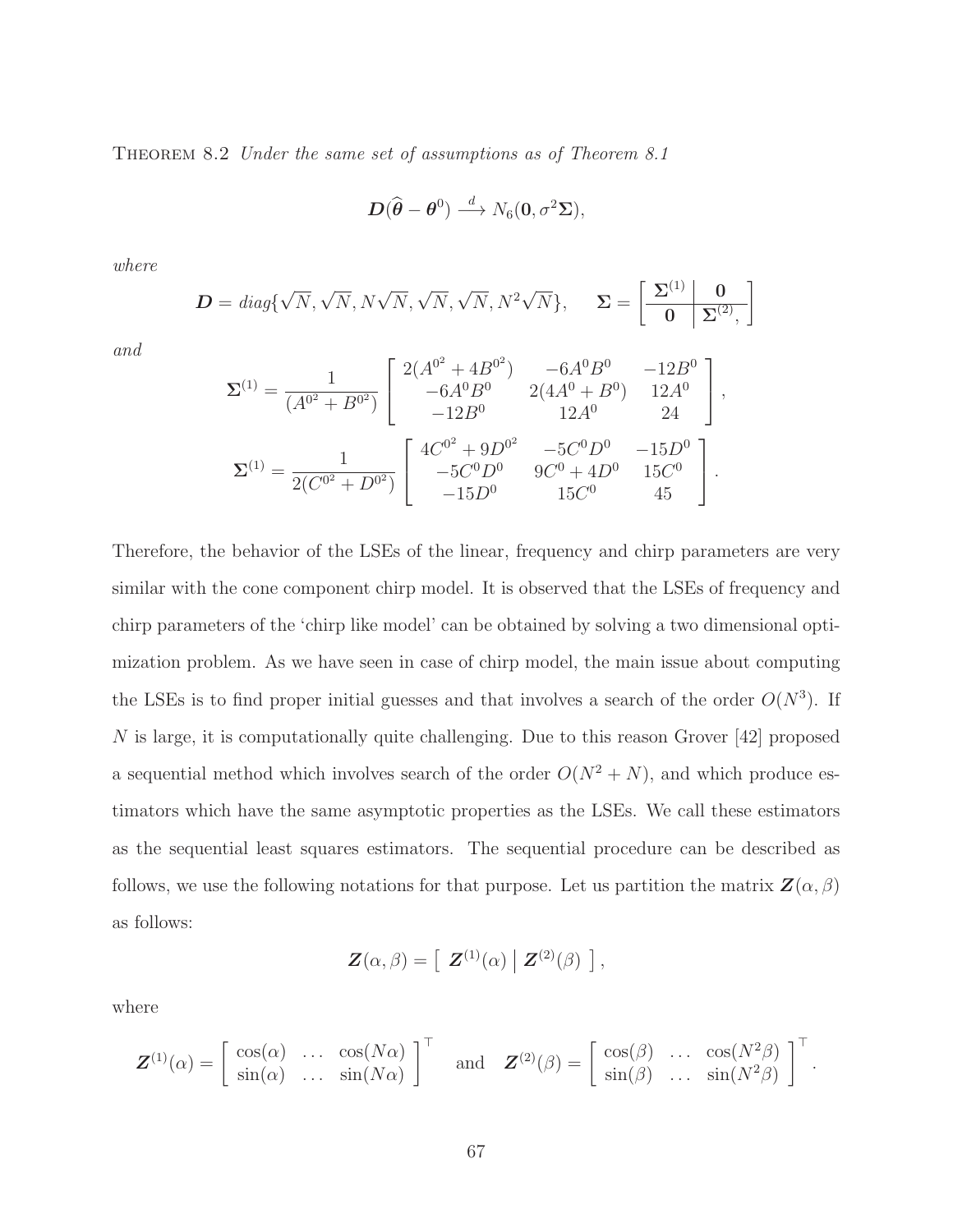Similarly, the vectors

$$
\boldsymbol{\mu} = \left( \begin{array}{c|c|c} \boldsymbol{\mu}^{(1)^\top} & \boldsymbol{\mu}^{(2)^\top} \end{array} \right)^\top, \qquad \boldsymbol{\theta} = \left( \begin{array}{c|c} \boldsymbol{\theta}^{(1)^\top} & \boldsymbol{\theta}^{(2)^\top} \end{array} \right)^\top
$$

where  $\mu^{(1)} = (A, B)^{\top}, \mu^{(2)} = (C, D)^{\top}, \theta^{(1)} = (A, B, \alpha)^{\top}$  and  $\theta^{(2)} = (C, D, \beta)^{\top}$ . Similarly,  $\mu^0$  and  $\theta^0$  are also partitioned. First obtain estimators of  $\mu^{(1)0}$  and  $\alpha^0$  by minimizing

$$
Q_1(\boldsymbol{\theta}^{(1)}) = (\boldsymbol{Y} - \boldsymbol{Z}(\alpha)\boldsymbol{\mu}^{(1)})^\top (\boldsymbol{Y} - \boldsymbol{Z}(\alpha)\boldsymbol{\mu}^{(1)}).
$$
\n(117)

Note that the minimization of (117) can be obtained by solving a one dimensional optimization problem. Let the sequential least squares estimators be denoted by  $\hat{\mu}^{(1)}$  and  $\hat{\alpha}$ , i.e.

$$
\widehat{\boldsymbol{\theta}}^{(1)} = (\widehat{\boldsymbol{\mu}}^{(1)^{\top}}, \widehat{\alpha})^{\top} = (\widehat{A}, \widehat{B}, \widehat{\alpha})^{\top} = \arg \min \ Q_1(\boldsymbol{\theta}^{(1)}).
$$

Then at the second stage obtain the new data vector:

$$
\boldsymbol{Y}_1 = \boldsymbol{Y} - \boldsymbol{Z}^{(1)}(\widehat{\alpha})\widehat{\boldsymbol{\mu}}^{(1)}.
$$

Compute the estimators of  $\mu^{(2)}$  and  $\beta^0$ , by minimizing

$$
Q_2(\boldsymbol{\theta}^{(2)}) = (\boldsymbol{Y}_1 - \boldsymbol{Z}^{(2)}(\beta)\boldsymbol{\mu}^{(2)})^\top (\boldsymbol{Y}_1 - \boldsymbol{Z}^{(2)}(\beta)\boldsymbol{\mu}^{(2)}).
$$
(118)

.

In this case also the sequential least squares estimators of  $\mu^{(2)^0}$  and  $\beta^0$  can be obtained by solving a one-dimensional optimization problem. As it has been mentioned before that the sequential least squares estimators also have the same asymptotic properties as the LSEs.

It will be interesting to look at the approximate least squares estimators of  $\alpha$  and  $\beta$  and they can be obtained by maximizing  $I_1(\alpha)$  and  $I_2(\beta)$ , respectively, where

$$
I_1(\alpha) = \frac{1}{N} \left| \sum_{t=1}^N y(t) e^{-i\alpha t} \right|^2 \quad \text{and} \quad I_1(\beta) = \frac{1}{N} \left| \sum_{t=1}^N y(t) e^{-i\beta t^2} \right|^2
$$

Once the approximate least squares estimators of  $\alpha$  and  $\beta$  are obtained the corresponding linear parameters can be obtained in explicit form. Therefore, the approximate least squares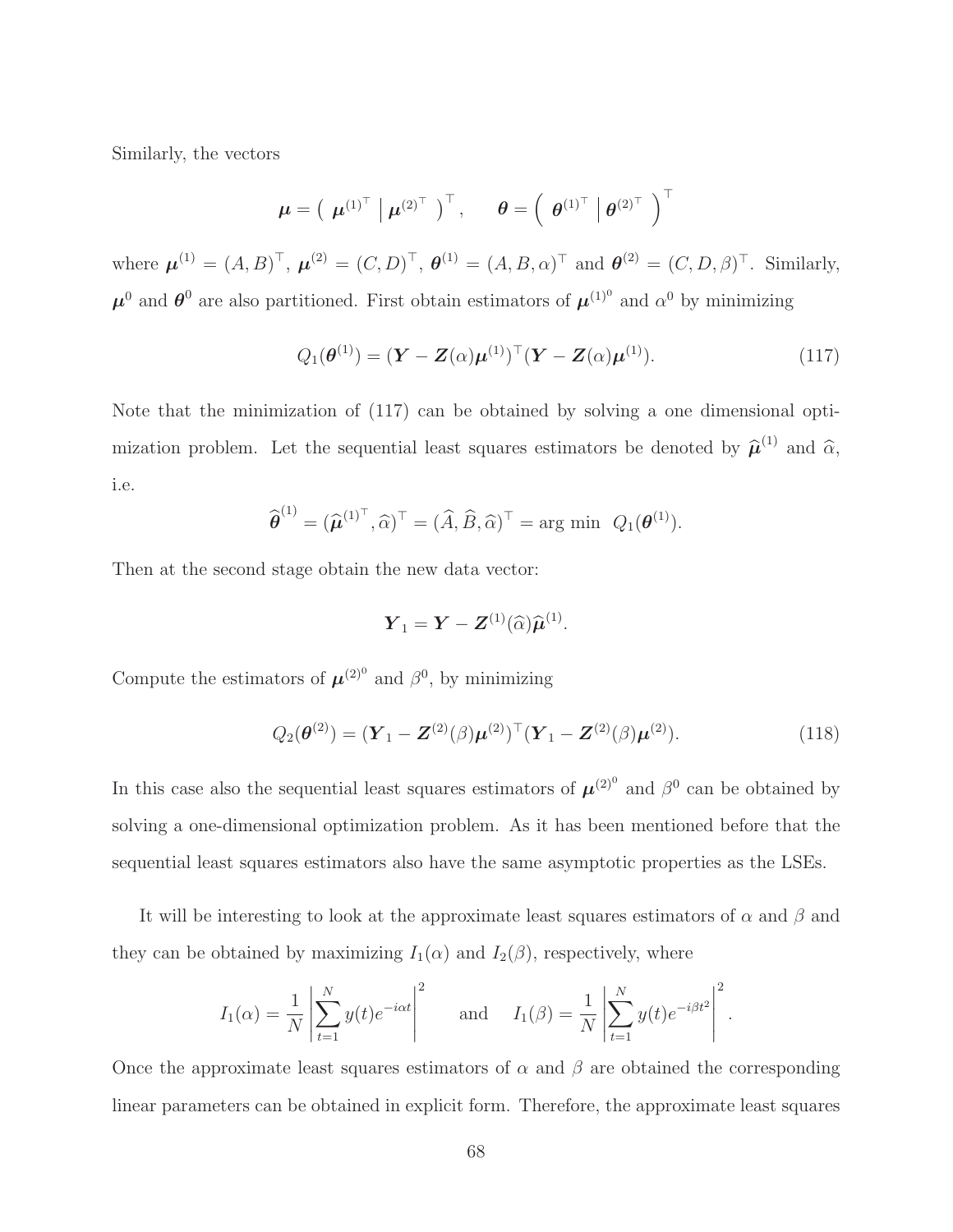estimators also can be obtained by solving two one dimensional optimization problems, and in this case also finding the initial guesses involves search of the order  $O(N^2 + N)$ . It is expected that the asymptotic properties of the approximate least squares estimators should be same as the least squares estimators, although it has not been established yet. More work is needed along that direction.

## 8.2 MULTICOMPONENT CHIRP LIKE MODEL

Now we will be discussing about different estimation procedures of the multicomponent chirp model as defined in (111). The most intuitive estimators will be the LSEs and they can be obtained by minimizing

$$
Q(\theta) = \sum_{t=1}^{N} \left( y(t) - \sum_{j=1}^{p} \left\{ A_j \cos(\alpha_j t) + B_j \sin(\alpha_j t^2) \right\} - \sum_{k=1}^{q} \left\{ C_k \cos(\beta_k t^2) + D_k \sin(\beta_k t^2) \right\} \right)^2
$$
\n(119)

with respect to the unknown parameters

$$
\boldsymbol{\theta} = (A_1, B_1, \alpha_1, \dots, A_p, B_p, \alpha_p, C_1, D_1, \beta_1, \dots, C_q, D_q, \beta_q)^\top.
$$

It can be easily seen as before, that the LSEs of  $\theta$  can be obtained by solving a  $p + q$ dimensional optimization problem. Grover [42] provided the asymptotic properties of  $\hat{\boldsymbol{\theta}}$ , the LSE of  $\mathbf{\hat{v}}^0$ , the true parameter value of the model.

THEOREM  $8.3$  Under the assumptions that there exists a K such that

$$
0 < |A_1^0|, |B_1^0|, \dots, |A_p|^0, |B_p|^0, |C_1^0|, |D_1^0|, \dots, |C_q^0|, |D_q^0| < K
$$

and  $e(t)$ s are i.i.d. random variables with mean zero and finite variance  $\sigma^2 > 0$ , then

$$
\widehat{\boldsymbol{\theta}} \xrightarrow{a.s.} \boldsymbol{\theta}^0.
$$

The following results provide the asymptotic distribution of  $\hat{\theta}$ .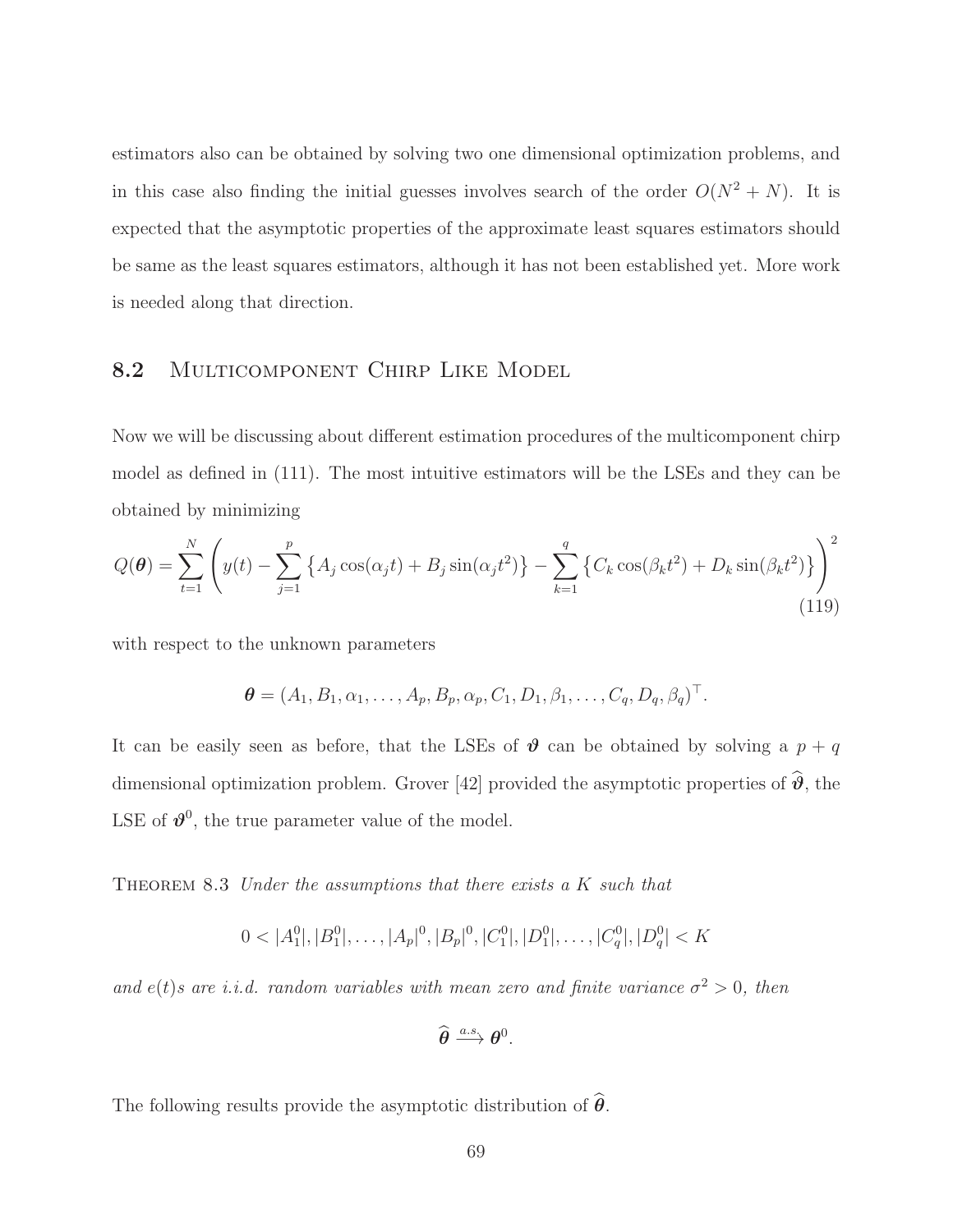THEOREM 8.4 Under the same set of assumptions as in Theorem 8.3,

$$
\boldsymbol{D}\left(\widehat{\boldsymbol{\theta}}-\boldsymbol{\theta}^{0}\right)\stackrel{d}{\longrightarrow}N_{3(p+q)}(\boldsymbol{0},\boldsymbol{\Sigma}).
$$

Here

$$
\boldsymbol{D} = \text{diag}(\underbrace{\boldsymbol{D}_1,\ldots,\boldsymbol{D}_1}_{p \text{ times}}, \underbrace{\boldsymbol{D}_2,\ldots,\boldsymbol{D}_2}_{q \text{ times}})
$$

with

$$
D_1 = diag\left(\sqrt{N}, \sqrt{N}, N\sqrt{N}\right), D_2 = diag\left(\sqrt{N}, \sqrt{N}, N^2\sqrt{N}\right)
$$

$$
\Sigma = \begin{bmatrix} \Sigma_1^{(1)} & 0 & \dots & \dots & 0 \\ 0 & \ddots & 0 & \dots & \dots & 0 \\ \vdots & \vdots & \Sigma_p^{(1)} & 0 & \dots & 0 \\ 0 & \dots & 0 & \Sigma_1^{(2)} & \dots & 0 \\ 0 & \dots & \dots & 0 & \ddots & 0 \\ 0 & \dots & \dots & \dots & 0 & \Sigma_q^{(2)} \end{bmatrix}
$$

and for  $j = 1, ..., p, k = 1, ..., q$ ,

$$
\pmb{\Sigma}^{(1)}_j = \left[ \begin{array}{cccc} \frac{1}{2} & 0 & \frac{B^0_j}{4} \\ 0 & \frac{1}{2} & -\frac{A^0_j}{4} \\ \frac{B^0_j}{4} & -\frac{A^0_j}{4} & \frac{A^0_j^2 + B^0_j^2}{6} \end{array} \right], \hspace{3mm} and \hspace{3mm} \pmb{\Sigma}^{(2)}_k = \left[ \begin{array}{cccc} \frac{1}{2} & 0 & \frac{D^0_k}{6} \\ 0 & \frac{1}{2} & -\frac{C^0_k}{6} \\ \frac{D^0_k}{6} & -\frac{C^0_k}{6} & \frac{C^0_k^2 + D^0_k^2}{10} \end{array} \right].
$$

In this case also to avoid solving  $(p+q)$  optimization problem, Grover [42] proposed sequential least squares estimators with the obvious modification of the one component sequential least squares procedure as it has been described in details in Section 8.1 and based on the number theoretic Conjecture 2.1, it has been shown that the LSEs and sequential LSEs are asymptotically equivalent. Note that the sequential LSEs can be obtained by solving  $(p+q)$ one dimensional optimization problems.

In case of the multicomponent 'chirp like model' also, the approximate least squares estimators also can be obtained along the same line as the one component 'chirp like model' as we have described in Section 8.1. The approximate LSEs also can be obtained by solving  $(p+q)$  one dimensional optimization problems. It is expected that the approximate LSEs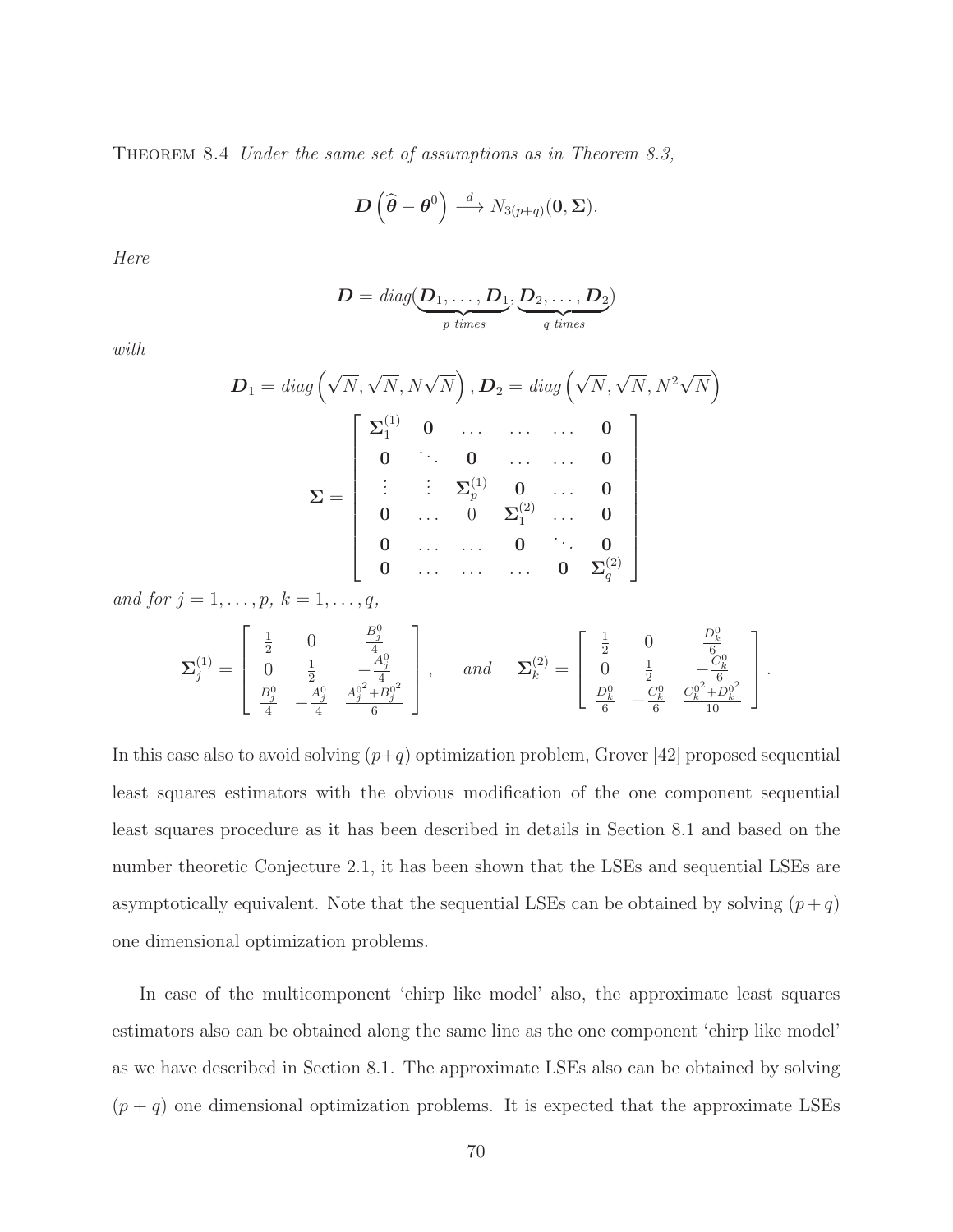should be equivalent asymptotically with the LSEs, although it has not been established. It will be interesting to see the performance of the approximate LSEs and develop its properties. It is an interesting and important open problem.

## 9 HARMONIC CHIRP MODEL

In this chapter, we consider a special case of the chirp model, where the frequencies and frequency rates instead of being arbitrary, are harmonics of a common constant fundamental frequency and common constant fundamental frequency rate, respectively. The model can be expressed mathematically as follows:

$$
y(t) = \sum_{k=1}^{p} \left\{ A_k^0 \cos(k\alpha^0 t + k\beta^0 t^2) + B_k^0 \sin(k\alpha^0 t + k\beta^0 t^2) \right\} + e(t); \quad t = 1, \dots, N. \tag{120}
$$

Here  $A_k^0$ s and  $B_k^0$ s are arbitrary real numbers,  $0 < \alpha^0 < \pi$  is the fundamental frequency and  $0 < \beta^0 < \pi$  is the fundamental frequency rate of the observed signal  $y(t)$ , and  $e(t)$ s are real valued additive error with mean zero and finite variance.

It may be mentioned that the problem of estimating the fundamental frequency of harmonic time stationary sinusoids has several applications in speech processing, communications, radar and sonar, biomedical systems, electric power, and semiconductor devices, see for example Christensen et al. [18, 19], Eddy [31] and Li, Stoica and Li [80]. An extensive amount of work has been done in developing efficient estimators and developing their properties both in the Statistical and Signal Processing Literature, see for example Quinn and Thomson [105], Irizarry [56], Nandi and Kundu [92, 95], Chang and Chen [16], Jain and Singh [57] and the references cited therein.

But in many other applications it is observed that the signal is more appropriately modeled as a sum of harmonic components of a non-stationary signal, i.e. a signal that its frequency content is varied with respect time. In active transmission used in tissue har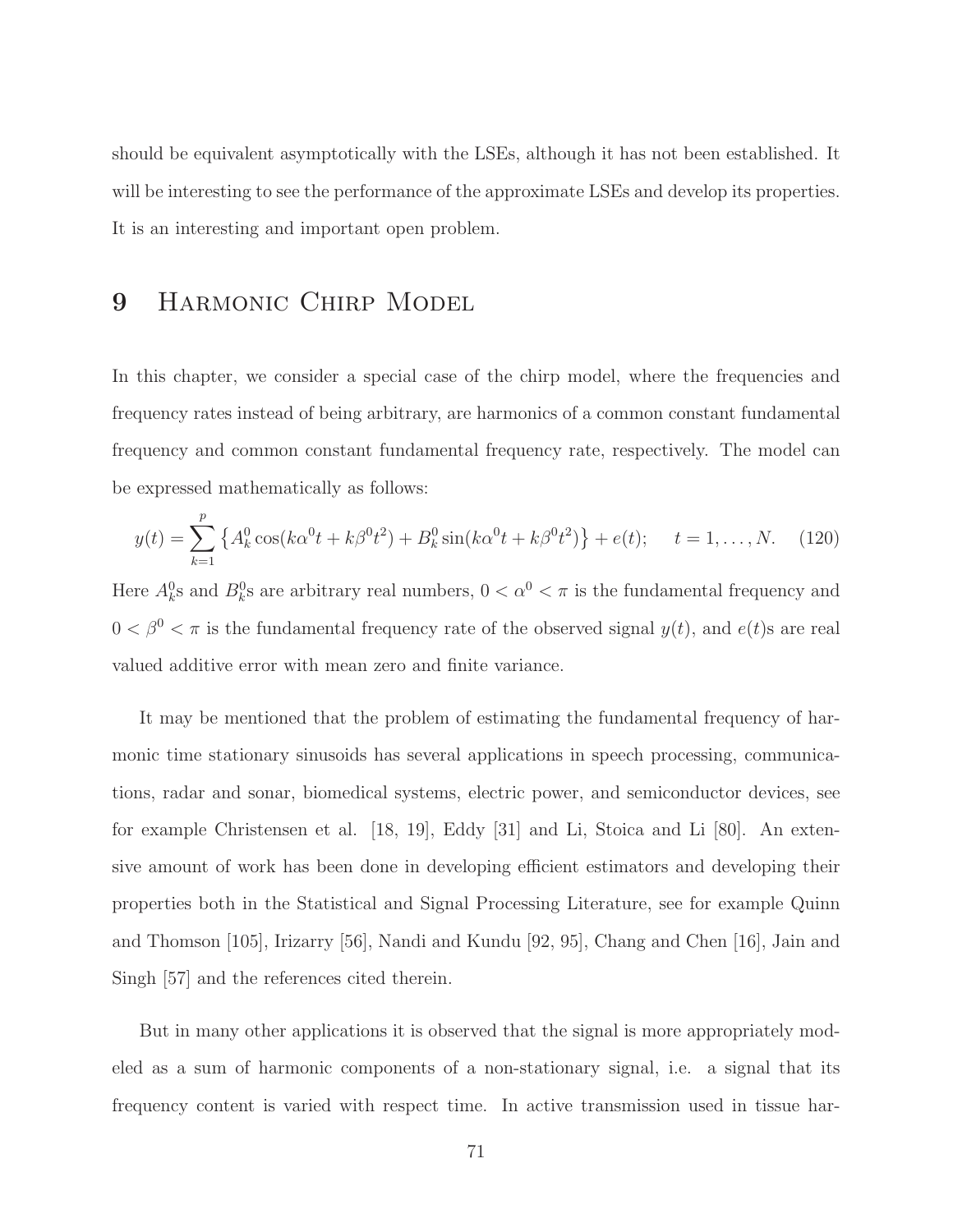monic imaging in ultrasound or by mammals, namely bats, dolphins, whales, the signal is deliberately transmitted as a sum of harmonic linear frequency modulated chirps to increase the detectability of the source of interest, i.e. an organ in ultrasound or a prey in case of mammals, see for example Vespe, Jones and Baker [114], Kopsinis et al. [62].

Doweck, Amar and Cohen [29] considered the model (120 when the errors are i.i.d. Gaussian random variables with mean zero and finite variance. They have discussed about the maximum likelihood estimators of the unknown parameters assuming the number of components p to be known, and then using BIC criterion they have estimated p also. They have obtained the Cramer-Rao lower bound and discussed several computational issues associated with this problem. They have also used product high order ambiguity function method to estimate the unknown parameters, but did not provide any theoretical results. It will be interesting to develop theoretical properties of these estimators.

Grover [42] considered the LSEs and Approximate LSEs of the unknown parameters under a fairly general set of assumptions on the additive errors  $e(t)$ s and provided the theoretical properties of these estimators. Before providing the exact results let us define the following notations:  $\boldsymbol{\theta} = (A_1, B_1, \dots, A_P, B_p, \alpha, \beta)^{\top}$ . The true parameter value will be denoted by  $\boldsymbol{\theta}^0$ . The LSEs of the unknown parameters can be obtained by minimizing

$$
Q(\theta) = \sum_{t=1}^{N} \left( y(t) - \sum_{k=1}^{p} \left\{ A_k \cos(k\alpha t + k\beta t^2) + B_k \sin(k\alpha t + k\beta t^2) \right\} \right)^2 \tag{121}
$$

with respect to  $\theta$ . Using matrix notation (121) can be written as

$$
Q(\boldsymbol{\theta}) = (\boldsymbol{Y} - \boldsymbol{Z}(\alpha, \beta)\boldsymbol{\phi})^{\top} (\boldsymbol{Y} - \boldsymbol{Z}(\alpha, \beta)\boldsymbol{\phi}). \qquad (122)
$$

Here  $\boldsymbol{Y} = (y(1), \ldots, y(N))^{\top}$  is the observed data vector,  $\boldsymbol{\phi} = (A_1, B_1, \ldots, A_p, B_P)^{\top}$  is the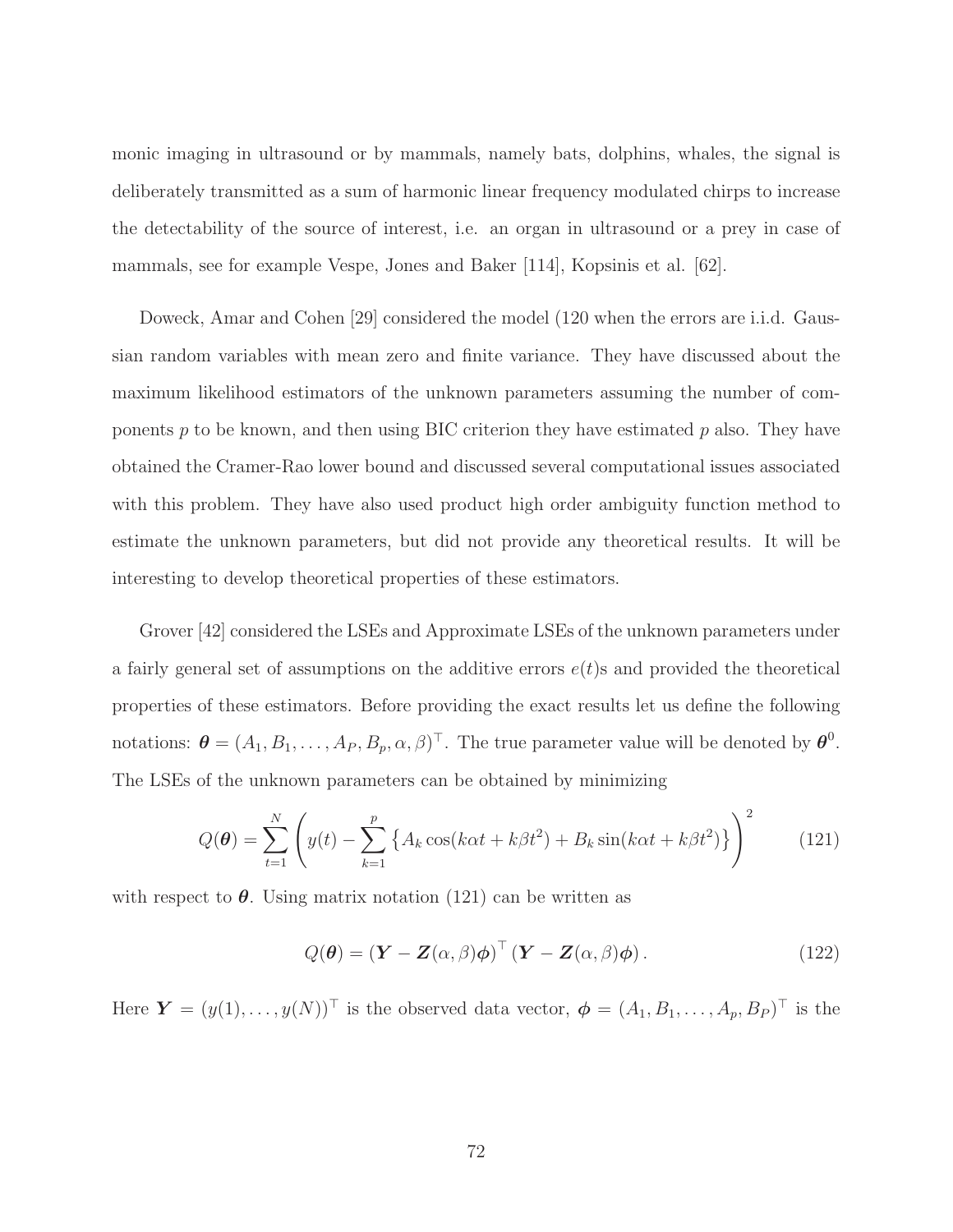vector of linear parameters and the matrix  $\mathbf{Z}(\alpha, \beta)$  is defined as

$$
\mathbf{Z}(\alpha,\beta) = \begin{bmatrix} \cos(\alpha+\beta) & \sin(\alpha+\beta) & \dots & \cos(p\alpha+p\beta) & \sin(p\alpha+p\beta) \\ \vdots & \vdots & \dots & \vdots & \vdots \\ \cos(N\alpha+N^2\beta) & \sin(N\alpha+N^2\beta) & \dots & \cos(pN\alpha+pN^2\beta) & \sin(pN\alpha+pN\beta) \\ \end{bmatrix}.
$$
 (123)

Since  $\phi$  is a vector of linear parameters, for given  $\alpha$  and  $\beta$ , they can be estimated using simple linear regression technique as discussed before, and it will be

$$
\widehat{\boldsymbol{\phi}}(\alpha,\beta) = \left[\mathbf{Z}^{\top}(\alpha,\beta)\mathbf{Z}(\alpha,\beta)\right]^{-1}\mathbf{Z}^{\top}(\alpha,\beta)\mathbf{Y}.
$$
\n(124)

Therefore, the LSEs of  $\alpha$  and  $\beta$  can be obtained by minimizing

$$
R(\alpha, \beta) = \left( \mathbf{Y} - \mathbf{Z}(\alpha, \beta) \widehat{\boldsymbol{\phi}}(\alpha, \beta) \right)^{\top} \left( \mathbf{Y} - \mathbf{Z}(\alpha, \beta) \widehat{\boldsymbol{\phi}}(\alpha, \beta) \right)
$$
  
=  $\mathbf{Y}^{\top} (\mathbf{I} - \mathbf{P}_{\mathbf{Z}}(\alpha, \beta)) \mathbf{Y},$  (125)

where  $\boldsymbol{P}_{\boldsymbol{Z}}(\alpha,\beta) = \boldsymbol{Z}(\alpha,\beta)[\boldsymbol{Z}^{\top}(\alpha,\beta)\boldsymbol{Z}(\alpha,\beta)]^{-1}\boldsymbol{Z}^{\top}(\alpha,\beta)$  is the projection matrix on the column space of the matrix  $\mathbf{Z}(\alpha,\beta)$ . Hence, the LSEs of  $\alpha^0$  and  $\beta^0$  can be obtained by minimizing  $R(\alpha, \beta)$  with respect to  $\alpha$  and  $\beta$  and let us denote them as  $\widehat{\alpha}$  and  $\widehat{\beta}$ , respectively, i.e.

$$
(\widehat{\alpha}, \widehat{\beta})^{\top} = \arg \min R(\alpha, \beta). \tag{126}
$$

Hence, the LSE of  $\phi$  becomes

$$
\widehat{\boldsymbol{\phi}} = \widehat{\boldsymbol{\phi}}(\widehat{\alpha}, \widehat{\beta}) = \left[ \boldsymbol{Z}^{\top}(\widehat{\alpha}, \widehat{\beta}) \boldsymbol{Z}(\widehat{\alpha}, \widehat{\beta}) \right]^{-1} \boldsymbol{Z}^{\top}(\widehat{\alpha}, \widehat{\beta}) \boldsymbol{Y}.
$$
 (127)

Grover [42] obtained the following consistency result of the LSEs.

THEOREM 9.1 It is assumed that there exits a K, such that  $0 < |A_1|^2, |B_1|^2, \ldots, |A_p|^2, |B_p|^2 <$ K,  $0 < \alpha^0, \beta^0 < \frac{\pi}{\alpha}$  $\frac{\mu}{p}$  and the error random variables e(t)s satisfy Assumption 4.1. Then,  $\boldsymbol{\theta}$ , the LSE of  $\theta^0$ , is strongly consistent i.e.

$$
\widehat{\boldsymbol{\theta}} \stackrel{d}{\longrightarrow} \boldsymbol{\theta}^0.
$$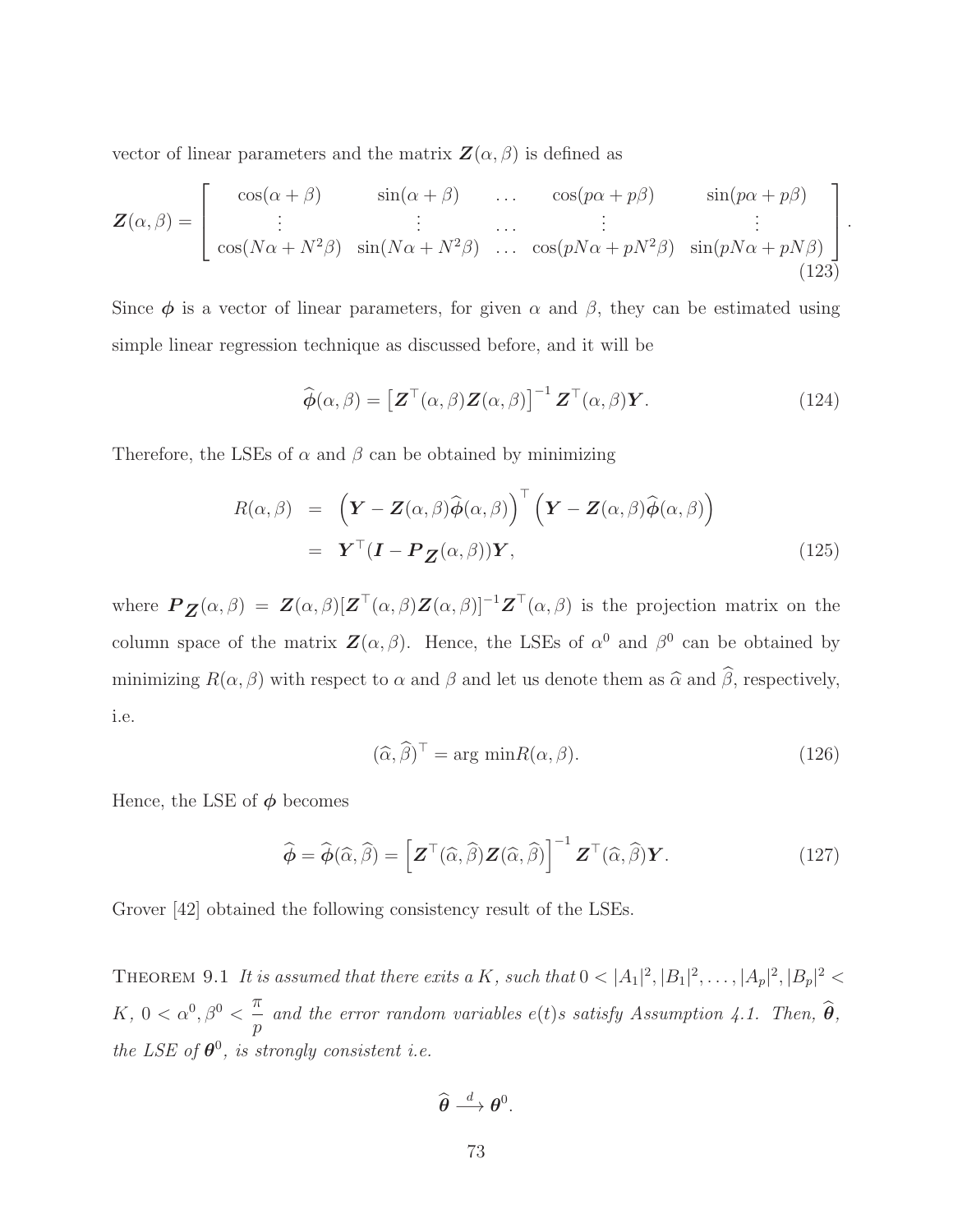The asymptotic distribution of the LSEs also has been obtained by Grover [42], and it is as follows:

THEOREM 9.2 Under the same set of assumptions as in Theorem 9.1

$$
D(\widehat{\theta} - \theta^0) \xrightarrow{d} N_{2p+2}(0, 2c\sigma^2 \Sigma).
$$
  
Here  $D = diag\{\sqrt{N}, ..., \sqrt{N}, N\sqrt{N}, N^2\sqrt{N}\}, c = \sum_{j=-\infty}^{\infty} a^2(j)$ , the matrix  

$$
\Sigma^{-1} = \begin{bmatrix} I & \Sigma_{12} \\ \Sigma_{21} & \Sigma_{22} \end{bmatrix},
$$

where **I** is a  $2p \times 2p$  identity matrix,  $\Sigma_{12}$  is a  $2p \times 2$  matrix,  $\Sigma_{22}$  is a  $2p \times 2p$  matrix as given below:  $\mathfrak{g}_6$ 

$$
\Sigma_{12} = \begin{bmatrix} \frac{B_1^0}{2} & \cdots & \frac{pB_p^0}{2} & -\frac{A_1^0}{2} & \cdots & -\frac{A_p^0}{2} \\ \frac{B_1^0}{3} & \cdots & \frac{pB_p^0}{3} & -\frac{A_1^0}{3} & \cdots & -\frac{A_p^0}{3} \end{bmatrix},
$$
  

$$
\Sigma_{12} = \sum_{21}^\top \text{ and}
$$
  

$$
\Sigma_{22} = \begin{bmatrix} \frac{\sum_{k=1}^p k^2 (A_k^{0^2} + B_k^{0^2})}{3} & \frac{\sum_{k=1}^p k^2 (A_k^{0^2} + B_k^{0^2})}{4} \\ \frac{\sum_{k=1}^p k^2 (A_k^{0^2} + B_k^{0^2})}{4} & \frac{\sum_{k=1}^p k^2 (A_k^{0^2} + B_k^{0^2})}{5} \end{bmatrix}.
$$

Grover [42] also proposed approximate LSEs of the unknown parameters, and they can be obtained by maximizing  $I(\alpha, \beta)$ , where

$$
I(\alpha, \beta) = \frac{1}{N} \left| \sum_{t=1}^{N} y(t) e^{-i(\alpha t + \beta t^2)} \right|^2
$$
  
= 
$$
\frac{1}{N} \mathbf{Y}^{\top} \mathbf{Z}(\alpha, \beta) \mathbf{Z}^{\top}(\alpha, \beta) \mathbf{Y}.
$$
 (128)

The maximization of  $I(\alpha, \beta)$  can be obtained by solving a two dimensional optimization problem. If  $\widehat{\alpha}$  and  $\widehat{\beta}$  maximize  $I(\alpha, \beta)$ , i.e.

$$
(\widehat{\alpha}, \widehat{\beta})^{\top} = \arg \max \ I(\alpha, \beta),
$$

then the corresponding approximate LSE of  $\phi$  can be obtained as

$$
\widehat{\phi} = \frac{2}{N} \mathbf{Z}^{\top}(\widehat{\alpha}, \widehat{\beta}) \mathbf{Y}.
$$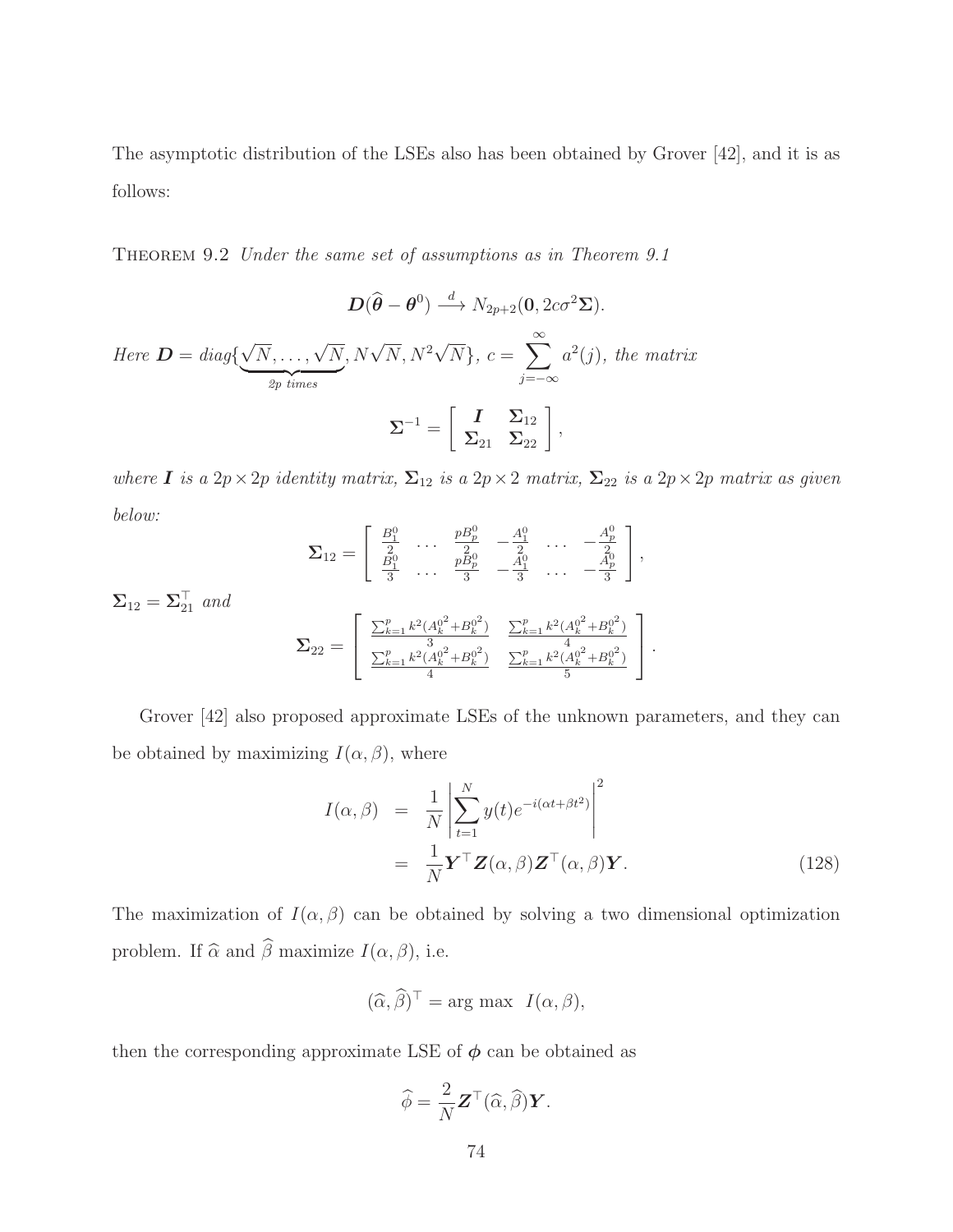Under the same set of assumptions as in Theorem 9.1 Grover [42] showed that the LSEs and approximate LSEs are asymptotically equivalent, i.e. approximate LSEs are also consistent and they have the same asymptotic distribution as the LSEs.

# 10 TWO DIMENSIONAL CHIRP MODEL

So far we have mainly talked about one dimensional chirp model and some of its variants. In this section we will be discussing about the two dimensional (2-D) chirp model in presence of additive errors and some of its variants. Mathematically a 2-D chirp model can be expressed as follows:

$$
y(m,n) = \sum_{k=1}^{p} \left\{ A_k^0 \cos(\alpha_k^0 m + \beta_k^0 m^2 + \gamma_k^0 n + \delta_k^0 n^2) + B_k^0 \cos(\alpha_k^0 m + \beta_k^0 m^2 + \gamma_k^0 n + \delta_k^0 n^2) \right\}
$$
  
+ $e(m,n); \quad m = 1,..., M, \quad n = 1,..., N.$  (129)

Here,  $y(m, n)$  is the observed signal in two dimension,  $A_k^0$ s,  $B_k^0$ s are real numbers,  $\alpha_k^0$ s,  $\gamma_k^0$ s are frequencies, and  $\beta_k^0$ s,  $\delta_k^0$ s are frequency rates. The random component  $e(m, n)$ s are real valued random variables with mean zero and finite variance. The more explicit assumptions on  $e(m, n)$ s will be stated later.

The 2-D chirp model is a natural generalization of the 2-D sinusoidal model which can be described as follows:

$$
y(m,n) = \sum_{k=1}^{p} \left\{ A_k^0 \cos(\alpha_k^0 m + \gamma_k^0 n) + B_k^0 \cos(\alpha_k^0 m + \gamma_k^0 n) \right\}
$$
  
+ $e(m,n); \quad m = 1,..., M, \quad n = 1,..., N.$  (130)

The 2-D sinusoidal model (130) has received considerable amount of attention in the signal processing literature. This model has different applications in 'Multidimensional Signal Processing'. This is basic model in many fields such as antenna array processing, geophysical perception, biomedical spectral analysis etc. see for example the work by Barbieri and Barone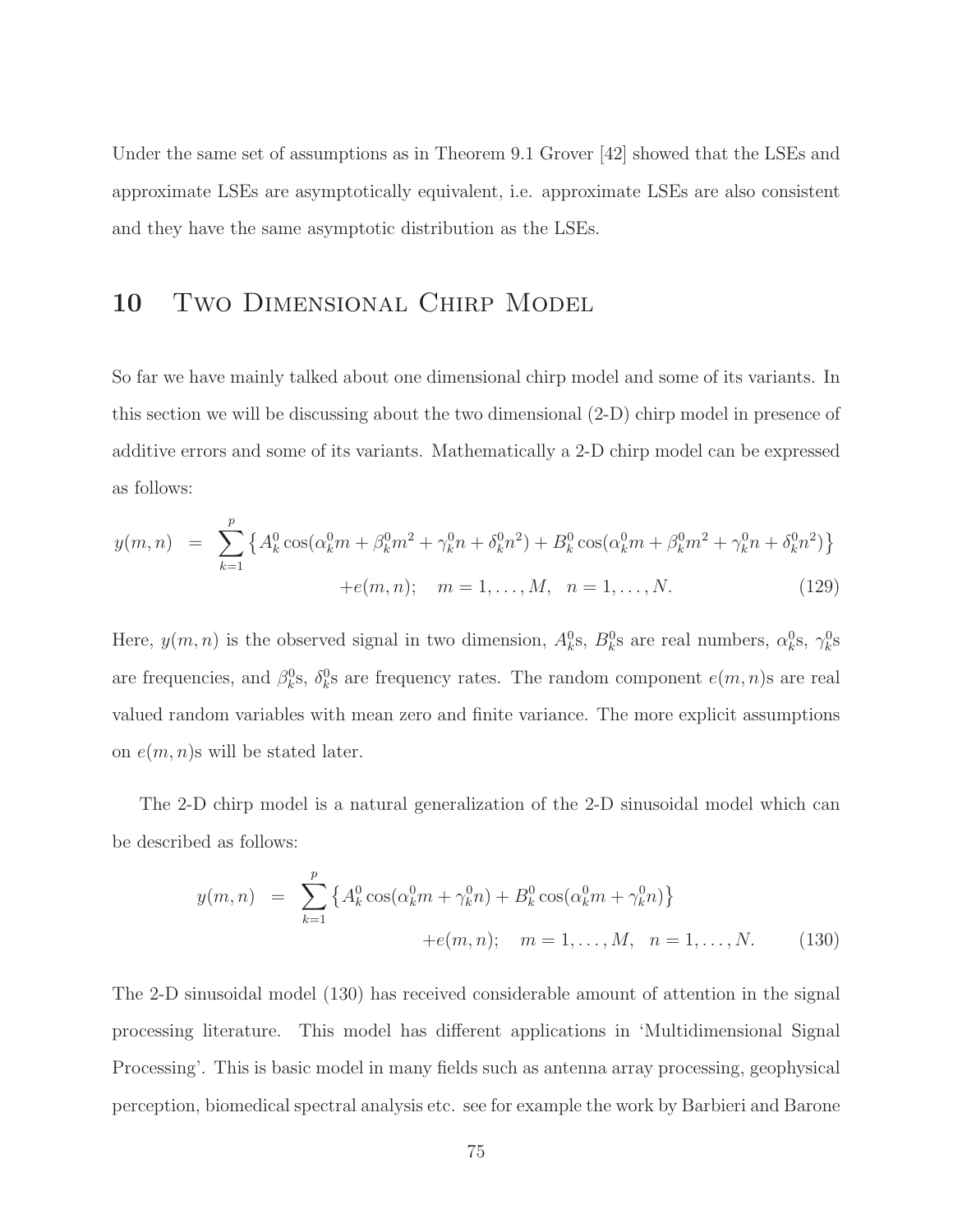[6], Cabrera and Bose [13], Chun and Bose [20], Hua [52] and see the references cited therein. This problem has a special interest in spectrography, and it has bees studied quite rigorously by Malliavan [84, 85].

The above 2D-chirp model (129) is a natural generalization of the 2-D sinusoidal model and 1-D chirp model. Many 2-D signal processing applications require modeling and analysis of non-homogeneous signals. In fact, almost any application where image interpretation is required, has to face challenge of analyzing non-homogeneous in the observed image. Model (129) and some of its variants have been used in modeling and analyzing magnetic resonance imaging (MRI), optical imaging and different texture imaging. It has been also used in modeling black and white 'gray' images, and to analyze finger print images data. This model has a wide applications in modeling Synthetic Aperture Radar (SAR) data and in particular Interferometric SAR data. See, for example, Pelag and Porat [98], Hedley and Rosenfeld [50], Friedlander and Francos [38], Francos and Friedlander [35, 36], Cao, Wang and Wang [14], Zhang and Liu [129], Zhang, Wang and Cao [130], and see the references cited therein.

We mainly discuss different estimation procedures and their properties for single component 2-D chirp model. All the results can be easily generalized for multiple 2-D chirp model using sequential procedures as described before for 1-D chirp model.

#### 10.1 LEAST SQUARES ESTIMATORS

The one component 2-D chirp model can be written as follows:

$$
y(m, n) = A^{0} \cos(\alpha^{0} m + \beta^{0} m^{2} + \gamma^{0} n + \delta^{0} n^{2}) + B^{0} \sin(\alpha^{0} m + \beta^{0} m^{2} + \gamma^{0} n + \delta^{0} n^{2})
$$
  
+ $e(m, n); \quad m = 1, ..., M, n = 1, ..., N.$  (131)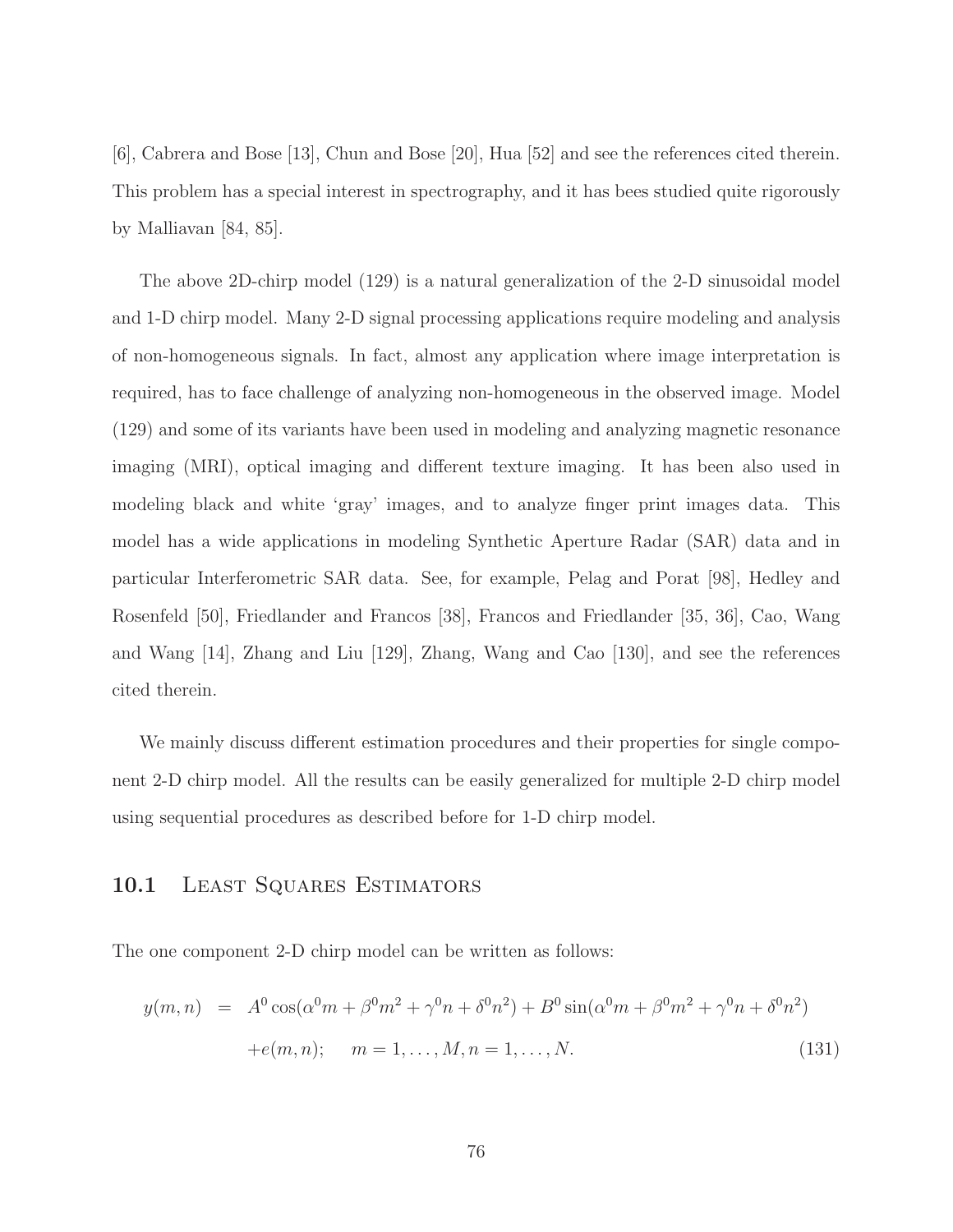Here one component 2-D chirp model (131) can be obtained from model (129) when  $p = 1$ . The problem is to find the estimators of the unknown parameters based on the observed data  $y(m, n)$ , under a suitable error assumption. First let us assume that the error components  $e(m, n)$ s are i.i.d. random variables with mean zero and finite variance  $\sigma^2$ , for  $m = 1, \ldots, M$ and  $n = 1, \ldots, N$ . More general error assumptions will be considered in subsequent sections.

Based on the assumptions that the errors are i.i.d. random variables the most reasonable estimators will be the LSEs, and they can be obtained by minimizing the residual sums of squares, i.e.

$$
Q(\theta) = \sum_{m=1}^{M} \sum_{n=1}^{N} \left( y(m,n) - A\cos(\alpha m + \beta m^2 + \gamma n + \delta n^2) - B\sin(\alpha m + \beta m^2 + \gamma n + \delta n^2) \right)^2,
$$
\n(132)

where  $\boldsymbol{\theta} = (A, B, \alpha, \beta, \gamma, \delta)^\top$ . The LSEs of the unknown parameters  $\boldsymbol{\theta}$ , say  $\widehat{\boldsymbol{\theta}}$ , can be obtained as the argument minimum of  $Q(\boldsymbol{\theta})$ , i.e.

$$
\widehat{\boldsymbol{\theta}} = (\widehat{A}, \widehat{B}, \widehat{\alpha}, \widehat{\beta}, \widehat{\gamma}, \widehat{\delta})^{\top} = \arg \min \ Q(\boldsymbol{\theta}).
$$

As expected, the LSEs cannot be obtained in explicit forms. One needs to use some numerical techniques to compute the MLEs. Newton-Raphson, Gauss-Newton, Genetic algorithm or simulated annealing method may be used for this purpose. Alternatively, the method suggested by Saha and Kay [109] as described in the Section 4.1 may be used to find the LSEs of the unknown parameters. The details are avoided.

Lahiri [74], see also Lahiri and Kundu [75] in this respect, established the asymptotic properties of the LSEs under a fairly general set of conditions. It has been shown that the LSEs are strongly consistent and they are asymptotically normally distributed. The results are provided in details below.

THEOREM 10.1 If there exists a K, such that  $0 < |A^0| + |B^0| < K$ ,  $0 < \alpha^0, \beta^0, \gamma^0, \delta^0 <$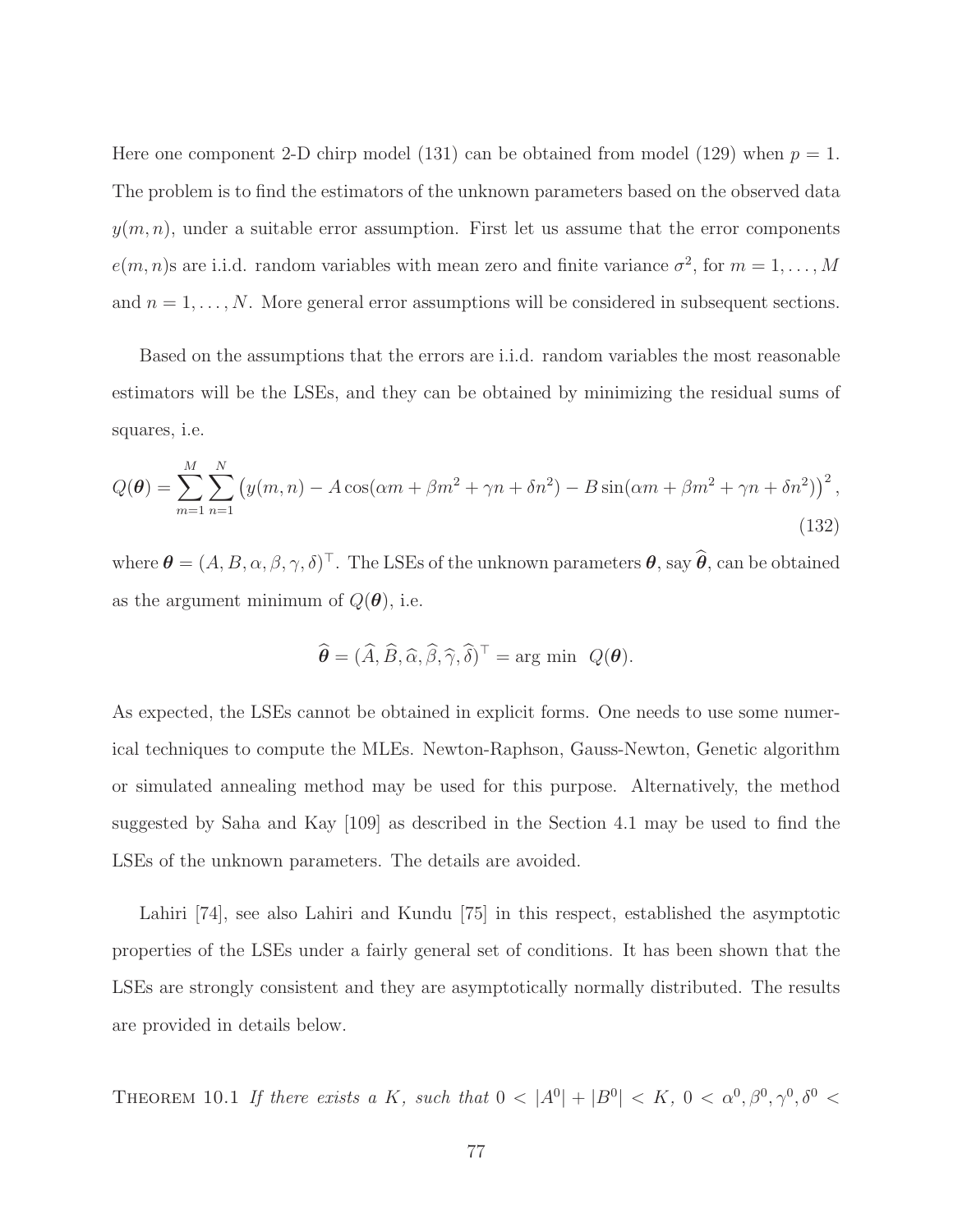$\pi$ , and  $\sigma^2 > 0$ , then  $\widehat{\boldsymbol{\theta}} = (\widehat{A}, \widehat{B}, \widehat{\alpha}, \widehat{\beta}, \widehat{\gamma}, \widehat{\delta})^{\top}$  is a strongly consistent estimate of  $\boldsymbol{\theta}^0 =$  $(A^0, B^0, \alpha^0, \beta^0, \gamma^0, \delta^0)^\top$ . г

THEOREM 10.2 Under the same assumptions as in Theorem 10.1, if we denote **D** as a  $6 \times 6$ diagonal matrix as

$$
\mathbf{D} = diag\left\{M^{1/2}N^{1/2}, M^{1/2}N^{1/2}, M^{3/2}N^{1/2}, M^{5/2}N^{1/2}, M^{1/2}N^{3/2}, M^{1/2}N^{5/2}\right\},\,
$$

then

$$
\mathbf{D}(\widehat{A}-A^0,\widehat{B}-B^0,\widehat{\alpha}-\alpha^0,\widehat{\beta}-\beta^0,\widehat{\gamma}-\gamma^0,\widehat{\delta}-\delta^0)^\top \stackrel{d}{\longrightarrow} N_6(\mathbf{0},2\sigma^2\Sigma),
$$

where

$$
\pmb{\Sigma}^{-1} = \left[ \begin{array}{cccccc} 1 & 0 & \frac{B^0}{2} & \frac{B^0}{3} & \frac{B^0}{2} & \frac{B^0}{3} \\ 0 & 1 & -\frac{A^0}{2} & -\frac{A^0}{3} & -\frac{A^0}{2} & -\frac{A^0}{3} \\ \frac{B^0}{2} & -\frac{A^0}{2} & \frac{A^{0^2} + B^{0^2}}{4} & \frac{A^{0^2} + B^{0^2}}{4} & \frac{A^{0^2} + B^{0^2}}{4} & \frac{A^{0^2} + B^{0^2}}{4} \\ \frac{B^0}{3} & -\frac{A^0}{3} & \frac{A^{0^2} + B^{0^2}}{4} & \frac{A^{0^2} + B^{0^2}}{4} & \frac{A^{0^2} + B^{0^2}}{4} & \frac{A^{0^2} + B^{0^2}}{4} \\ \frac{B^0}{2} & -\frac{A^0}{2} & \frac{A^{0^2} + B^{0^2}}{4} & \frac{A^{0^2} + B^{0^2}}{4} & \frac{A^{0^2} + B^{0^2}}{4} & \frac{A^{0^2} + B^{0^2}}{4} \\ \frac{B^0}{3} & -\frac{A^0}{3} & \frac{A^{0^2} + B^{0^2}}{4.5} & \frac{A^{0^2} + B^{0^2}}{5} & \frac{A^{0^2} + B^{0^2}}{4} & \frac{A^{0^2} + B^{0^2}}{5} \end{array} \right].
$$

г

Note that the above result Theorem 10.2 can be used to construct confidence intervals of the unknown parameters. They can be used for testing of hypothesis problem also. Since, the LSEs are MLEs under the assumption of i.i.d. Gaussian errors, the above LSEs are MLEs also when the errors are i.i.d. Gaussian random variables. In fact, the LSEs are consistent and asymptotically normally distributed even for a more general error assumptions. Let us make the following assumption on the error component  $e(m, n)$ .

ASSUMPTION 10.1 The error component  $e(m, n)$  has the following form:

$$
e(m,n) = \sum_{j=-\infty}^{\infty} \sum_{k=-\infty}^{\infty} a(j,k)X(m-j,n-k),
$$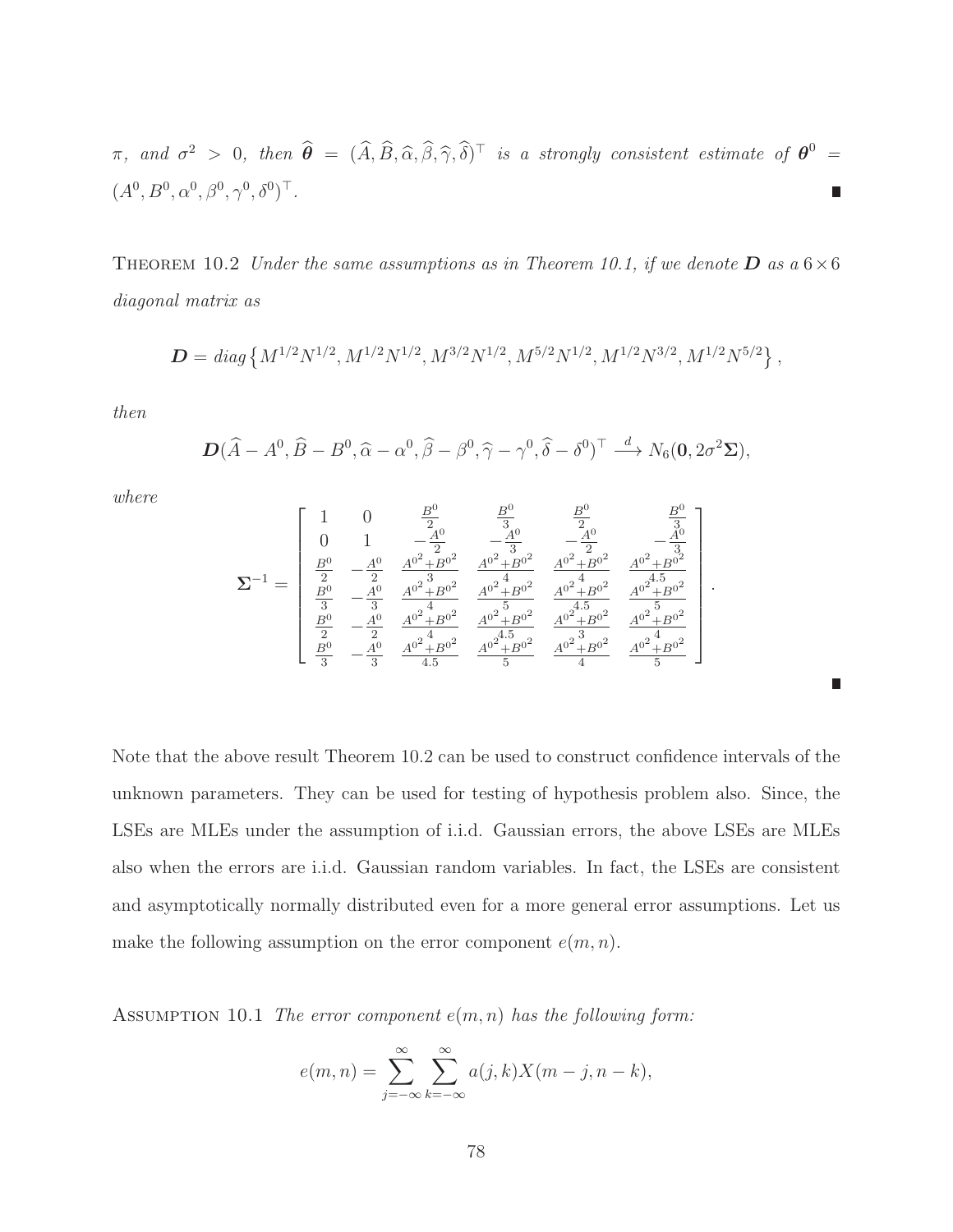with

$$
\sum_{j=-\infty}^{\infty} \sum_{k=-\infty}^{\infty} |a(j,k)| < \infty,
$$

where,  $\{X(m,n)\}\$ is a double array sequence of i.i.d. random variables with mean zero, variance  $\sigma^2$ , and with finite fourth moment.

Lahiri [74] established that under Assumption 10.1, the LSE of  $\theta$  is strongly consistent under the same assumption as in Theorem 10.1. Moreover, the LSEs are asymptotically normally distributed as provided in the following theorem.

Theorem 10.3 Under the same assumptions as in Theorem 10.1 and Assumption 10.1,

$$
\boldsymbol{D}(\widehat{\boldsymbol{\theta}}-\boldsymbol{\theta}^0)\stackrel{d}{\longrightarrow}N_6(\boldsymbol{0},2c\sigma^2\boldsymbol{\Sigma}),
$$

where matrices **D** and  $\Sigma$  are same as defined in Theorem 10.2 and

$$
c = \sum_{j=-\infty}^{\infty} \sum_{k=-\infty}^{\infty} a^2(j,k).
$$

П

### 10.2 APPROXIMATE LEAST SQUARES ESTIMATORS

As an alternative to the LSEs, Grover, Kundu and Mitra [44] considered approximate LSEs which can be obtained by maximizing a 2-D periodogram type function defined as follows:

$$
I(\alpha, \beta, \gamma, \delta) = \frac{2}{MN} \left\{ \left( \sum_{m=1}^{M} \sum_{n=1}^{N} y(m, n) \cos(\alpha m + \beta m^2 + \gamma n + \delta n^2) \right)^2 + \left( \sum_{m=1}^{M} \sum_{n=1}^{N} y(m, n) \sin(\alpha m + \beta m^2 + \gamma n + \delta n^2) \right)^2 \right\}.
$$
 (133)

The main idea about the above 2-D periodogram type function has been obtained from the periodogram estimator in case the 2-D sinusoidal model. It has been observed by Kundu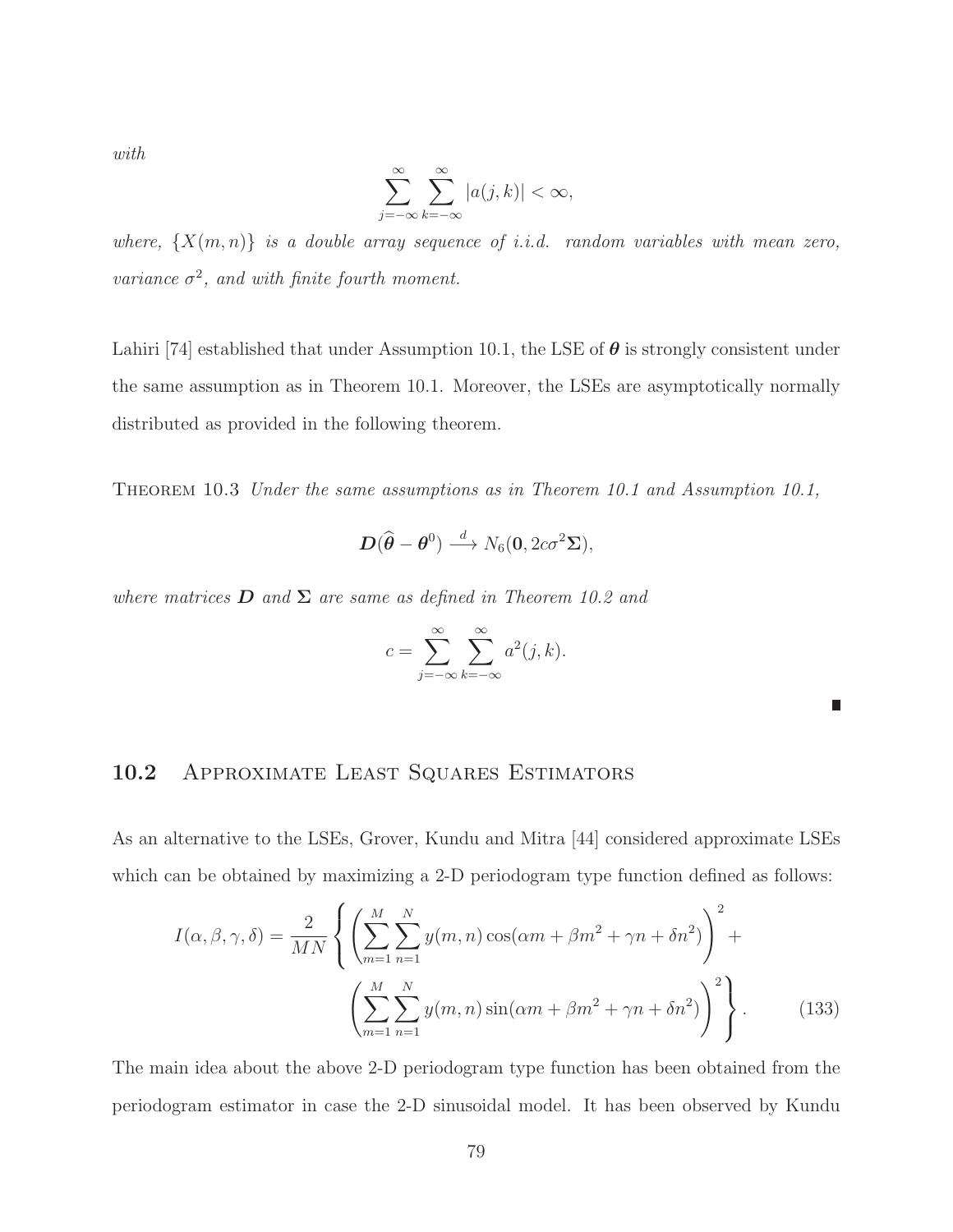and Nandi [71] that the 2-D periodogram type estimators for a 2-D sinusoidal model are consistent and asymptotically equivalent to the corresponding LSEs. The 2-D periodogram type estimators or the ALSEs of the 2-D chirp model can be obtained by the argument maximum of  $I(\alpha, \beta, \gamma, \delta)$  given in (133) over the range  $(0, \pi) \times (0, \pi) \times (0, \pi) \times (0, \pi)$ . The explicit solutions of the argument maximum of  $I(\alpha, \beta, \gamma, \delta)$  cannot be obtained analytically. Numerical methods are required to compute the ALSEs. Extensive simulation experiments have been performed by Grover et al. [44], and it has been observed that the Downhill-Simplex method performs quite well to compute the ALSEs, provided the initial guesses are quite close to the true values. It has been observed in simulation studies that although both LSEs and ALSEs involve solving 4-D optimization problem, computational time of the ALSEs is significantly lower than the LSEs. It has been established that the LSEs and ALSEs are asymptotically equivalent. Therefore, the ALSEs are strongly consistent and the asymptotic distribution of the ALSEs is same as the LSEs.

Since the computation of the LSEs or the ALSEs is a challenging problem, several other computationally efficient methods are available in the literature. But unfortunately in most the cases, either the asymptotic properties are unknown or they may not have the same efficiency as the LSEs or ALSEs. Now we provide two estimators which have the same asymptotic efficiency as the LSEs or ALSEs and at the same time both of them can be computed more efficiently than the LSEs or the ALSEs.

#### 10.3 2-D FINITE STEP EFFICIENT ALGORITHM

Lahiri, Kundu and Mitra [77] proposed finite step efficient algorithm for 2-D one component chirp signal model. It is observed that if we start with the initial guesses of  $\alpha^0$  and  $\gamma^0$  having convergence rates  $O_p(M^{-1}N^{-1/2})$  and  $O_p(N^{-1}M^{-1/2})$ , respectively, and  $\beta^0$  and  $\delta^0$  having convergence rates  $O_p(M^{-2}N^{-1/2})$  and  $O_p(N^{-2}M^{-1/2})$ , respectively, then after four iterations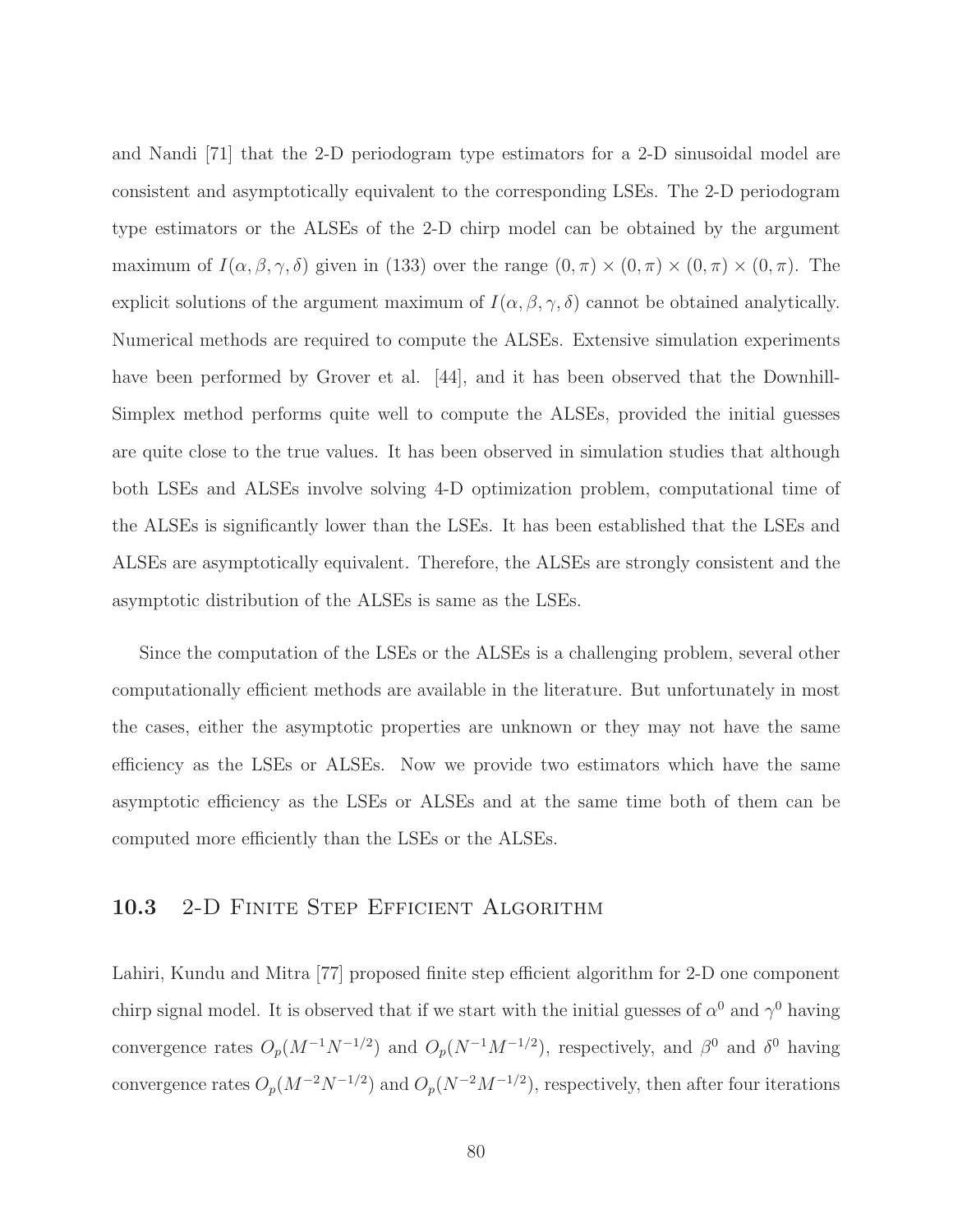the algorithm produces estimates of  $\alpha^0$  and  $\gamma^0$  having convergence rates  $O_p(M^{-3/2}N^{-1/2})$  and  $O_p(N^{-3/2}M^{-1/2})$ , respectively, and  $\beta^0$  and  $\delta^0$  having convergence rates  $O_p(M^{-5/2}N^{-1/2})$  and  $O_p(N^{-5/2}M^{-1/2})$ , respectively. Therefore, the efficient algorithm produces estimates which have the same rates of convergence as the LSEs or the ALSEs. Moreover, it is guaranteed that the algorithm stops after four iterations.

Before providing the algorithm in details, we introduce the following notation and some preliminary results which we need for further development. If  $\tilde{\alpha}$  is an estimator of  $\alpha^0$  such that  $\tilde{\alpha} - \alpha^0 = O_p(M^{(-1-\lambda_{11})}N^{-\lambda_{12}})$ , for some  $0 < \lambda_{11}, \lambda_{12} \le 1/2$ , and  $\tilde{\beta}$  is an estimator of  $\beta^0$  such that  $\tilde{\beta} - \beta^0 = O_p(M^{(-2-\lambda_{21})}N^{-\lambda_{22}})$ , for some  $0 < \lambda_{21}, \lambda_{22} \le 1/2$ , then an improved estimator of  $\alpha^0$  can be obtained as

$$
\widetilde{\tilde{\alpha}} = \widetilde{\alpha} + \frac{48}{M^2} \text{Im} \left( \frac{P_{MN}^{\alpha}}{Q_{MN}^{\alpha,\beta}} \right),\tag{134}
$$

with

$$
P_{MN}^{\alpha} = \sum_{n=1}^{N} \sum_{m=1}^{M} y(m,n) \left( m - \frac{M}{2} \right) e^{-i(\widetilde{\alpha}m + \widetilde{\beta}m^2)}
$$
(135)

$$
Q_{MN}^{\alpha,\beta} = \sum_{n=1}^{N} \sum_{m=1}^{M} y(m,n) e^{-i(\tilde{\alpha}m + \tilde{\beta}m^2)}.
$$
 (136)

Similarly, an improved estimator of  $\beta^0$  can be obtained as

$$
\widetilde{\widetilde{\beta}} = \widetilde{\beta} + \frac{45}{M^4} \text{Im} \left( \frac{P_{MN}^{\beta}}{Q_{MN}^{\alpha,\beta}} \right),\tag{137}
$$

with

$$
P_{MN}^{\beta} = \sum_{n=1}^{N} \sum_{m=1}^{M} y(m,n) \left( m^2 - \frac{M^2}{3} \right) e^{-i(\tilde{\alpha}m + \tilde{\beta}m^2)}
$$
(138)

and  $Q_{MN}^{\alpha,\beta}$  is same as defined above in (136).

The following two results provide the justification for the improved estimators, whose proofs can be obtained in Lahiri, Kundu and Mitra [77].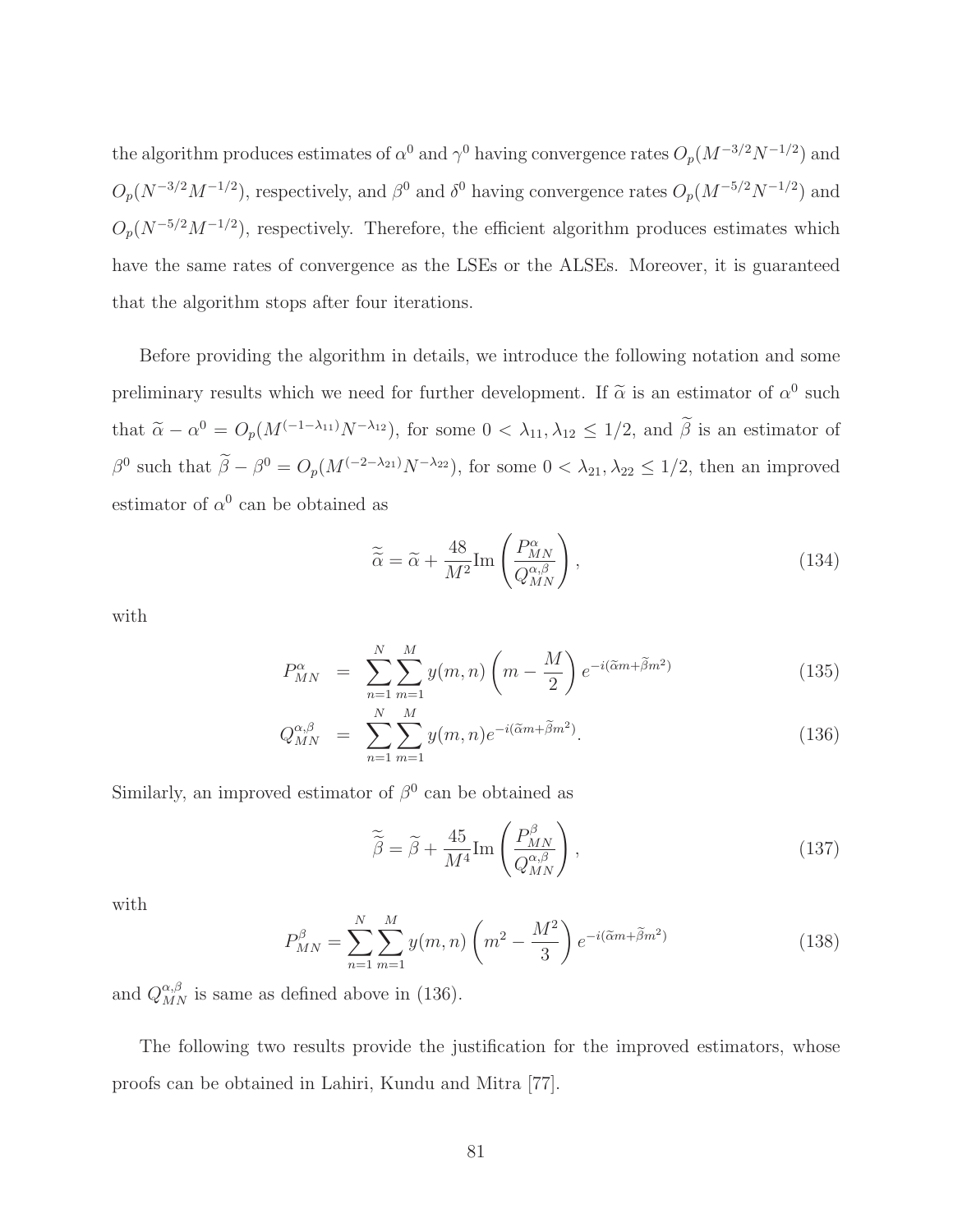THEOREM 10.4 If  $\tilde{\alpha} - \alpha^0 = O_p(M^{-1-\lambda_{11}}N^{-\lambda_{12}})$  for  $\lambda_{11}, \lambda_{12} > 0$ , then

(a) 
$$
(\widetilde{\alpha} - \alpha^0) = O_p(M^{-1-2\lambda_{11}}N^{-\lambda_{12}})
$$
 if  $\lambda_{11} \le 1/4$ ,  
\n(b)  $M^{3/2}N^{1/2}(\widetilde{\alpha} - \alpha^0) \stackrel{d}{\longrightarrow} N(0, \sigma_1^2)$  if  $\lambda_{11} > 1/4, \lambda_{12} = 1/2$ ,

where  $\sigma_1^2 =$  $384c\sigma^2$  $\frac{3040}{A^{0^2} + B^{0^2}}$ , the asymptotic variance of the LSE of  $\alpha^0$ , and c is same as defined in Theorem 10.3.

THEOREM 10.5 If  $\widetilde{\beta} - \beta^0 = O_p(M^{-2-\lambda_{21}}N^{-\lambda_{22}})$  for  $\lambda_{21}, \lambda_{22} > 0$ , then (a)  $(\tilde{\beta} - \beta^0) = O_p(M^{-2-\lambda_{21}}N^{-\lambda_{22}})$  if  $\lambda_{21} \le 1/4$ , (b)  $M^{5/2}N^{1/2}(\tilde{\beta} - \beta^0) \stackrel{d}{\longrightarrow} N(0, \sigma_2^2)$  if  $\lambda_{21} > 1/4, \lambda_{22} = 1/2$ ,

 $360c\sigma^2$ where  $\sigma_2^2 =$  $\frac{36000}{A^{0^2} + B^{0^2}}$ , the asymptotic variance of the LSE of  $\beta^0$ , and c is same as defined in the previous theorem. П

In order to find estimators of  $\gamma^0$  and  $\delta^0$ , interchange the roles of M and N. If  $\tilde{\gamma}$  is an estimator of  $\gamma^0$  such that  $\tilde{\gamma} - \gamma^0 = O_p(N^{(-1-\kappa_{11})}N^{-\kappa_{12}})$ , for some  $0 < \kappa_{11}, \kappa_{12} \le 1/2$ , and  $\tilde{\delta}$ is an estimator of  $\delta^0$  such that  $\tilde{\delta} - \delta^0 = O_p(M^{(-2-\kappa_{21})}N^{-\kappa_{22}})$ , for some  $0 < \kappa_{21}, \kappa_{22} \le 1/2$ , then an improved estimator of  $\gamma^0$  can be obtained as

$$
\widetilde{\widetilde{\gamma}} = \widetilde{\gamma} + \frac{48}{N^2} \text{Im} \left( \frac{P_{MN}^{\gamma}}{Q_{MN}^{\gamma,\delta}} \right),\tag{139}
$$

with

$$
P_{MN}^{\gamma} = \sum_{n=1}^{N} \sum_{m=1}^{M} y(m,n) \left(n - \frac{N}{2}\right) e^{-i(\tilde{\gamma}n + \tilde{\delta}n^2)} \tag{140}
$$

$$
Q_{MN}^{\gamma,\delta} = \sum_{n=1}^{N} \sum_{m=1}^{M} y(m,n) e^{-i(\tilde{\gamma}n + \tilde{\delta}n^2)}, \qquad (141)
$$

and an improved estimator of  $\delta^0$  can be obtained as

$$
\widetilde{\delta} = \widetilde{\delta} + \frac{45}{N^4} \text{Im} \left( \frac{P_{MN}^{\delta}}{Q_{MN}^{\gamma,\delta}} \right),\tag{142}
$$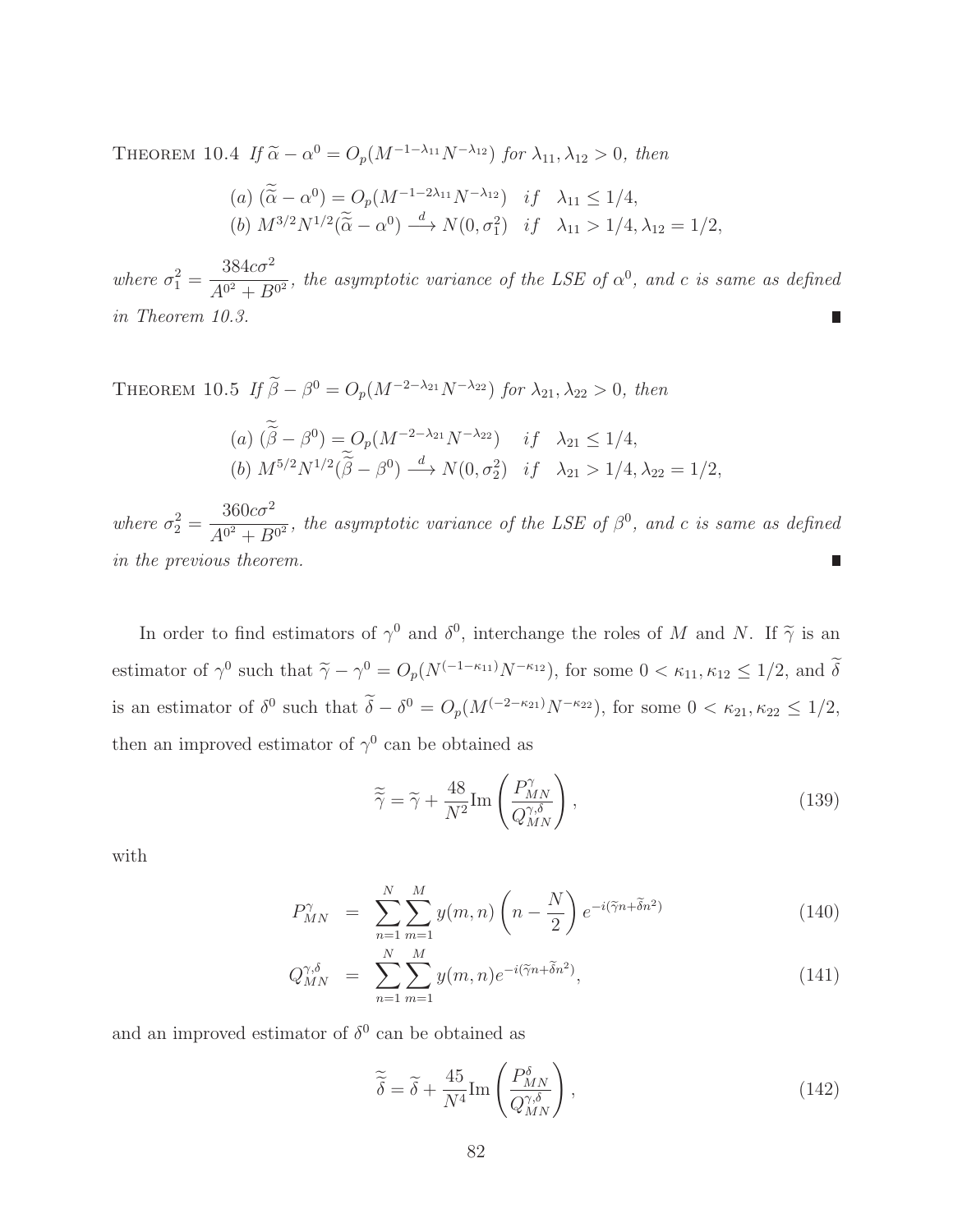with

$$
P_{MN}^{\delta} = \sum_{n=1}^{N} \sum_{m=1}^{M} y(m,n) \left(n^2 - \frac{N^2}{3}\right) e^{-i(\tilde{\gamma}n + \tilde{\delta}n^2)} \tag{143}
$$

and  $Q_{MN}^{\gamma,\delta}$  is same as defined in (141).

The following two results provide the justification for the improved estimators, the details can be obtained in Lahiri, Kundu and Mitra [77].

THEOREM 10.6 If  $\tilde{\gamma} - \gamma^0 = O_p(N^{-1-\kappa_{11}}M^{-\kappa_{12}})$  for  $\kappa_{11}, \kappa_{12} > 0$ , then

$$
(a)(\widetilde{\widetilde{\gamma}} - \gamma^0) = O_p(N^{-1-2\kappa_{11}}M^{-\kappa_{12}}) \quad if \quad \kappa_{11} \le 1/4,
$$
  
\n
$$
(b)N^{3/2}M^{1/2}(\widetilde{\widetilde{\gamma}} - \gamma^0) \stackrel{d}{\longrightarrow} N(0, \sigma_1^2) \quad if \quad \kappa_{11} > 1/4, \kappa_{12} = 1/2.
$$

Here  $\sigma_1^2$  and c are same as defined in Theorem 10.3.

THEOREM 10.7 If  $\tilde{\delta} - \delta^0 = O_p(N^{-2-\kappa_{21}}M^{-\kappa_{22}})$  for  $\kappa_{21}, \kappa_{22} > 0$ , then  $(a)(\widetilde{\delta} - \delta^0) = O_p(N^{-2-\kappa_{21}}M^{-\kappa_{22}})$  if  $\kappa_{21} \le 1/4$ ,  $(b)N^{5/2}M^{1/2}(\tilde{\delta}-\delta^0) \stackrel{d}{\longrightarrow} N(0,\sigma_2^2)$  if  $\kappa_{21} > 1/4, \kappa_{22} = 1/2.$ 

Here  $\sigma_2^2$  and c are same as defined in Theorem 10.5.

Now we show that starting from the initial guesses  $\tilde{\alpha}$ ,  $\tilde{\beta}$ , with convergence rates  $\tilde{\alpha} - \alpha^0 =$  $O_p(M^{-1}N^{-1/2})$  and  $\tilde{\beta} - \beta^0 = O_p(M^{-2}N^{-1/2})$ , respectively, how the above results can be used to obtain efficient estimators, which have the same rate of convergence as the LSEs. It may be noted that finding initial guesses with the above convergence rates are not difficult. It can be obtained by finding the minimum of  $Q_1(\alpha, \beta)$ , where

$$
Q_1(\alpha, \beta) = \sum_{m=1}^{M} \left( \sum_{n=1}^{N} y(m, n) - \mathcal{A} \cos(\alpha m + \beta m^2) - \mathcal{B} \sin(\alpha m + \beta m^2) \right)^2.
$$

Here also the main idea is not to use the whole sample at the beginning. We use part of the sample at the beginning and gradually proceed towards the complete sample. The algorithm

Г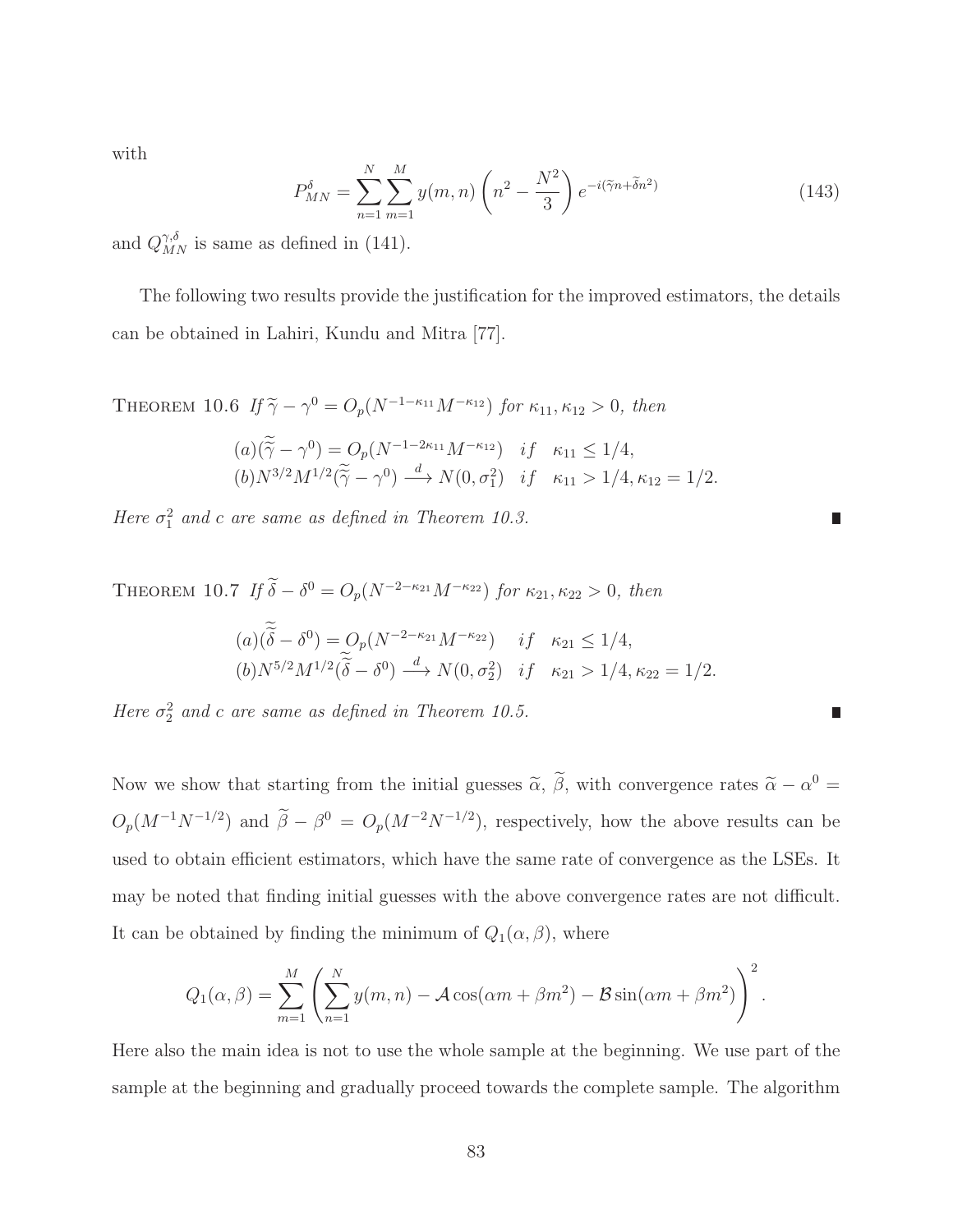is described below. We denote the estimates of  $\alpha^0$  and  $\beta^0$  obtained at the j-th iteration as  $\tilde{\alpha}^{(j)}$  and  $\tilde{\beta}^{(j)}$ , respectively.

ALGORITHM 4:

Step 1: Choose  $M_1 = M^{8/9}$ ,  $N_1 = N$ . Therefore,

$$
\widetilde{\alpha}^{(0)} - \alpha^0 = O_p(M^{-1}N^{-1/2}) = O_p(M_1^{-1-1/8}N_1^{-1/2}) \text{ and}
$$
  

$$
\widetilde{\beta}^{(0)} - \beta^0 = O_p(M^{-2}N^{-1/2}) = O_p(M_1^{-2-1/4}N_1^{-1/2}).
$$

Perform steps (134) and (137). Therefore, after 1-st iteration, we have

$$
\widetilde{\alpha}^{(1)} - \alpha^0 = O_p(M_1^{-1-1/4} N_1^{-1/2}) = O_p(M^{-10/9} N^{-1/2}) \text{ and}
$$
  

$$
\widetilde{\beta}^{(1)} - \beta^0 = O_p(M_1^{-2-1/2} N_1^{-1/2}) = O_p(M^{-20/9} N^{-1/2}).
$$

Step 2: Choose  $M_2 = M^{80/81}$ ,  $N_1 = N$ . Therefore,

$$
\widetilde{\alpha}^{(1)} - \alpha^0 = O_p(M_2^{-1-1/8} N_2^{-1/2}) \quad \text{and}
$$
  

$$
\widetilde{\beta}^{(1)} - \beta^0 = O_p(M_2^{-2-1/4} N_2^{-1/2}).
$$

Perform steps (134) and (137). Therefore, after 2-nd iteration, we have

$$
\widetilde{\alpha}^{(2)} - \alpha^0 = O_p(M_2^{-1-1/4} N_2^{-1/2}) = O_p(M^{-100/81} N^{-1/2}) \text{ and}
$$
  

$$
\widetilde{\beta}^{(2)} - \beta^0 = O_p(M_2^{-2-1/2} N_2^{-1/2}) = O_p(M^{-200/81} N^{-1/2}).
$$

Step 3: Choose  $M_3 = M$ ,  $N_3 = N$ . Therefore,

$$
\widetilde{\alpha}^{(2)} - \alpha^0 = O_p(M_3^{-1-19/81} N_3^{-1/2}) \text{ and}
$$
  

$$
\widetilde{\beta}^{(2)} - \beta^0 = O_p(M_2^{-2-38/81} N_3^{-1/2}).
$$

Again, performing steps (134) and (137), after 3-rd iteration, we have

$$
\widetilde{\alpha}^{(3)} - \alpha^0 = O_p(M^{-1-38/81}N^{-1/2}) \text{ and}
$$
  

$$
\widetilde{\beta}^{(3)} - \beta^0 = O_p(M^{-2-76/81}N^{-1/2}).
$$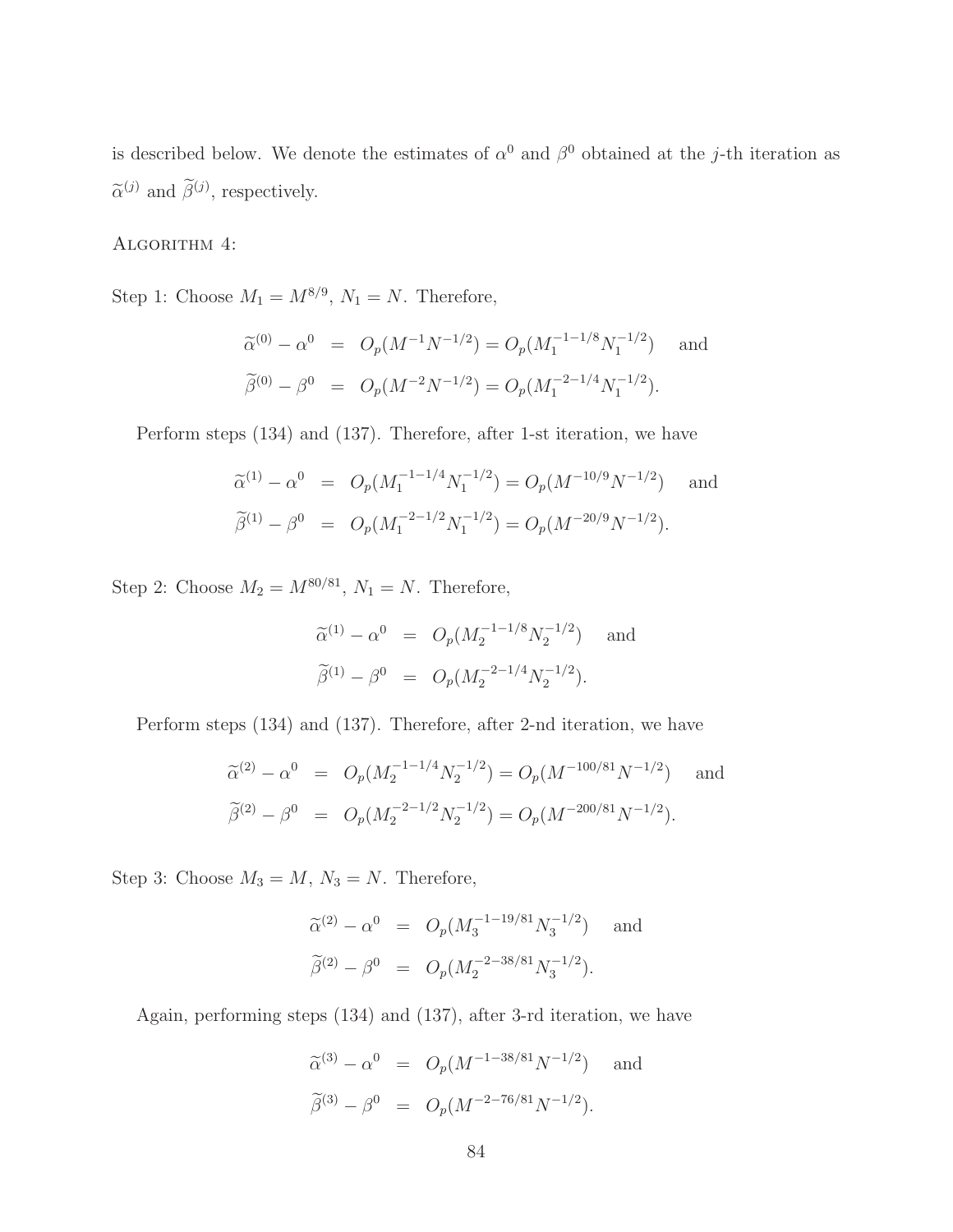Step 4: Choose  $M_4 = M$ ,  $N_4 = N$ , and after performing steps (134) and (137) we obtain the required convergence rates, i.e.

$$
\widetilde{\alpha}^{(4)} - \alpha^0 = O_p(M^{-3/2}N^{-1/2}) \text{ and}
$$
  

$$
\widetilde{\beta}^{(4)} - \beta^0 = O_p(M^{-5/2}N^{-1/2}).
$$

Similarly, interchanging the role of  $M$  and  $N$ , we can get the algorithm corresponding to  $\gamma^0$  and  $\delta^0$ . Extensive simulation experiments have been carried out by Lahiri [74], and it is observed that the performance of the finite step algorithm is quite good in terms of MSEs and biases. In initial steps, the part of the sample is selected in such a way that the dependence structure is maintained in the subsample. The MSEs and biases of the finite step algorithm are very similar with the corresponding performance of the LSEs. Therefore, the finite step algorithm can be used quite efficiently in practice.

#### 10.4 EFFICIENT ALGORITHM BASED ON DIMENSION REDUCTION

Recently, Grover, Kundu and Mitra [46] proposed an efficient estimators of the unknown parameters of a 2-D chirp model (131) when the errors are i.i.d. random variables with mean zero and finite variance  $\sigma^2$ . It is a numerically efficient method and it uses the reduction of 2-D chirp model to 1-D chirp models. The main advantage of the proposed estimators is that although they can be obtained in a more computationally efficient manner, they have the same convergence rates as the LSEs.

Suppose we fix  $n = n_0$ , then (131) can be rewritten for  $m = 1, \ldots, M$  as follows

$$
y(m, n_0) = A^0 \cos(\alpha^0 m + \beta^0 m^2 + \gamma^0 n_0 + \delta^0 n_0^2) + B^0 \sin(\alpha^0 m + \beta^0 m^2 + \gamma^0 n_0 + \delta^0 n_0^2)
$$
  
+ $e(m, n_0);$   
=  $A^0(n_0) \cos(\alpha^0 m + \beta^0 m^2) + B^0(n_0) \sin(\alpha^0 m + \beta^0 m^2) + e(m, n_0).$  (144)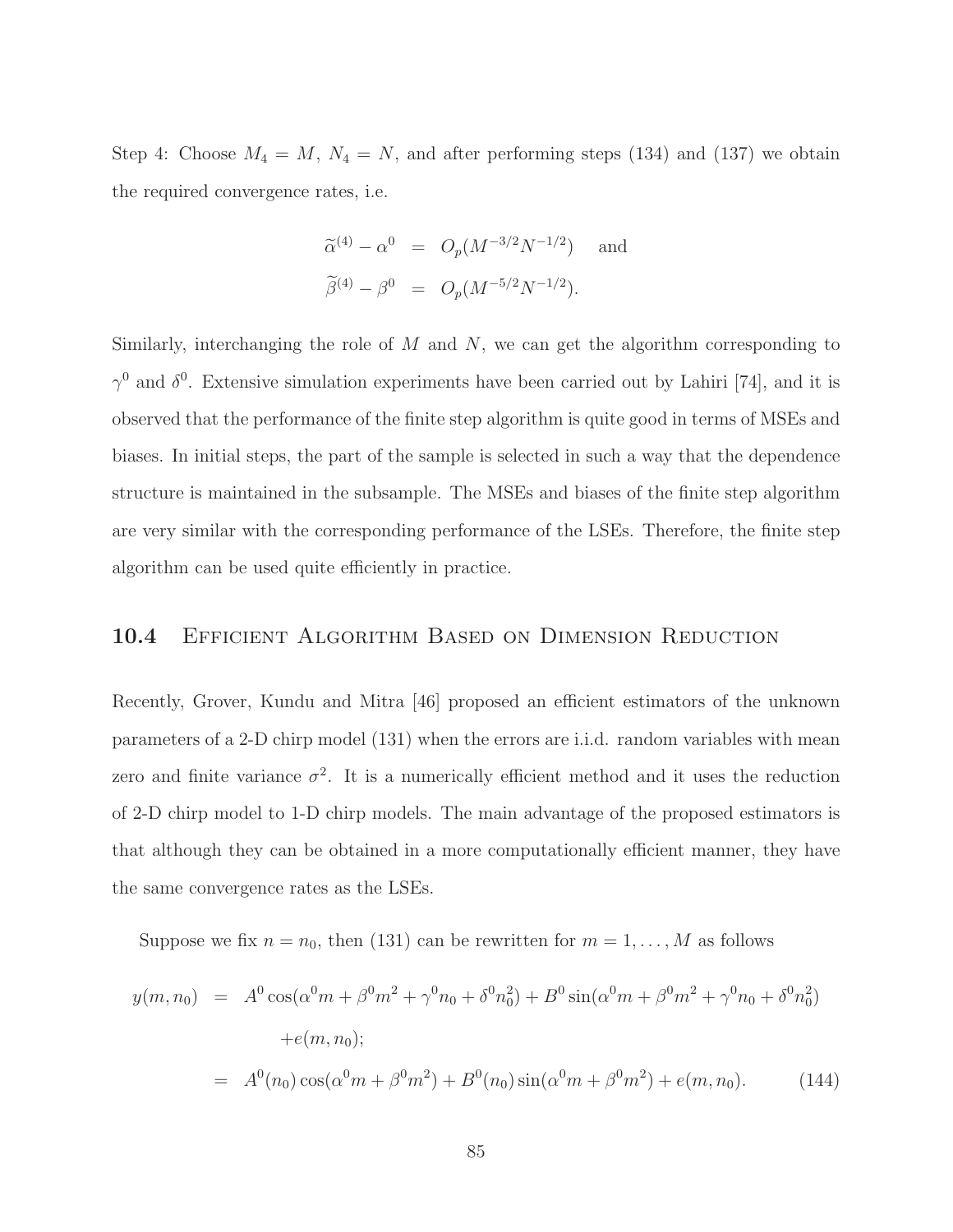Cleary, (144) represents a 1-D chirp model with  $A^0(n_0)$ ,  $B^0(n_0)$  as amplitudes,  $\alpha^0$  as the frequency parameter and  $\beta^0$  as the frequency rate parameter. Here,

$$
A^{0}(n_{0}) = A^{0} \cos(\gamma^{0} n_{0} + \delta^{0} n_{0}^{2}) + B^{0} \sin(\gamma^{0} n_{0} + \delta^{0} n_{0}^{2}),
$$
  

$$
B^{0}(n_{0}) = -A^{0} \sin(\gamma^{0} n_{0} + \delta^{0} n_{0}^{2}) + B^{0} \cos(\gamma^{0} n_{0} + \delta^{0} n_{0}^{2}).
$$

Therefore, for any fixed  $n_0 \in \{1, \ldots, N\}$ , it represents a 1-D chirp model with the same frequency and frequency rate parameters, though different amplitudes. Thus each column of the 2-D data matrix can be thought of as a data vector coming from 1-D chirp model with the same frequency and frequency rate.

Therefore, each column of the data matrix can be used to estimate  $\alpha^0$  and  $\beta^0$  and for this purpose least squares method may be used. Hence, the estimators of  $\alpha^0$  and  $\beta^0$  can be obtained by minimizing the following function:

$$
R_M(\alpha, \beta, n_0) = \boldsymbol{Y}_{n_0}^{\top} (\boldsymbol{I} - \boldsymbol{P}_{\boldsymbol{Z}_M}(\alpha, \beta)) \boldsymbol{Y}_{n_0}
$$

for each  $n_0$ . Here,  $\boldsymbol{Y}_{n_0} = \begin{bmatrix} y[1,n_0], & \ldots, & y[M,n_0] \end{bmatrix}^\top$  is the  $n_0$ th column of the original data matrix,  $\boldsymbol{P}_{\boldsymbol{Z}_M}(\alpha,\beta) = \boldsymbol{Z}_M(\alpha,\beta)(\boldsymbol{Z}_M(\alpha,\beta))^{\top} \boldsymbol{Z}_M(\alpha,\beta)^{\top} \boldsymbol{Z}_M(\alpha,\beta)^{\top}$  is the projection matrix on the column space of the matrix  $\mathbf{Z}_M(\alpha, \beta)$  and

$$
\mathbf{Z}_M(\alpha, \beta) = \begin{bmatrix} \cos(\alpha + \beta) & \sin(\alpha + \beta) \\ \vdots & \vdots \\ \cos(M\alpha + M^2\beta) & \sin(M\alpha + M^2\beta) \end{bmatrix} . \tag{145}
$$

Therefore, estimates of  $\alpha^0$  and  $\beta^0$  can be obtained from each column of the data vector and they can be combined. This process involves minimizing  $N$  2-D functions corresponding to the N columns of the matrix. To avoid that, Grover, Kundu and Mitra [46] propose to minimize the following function instead:

$$
R_{MN}^{(1)}(\alpha,\beta) = \sum_{n_0=1}^{N} R_M(\alpha,\beta,n_0) = \sum_{n_0=1}^{N} \mathbf{Y}_{n_0}^{\top} (\mathbf{I} - \mathbf{P}_{\mathbf{Z}_M}(\alpha,\beta)) \mathbf{Y}_{n_0}
$$
(146)

with respect to  $\alpha$  and  $\beta$  simultaneously and obtain  $\hat{\alpha}$  and  $\hat{\beta}$ . It reduces the computational burden significantly. It may be mentioned that since the errors are assumed to be i.i.d., replacing these N functions by their sum is justifiable.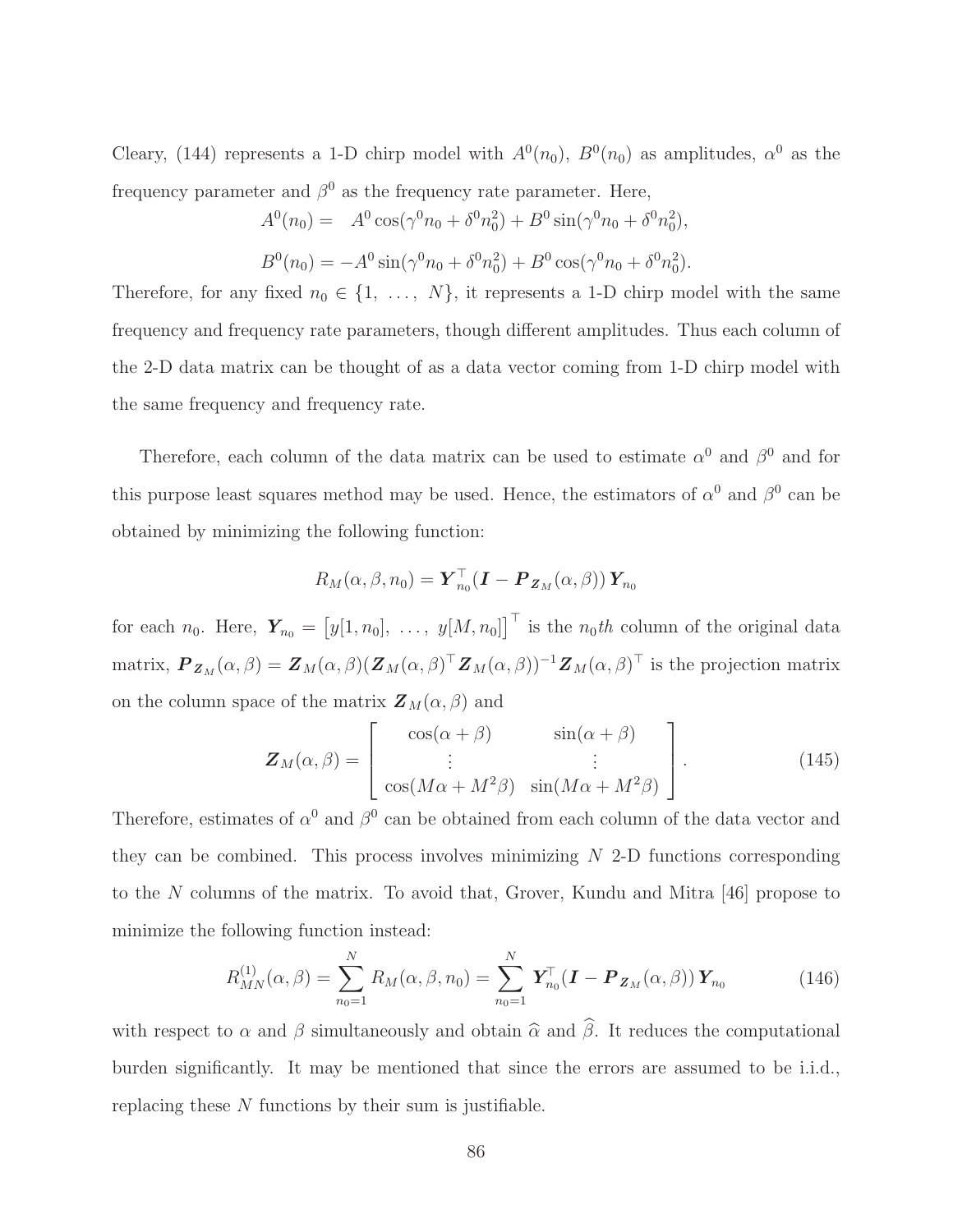Similarly, we can obtain the estimates,  $\hat{\gamma}$  and  $\delta$ , of  $\gamma^0$  and  $\delta^0$ , by minimizing the following criterion function:

$$
R_{MN}^{(2)}(\gamma,\delta) = \sum_{m_0=1}^{M} R_N(\gamma,\delta,m_0) = \sum_{m_0=1}^{M} \boldsymbol{Y}_{m_0}^{\top} (\boldsymbol{I} - \boldsymbol{P}_{\boldsymbol{Z}_N}(\gamma,\delta)) \boldsymbol{Y}_{m_0}
$$
(147)

with respect to  $\gamma$  and  $\delta$  simultaneously. The data vector  $\boldsymbol{Y}_{m_0} = \left[y[m_0, 1], \ldots, y[m_0, N]\right]^{\top}$ , is the  $m_0th$  row of the data matrix,  $m_0 = 1, ..., M$ ,  $\mathbf{P}_{\mathbf{Z}_N}(\gamma, \delta)$  is the projection matrix on the column space of the matrix  $\mathbf{Z}_N(\gamma,\delta)$  and the matrix  $\mathbf{Z}_N(\gamma,\delta)$  can be obtained by replacing  $\alpha$ ,  $\beta$ , N by  $\gamma$ ,  $\delta$  and M, respectively in the matrix  $\mathbf{Z}_M(\alpha, \beta)$ , defined in (145).

Once the non-linear parameters have been estimated, the estimates of the linear parameters can be obtained as given below:

$$
\begin{bmatrix} \widehat{A} \\ \widehat{B} \end{bmatrix} = [\boldsymbol{W}(\hat{\alpha}, \hat{\beta}, \hat{\gamma}, \hat{\delta})^{\top} \boldsymbol{W}(\hat{\alpha}, \hat{\beta}, \hat{\gamma}, \hat{\delta})]^{-1} \boldsymbol{W}(\hat{\alpha}, \hat{\beta}, \hat{\gamma}, \hat{\delta})^{\top} \boldsymbol{Y}_{MN \times 1}.
$$

Here,  $Y_{MN\times 1} = [y(1,1), \ldots, y(M,1), \ldots, y(1,N), \ldots, y(M,N)]^{\top}$  is the observed data vector, and

$$
\mathbf{W}(\alpha,\beta,\gamma,\delta)_{MN\times 2} = \begin{bmatrix}\n\cos(\alpha+\beta+\gamma+\delta) & \sin(\alpha+\beta+\gamma+\delta) \\
\cos(2\alpha+4\beta+\gamma+\delta) & \sin(2\alpha+4\beta+\gamma+\delta) \\
\vdots & \vdots \\
\cos(M\alpha+M^{2}\beta+\gamma+\delta) & \sin(M\alpha+M^{2}\beta+\gamma+\delta) \\
\vdots & \vdots \\
\cos(\alpha+\beta+N\gamma+N^{2}\delta) & \sin(\alpha+\beta+N\gamma+N^{2}\delta) \\
\cos(2\alpha+4\beta+N\gamma+N^{2}\delta) & \sin(2\alpha+4\beta+N\gamma+N^{2}\delta) \\
\vdots & \vdots \\
\cos(M\alpha+M^{2}\beta+N\gamma+N^{2}\delta) & \sin(M\alpha+M^{2}\beta+N\gamma+N^{2}\delta)\n\end{bmatrix}
$$
\n(148)

The following assumptions are needed to establish the asymptotic properties of the estimators.

ASSUMPTION 10.2 The error random variable  $\{e(m, n)\}\$ is a double array sequence of i.i.d. random variables with mean zero, variance  $\sigma^2$  and finite fourth order moment.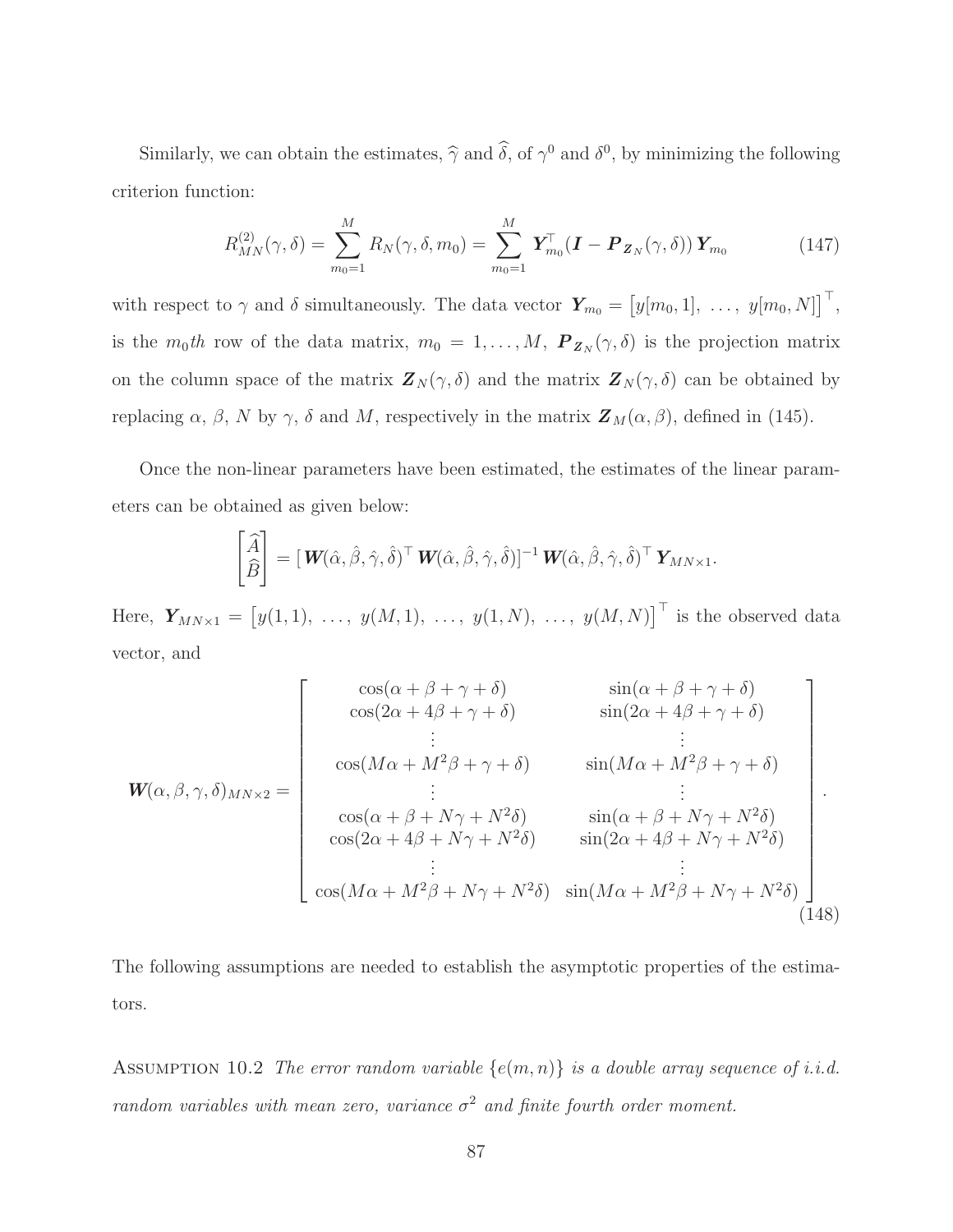ASSUMPTION 10.3 The non-linear parameters satisfy  $0 < \alpha^0, \beta^0, \gamma^0, \delta^0 < \pi$  and there exists a K, such that  $0 < A^{0^2} + B^{0^2} < K$ .

The results obtained on the consistency of the proposed estimators are presented in the following theorems:

THEOREM 10.8 Under assumptions 10.2 and 10.3,  $\widehat{\alpha}$  and  $\widehat{\beta}$  are strongly consistent estimators of  $\alpha^0$  and  $\beta^0$  respectively, that is,

$$
\widehat{\alpha} \xrightarrow{a.s.} \alpha^0 \text{ as } M \to \infty.
$$
  

$$
\widehat{\beta} \xrightarrow{a.s.} \beta^0 \text{ as } M \to \infty.
$$

THEOREM 10.9 Under assumptions 10.2 and 10.3,  $\hat{\gamma}$  and  $\hat{\delta}$  are strongly consistent estimators of  $\gamma^0$  and  $\delta^0$  respectively, that is,

$$
\widehat{\gamma} \xrightarrow{a.s.} \gamma^0 \text{ as } N \to \infty.
$$
  

$$
\widehat{\delta} \xrightarrow{a.s.} \delta^0 \text{ as } N \to \infty.
$$

The following theorems provide the asymptotic distributions of the proposed estimators:

THEOREM 10.10 If the assumptions, 10.2 and 10.3 are satisfied, then

$$
\boldsymbol{D}_1\left[(\widehat{\alpha}-\alpha^0),\;(\widehat{\beta}-\beta^0)\right]^{\top}\stackrel{d}{\to}N_2(\boldsymbol{0},2\sigma^2\boldsymbol{\Sigma})\;\;as\;M\to\infty.
$$

Here,  $\mathbf{D}_1 = \text{diag}(M^{\frac{3}{2}}N^{\frac{1}{2}}, M^{\frac{5}{2}}N^{\frac{1}{2}})$  and

$$
\Sigma = \frac{2}{A^{0^2} + B^{0^2}} \begin{bmatrix} 96 & -90 \\ -90 & 90 \end{bmatrix}
$$
 (149)

THEOREM 10.11 If the assumptions, 10.2 and 10.3 are satisfied, then

$$
\boldsymbol{D}_2\left[(\widehat{\gamma}-\gamma^0),\;(\widehat{\delta}-\delta^0)\right]^{\top}\stackrel{d}{\to}\boldsymbol{\mathcal{N}}_2(\boldsymbol{0},2\sigma^2\boldsymbol{\Sigma})\;\;as\;N\to\infty.
$$

Here,  $D_2 = \text{diag}(M^{-1/2} N^{-3/2}, M^{-1/2} N^{-5/2})$  and  $\Sigma$  is as defined in (149).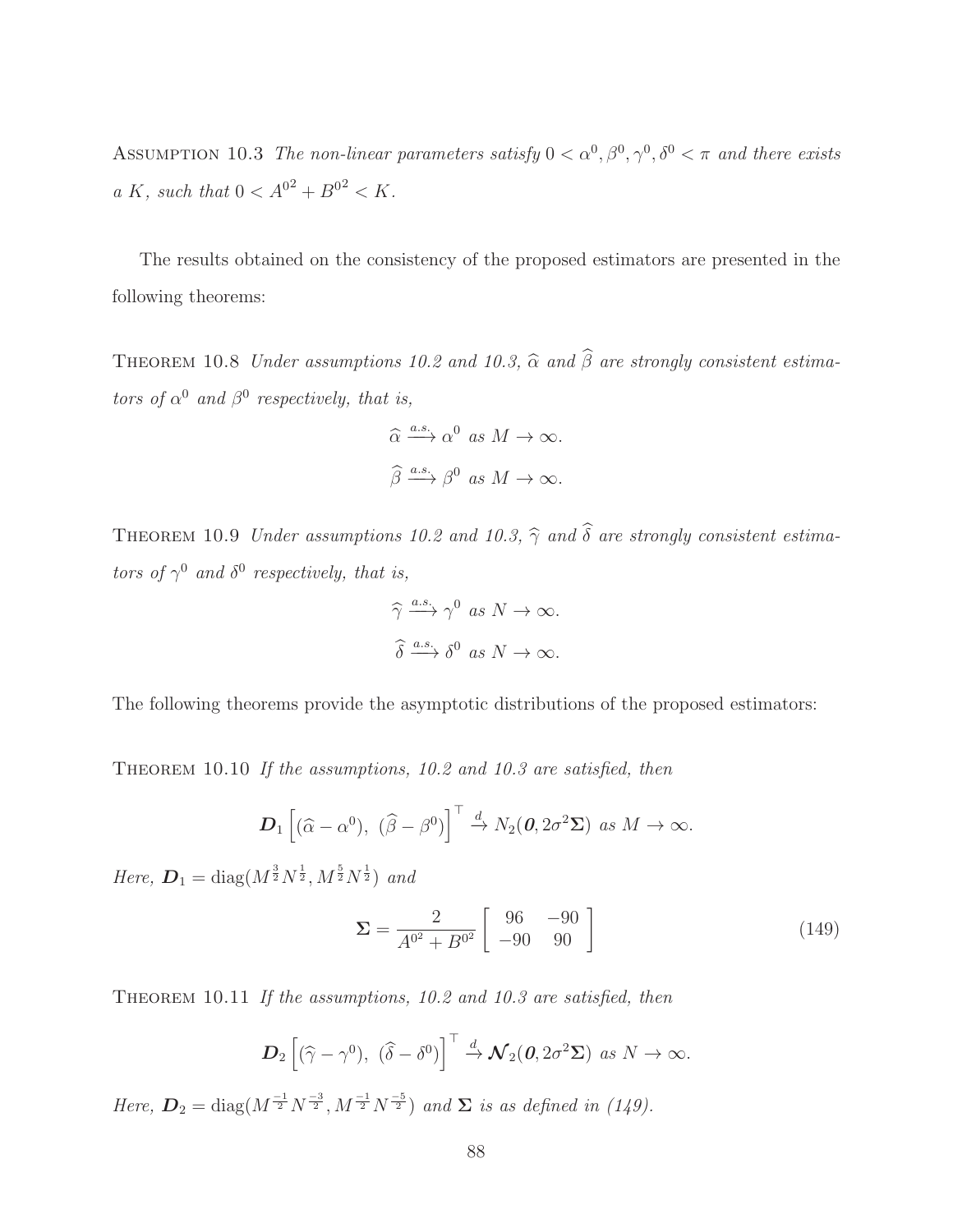The asymptotic distributions of  $(\widehat{\alpha}, \widehat{\beta})$  and  $(\widehat{\gamma}, \widehat{\delta})$  are observed to be the same as those of the corresponding LSEs. Thus, we get the same efficiency as that of the LSEs without going through the process of actually computing the LSEs.

#### 10.5 Two-Dimensional Polynomial Phase Signal Model

So far we have discussed about 1-D and 2-D chirp models in details. But 2-D polynomial phase signal model also has received significant amount of attention in the signal processing literature. The most general form of the 2-D polynomial phase signal model was introduced by Francos and Friedlander [35]. In presence of additive error the model can be described as follows:

$$
y(m,n) = A^0 \cos\left(\sum_{p=1}^r \sum_{j=0}^p \alpha^0(j, p-j) m^j n^{p-j}\right) + B^0 \sin\left(\sum_{p=1}^r \sum_{j=0}^p \alpha^0(j, p-j) m^j n^{p-j}\right) + e(m,n); \quad m = 1, ..., M; \quad n = 1, ..., N,
$$
\n(150)

here  $e(m, n)$  is the additive error with mean 0,  $A^0$  and  $B^0$  are non zero real numbers, and for  $j = 0, \ldots, p, = 1, \ldots, r, \alpha^0(j, p - j)$ 's are distinct frequency rates of order  $(j, p - j)$ , respectively, and lie strictly between 0 and  $\pi$ . Here  $\alpha^{0}(0,1)$  and  $\alpha^{0}(1,0)$  are called frequencies. The explicit assumptions on the error  $X(m, n)$  will be provided later.

Different specific forms of model (150) have been used quite extensively in the literature. For example Friedlander and Francos [38] used the following 2-D polynomial phase signal model

$$
y(m, n) = A^{0} \cos(\alpha^{0} m + \beta^{0} m^{0} + \gamma^{0} n + \delta^{0} n^{2} + \nu^{0} mn)
$$

$$
+ B^{0} \sin(\alpha^{0} m + \beta^{0} m^{0} + \gamma^{0} n + \delta^{0} n^{2} + \nu^{0} mn)
$$

$$
+ e(m, n); \quad m = 1, ..., M; \quad n = 1, ..., N,
$$

to analyze finger print type data and Djurović et al.  $[27]$  used a specific 2-D cubic phase signal model due to its applications in modelling Synthetic Aperture Radar (SAR) data and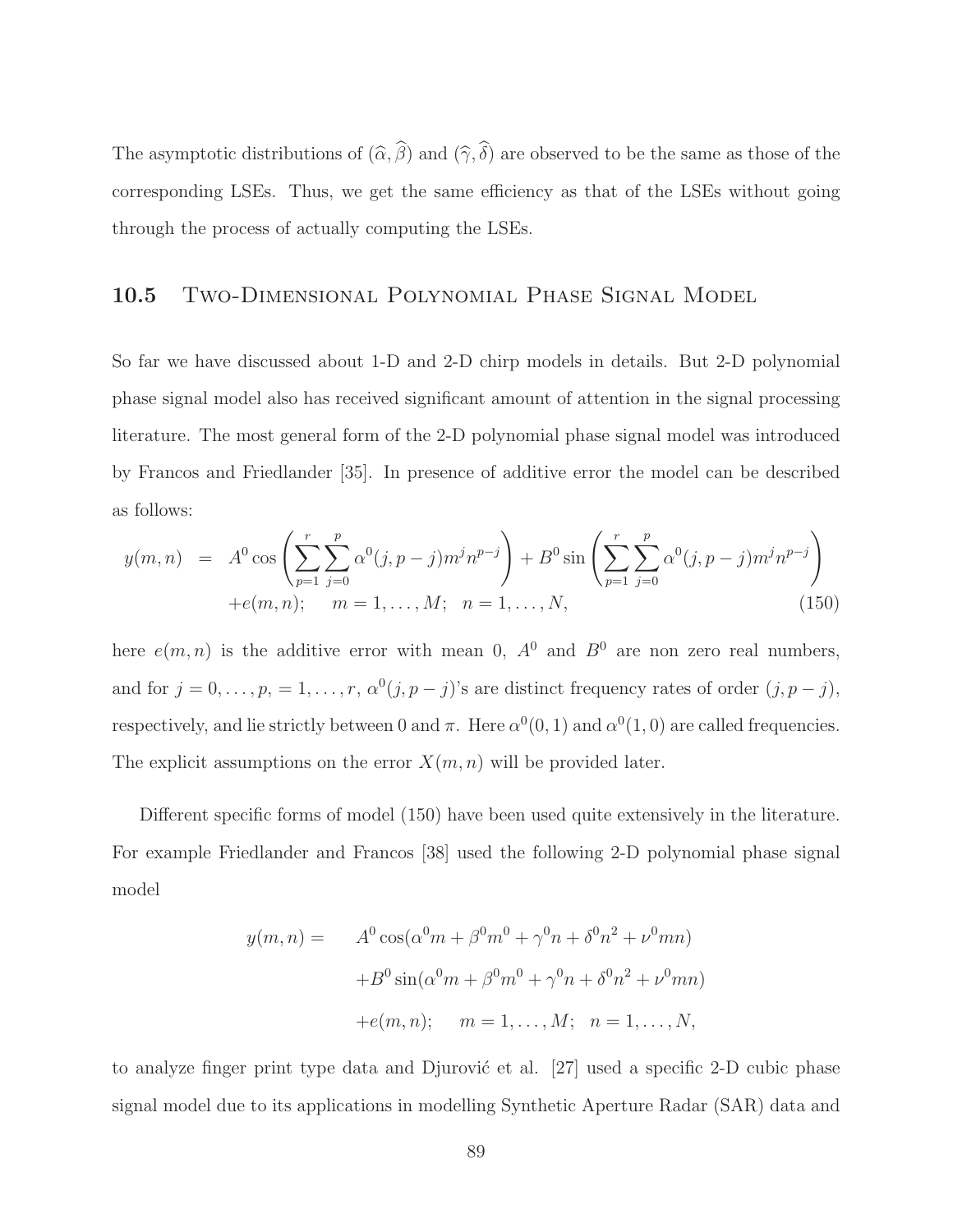in particular Interferometric SAR data. Further, 2-D polynomial phase signal model also has been used in modeling and analyzing magnetic resonance imaging (MRI), optical imaging and different texture imaging. For some of the other specific applications of this model, one may refer to Djukanović and Djurović  $[21]$ , Ikram and Zhou  $[55]$ , Wang and Zhou  $[120]$ , Tichavsky and Handel [113], Amar, Leshem and van der Veen [2] and see the references cited therein.

Different estimation procedures have been suggested in the literature based on the assumption that the error components are i.i.d. random variables with mean zero and finite variance. For example, Farquharson et al. [32] provided a computationally efficient estimation procedures of the unknown parameters of a polynomial phase signals. Djurović and Stanković  $|26|$  proposed the quasi maximum likelihood estimators based on the normality assumption of the error random variables. Recently, Djurović et al.  $|25|$  considered an efficient estimation method of the polynomial phase signal parameters by using a cubic phase function. Some of the refinement of the parameter estimation of the polynomial phase signals can be obtained in O'Shea [97].

Interestingly, a significant amount of work has been done in developing different estimation procedures to compute parameter estimates of the polynomial phase signal, but not much work has been done in developing the properties of the estimators. In most of the cases, the mean squared errors or the variances of the estimates are compared with the corresponding Cramer-Rao lower bound, without establishing formally that the asymptotic variances of the maximum likelihood estimators attain the lower bound in case the errors are i.i.d. normal random variables. Recently, Lahiri and Kundu [75] established formally the asymptotic properties of the LSEs of parameters in model (150) under a fairly general assumptions on the error random variables. From the results of Lahiri and Kundu [75] it can be easily obtained that when the errors are i.i.d. normally distributed the asymptotic vari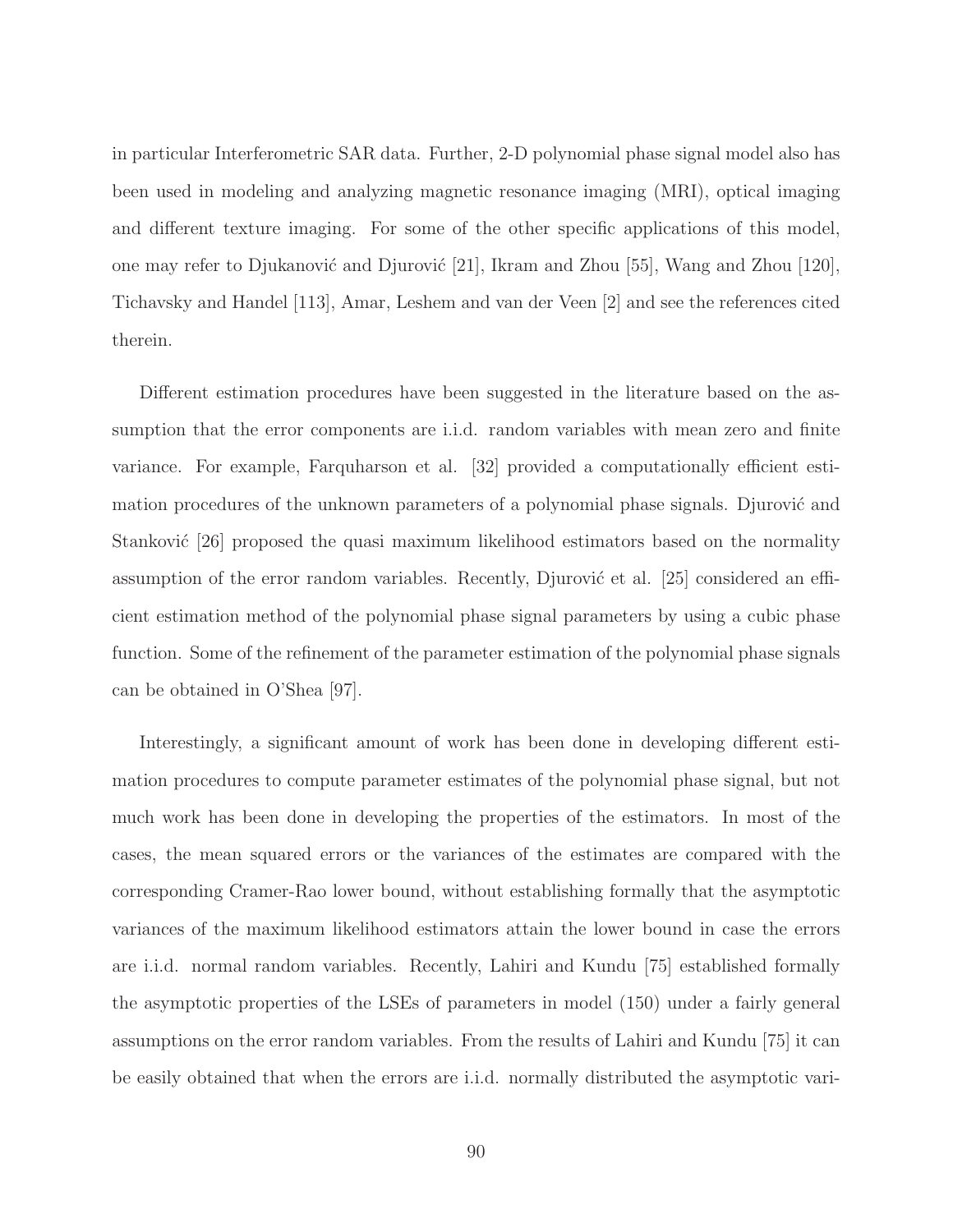ance of the MLEs attain the Cramer-Rao lower bound. Lahiri and Kundu [75] established the consistency and the asymptotic normality properties of the LSEs of the parameters of model (150) under a more general error assumptions. Although, the LSEs are the most efficient estimators, finding the LSEs is a computationally challenging problem. Moreover, computationally efficient algorithm which provides estimators which have the same rate of convergence as the LSEs does not exist. More work is needed along that direction.

## 11 CONCLUSIONS

In this chapter we have provided a brief review of different 1-D and 2-D chirp models which have received a considerable amount of attention in recent years in the Statistical Signal Processing literature. These models have been used quite effectively in analyzing 1-D and 2-D non-stationary signals. Several numerical algorithms and sophisticated statistical tools are needed to develop efficient estimators and derive their properties. Since the models are non-linear in nature, most of the properties are asymptotic. Extensive simulations have been performed by different researchers to verify the effectiveness of the different estimators. We have provided several open problems for future research. We hope that this review chapter will generate enough interests among your researchers to come forward and solve some of these challenging problems.

### Acknowledgements

Part of the work of the first author has been supported by a grant from the Science and Engineering Research Board, Department of Science and Technology, Government of India.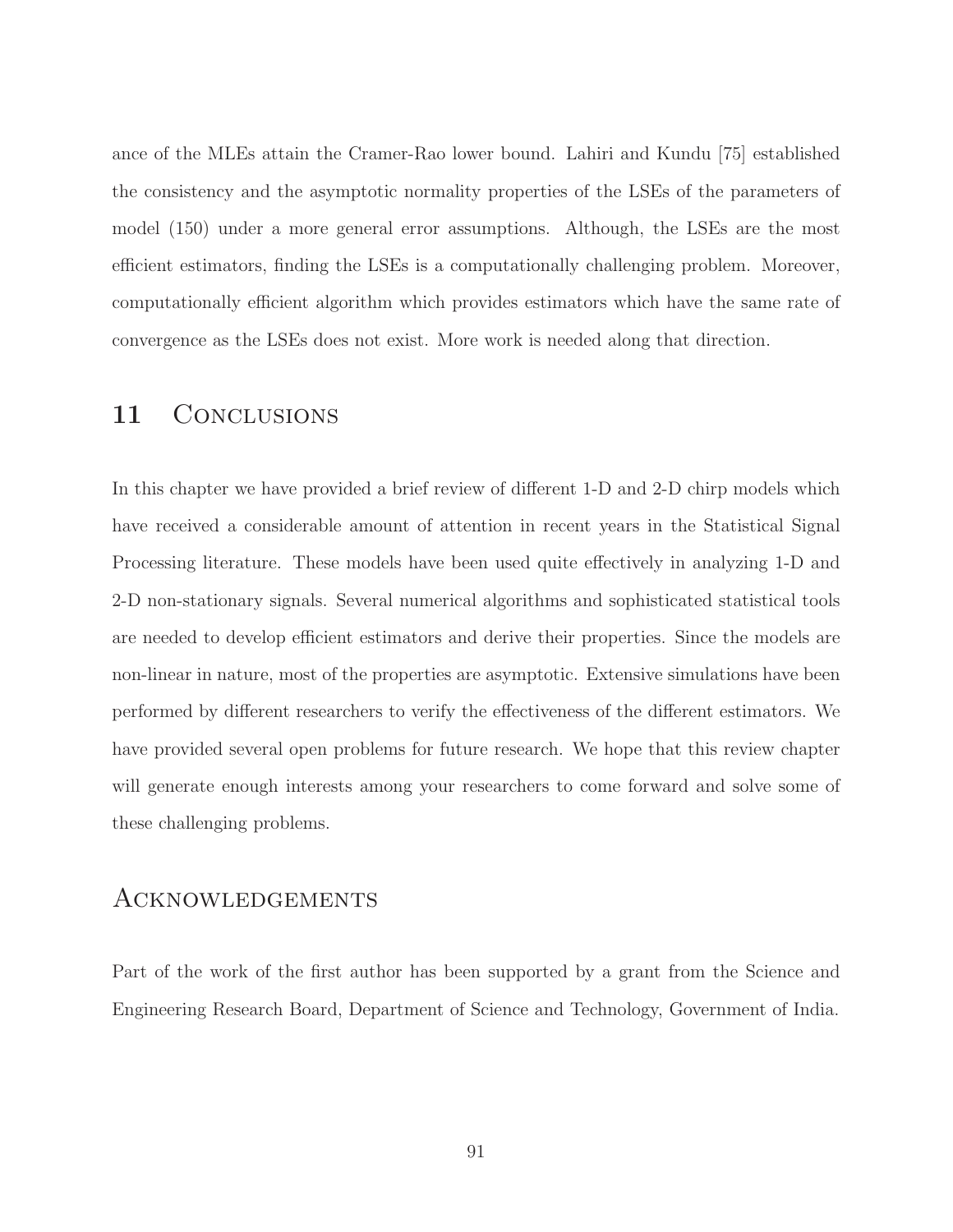## References

- [1] Abatzoglou, T. (1986), "Fast maximum likelihood joint estimation of frequency and frequency rate", IEEE Transactions on Aerospace and Electronic Systems, vol.  $22, 708 - 715.$
- [2] Amar, A., Leshem, A. and van der Veen, A. J. (2010), "A low complexity blind estimator of narrow band polynomial phase signals", IEEE Transactions on Signal Processing, vol. 58, 4674 – 4683.
- [3] Bai, Z.D., Rao, C.R., Chow, M. and Kundu, D. (2003), "An efficient algorithm for estimating the parameters of superimposed exponential signals", Journal of Statistical Planning and Inference, vol. 110, 23 – 34.
- [4] Barbarossa, S. and Petrone, V. (1997). Analysis of polynomial-phase signals by the integrated generalized ambiguity function. IEEE Transactions on Signal Processing, 45, 316-327.
- [5] Barbarossa, S., Scaglione, A. and Giannakis, G. (1998). Product high-order ambiguity function for multicomponent polynomial-phase signal modeling. IEEE Transactions on Signal Processing, 46, 691-708.
- [6] Barbieri, M. M. and Barone, P. (1992) "A two dimensional Prony's method for Spectral estimation", IEEE Transactions on Signal Processing, vol. 40, 2747 – 2756.
- [7] Bates, D.M. and Watts, D.G. (1988), Nonlinear regression analysis and its applications, John Wiley & Sons, New York.
- [8] Besson, O. and Castanie F. (1993), "On estimating the frequency of a sinusoid in autoregressive multiplicative noise", Signal Processing, vol. 30, 65–83.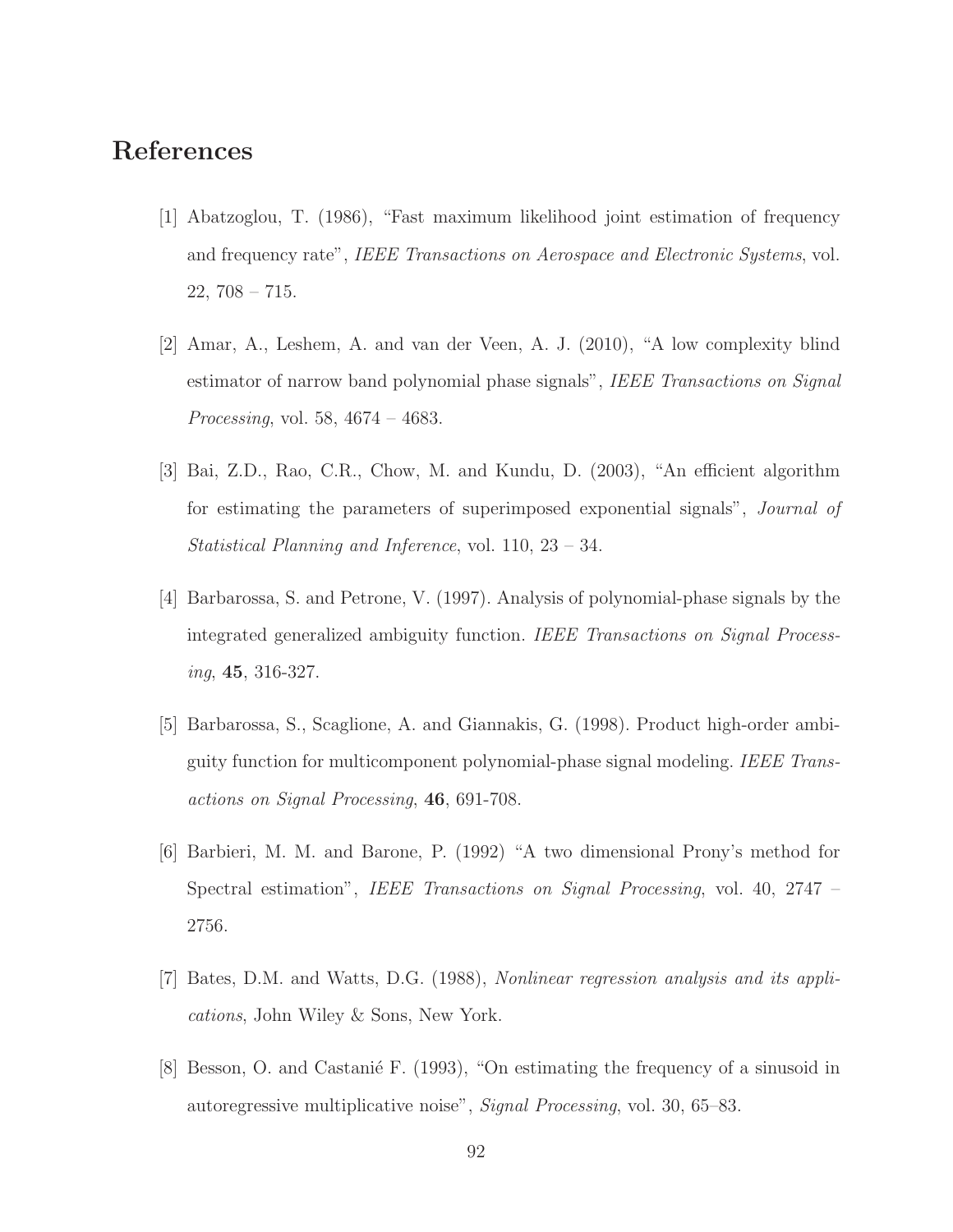- [9] Besson, O. and Stoica, P. (1995), "Sinusoidal signals with random amplitude: Least- squares estimators and their statistical analysis", IEEE Transactions on Signal Processing, vol. 43, 2733 – 2744.
- [10] Besson, O., Ghogho, M. and Swami, A. (1999), "Parameter estimation for random amplitude chirp signals", IEEE Transactions on Signal Processing, vol. 47, 3208 – 3219.
- [11] Besson, O., Giannakis, G.B. and Gini, F. (1999), "Improved estimation of hyperbolic frequency modulated chirp signals", IEEE Transactions on Signal Processing, vol. 47, 1384 – 1388.
- [12] Bresler, Y. and Macovski, A. (1986), "Exact maximum likelihood parameter estimation of superimposed exponential signals in noise", IEEE Transactions on Acoustics, Speech and Signal Processing, vol. 34, 1081 – 1089.
- [13] Cabrera, S.D. and Bose, N.K. (1993), "Prony's method for two-dimensional complex exponential modeling", Chapter 15, In S.G. Tzafestas (Ed.), Applied COntrol Theory, pp 401–411, New York, NY, Marcel and Dekker.
- [14] Cao, F.,Wang, S., Wang, F. (2006), "Cross-Spectral Method Based on 2-D Cross Polynomial Transform for 2-D Chirp Signal Parameter Estimation", ICSP2006 Proceedings, DOI:10.1109/ICOSP.2006.344475.
- [15] Casazza, P.G. and Fickus, M. (2006) "Fourier transforms of finite chirps", EURASIP Journal on Applied Signal Processing, vol. 2006, Article ID 70204, pp. 1-7.
- [16] Chang, G.W. and Chen, C. (2010), "An accurate time domain procedure for harmonics and inter-harmonics detection", IEEE Transactions of Power Del., vol. 25, 1787–1795.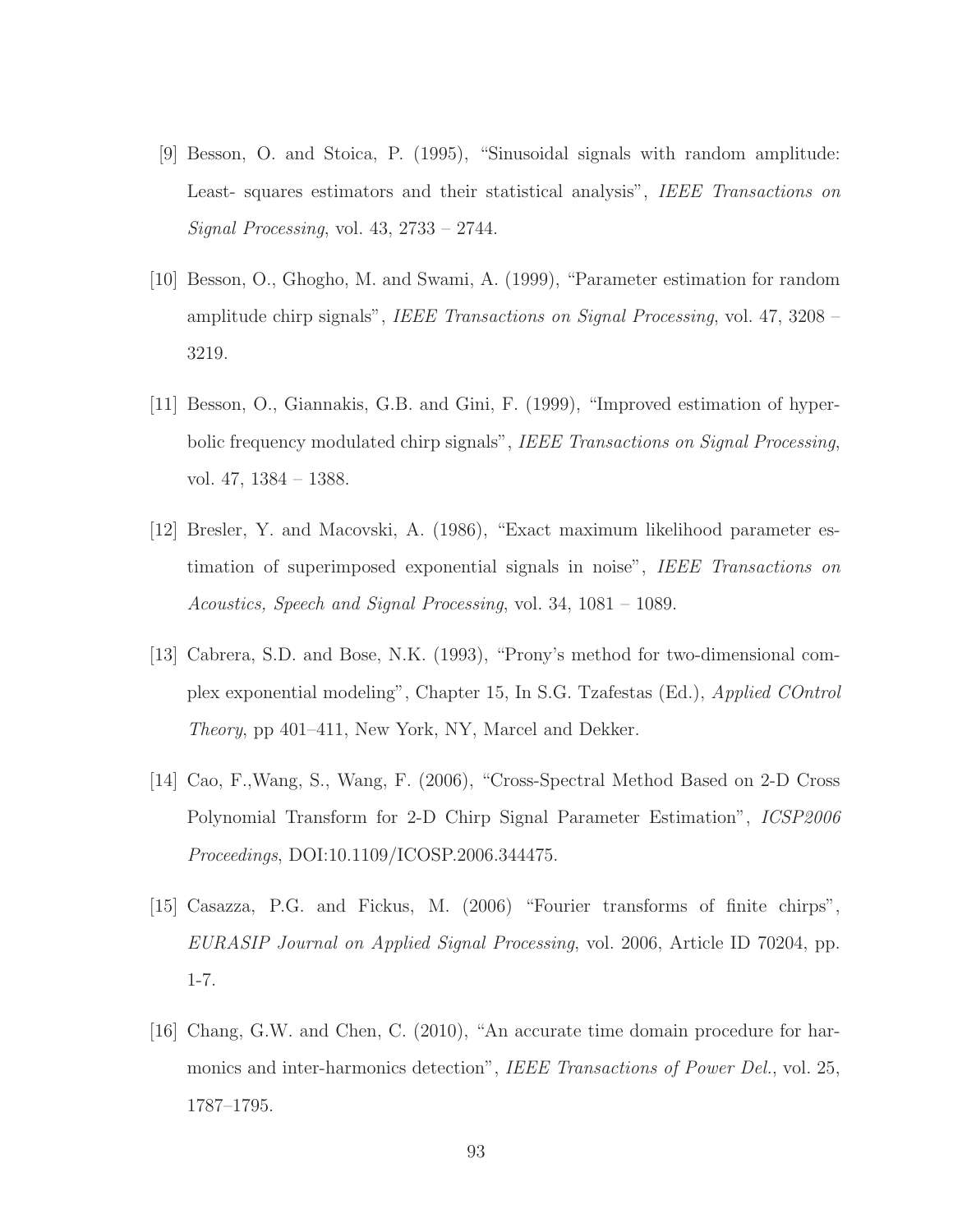- [17] Charnes A., Cooper,W.W. and Ferguson, R (1955), "Optimal estimation of executive compensation by linear programing", Management Science, 1, 138–151.
- [18] Christensen, M.G., Stoica, P., Jakobsson, A. and Jensen, H.S. (2008), "Multi-pitch estimation", Signal Processing, vol. 88, 972–983.
- [19] Christensen, M.G., Jensen, S.H., Jakobsson, A. and Jensen, S.H. (2008), "Optimal filter designs for fundamental frequency estimation", IEEE Signal Processing Letters, vol.15, 745–748.
- [20] Chun, J. and Bose, N.K. (1995), "Parameter estimation via signal selectivity of signal subspaces (PESS) and its applications", Digital Signal Processing, vol. 5, 58 – 76.
- [21] Djukanović, S. and Djurović, I. (2012) "Aliasing detection and resolving in the estimation of polynomial-phase signal parameters", *Signal Processing*, vol. 92, 235 – 239.
- [22] Dhar, S.S., Kundu, D. and Das, U. (2019), "On testing parameters of chirp signal model", IEEE Transactions on Signal Processing, vol. 67, 4291 – 4301.
- [23] Dielman, T.E. (1984), "Least absolute value estimation in regression models: An annotated bibliography", Communication in Statistics - Theory and Methods, vol.  $4,513-541.$
- [24] Djurić, P.M. and Kay, S.M. (1990), "Parameter estimation of chirp signals", IEEE Transactions on Acoustics, Speech and Signal Processing, vol. 38, 2118 – 2126.
- [25] Djurović, I., Simeunović, M. and Wang, P. (2017), "Cubic phase function: A simple solution for polynomial phase signal analysis", *Signal Processing*, vol.  $135, 48 - 66$ .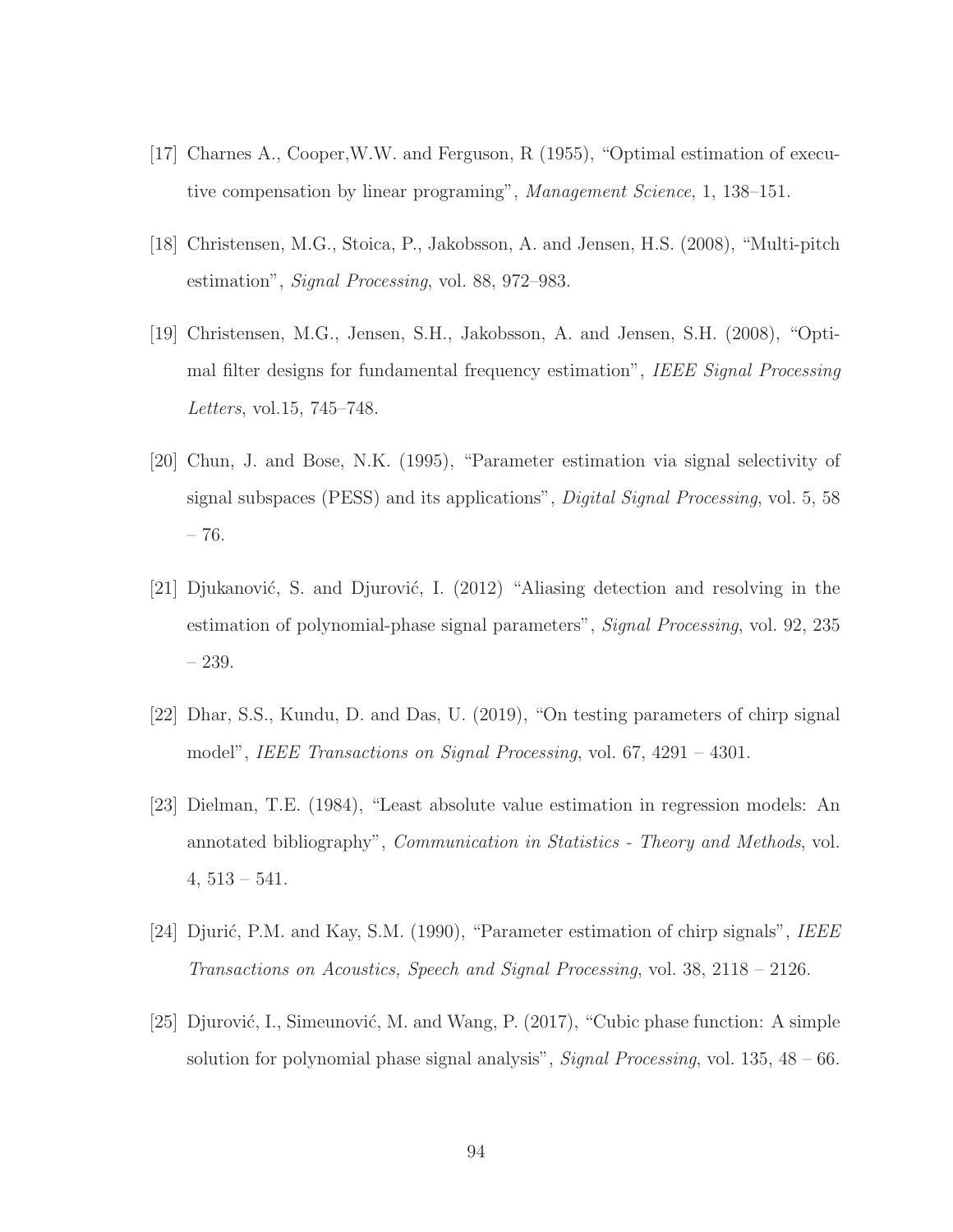- [26] Djurović, I. and Stanković L. J. (2014), "Quasi maximum likelihood estimators of polynomial phase signals", IET Signal Processing, vol. 13, 347 – 359.
- [27] Djurović, I., Wang, P. and Ioana, C. (2010) "Parameter estimation of 2-D cubic phase signal function using genetic algorithm", Signal Processing, vol. 90, 2698 – 2707.
- [28] Dodge, Y. (1987), " An introduction to  $L_1$ -norm bases statistical data analysis", Computational Statistics and Data Analysis, vol. 5, 239 - 253.
- [29] Doweck, Y., Amar, A. and Cohen, I. (2015), "Joint model order selection and parameter estimation of chirps with harmonic components", IEEE Transactions on Signal Processing, vol.  $63, 1765 - 1778$ .
- [30] Dwyer, R.F. (1991), "Fourth-order spectra of Gaussian amplitude modulated sinusoids", Journal of the Acoustics Society of America, vol. 90, 918–926.
- [31] Eddy, T.W. (1980), "Maximum likelihood detection and estimation for harmonic sets", Journal of Acoustic Society of America, vol. 68, 149–155.
- [32] Farquharson, M., O'Shea, P. and Ledwich, G. (2005), "A computationally efficient technique for estimating the parameters phase signals from noisy observations", IEEE Transactions on Signal Processing, vol. 53, 3337 – 3342.
- [33] Fisher, R.A. (1929), "Tests of signifcance in harmonic analysis", Proceedings of the Royal Society of London, Series A, vol. 125, 54 – 59.
- [34] Fourier, D., Auger, F., Czarnecki, K. and Meignen, S. (2017), "Chirp rate and instantaneous frequency estimation: application to recursive vertical synchrosqueezing", IEEE Signal Processing Letters, 1-1, PP, 99.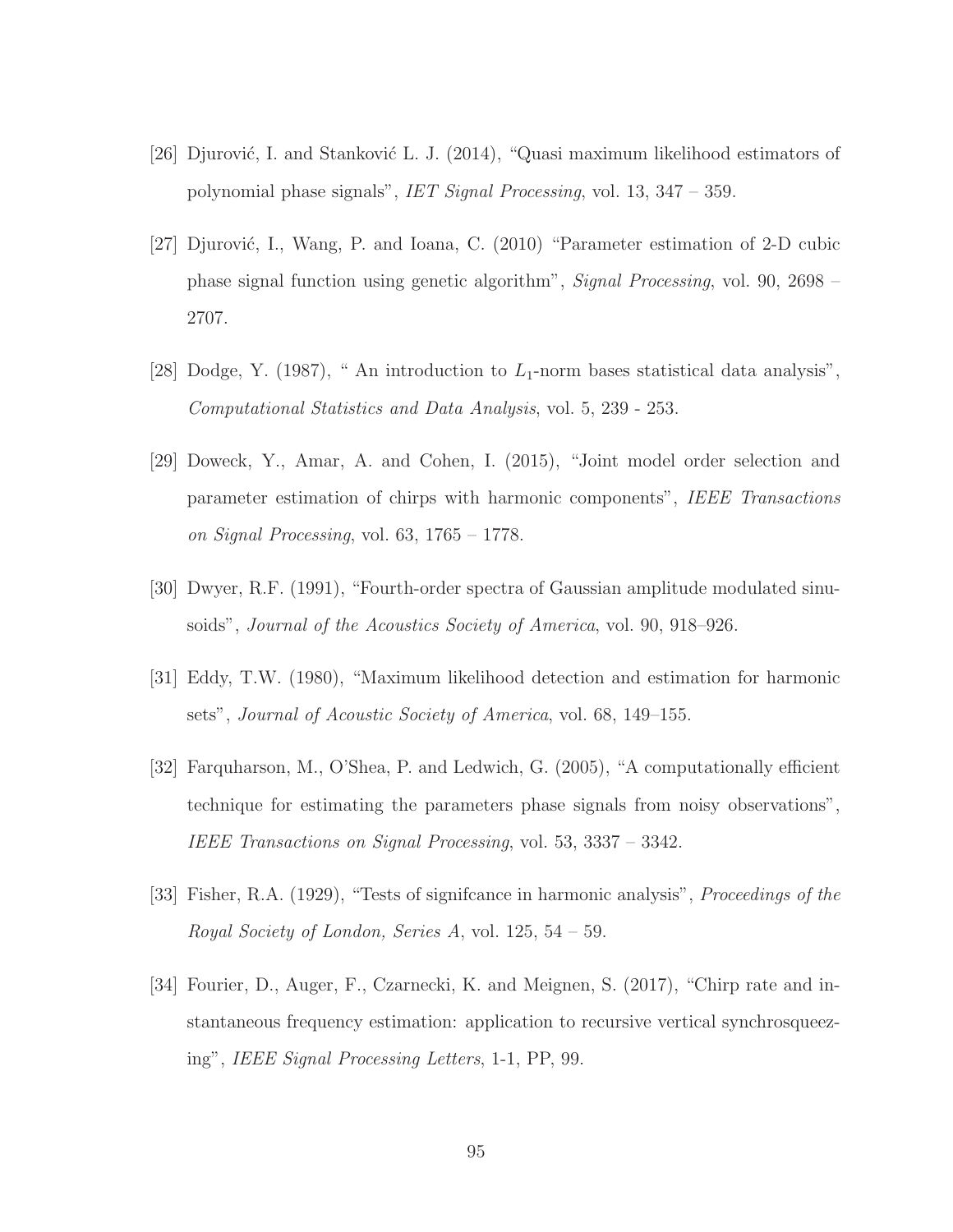- [35] Francos, J.M. and Friedlander, B. (1998), "Two-dimensional polynomial phase signals: parameter estimation and bounds", *Multidimensional Systems and Signal* Processing, vol.  $9, 173 - 205$ .
- [36] Francos, J.M. and Friedlander, B. (1999), "Parameter estimation of 2-D random amplitude polynomial phase signals", IEEE Transactions on Signal Processing, vol. 47, 1795 – 1810.
- [37] Friedlander, B. and Francos, J.M. (1995), "Estimation of amplitudes and phase parameters of multicomponent signals", IEEE Transactions on Signal Processing, vol. 43, pp. 917 – 926.
- [38] Friedlander, B. and Francos, J.M. (1996), "An estimation algorithm for 2-D polynomial phase signals", IEEE Transactions on Image Processing, vol. 5, 1084 – 1087.
- [39] Froberg, C.E. (1969), Introduction to numerical analysis, 2nd edition, Addison-Wesley, Pub. Co.
- [40] Gabor, D. (1946), "Theory of communication. Part 1: The analysis of information" Journal of the Institution of Electrical Engineers - Part III: Radio and Communication Engineering, vol. 93,  $429 - 441$ .
- [41] Gini, F., Montanari, M. and Verrazzani, L. (2000), "Estimation of chirp signals in compound Gaussian clutter: a cyclostationary approach", IEEE Transactons on Acoustics, Speech and Signal Processing, vol. 48, 1029 – 1039.
- [42] Grover, R. (2019), Frequency and frequency rate estimation of some non-stationary signal processing models, Ph.D. thesis at Indian Institute of Technology, Kanpur, India.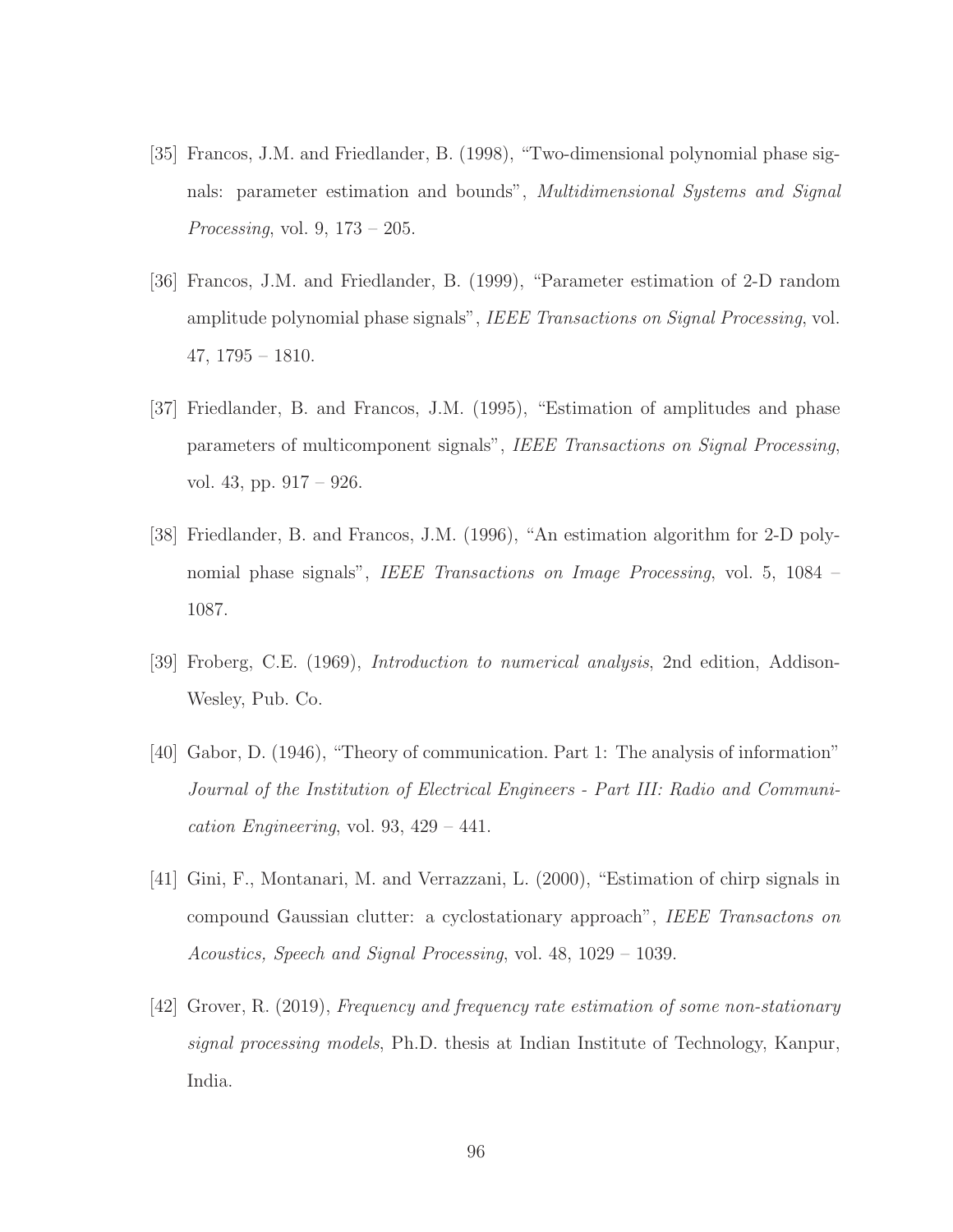- [43] Grover, R., Kundu, D. and Mitra, A. (2018a), "On approximate least squares estimators of parameters of one-dimensional chirp signal", Statistics, vol. 52, 1060  $-1085.$
- [44] Grover, R, Kundu, D. and Mitra, A. (2018b), "Asymtotic of approximate least squares estimators of parameters of two-dimensional chirp signal", *Journal of Mul*tivariate Analysis, (to appear).
- [45] Grover, R, Kundu, D. and Mitra, A. (2018c), "A chirp like model to analyze periodic and nearly periodic signals", arXiv.
- [46] Grover, R., Kundu, D. and Mitra, A. (2020), "An efficient methodology to estimate the parameters of a two-dimensional chirp signal model", *Multidimensional Systems* and Signal Processing, (to appear).
- [47] Guo, J., Zou, H., Yang, X. and Liu, G. (2011), "Parameter estimation of multicomponent chirp signals via sparse representation", IEEE Transactions on Aerospace and Electronic Systems, vol. 47, 2261 – 2268.
- [48] Hannan, E. J. (1971), "Non-linear time series regression", *Journal of Applied Probability*, vol. 8,  $767 - 780$ .
- [49] Hannan, E.J. (1974), "Time series analysis", IEEE Transactions on Automatic Control, vol. 19, 706 – 715.
- [50] Hedley, M. and Rosenfeld, D. (1992). A new two-dimensional phase unwrapping algorithm for MRI images. Magnetic Resonance in Medicine, 24, 177-181.
- [51] Hilderband, F.B. (1956), An introduction to numerical analysis, McGraw Hill, New York.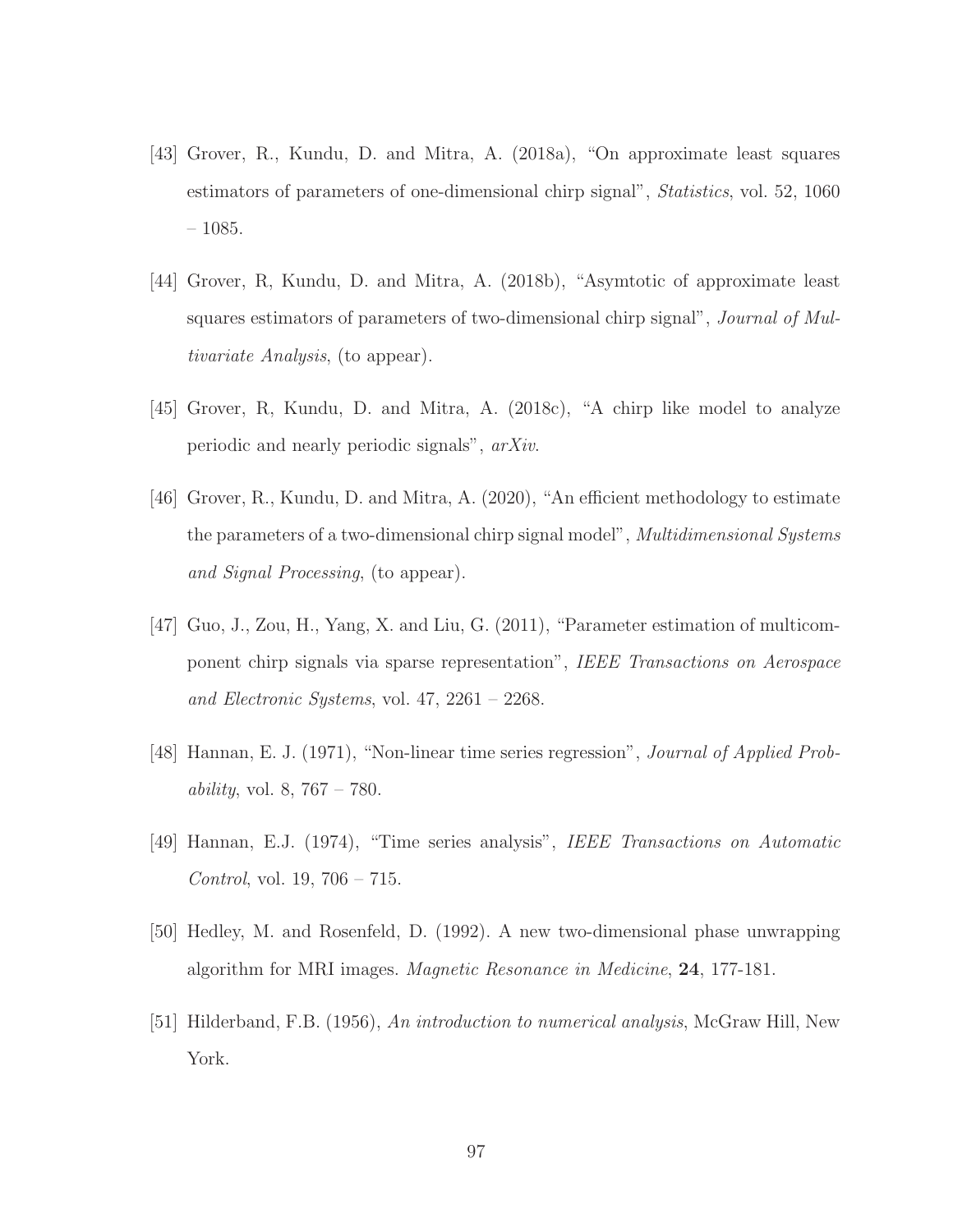- [52] Hua, Y. (1992), "Estimating two-dimensional frequencies by matrix enhancement and matrix Pencil", IEEE Transactions on Signal Processing, vol. 40, 2267 – 2280.
- [53] Ikram, M.Z., Abed-Meraim, K., Hua, Y. (1997), "Iterative parameter estimation of multiple chirp signals", Electronics Letters, vol. 33, 657 – 659.
- [54] Ikram, M.Z., Abed-Meraim, K., Hua, Y. (1998), "Estimating the parameters of chirp signals: an iterative approach", IEEE Transactions on Signal Processing, vol. 46, 3436 –3441.
- [55] Ikram, M.Z. and Zhou, G.T. (2001), "Estimation of multicomponent phase signals of mixed orders", Signal Processing, vol. 81, 2293 – 2308.
- [56] Irizarry, R. A. (2000), "Asymptotic distribution of estimates for a time-varying parameter in a harmonic model with multiple fundamentals", Statistica Sinica, vol. 10, 1041 – 1067.
- [57] Jain, S.K. and Singh, S.N. (2012), "Exact model order ESPRIT techniquefor harmonics and inter-harmonics estimation", IEEE Transactions on Instrumental Measurement, vol. 61, 1915–1923.
- [58] Jennrich, R.I. (1969), "Asymptotic properties of the nonlinear least squares estimators", Annals of Mathematical Statistics, vol. 40, 633 – 643.
- [59] Jensen, T.L., Nielsen, J.K., Jensen, J.R., Christensen, M.G. and Jensen, S.H. (2017), "A fast algorithm for maximum likelihood estimation of harmonic chirp parameters", IEEE Transactions on Signal Processing, vol. 65, 5137 – 5152.
- [60] Kay, S. M.(1988), Modern Spectral Estimation, Theory and Application, Englewood Cliffs, NJ: Prentice Hall.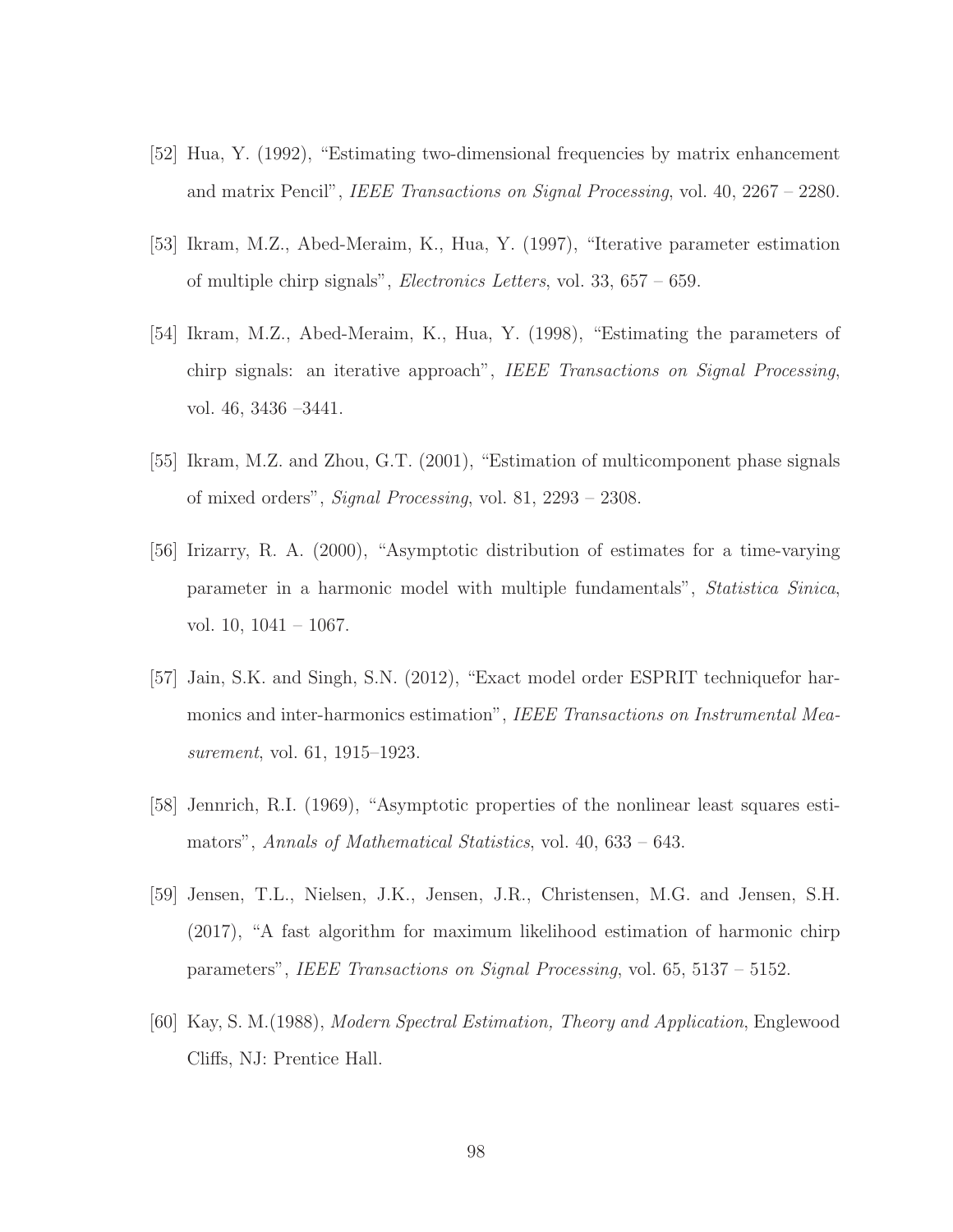- [61] Kennedy, W.J. Jr. and Gentle, J.E. (1980), Statistical Computing, Marcel Dekker, Inc., New York.
- [62] Kopsinis, Y., Aboutanios, E., Waters, D.A. and McLaughlin, S. (2010), "Timefrequency and advanced frequency estimation techniques for the investigation of bat echolocation calls", Journal of Acoustics Society of America, vol. 127, 1124– 1134.
- [63] Kundu, D. (1991), "Asymptotic properties of the complex valued non-linear regression model", Communications in Statistics - Theory and Methods, vol 20, 3793 –3803.
- [64] Kundu, D. (1992), "Estimating the number of signals using information theoretic criterion", Journal of Statistical Computation and Simulation, vol. 44, 117–131.
- [65] Kundu, D. (1993), "Estimating the parameters of complex valued exponential signals", Technometrics, vol. 35, 215 – 218.
- [66] Kundu, D. (1997), "Asymptotic properties of the least squares estimators of sinusoidal signals", *Statistics*, vol. 30, 221–238.
- [67] Kundu, D. (1997), "Estimating the number of sinusoids in additive white noise", Signal Processing, vol. 56, 103–110.
- [68] Kundu, D., Bai, Z.D., Nandi, S., Bai, L. (2011), "Super efficient frequency estimation", Journal of Statistical Planning and Inference, vol. 141, 2576 – 2588.
- [69] Kundu, D. and Kundu, R. (1995), "Consistent estimates of superimposed exponential signals when some observations are missing", Journal of Statistical Planning and Inference, vol.  $44, 205 - 218$ .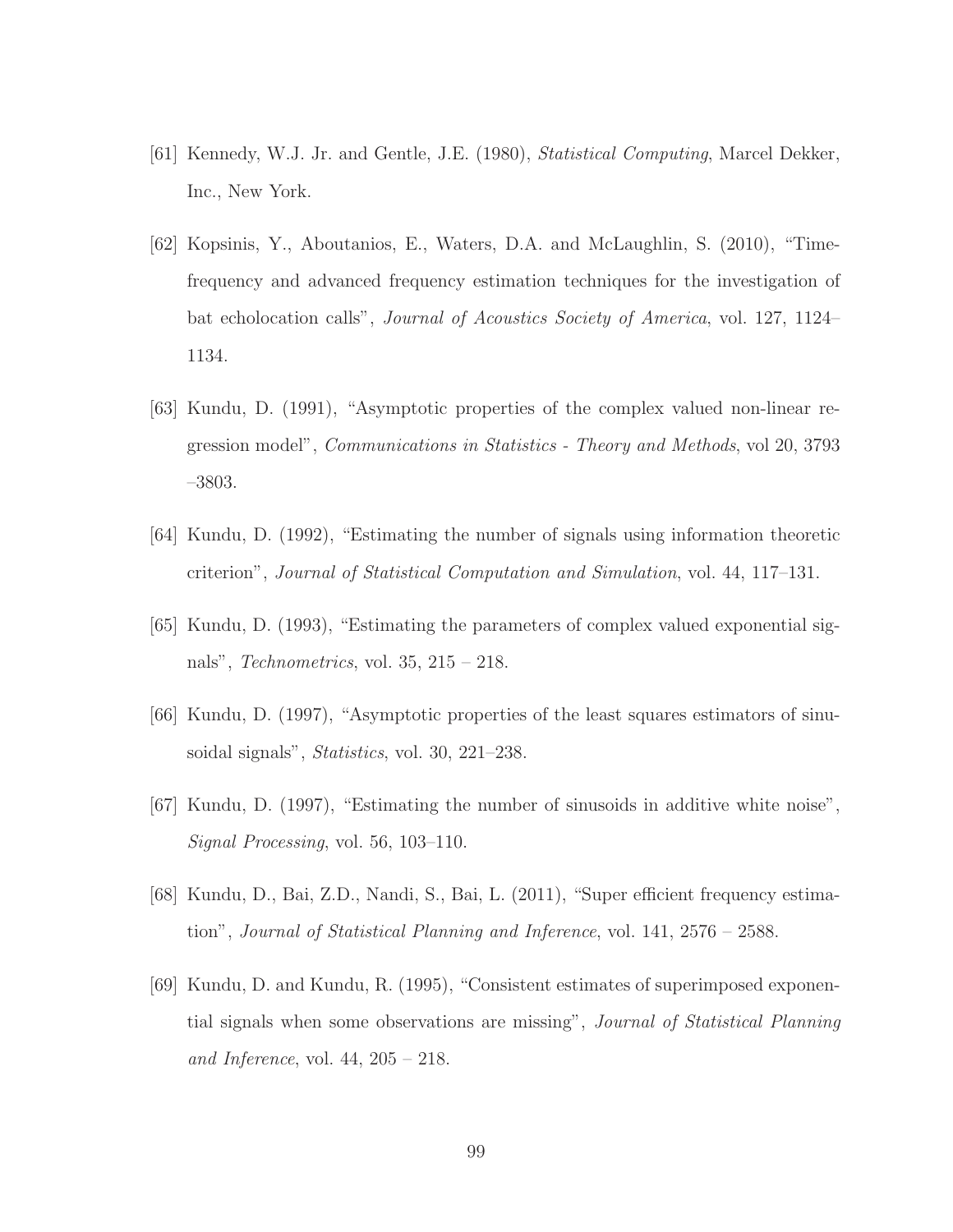- [70] Kundu, D. and Mitra, A. (1995), "Consistent method of estimating the superimposed exponential signals", Scandinavian Journal of Statistics, vol. 22, 73–82.
- [71] Kundu, D. and Nandi, S. (2003), "Determination of discrete spectrum in a random field", Statistica Neerlandica, vol. 57, 258 – 283.
- [72] Kundu, D. and Nandi, S. (2008), "Parameter estimation of chirp signals in presence of stationary Christensen, noise", Statistica Sinica, vol. 18, 187 – 201.
- [73] Kundu, D. and Nandi, S. (2012), Statistical Signal Processing: Frequency Estimation, Springer, New Delhi.
- [74] Lahiri, A. (2011), Estimators of parameters of chirp signals and their properties, Ph.D. thesis, Department of Mathematics and Statistics, Indian Institute of Technology, Kanpur, India.
- [75] Lahiri, A. and Kundu, D. (2017), "On parameter estimation of two-dimensional polynomial phase signal model", Statistica Sinica, vol. 27, 1779 – 1792.
- [76] Lahiri, A., Kundu, D. and Mitra, A. (2012), "Efficient algorithm for estimating the parameters of chirp signal", Journal of Multivariate Analysis, vol. 108, 15 – 27.
- [77] Lahiri, A., Kundu, D. and Mitra, A. (2013), "Efficient algorithm for estimating the parameters of two dimensional chirp signal", Sankhya, Ser. B, vol. 75, 65 – 89.
- [78] Lahiri, A., Kundu, D. and Mitra, A. (2014), "On least absolute deviation estimator of one dimensional chirp model", Statistics, vol. 48, 405 – 420.
- [79] Lahiri, A., Kundu, D. and Mitra, A. (2015), "Estimating the parameters of multiple chirp signals", Journal of Multivariate Analysis, vol. 139, 189 – 205.
- [80] Li, H., Stoica, P. and Li, J. (2000), "Computationally efficient parameter estimation for harmonic sinusoidal signals", Signal Processing, vol. 80, 1937–1944.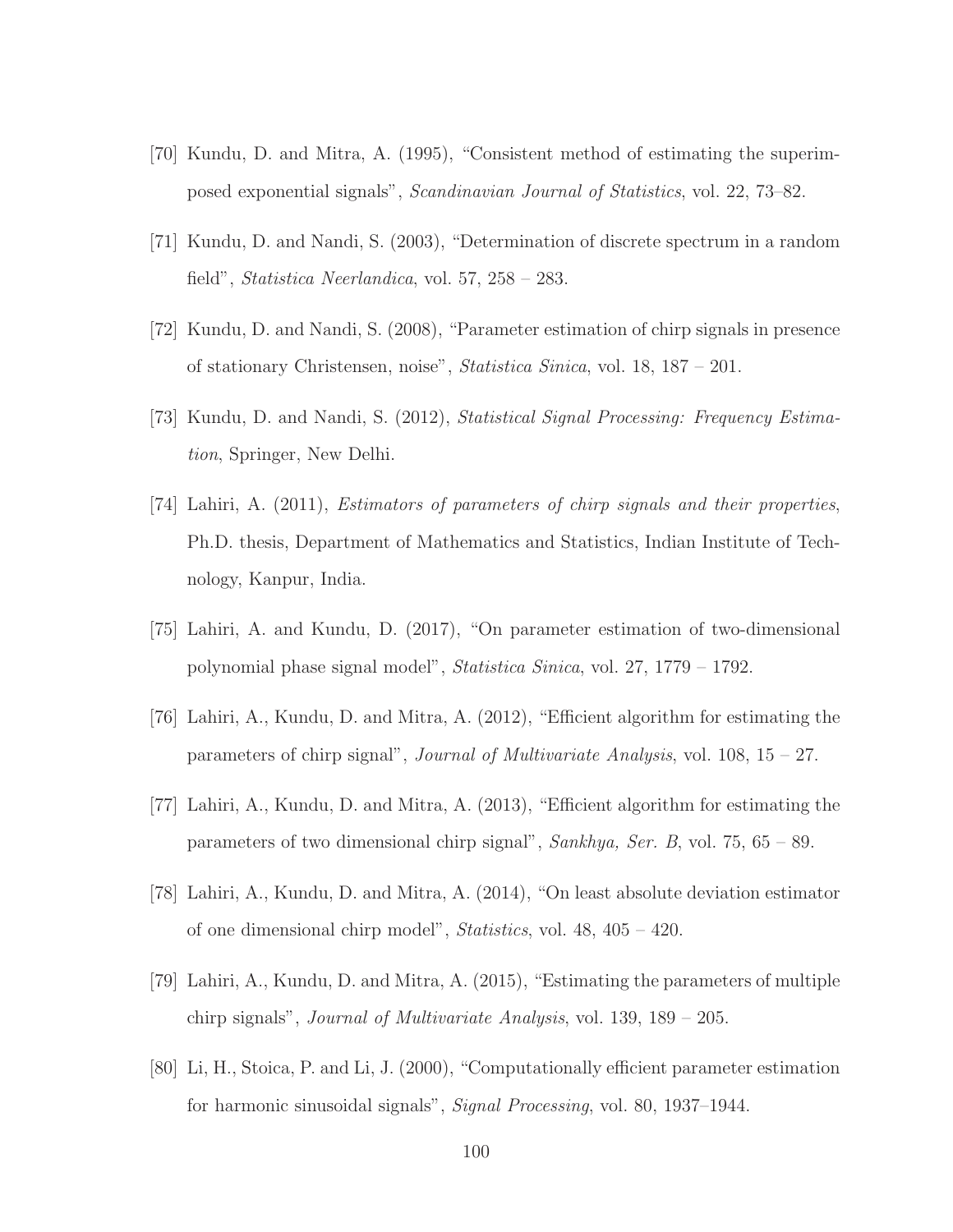- [81] Lin, C-C. and Djurić, P.M. (2000), "Estimation of chirp signals by MCMC",  $ICASSP-1998$ , vol. 1,  $265 - 268$ .
- [82] Liu, X. and Yu, H. (2013), "Time-domain joint parameter estimation of chirp signal based on SVR", *Mathematical Problems in Engineering*, Article ID 952743,  $1 - 9$ .
- [83] Lu, Y., Demirli, R., Cardoso, G. and Saniie, J. (2006), "A successive parameter estimation algorithm for chirplet signal decomposition", IEEE Transactions on Ultrasonic, Ferroelectrics and Frequency Control, vol. 53,
- [84] Malliavan, P. (1994),"Sur la norme d'une matrice circulate Gaussienne Serie I", C.R. Acad. Sc. Paris t, vol. 319, 45 – 49.
- [85] Malliavan, P. (1994),"Estimation d'un signal Lorentzien Serie I", C.R. Acad. Sc. Paris t, vol. 319, 991–997.
- [86] Mangulis, V. (1965), Handbook of series for scientists and engineers, New York, Academic Press.
- [87] Mazumder, S. (2017), "Single-step and multiple-step forecasting in one-dimensional chirp signal using MCMC-based Bayesian analysis", Communications in Statistics - Simulation and Computation, vol.  $46, 2529 - 2547$ .
- [88] Mboup, M. and Adali, T. (2012), "A generalization of the Fourier transform andits application to spectral analysis of chirp-like signals", Applied and Computational Harmonic Analysis, vol. 32, Issue 2, pp. 305-312.
- [89] Montgomery, H.L. (1990), Ten Lectures on the Interface Between Analytic Number Theory and Harmonic Analysis, American Mathematical Society, 196.
- [90] Nandi, S. and Kundu, D. (2003), "Estimating the fundamental frequency of a periodic function", Statistical Methods and Applications, vol. 12, 341 – 360.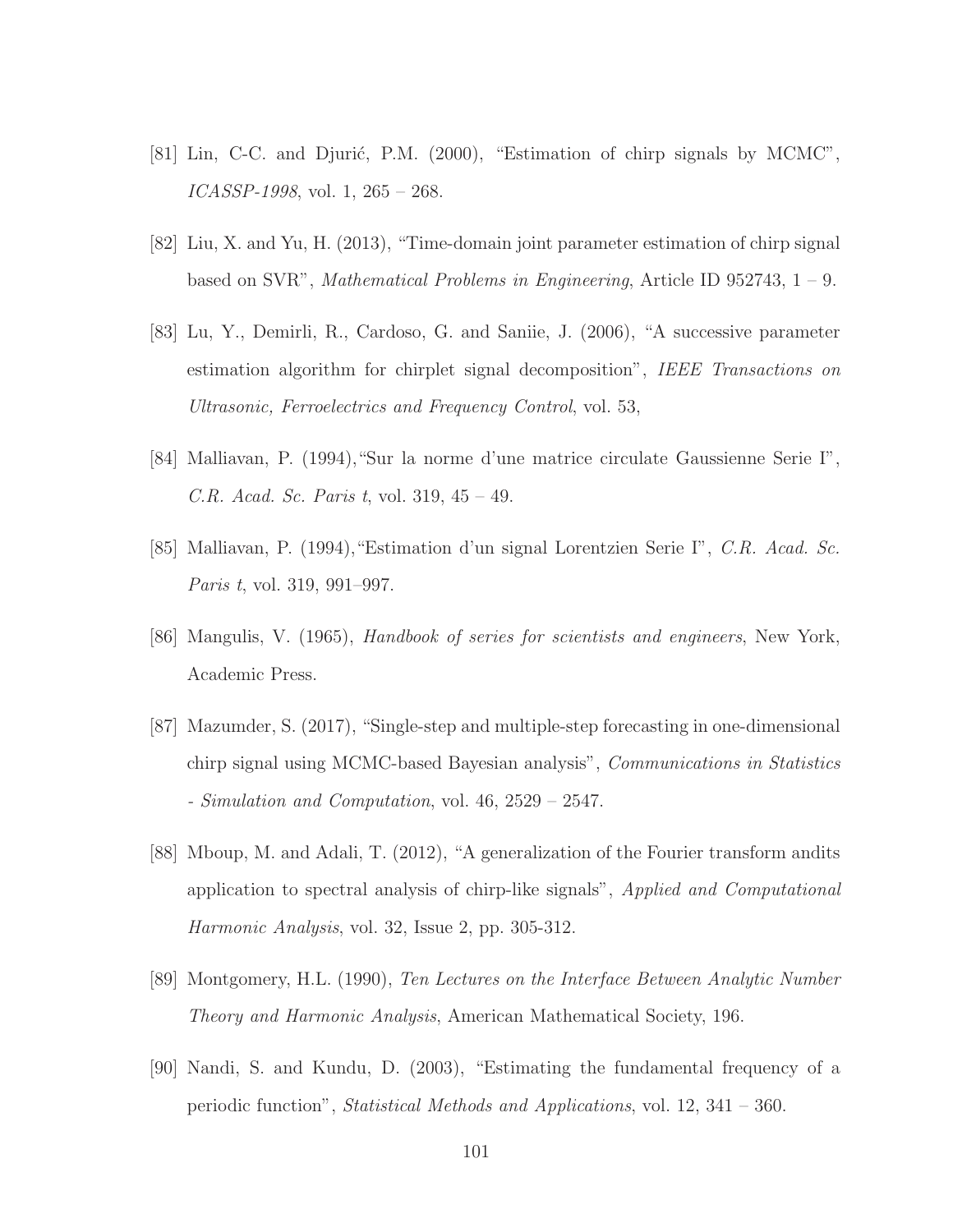- [91] Nandi, S. and Kundu, D. (2004), "Asymptotic properties of the least squares estimators of the parameters of the chirp signals", Annals of the Institute of Statistical Mathematics, vol. 56,  $529 - 544$ .
- [92] Nandi, S. and Kundu, D. (2006), "Analyzing non-stationary signals using a cluster type model", Journal of Statistical Planning and Inference, vol. 136, 3871 – 3903.
- [93] Nandi, S. and Kundu, D. (2006), "A fast and efficient algorithm for estimating the parameters of sinusoidal signals", Sankhya, vol. 68, 283 – 306.
- [94] Nandi, S. and Kundu, D. (2020), "Random amplitude chirp model", Signal Processing, (to appear).
- [95] Nandi, S. and Kundu, D. (2019), "Estimating the fundamental frequency using modified Newton-Raphson algorithm", Statistics, vol. 53, 440 - 458.
- [96] Nandi, S. and Kundu, D. (2019), "Estimation of Parameters of Multiple Chirp Signal in presence of Heavy Tailed Errors", submitted for publication.
- [97] O'Shea, P. (2010), "On refining polynomial phase signal parameter estimates", IEEE Transactions on Aerospace, Electronic Systems, vol. 4, 978 – 987.
- [98] Pelag, S. and Porat, B. (1991), "Estimation and classification of polynomial phase signals", IEEE Transactions on Information Theory, vol. 37,  $422 - 430$ .
- [99] Pham, D.S. and Zoubir, A.M. (2007), "Analysis of multicomponent polynomial phase signals", IEEE Transations on Signal Processing, vol. 55, 56 – 65.
- [100] Pincus, M. (1968), "A closed form solution of certain programming problems", Operation Research, vol. 16, 690 – 694.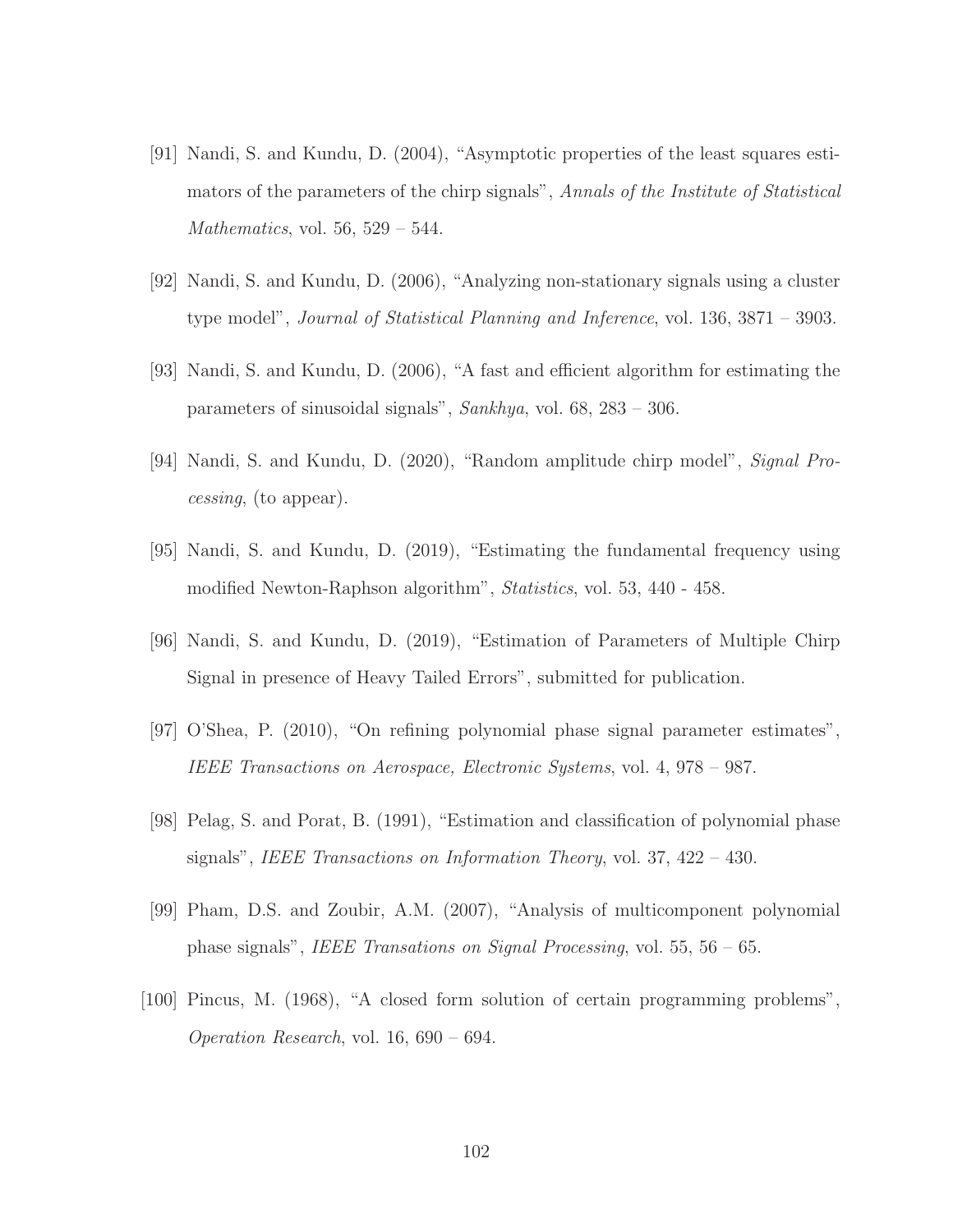- [101] Porchia, A., Barbarossa, S., Scaglione, A. and Giannakis, G.B. (1996), "Auto focusing techniques for SAR Imaging using the multilag high-order ambiguity function", Proc. ICASSP, Atlanta, GA, May 7–11, vol. IV, pp. 2086 – 2089.
- [102] Prasad, A., Kundu, D. and Mitra, A. (2008), "Sequential estimation of the sum of sinusoidal model parameters", Journal of Statistical Planning and Inference, vol. 138, 1297 – 1313.
- [103] Quinn, B.G. (1989), "Estimating the number of terms in a sinusoidal regression", Journal of Time Series Analysis, vol. 10, 71 – 75.
- [104] Quinn, B.G. and Hannan, E.J. (2001), The estimation and tracking of frequency, Cambridge Universty Press, New York.
- [105] Quinn, B. G. and Thomson, P. J. (1991), "Estimating the frequency of a periodic function", *Biometrika*, vol. 78,  $65 - 74$ .
- [106] Rao, C.R. (1988), "Some results in signal detection", In Decision Theory and Related Topics, Eds. Gupta, S.S. and Berger, J.O., pp 319 – 332, Springer, New York.
- [107] Richards, F.S.G. (1961), "A method of maximum likelihood estimation", Journal of the Royal Statistical Society, Ser. B, vol. 23, 469 - 475.
- [108] Rihaczek, A.W. (1969), Principles of high resolution radar, McGraw-Hill, New York.
- [109] Saha, S. and Kay, S.M. (2002), "Maximum likelihood parameter estimation of superimposed chirps using Monte Carlo importance sampling", IEEE Transactions on Signal Processing, vol. 50, 224 – 230.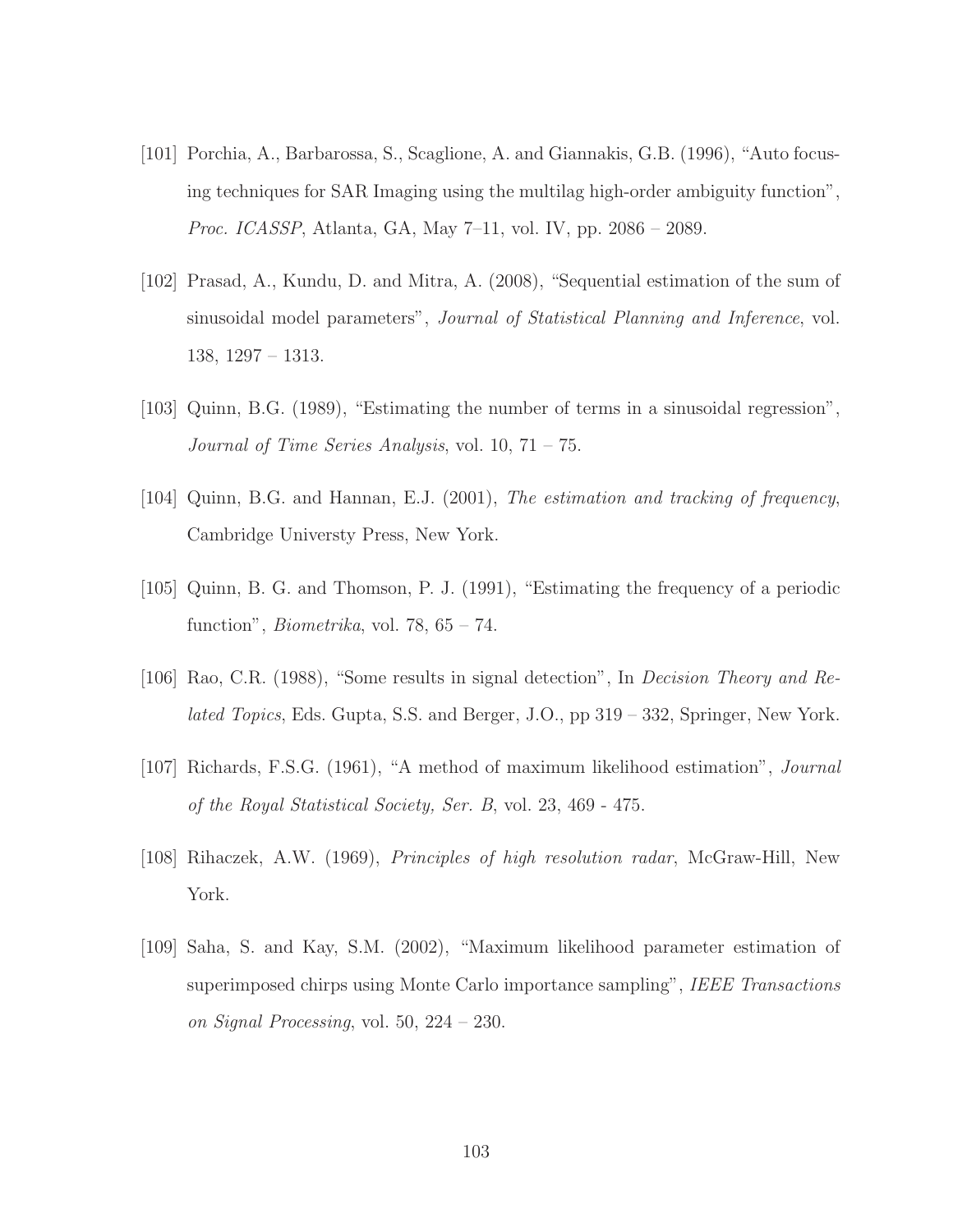- [110] Sakai, H. (1990), "An application of a BIC-type method to harmonic analysis and a new criterion for order determination of an error process", IEEE Transactions of Acoustics Speech and Signal Processing, vol. 38, 999 – 1004.
- [111] Seber, G. A. F. and Wild, C.J. (1989), Nonlinear Regression, John Wiley and Sons, New York.
- [112] Stoica, P. and Moses, R. (2005), Spectral Analysis of Signals, Prentice Hall, Upper Saddle River, New Jersey.
- [113] Ticahvsky, P. and Handel, P. (1999), "Multicomponent polynomial phase signal analysis using a tracking algorithm", IEEE Transactions on Signal Processing, vol. 47, 1390 – 1395.
- [114] Vespe, M., Jones, G. and Baker, C. (2009), "Lessons for radar: Waveform diversity in echolocating mammals", IEEE Transactions on Signal Processing Magazine, vol.26, 65–75
- [115] Vinogradov, I. M. (1954), "The method of trigonometrical sums in the theory of numbers", *Interscience*, Translated from Russian, Revised and annoted by K.F. Roth and A. Devenport. Reprint of the 1954 translation. Dover publications, Inc., Mineola, New York, U.S.A., 2004.
- [116] Volcker, B. and Ottersten, B. (2001), "Chirp parameter estimation from a sample covariance matrix", IEEE Transactions on Signal Processing, vol. 49, 603 – 612.
- [117] Walker, A.M. (1971), "On the estimation of a harmonic component in a time series with stationary independent residuals", *Biometrika*, vol. 58, 21 - 36.
- [118] Wang, X. (1993), "An AIC type estimator for the number of cosinusoids", Journal of Time Series Analysis, vol. 14, 433 – 440.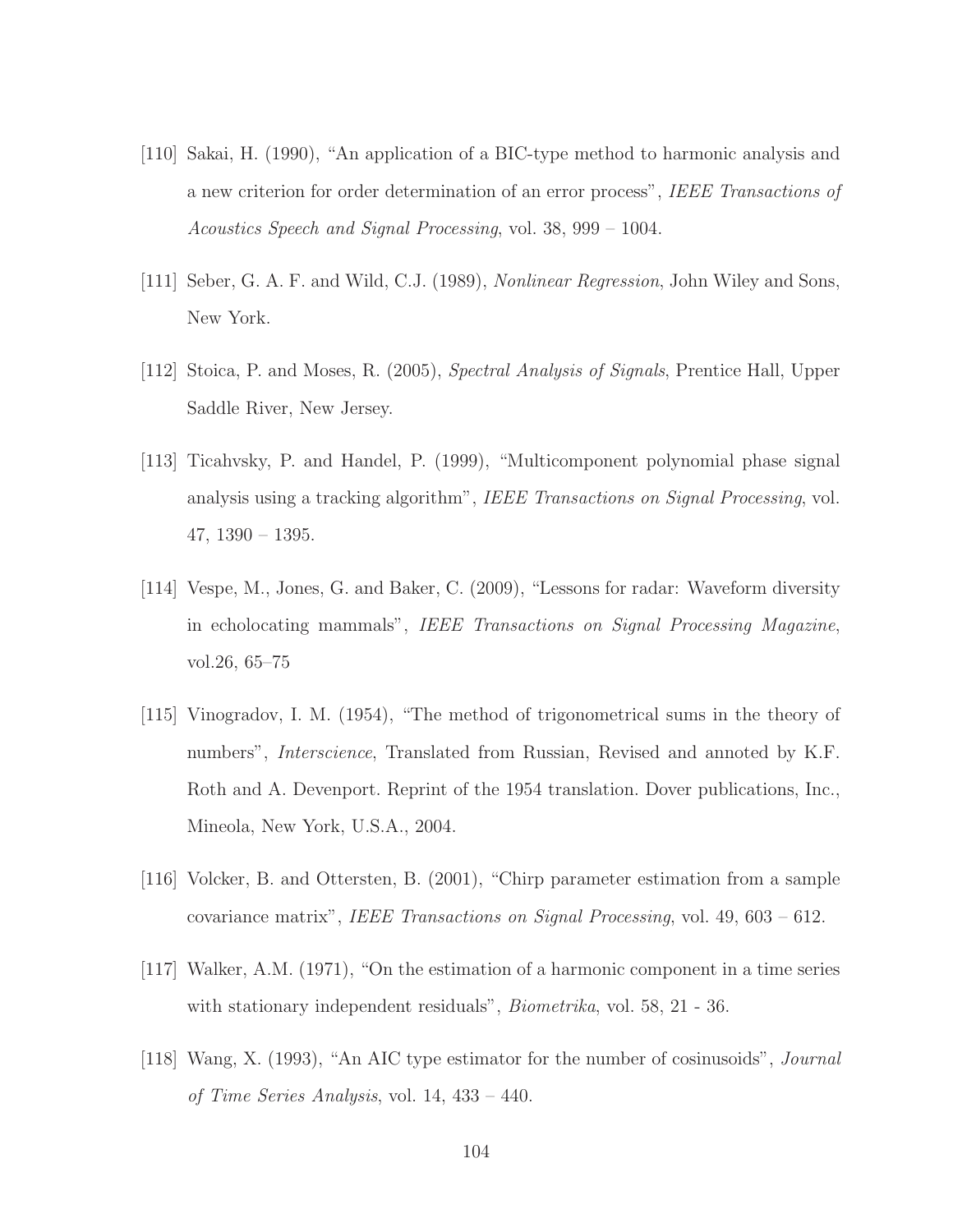- [119] Wang, P. and Yang, J. (2006), "Multicomponent chirp signals analysis using product cubic phase function", *Digital Signal Processing*, vol.  $16, 654 - 669$ .
- [120] Wang, Y. and Zhou, Y.G.T. (1998), "On the use of high-order ambiguity function for multi-component polynomial phase signals", Signal Processing, vol. 5, 283 – 296.
- [121] Wehner, D.R. (1995), High-Resolution Radar, 2nd edition, Norwell, MA: Artech House, USA.
- [122] Wu, C.F.J. (1981), "Asymptotic theory of the nonlinear least squares estimation", Annals of Statistics, vol. 9, 501-513.
- [123] Wang, J. Z., Su, S. Y., Chen, Z. . (2015), "Parameter estimation of chirp signal under low SNR", Science China: Information Sciences, vol. 58, 020307:1 – 020307:13.
- [124] Wu, Y., So, H.C. and Liu, H. (2008). Subspace-Based Algorithm for Parameter Estimation of Polynomial Phase Signals. IEEE Transactions on Signal Processing, 56, 4977 - 4983.
- [125] Xinghao, Z., Ran, T., Siyong, Z. (2003), "A novel sequential estimation algorithm for chirp signal parameters", IEEE Conference in Neural Networks and  $\mathcal{C}$  Signal *Processing*, Nanjing, China, December 14-17, 2003, pp  $628 - 631$ .
- [126] Yang, P., Liu, Z. and Jiang, W-L. (2015), "parameter estimation of multicomponent chirp signals based on discrete chirp Fourier transform and population Monte Carlo", Signal, Image and Video Processing, vol. 9, 1137 – 1149.
- [127] Yaron, D., Alon, A. and Israel, C. (2015), "Joint model order selection and parameter estimation of chirps with harmonic components", IEEE Transactions on Signal Processing, vol. 63, 1765 – 1778.